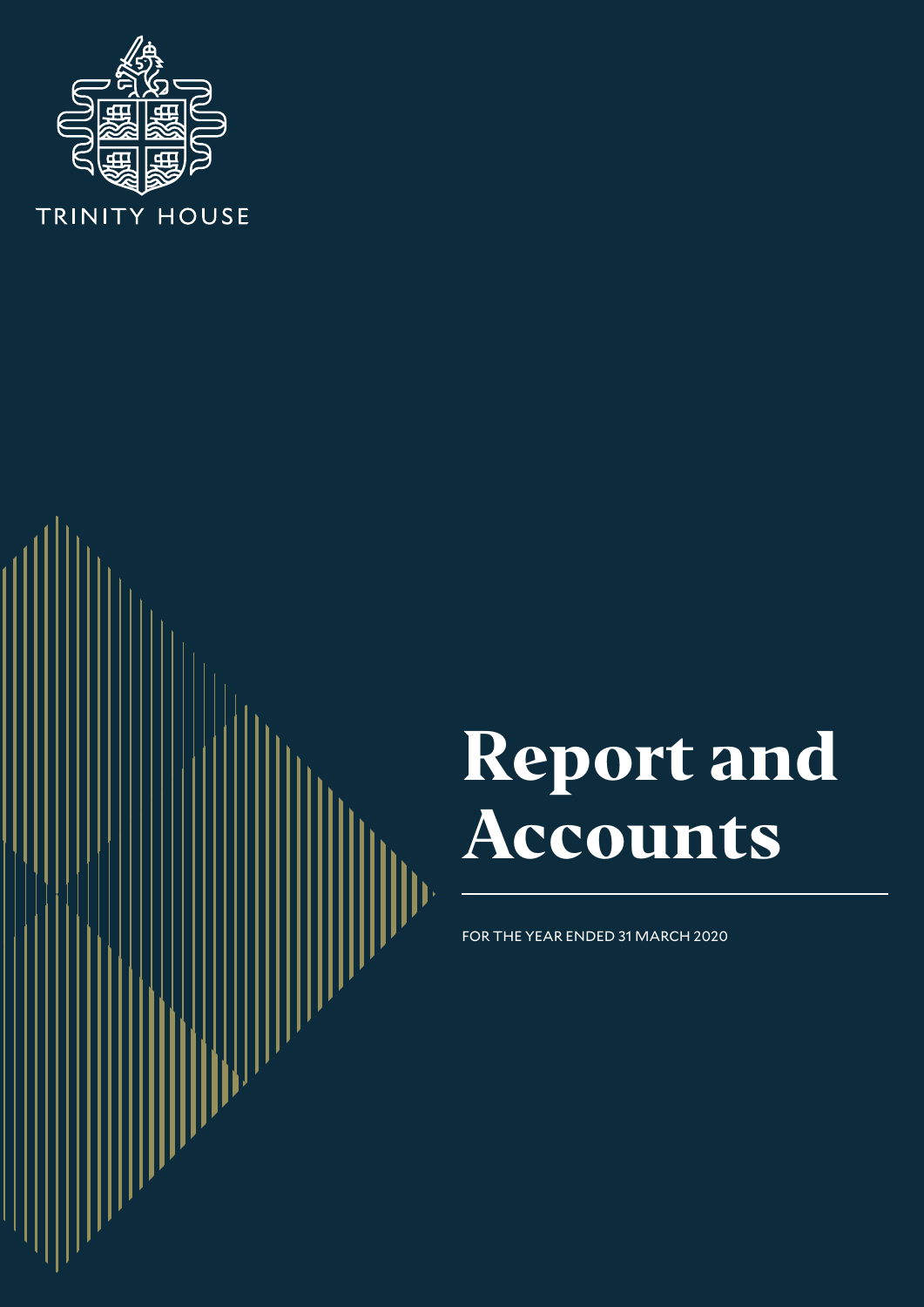# **Contents**

| 4 |
|---|
| 6 |
|   |
| 8 |
| 9 |
|   |
| ⌒ |
|   |

| 22  |
|-----|
| 23  |
| 39. |
|     |

# **Financial Statements**

| <b>Statement of Comprehensive Net Income</b> | 46  |
|----------------------------------------------|-----|
| <b>Statement of Financial Position</b>       | 47  |
| <b>Statement of Cashflows</b>                | 48  |
| <b>Statement of Changes in Equity</b>        | 49  |
| Notes to the Accounts                        | 50. |

| <b>Appendix 1</b> | 85 |
|-------------------|----|
| <b>Appendix 2</b> | 86 |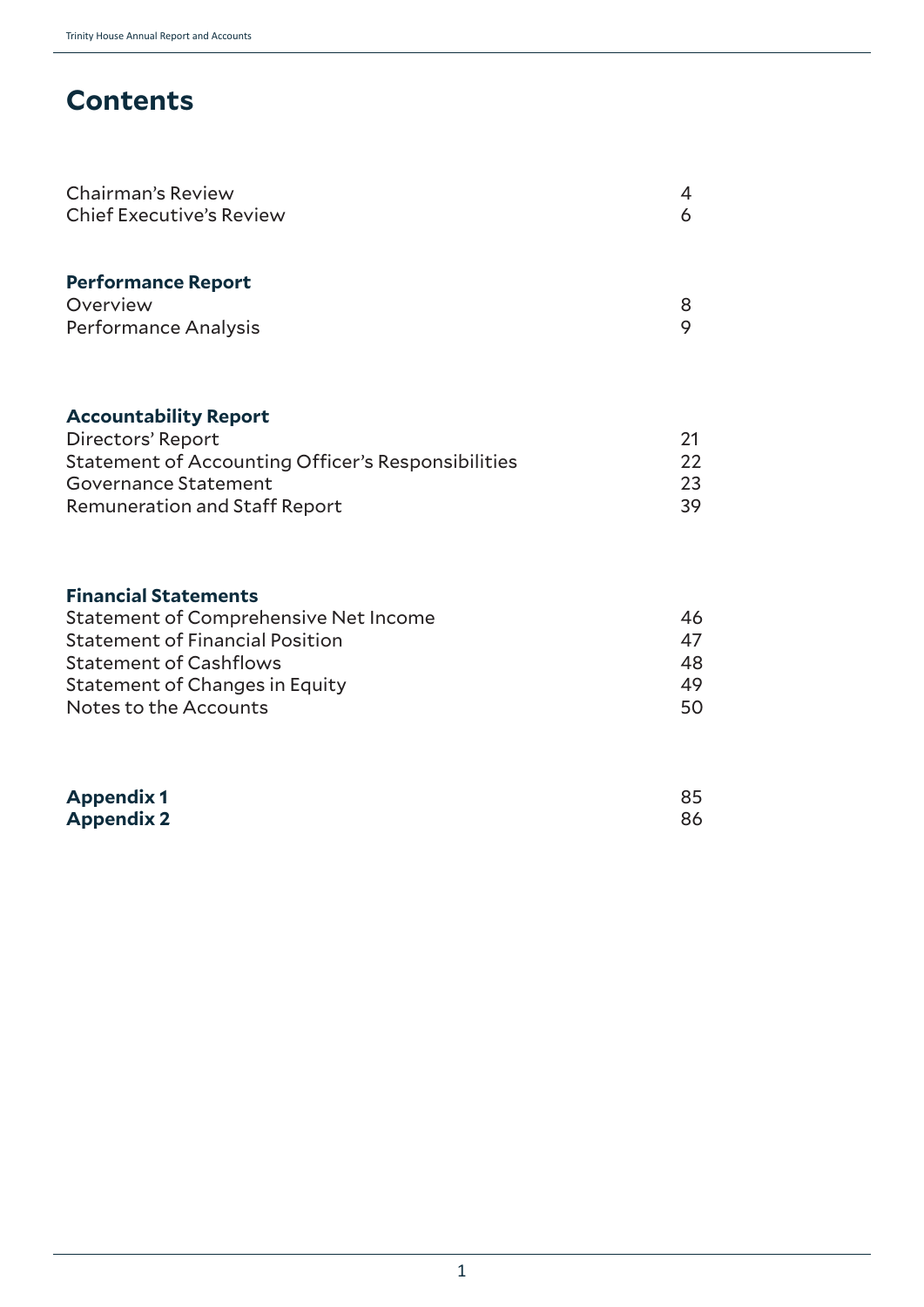# **Directors of the Lighthouse Board**

| Vice Admiral Sir A M Massey KCB CBE <sup>1</sup> | Non-Executive Chairman                |
|--------------------------------------------------|---------------------------------------|
| Captain I McNaught CVO MNM <sup>1</sup>          | <b>Chief Executive</b>                |
| Captain R H Barker MNM FNI <sup>1</sup>          | Director of Navigational Requirements |
| Commodore R W Dorey RFA <sup>1</sup>             | Director of Operations                |
| A Damen RA Esq <sup>2</sup>                      | Director of Business Services         |
| D Ring Esq <sup>3</sup>                          | Non-Executive                         |
| Mrs M $Amos3$                                    | Non-Executive                         |
| Mrs V Owen $OBE3$                                | Non-Executive                         |

# **Secretary to the Board**

T Arculus Esq

1 Member of the Corporation of Trinity House 2Associate Member of the Corporation of Trinity House 3 Nominee of the Secretary of State for Transport (DfT) and Associate Member of the Corporation of Trinity House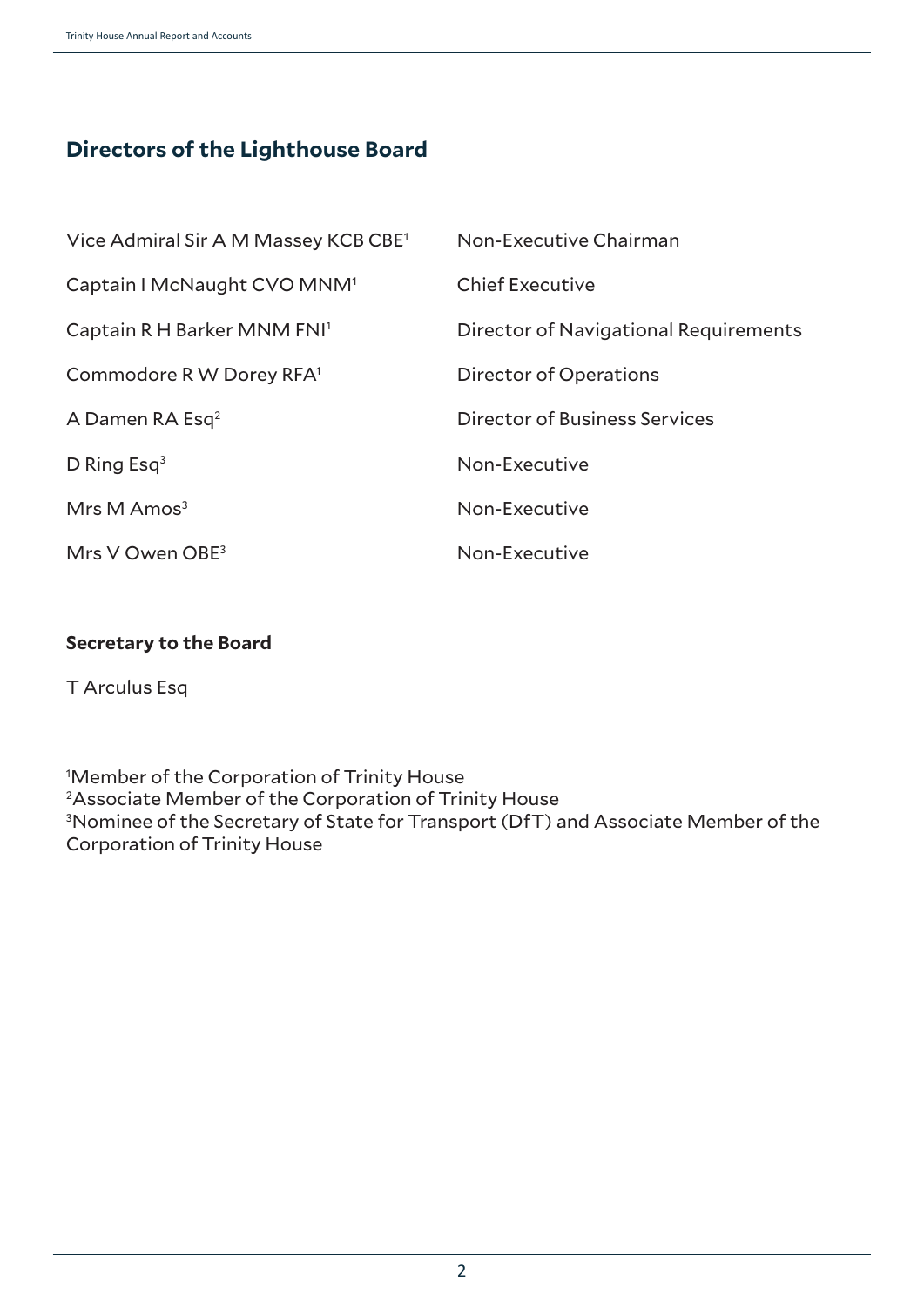# **Officers and Advisors**

Principal Office Corporation of Trinity House Trinity House Tower Hill London EC3N 4DH

Lighthouse Fund National Audit Office

Auditors of the General Comptroller & Auditor General 157-197 Buckingham Palace Road Victoria London SW1W 9SP

Bankers Lloyds Bank PLC PO Box 72 Bailey Drive Gillingham Business Park Kent ME8 0LS

Solicitors Norton Rose Fulbright 3 More London Riverside London SE1 2AQ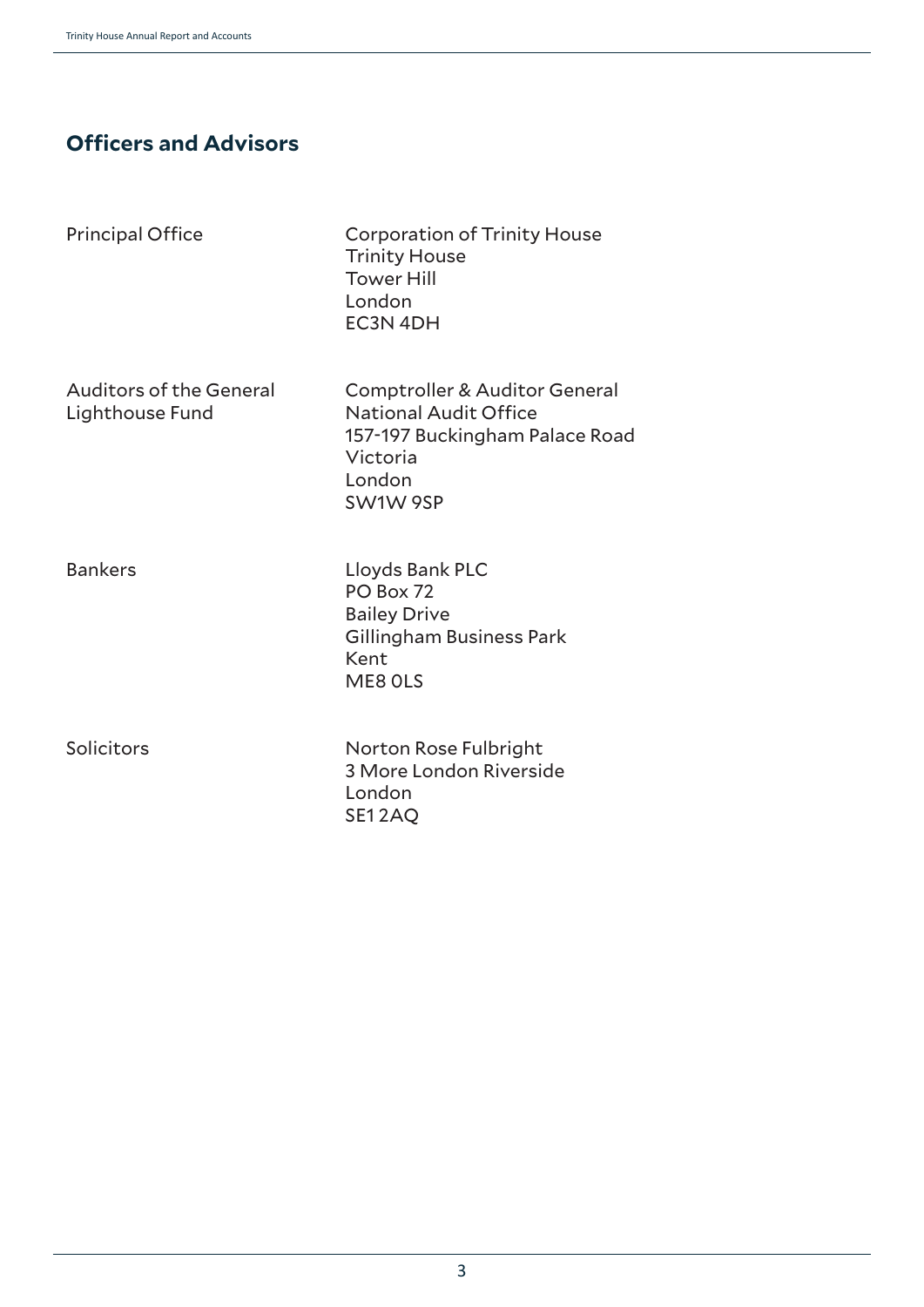# **Chairman's Review**



The 2019-20 financial year was a year of challenges for Trinity House, but has also shown great strength of character of the organisation and the people working together for the benefit and safety of all mariners.

It has been a great pleasure to take over as the Chair of Trinity House's Lighthouse Board and I want to thank everyone who has helped ensure such a smooth transition. I also want to take a moment to congratulate everyone at Trinity House for carrying out a good year's work in spite of the huge impact caused by the outbreak of COVID-19, carrying on their vital work without fumble or incident.

Picking up the thread of the wide variety of issues that are presented for discussion at Lighthouse Board, I can highlight here a few of the success stories and also some of the ongoing works.

The work to modernise Berry Head Lighthouse in Devon is now complete, and notable for being the first project to utilise the 'simple lighthouse design'. This innovation will set the standard for future shore-based lighthouse re-engineering projects.

The project to modernise Portland Bill Lighthouse in Dorset involved the precarious removal of the optic and the installation of new aid to navigation hardware and control systems. As a nod to the history of the site and the many visitors that the site attracts, the historical optic has been relocated to the foot of the tower as a visitor attraction.

The project to decommission Royal Sovereign Lighthouse is progressing currently, with the assistance of our technical specialists with a view to removing the topside and pillar, leaving the sub-sea base in situ, which will be appropriately marked and kept under review. It has been fascinating to learn some of the engineering and logistical issues faced by the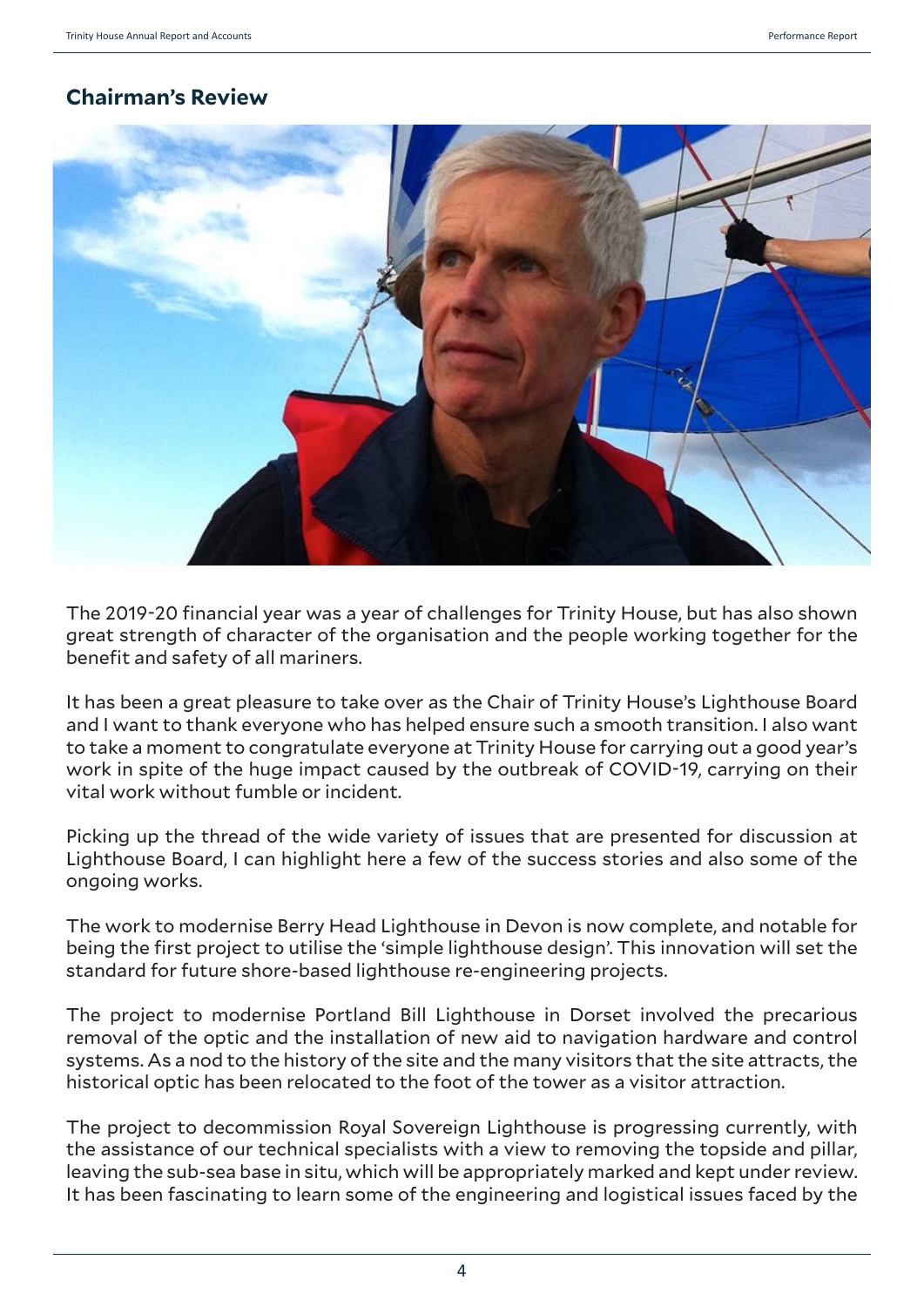teams at Trinity House, and how they are proposing to overcome them.

On the remote Lundy Island in the Bristol Channel, the logistically-challenging project to modernise Lundy North Lighthouse has been temporarily paused due to the COVID-19 lockdown. With the teams having already completed a refurbishment phase; following the re-glazing of the lantern, the teams will be able to install new aid to navigation systems to complete the project and ensure another 20 years of reliable and efficient performance for the mariner, as soon as circumstances allow the project to re-start.

In November the Lighthouse Board and the Senior Management Team launched the 'TH 2040' project, which aims to make sure that our people have the skills we need for the next 20 years and beyond, by putting in place a framework to develop and keep our staff through a new capability-based career path structure.

While our aids to navigation continue to provide for the appropriate marking to allow all vessels to enter ports and harbours and transit safely through our waters, there is an ongoing need to assess and revise requirements; notably, the exploitation of renewable energy resources, and in particular the growth in offshore windfarms, requires close cooperation and assessment. Likewise, the Lighthouse Board will continue to review its Corporate Strategy and ensure that our services are the best fit to ensure the mariner's ongoing safety.

*Alan Massey 17 November 2020*

**Vice Admiral Sir Alan Massey KCB CBE Non-Executive Chairman of the Lighthouse Board**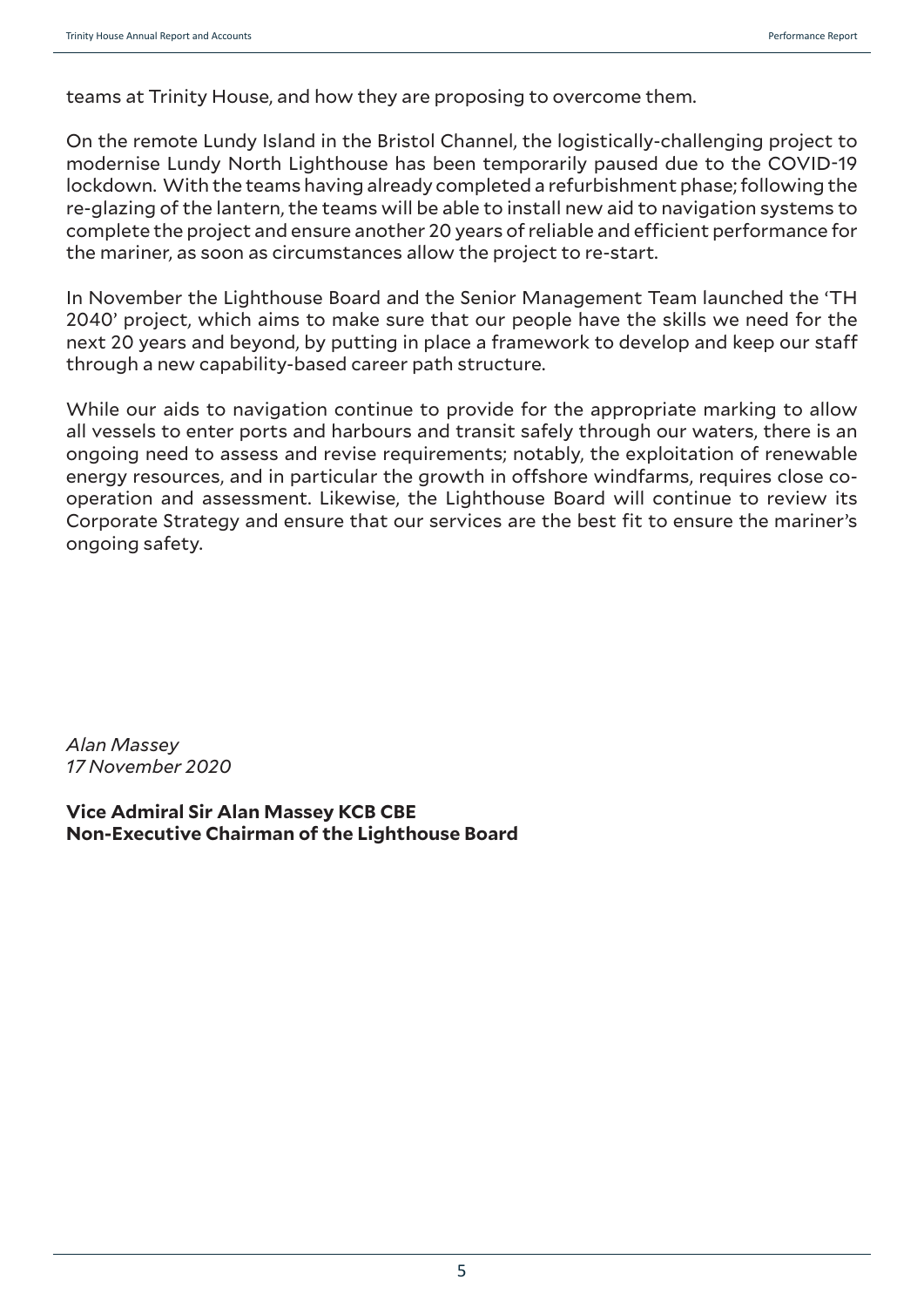# **Chief Executive's Review**



Trinity House has once again delivered on its promise to safeguard ships and seafarers, and demonstrated both its ability to adapt and its necessity in the changing maritime sector.

I am pleased to report with confidence that Trinity House—as the General Lighthouse Authority (GLA) for England, Wales, the Channels Islands and Gibraltar—has delivered an aids to navigation service that is reliable, efficient and cost-effective. We have exceeded all recognised international aids to navigation availability standards, operated well within our sanctioned budgets and delivered all of our headline performance objectives.

We continue to evolve to meet the changing requirements of the mariner in terms of our aid to navigation provision. During the year, we have modernised Portland Bill and Berry Head Lighthouses and No. 6 Lightvessel; these projects—delivered in a cost-effective way using a mix of skilled staff and contractor support—are testament to how well new and proven technologies can be integrated seamlessly into our wider service and estate.

Looking forward, we have major re-engineering projects at Trwyn Du and Lundy North Lighthouses. we also look forward to signing with a design and build contractor for the future-facing vessel that will replace THV Patricia.

As mentioned above, during 2018-19 Trinity House launched a Vessel Replacement Project to commission the design and build of a vessel to replace THV Patricia, delivered in 1982 and reaching the end of its operational life. The Outline Business Case was agreed by the Department for Transport (DfT) in mid-2019 and signed off by the Minister. That work has continued, with the DfT Commercial Assurance Board in particular taking a keen interest. In parallel, our technical specialist is now on contract and using our set of requirements to work up a Specification as part of the Invitation to Tender; this will be for a design and build contract using a procurement process which allows for short listing and stages of negotiation, to ensure we get the right ship at the right price, with a target delivery during 2024-25..

It would be impossible to review the year without referring to the great shadow cast by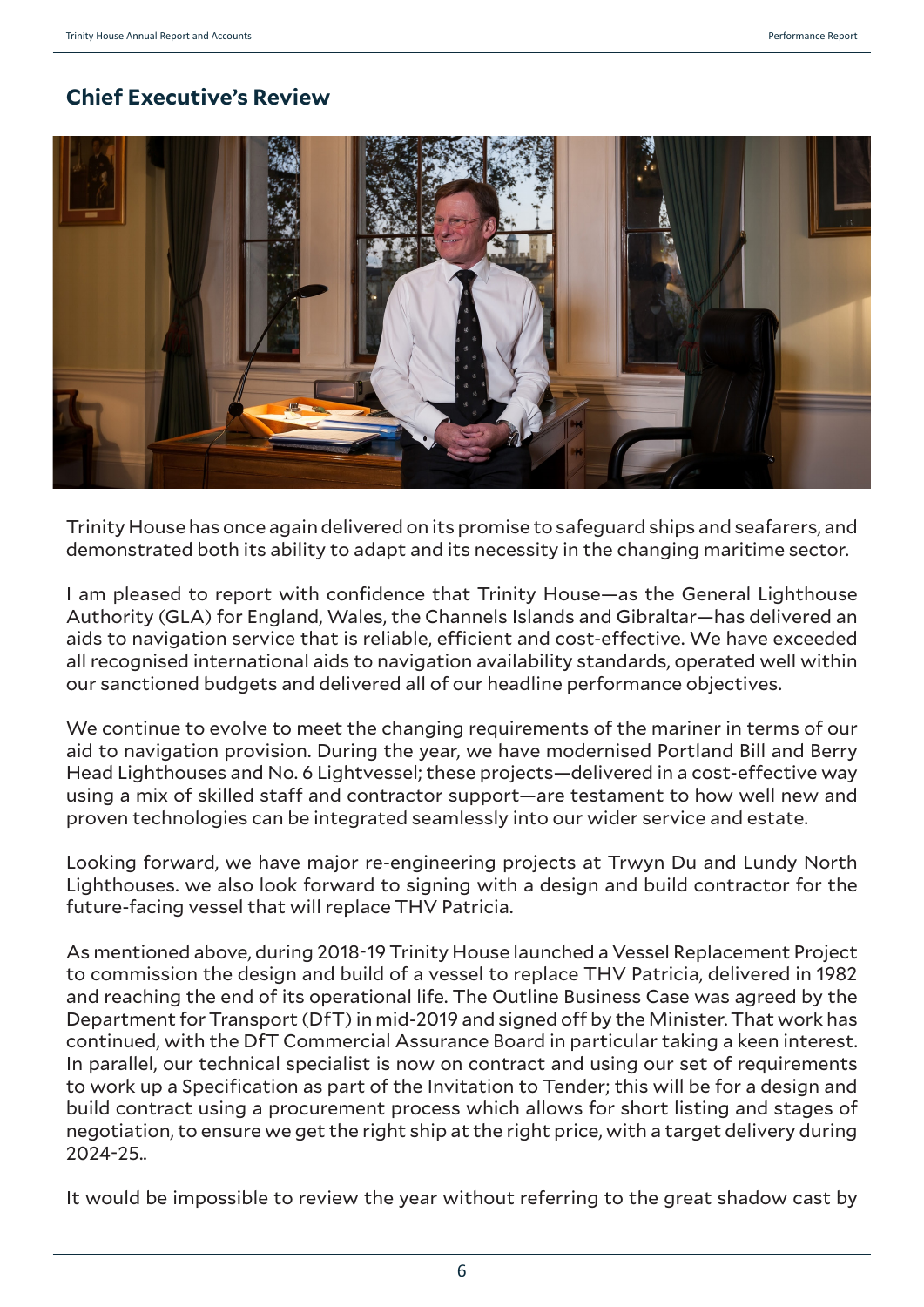the outbreak of COVID-19. The three GLAs of the UK and Ireland are deemed essential services, vital for the safety of marine navigation and the continuous flow of food, fuel, medical and hygiene supplies, along with the many other commodities upon which we all depend daily. Trinity House's priority in this instance was to keep staff safe while delivering its statutory functions, and in this we were successful. We monitored the developments of the impact of COVID-19 and were quick to assemble our Crisis Management Team and establish new and pragmatic working protocols that ensured a high level of statutory performance while adhering closely to the advice provided by HM Government.

Our approach to governance has also been reviewed and modified to make sure that Trinity House is fit for purpose and in line with best practice, to provide our various stakeholders with even greater degrees of assurance. To that end, the Court of Trinity House approved the appointment of Sir Alan Massey as Non-Executive Chairman of the Lighthouse Board. Many of our stakeholders will already be familiar with Alan from his time as the Chief Executive of the Maritime and Coastguard Agency (MCA) before he retired in 2018; Alan joined the MCA in 2010 after a 33-year career with the Royal Navy, where he left as Second Sea Lord.

Alan is already an enormously welcome appointment, and I look forward to working with him as he picks up the reins from Captain Nigel Palmer, who has now retired as a Non-Executive Director for the Lighthouse Board, and also from the Joint Strategic Board. I once again thank Nigel for his outstanding service.

Finally, I am pleased to report that we continue to achieve substantial assurances on our risk management, control and governance frameworks.

*Ian McNaught 14 November 2020*

**Captain Ian McNaught CVO MNM Chief Executive of the Lighthouse Board**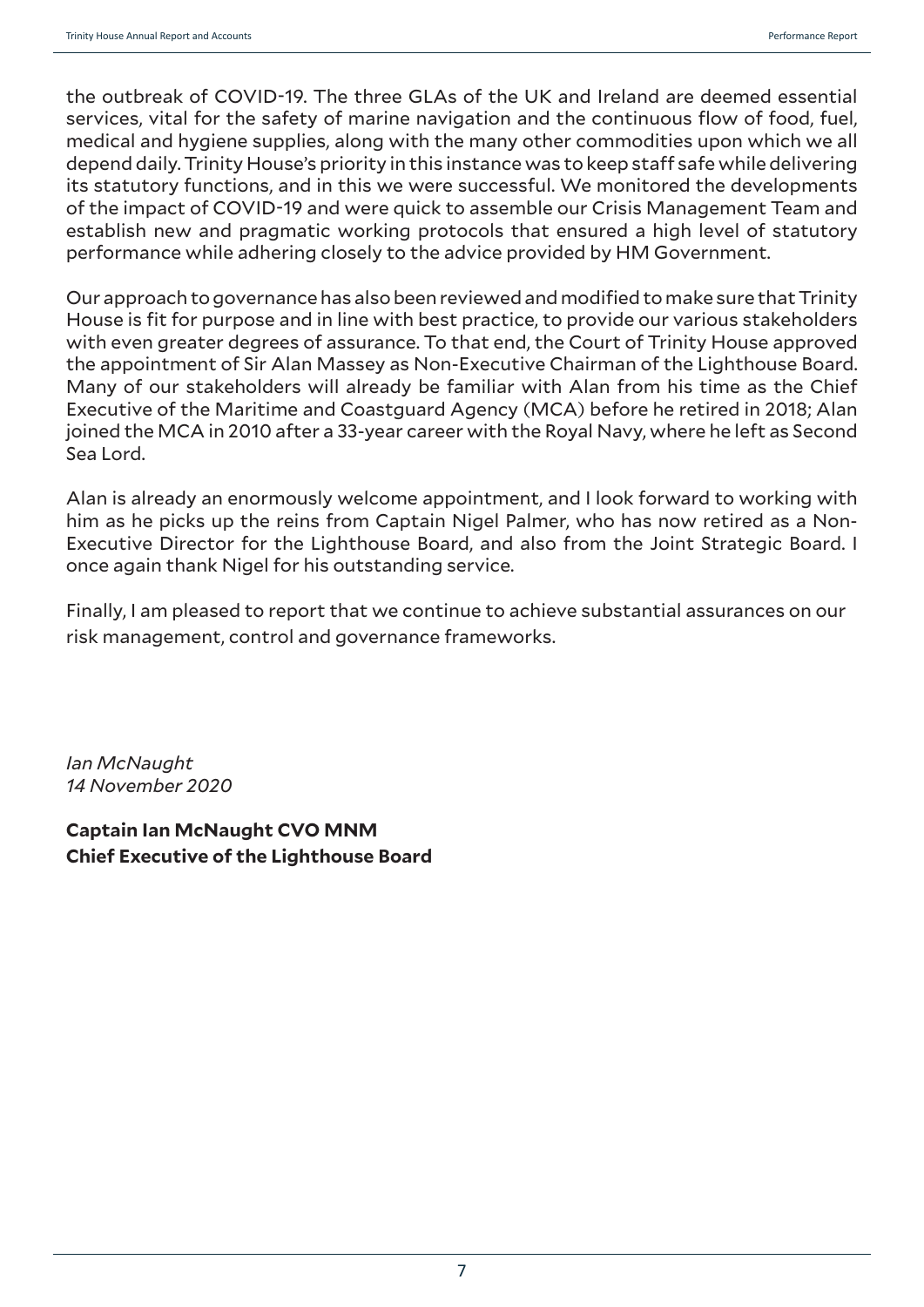# **Performance Report**

# **Overview**

# **Aims, Objectives and Regulation**

Under the Merchant Shipping Act 1995, as amended, the Corporation of Trinity House is appointed as the General Lighthouse Authority (GLA) for England and Wales, the Channel Islands and Gibraltar, with the responsibility for the superintendence and management of all lighthouses, buoys and beacons within its area. Trinity House has various powers and responsibilities in connection with:

- The provision, maintenance, alteration, inspection and control of lighthouses, buoys and beacons;
- Within its area the marking and removal of wrecks where such area does not lie within or near an approach to a harbour or conservancy authority;
- Commercial activities:
- Europa Point Lighthouse in Gibraltar;
- Residual pension liabilities in respect of former employees of the Imperial Lighthouse Service in the West Indies, Sri Lanka and the Falkland Islands.

Trinity House is a multi-skilled organisation providing a highly technical and specialised professional service. The primary aim of Trinity House per our mission statement is:

*"To deliver a reliable, efficient and cost effective Aids to Navigation service for the benefit and safety of all mariners."*

Our mission and objectives are further explained in the Trinity House Strategy included on page 15 of this report.

These accounts are prepared by Trinity House in respect of its function as a GLA in accordance with a directive made by the DfT under the powers of the Secretary of State. The accounts are subsequently consolidated to form part of the General Lighthouse Fund (GLF) Accounts.

# **Performance and Progress**

Trinity House is financed by advances made by the DfT from the GLF, the principal income of which is from Light Dues levied on ships using ports in the United Kingdom, the Isle of Man and the Republic of Ireland. These advances, based on the annual cash requirements of Trinity House, finance both revenue and capital expenditure and are credited in the Statement of Comprehensive Net Income. In addition, Trinity House has sundry receipts in the form of buoy rentals, property rents, contractual services, grant funding and the proceeds from the sale of assets becoming surplus to requirements. All such disposal proceeds are transferred to the GLF.

# **Light Dues**

Trinity House, the other GLAs and the DfT have worked together to minimise costs and and maximise efficiencies. The level of Light Dues per tonne has fallen from its historic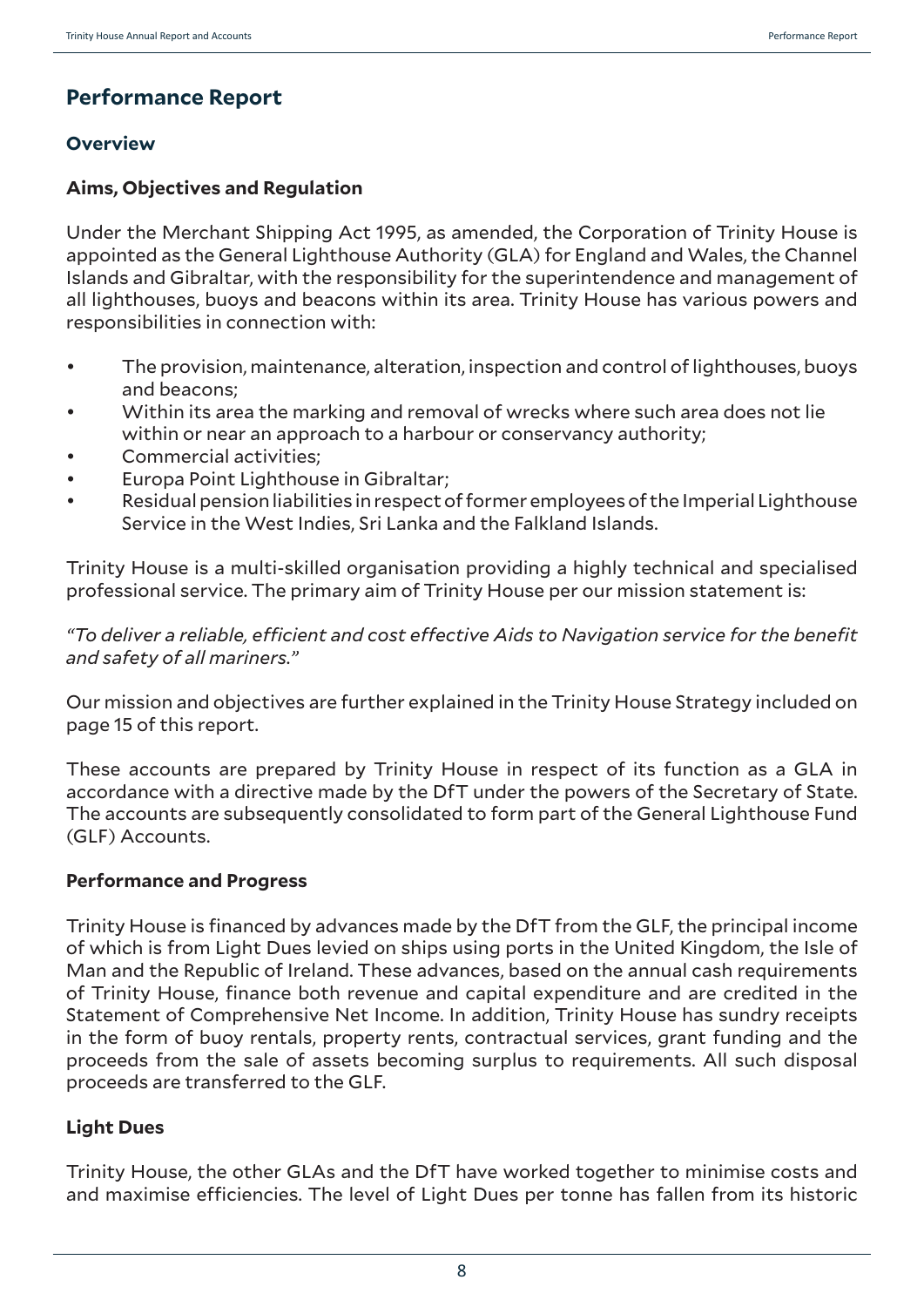peak of 43p in 1993 to 37.5p today and is some 28% lower in real terms than it was in 2010. The Secretary of State for Transport confirmed on 20 February 2020 that the rate would remain at 37.5p throughout 2020-21.



# **Going Concern**

These accounts have been prepared on a going concern basis, as Trinity House is satisfied that its activities are sustainable for the near future. The Statement of Financial Position at 31 March 2020 shows net assets of £112,367k. Advances for 2020-21, taking into account the amounts required to meet the Board's liabilities falling due in that year, have already been included in the GLF forecasts for that year, and DfT has officially sanctioned the 2020-21 budget in a letter received on 3 February 2020.

# **Performance Analysis**

# **Financial Performance**

The Accounting Policies are reviewed each year in accordance with IAS 8 – Accounting Policies, Changes in Accounting Estimates and Errors. This review is carried out at the Tri-GLA Accounts Format Working Group each year, and at internal meetings chaired by the Director of Business Services. There have been no changes to the Accounting Policies since last year, other than those related to the introduction of IFRS16 – Leases.

The financial results for the year, set out in the Statement of Comprehensive Net Income, show a deficit of £8,396k for 2019-20 (surplus £906k 2018-19). Operating income and expenditure for the year was within Management expectations and DfT approved sanction, and the under spend on budget, while continuing to deliver our statutory role, benefitted the GLF by reducing upwards pressure on Light Dues levels. The reason for the large deficit was due to non-cash decommissioning provisions made for the demolition of Royal Sovereign and the decommissioning of DGPS at various sites; further explanation on these can be found in note 18.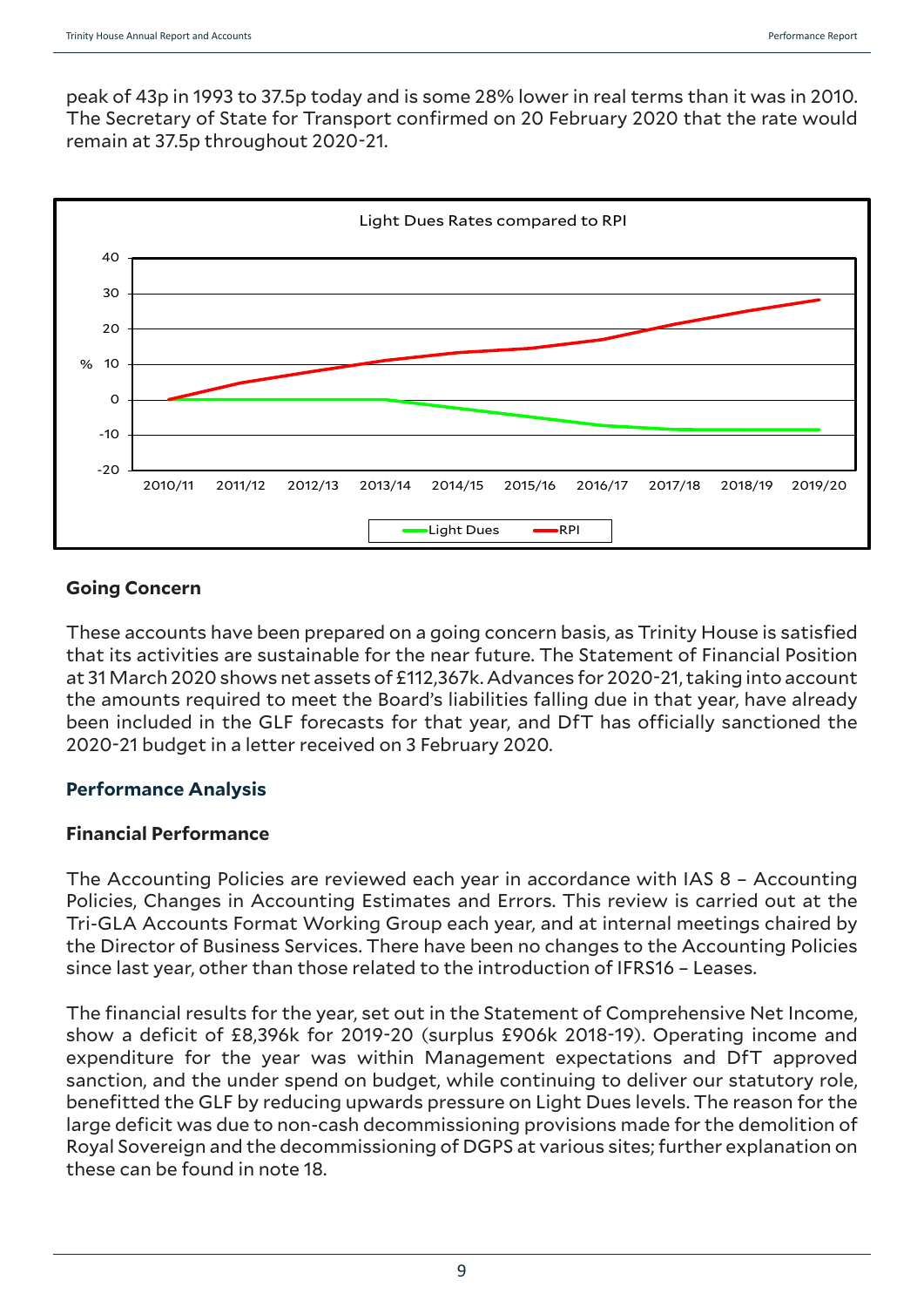Including Other Comprehensive Income, the Statement of Comprehensive Net Income (SoCNI) reports a net deficit for the year of £5,051k (deficit £900k 2018-19); this takes account of unrealised gains and losses on Property, Plant and Equipment which have been adjusted in line with market indices. The valuations of the tenders were slightly down on the March 2019 figures due to the continued difficult market conditions and general wear and tear of the vessels. The adoption of IFRS 16, and gains on the valuation of the lighthouse estate have resulted in an increase in non-current assets. A net deficit of £10,843k was transferred to the General Reserve (net deficit £1,469k 2018-19).

Losses reported in the SoCNI decreased the net worth of Trinity House, as shown on the Statement of Financial Position (SoFP), to £112,367k, (£117,324k 2018-19). Most of the Trinity House assets are held at Fair Value and re-assessed annually showing significant strength in Trinity House's financial position.

The Net Cashflow from all activities (page 48) shows a surplus of £339k. The cash drawdown was below budget for the reasons provided in the Actual v Sanction Analysis commentary below, and accruals for 2019-20 do not draw cash until 2020-21. Funds are only drawn down from the GLF based on the profile of cash required for the following period, thus liquidity is all handled within the GLF and not within the Trinity House accounts. The 2020-21 sanction obtained approval in February 2020; therefore Management believes adequate funds are available to meet future obligations.

The performance of Trinity House against the annual budget limit set by the Secretary of State for Transport can be seen below:

|                                           | <b>Actual</b><br><b>Expenditure</b> | <b>Cash Limits</b> | <b>Variance</b> |
|-------------------------------------------|-------------------------------------|--------------------|-----------------|
|                                           | £000s                               | £000s              | £000s           |
| <b>Running Costs</b>                      | 24,998                              | 26,442             | (1,444)         |
| <b>Employer Pension Costs</b>             | 2,843                               | 3,293              | (450)           |
| Net Income                                | (1,666)                             | (1,156)            | (510)           |
| Capital Expenditure                       | 4,983                               | 5,632              | (649)           |
| Capital Expenditure on Behalf of all GLAs |                                     |                    |                 |
| <b>Other Trinity House Costs</b>          | 1,924                               | 2,055              | (131)           |
| <b>Exceptional Expenditure</b>            | 645                                 | 1,175              | (530)           |
| Expenditure on Behalf of all GLAs         | 1,889                               | 2,268              | (379)           |
| Expenditure on Behalf of DfT              | 259                                 | 202                | 57              |
| <b>Total</b>                              | 35,875                              | 39,911             | (4,036)         |

It should be noted that the decommissioning provisions mentioned previously are not included in the above analysis. The cash outflows from these provisions will be shown on the Exceptional Expenditure line in the years in which they are expensed.

# **Actuals v Sanction Analysis**

Overall, there is an under spend of £4,036k (10.1%) on the sanctioned budget of £39,911k. Running costs are under spent by £1,444k, with the under spend being split between staff costs, due to a mixture of staff turnover and gapped posts, and other costs, due to some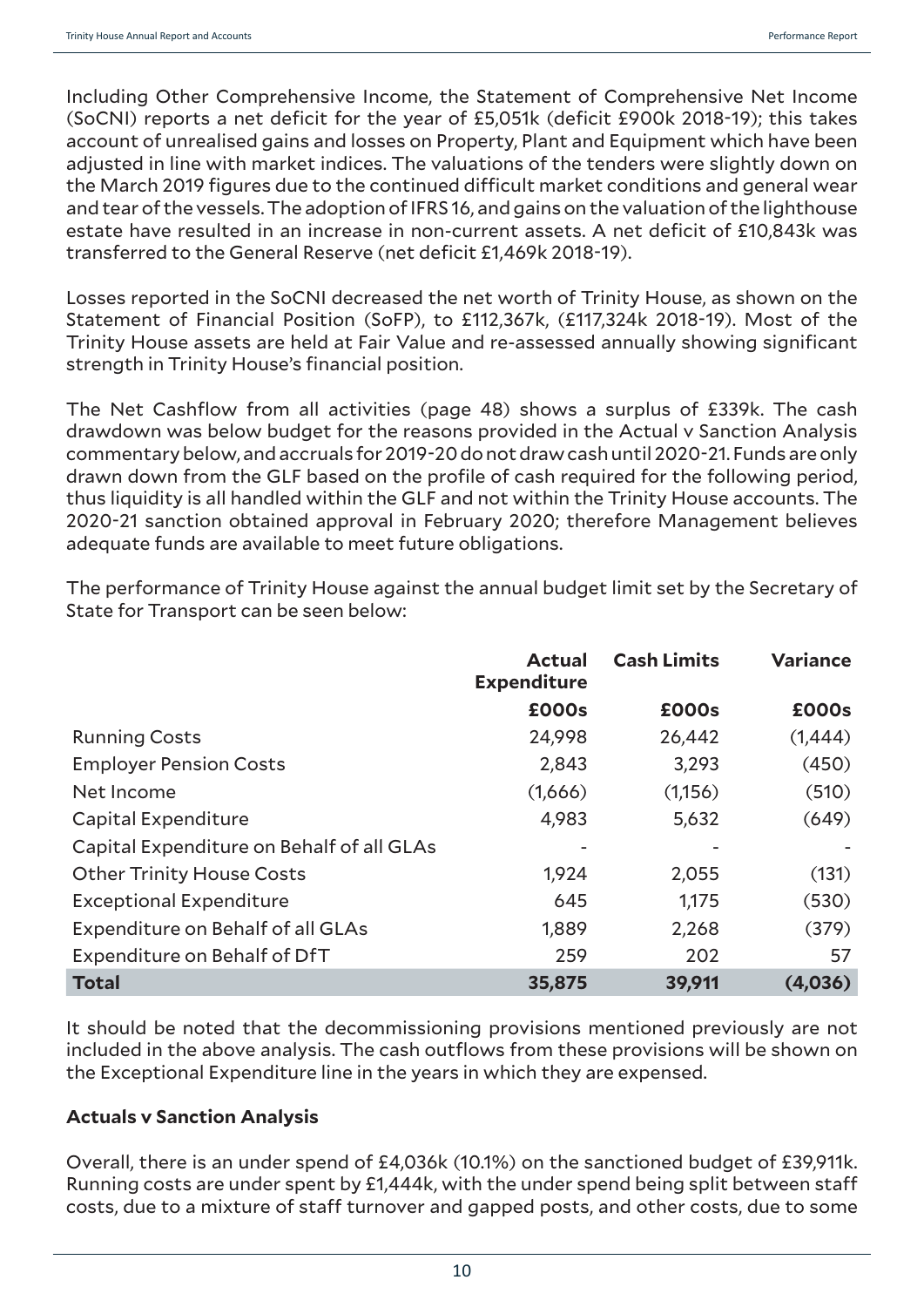delayed maintenance resulting from weather and contractors' unavailability and various small under spends across a large number of departments, some resulting from Value For Money savings. Capital Expenditure is under spent by £649k, due to savings made on Marine projects, risk on capital projects not materialising and delays in the completion of certain projects in March 2020 due to COVID-19.

#### **Running Costs in Current and Constant Prices**

Set out on the next page is an analysis of our running costs over the last 10 years, showing the trend of costs, both in current terms and on the basis of constant prices, having taken account of inflation. Running costs have fallen in constant price terms from £21,221k in 2010-11 to £18,181k in 2019-20; a reduction of 14.3%.

|                                    | 2010-11 | 2011-12 | 2012-13 | 2013-14 | 2014-15 | 2015-16 | 2016-17 | 2017-18 | 2018-19 | 2019-20 |
|------------------------------------|---------|---------|---------|---------|---------|---------|---------|---------|---------|---------|
|                                    | £000s   | £000s   | £000s   | £000s   | £000s   | £000s   | £000s   | £000s   | £000s   | £000s   |
| Running Costs Inc.<br>Pensions     | 21,221  | 21.140  | 20,637  | 21,475  | 23,127  | 25,085  | 23,756  | 23,287  | 24.687  | 26,175  |
| Pensions                           |         |         |         |         | 1.884   | 2,118   | 2,089   | 2,189   | 2,198   | 2,843   |
| Running costs <sup>1</sup>         | 21.221  | 21.140  | 20,637  | 21,475  | 21,243  | 22,967  | 21,667  | 21.098  | 22.489  | 23,332  |
| Variance %                         |         | $-0.4%$ | $-2.4%$ | 4.1%    | $-1.1%$ | 8.1%    | $-5.7%$ | $-2.6%$ | 6.6%    | 3.7%    |
| Running costs<br>(constant prices) | 21,221  | 20,172  | 19,102  | 19,320  | 18,744  | 20.049  | 18,518  | 17,381  | 17.978  | 18,181  |
| Variance %                         |         | $-4.9%$ | $-5.3%$ | 1.1%    | $-3.0%$ | 7.0%    | $-7.6%$ | $-6.1%$ | 3.4%    | 1.1%    |
| Average RPI                        | 226.5   | 237.3   | 244.7   | 251.7   | 256.7   | 259.4   | 265.0   | 274.9   | 283.3   | 290.6   |

1 Under the current RPI-X regime, pensions are included in running costs, where previously up to 2013-14 these were excluded. Therefore, to ensure comparability, running costs are presented excluding pension costs below. When 2014-15 is the first year in the table above, running costs will be restated.



# **Main Financial Events**

The main financial events during the year were:

• Achieved cost saving targets with running cost expenditure under sanction by £1,894k;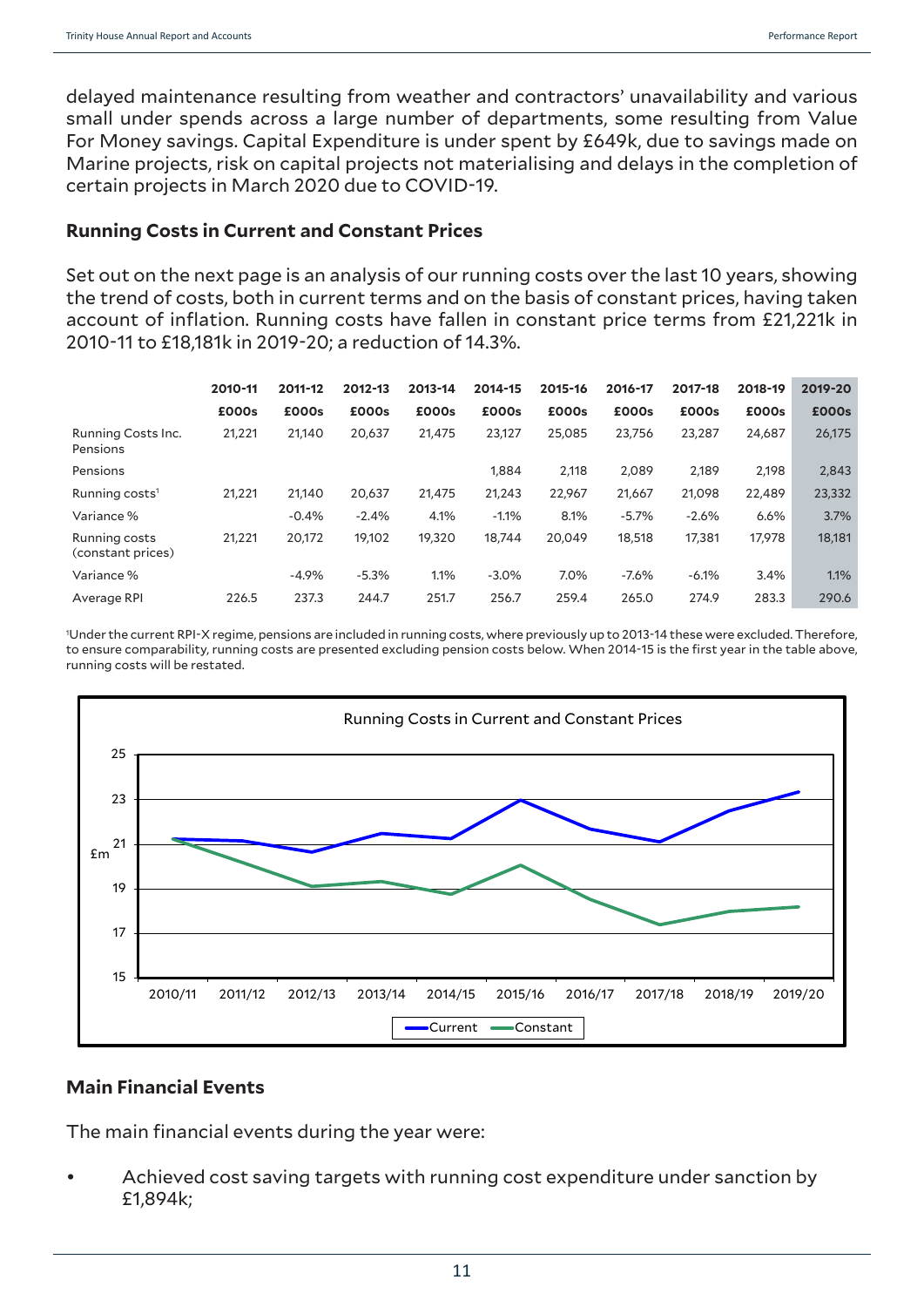- Maintained a satisfactory year-end audit report from NAO;
- Generated £279k of value for money savings;
- Achieved a substantial assurance rating from Head of Internal Audit; and
- Exceeded our running costs target under the RPI-X model, and forecast to deliver within the RPI-X regime agreement for the period up to 2020-21.

#### **Expenditure on Tangible and Intangible Non-Current Assets**

During the year to 31 March 2020, expenditure on non-current assets was:

|                          | 2019-20      | 2018-19 |
|--------------------------|--------------|---------|
|                          | <b>£000s</b> | £000s   |
| Work in progress         | 1,566        | 1,568   |
| <b>Buildings</b>         | 139          | 357     |
| Tenders <sup>1</sup>     | 792          | 877     |
| Lightvessels             | 755          | 430     |
| <b>Buoys and beacons</b> |              | 71      |
| Plant and machinery      | 1,086        | 637     |
| Computer equipment       | 354          | 220     |
| Intangible software      | 291          | 102     |
| Intangible licences      |              |         |
| <b>Total</b>             | 4,983        | 4,262   |

1 Tenders includes Right-Of-Use (ROU) Assets additions during 2019-20.

Major capital spend during the year took place on the following projects; Lundy North modernisation, the modernisation and Dry Dock & Repair (DD&R) of Lightvessel 6, the DD&R of THV Patricia, cyber security software and a new mobile crane.

The Accounts Direction that came into force on 25 September 2019 states that noncurrent assets shall be valued in line with the Government Financial Reporting Manual (FReM). Trinity House obtained independent valuations for the majority of its assets as at 31 March 2013, with a further full independent valuation carried out as at 31 March 2018. The carrying values will continue to be reviewed annually using a combination of appropriate indices or independent valuations in accordance with our asset policy. Further details can be found under note 8 (page 66).

The Corporation of Trinity House owns the Trinity House London building; it is not an asset of the GLF.

# **Key Performance Indicators (KPIs)**

The three GLAs continue to evaluate their performance against the agreed schedule of inter-GLA KPIs.

Within Trinity House, key performance indicators are used at a number of levels to advise management and influence behaviour. The KPI software is now embedded within the monthly reporting process and provides graphical evidence for Directors and Senior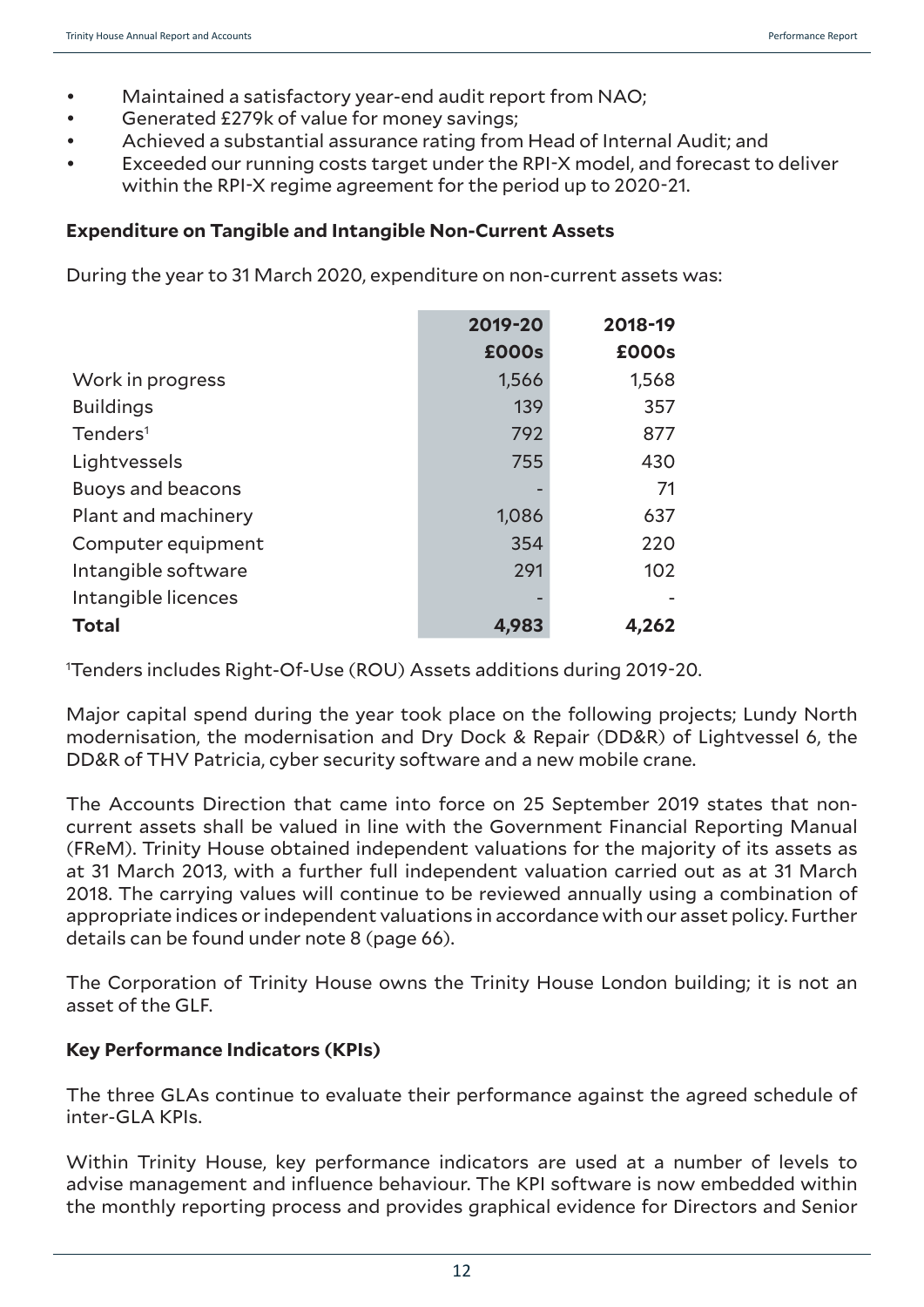Management of performance against given targets.

The core business of Trinity House is reflected in its Mission Statement: "To deliver a reliable, efficient and cost effective Aids to Navigation service for the benefit and safety of all mariners". The Board measures its performance against this Mission by the use of different indicators, which together show both the effectiveness and the economic cost of the service provided. The Board continues to refine its KPIs so that they remain consistently reflective of the statutory requirements placed on Trinity House and of our own priorities to improve the way in which business is conducted with the aim of decreasing costs, whilst maintaining the quality of service to the mariner and other stakeholders.

#### **Aids to Navigation (AtoN) Availability**

Availability of Aids to Navigation is the prime factor in any measurement to demonstrate compliance with our statutory responsibilities. The standards, which we measure against, are those recommended as the minima by the International Association of Marine Aids to Navigation and Lighthouse Authorities (IALA). The figures shown below are produced in accordance with those standards, and show three-year rolling averages under the various categories of Aids to Navigation and against the minimum availability required for each category. It can be seen that in all three categories, our service has exceeded those minima in all years covered by the review. We consider this a major achievement and indeed a significant contribution towards the ongoing safety of all mariners.

| AtoN Type                     | Category | <b>IALA Min</b> | 2015-16 | 2016-17 | 2017-18 | 2018-19 | 2019-20 |
|-------------------------------|----------|-----------------|---------|---------|---------|---------|---------|
|                               |          | %               | $\%$    | $\%$    | %       | $\%$    | $\%$    |
| Lights                        |          | 99.80           | 99.94   | 99.94   | 99.91   | 99.88   | 99.93   |
| Racons                        |          | 99.80           | 99.84   | 99.99   | 99.94   | 99.94   | 99.88   |
| Lights                        | 2        | 99.00           | 99.89   | 99.88   | 99.90   | 99.92   | 99.90   |
| <b>Hazard Warning Signals</b> | 3        | 97.00           | 99.82   | 99.91   | 99.66   | 99.57   | 99.98   |
| Lights                        | 3        | 97.00           | 99.73   | 99.86   | 99.82   | 99.93   | 99.96   |

**Aids to Navigation Availability - Three Year Rolling Averages for Financial Years**

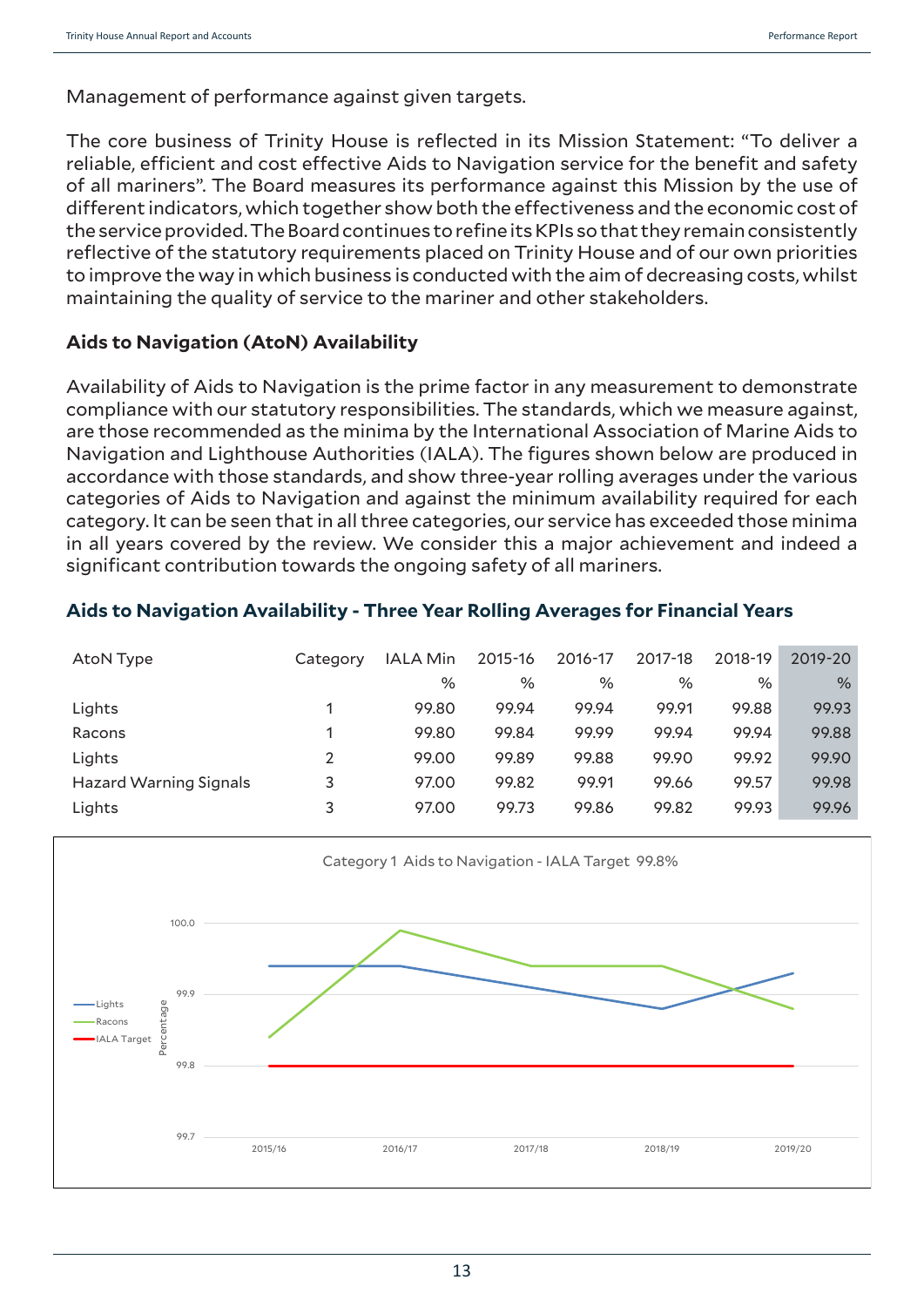

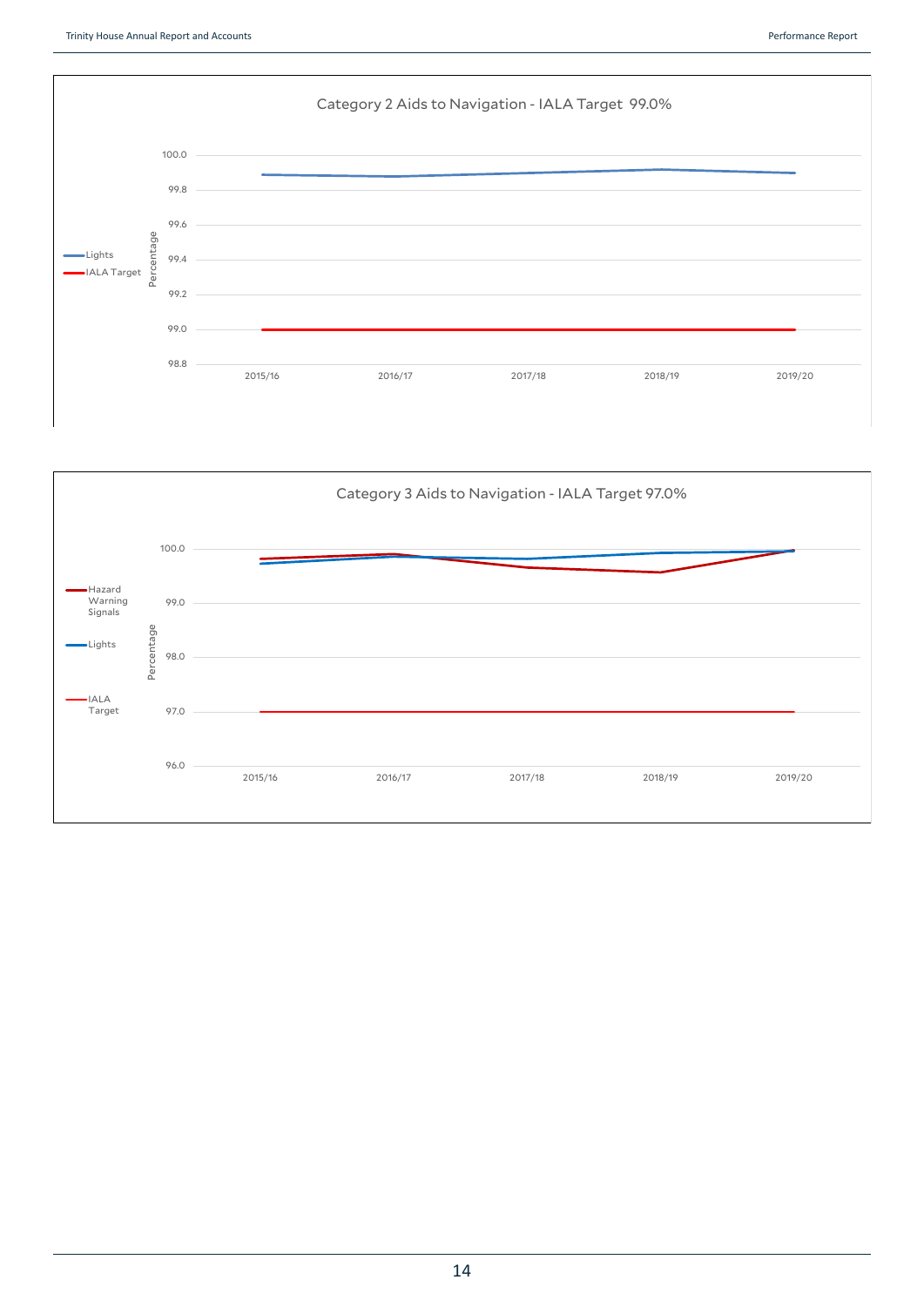# **Trinity House's Strategy**

# **Our Mission**

To deliver a reliable, efficient and cost effective aids to navigation service for the benefit and safety of all mariners

# **Our Vision**

To be a trusted world-class aids to navigation authority and regarded as such by our stakeholders

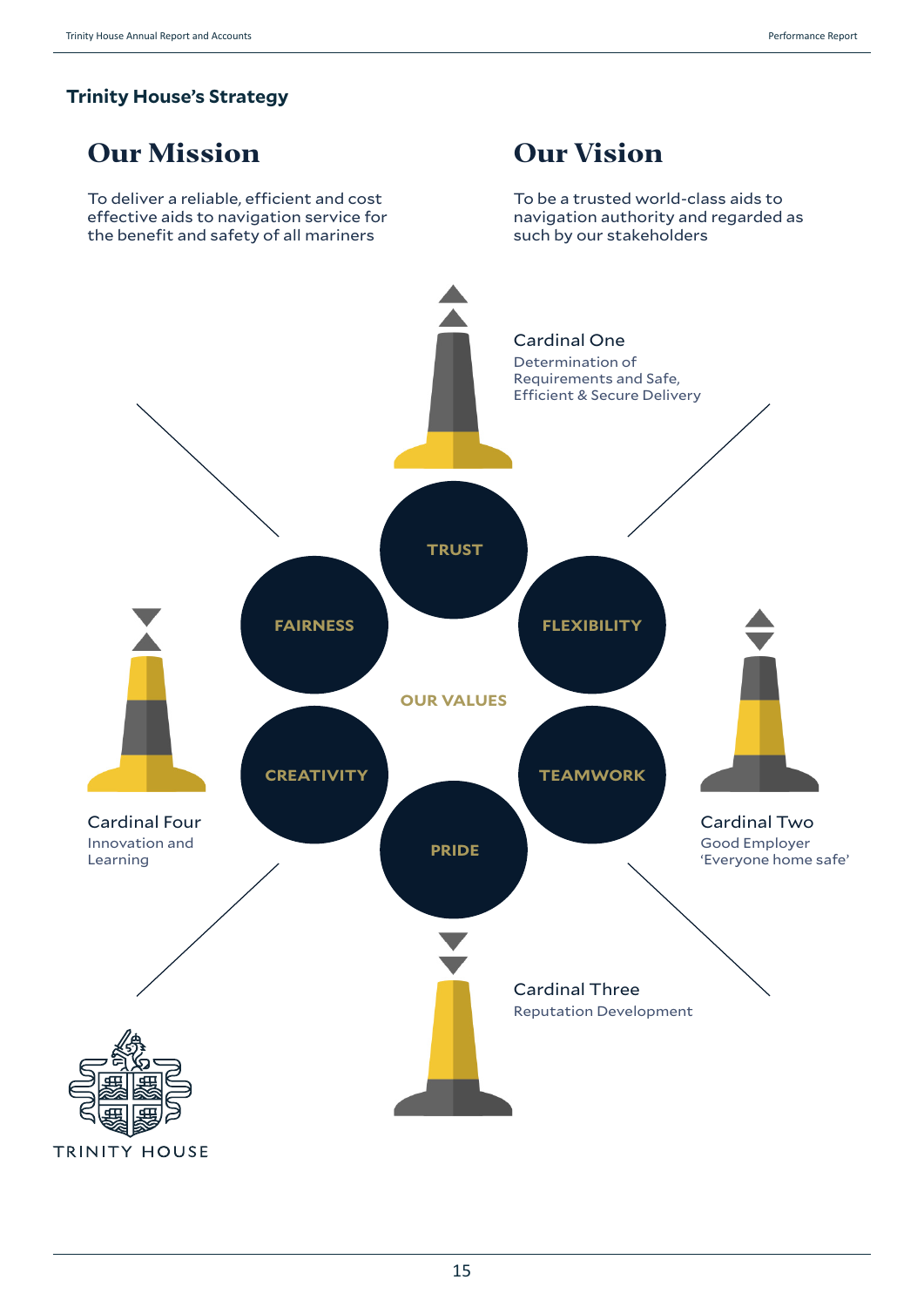Trinity House will strive to provide an uninterrupted, efficient, maritime safety service at all times, 365 days a year by means of combining an emergency response capability for wrecks and new dangers with a careful blend of reliable fixed and floating strategic navigation assets. Trinity House has a statutory responsibility for the superintendence and management of aids to navigation covering a complex region of shallow and ever changing waters. Its waters are the access routes into the main ports of the United Kingdom while, at the same time, also include the major shipping lanes to and from the major northern European ports.

As per the Maritime Growth Study: keeping the UK competitive in a global market the shipping industry is a major enabler to the UK economy and 95% of UK International trade is moved by sea. With Brexit a reality and the ongoing need to further diversify and enhance the United Kingdom's trade position, safeguarding shipping and the environment in which it operates is now more important than ever.

During 2019-20 Trinity House reviewed its Strategy, taking into account the level of inward and outward freight through English and Welsh major ports, which represents 85% of total UK inward and outward freight in tonnes. Trinity House developed a comprehensive Strategy to sustain and meet current demand as a safety function now and in the future. The Strategy builds on tradition, heritage and embracing innovation, and includes Trinity House's mission, vision, values and priorities.

The Strategy shown diagrammatically on the previous page illustrates and summarises the key strategic priorities of Trinity House.

# **Values**

Our success is characterised by our values that are widely shared and reflected in our everyday actions. These standards govern our behaviour and define our culture. Our values are:

- Trust We trust each other and are trusted by others.
- Flexibility We look at what is needed and embrace change.
- Teamwork We support each other to succeed.
- Pride We take pride in what we do and what we strive to achieve in our organisation.
- Creativity We encourage innovation and creativity.
- Fairness We treat everyone fairly and celebrate achievement.

# **What it Means to be a Trusted, World Class Organisation**

Trinity House defines "World Class" as follows:

# **"Our provision of Aids to Navigation, related services and processes are rated by our stakeholders to be the best of the best by excellence in terms of design, performance, quality, stakeholder satisfaction and value."**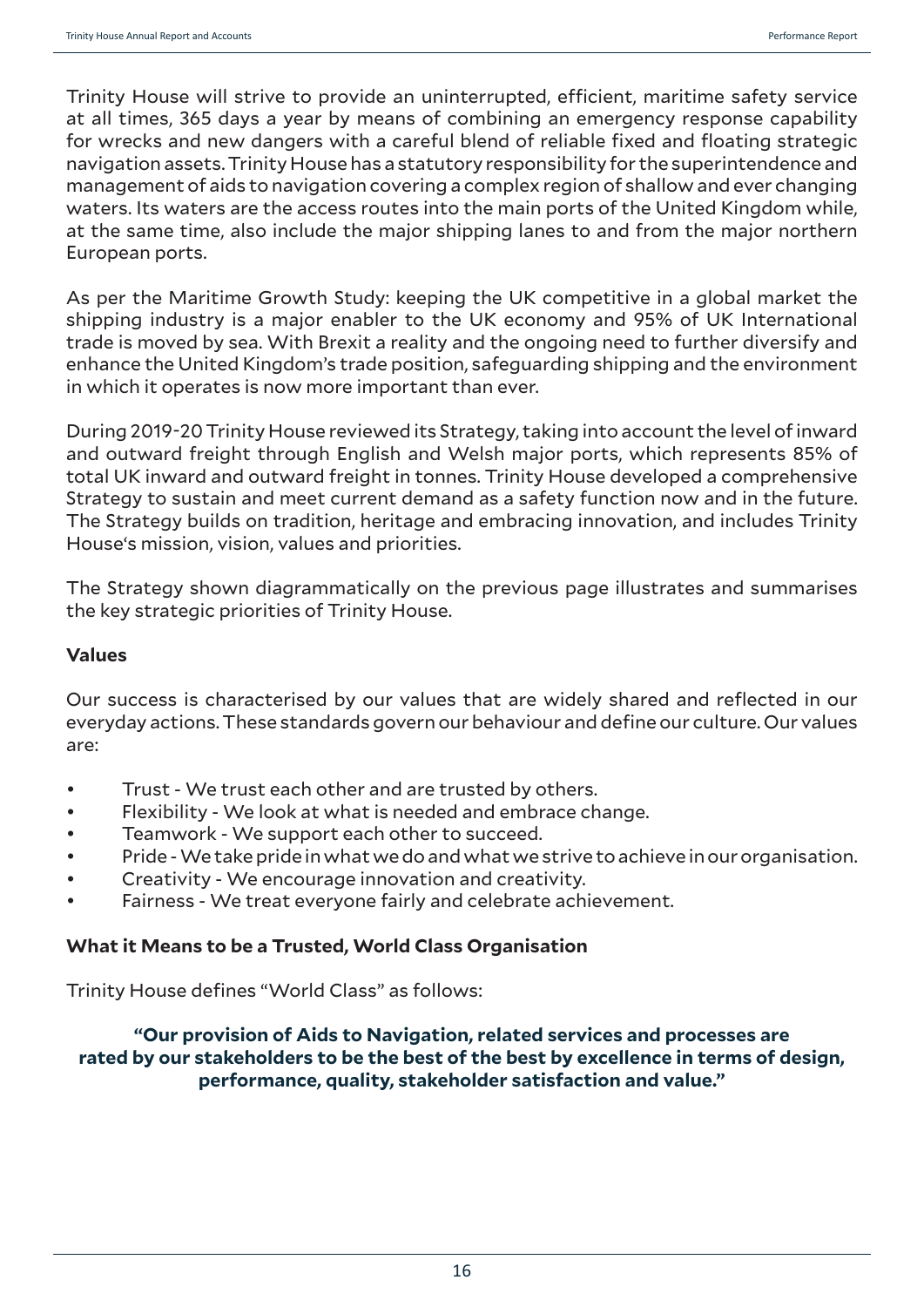# **Our Stakeholders**

In order to achieve our vision, it is imperative that we clearly identify our stakeholders and involve them in our future development plans. These stakeholders include the Mariner, the Shipowner, Central Government and Parliament, IALA, commercial customers, Port Authorities and our Staff.

In order to monitor and evaluate our progress, stakeholder feedback will be gathered and used to identify priorities and actions moving forward.

#### **Trinity House's Priorities**

In order to achieve our Vision, Trinity House needs to grow and develop as a business. Four key Cardinals have been identified that will enable us to continue to improve and be the best we can be.

Cardinal One – Determination of Requirements and Safe, Efficient & Secure Delivery

Supported by:

Cardinal Two – Good employer Cardinal Three – Reputation Development Cardinal Four – Innovation and Learning

#### **Implementation and Delivery**

In order to progress and achieve our goals in terms of these Cardinals, an operational plan was developed that identified actions for 2018-19. The implementation of this plan translates our Strategy into operational level actions that are measurable and can be evaluated in terms of their impact and success. Our corporate and individual objectives reflect these objectives and actions.

#### **Current Developments and Performance**

Detailed below are a few of the key achievements during the year against each of the key Cardinals:

# **Cardinal One - Determination of Requirements and Safe, Efficient and Secure Delivery**

- Delivered excellent AtoN service availability with Category 1 AtoN at 99.84%, Category 2 AtoN at 99.89%, Category 3 AtoN at 99.88% and DGPS at 99.82%;
- Successfully met all the Risk Response Criteria thresholds within the 6 hrs, 12 hrs & 24 hrs areas at 98.25%, 90.34% and 98.91% respectively;
- The Buoy Service List was 88.85% completed in 2019-20;
- Determination of AtoN requirements and Safe, Efficient and Secure Delivery using the established risk based Examiners' Committee assessment process;
- 2020-2025 AtoN Review completed and subsequently published in May 2020;
- Processed 656 Marine Management Organisation and Natural Resources Wales applications to determine the navigational requirement:
- Provided the statutory management and superintendence function for 11,267 local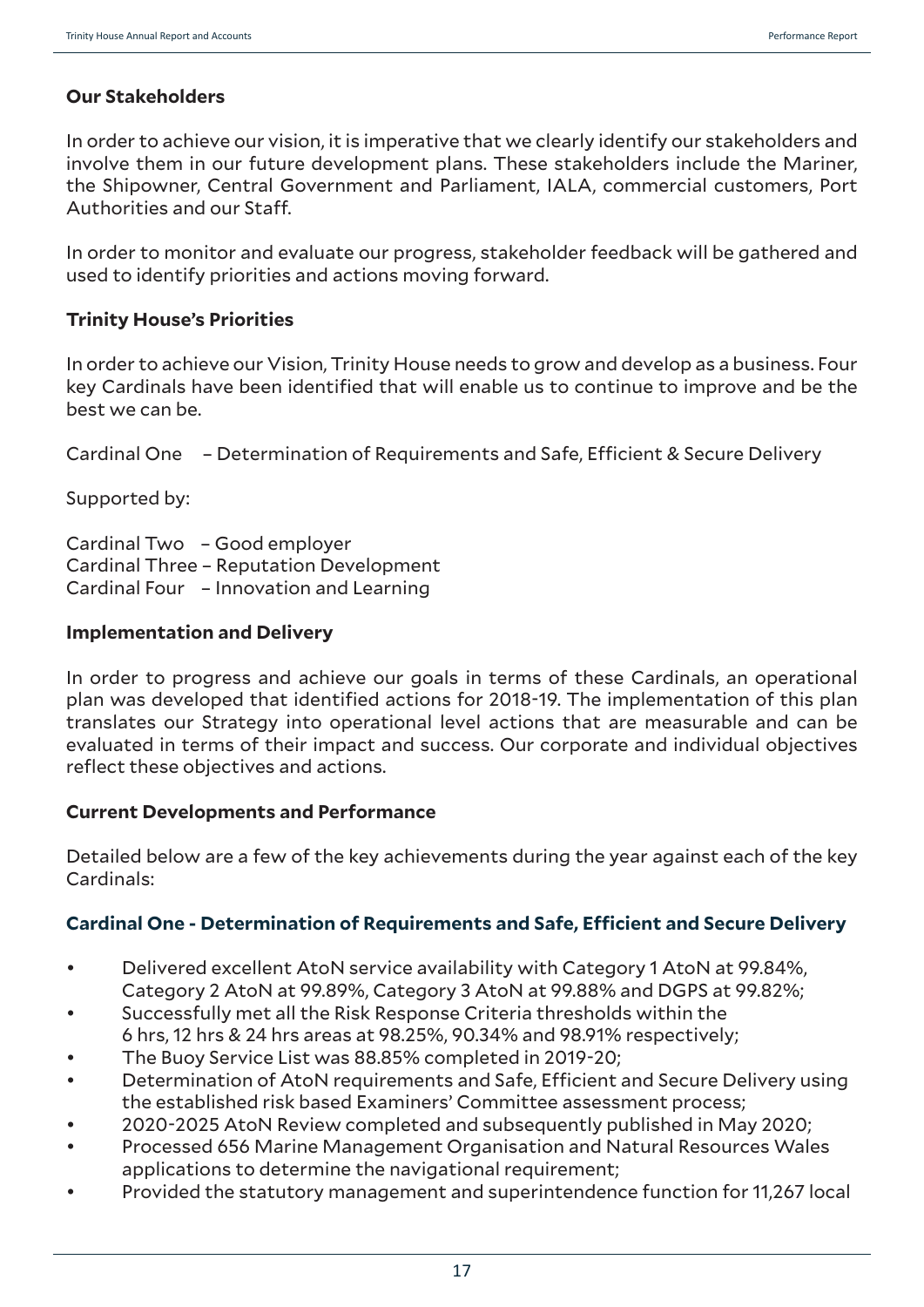aids to navigation;

- Retained certification against ISO9001 (Quality Management); ISO 14001 (Environmental Management) and achieved certification to ISO 45001 (Occupational Health and Safety);
- Worked to continuously improve Data Protection within the organisation;
- Portland Bill & Berry Head Lighthouses modernised using standard simplified equipment, Lightvessel 6 modernised, civil works phase of Lundy North Lighthouse modernisation completed;
- In excess of £2.7m gross commercial income was earned, making an important contribution to the General Lighthouse Fund and offsetting the cost to the Light Dues payer;
- Ministerial approval for the outline business case in respect of the THV Patricia replacement project.

# **Cardinal Two – Good Employer**

- An extensive programme of Mental Health support has been provided, including creating a team of trained first responders and awareness workshops across all offices and depots;
- Regular communications to staff during COVID-19 pandemic, updating on news, policy changes, health and wellbeing and changes to Government Guidance and advice including Trinity House implementation of that guidance;
- Further developed the Fair Safety Culture throughout the organisation;
- Pledging to cease producing avoidable plastic waste by 2020 and working to honour that pledge.

# **Cardinal Three – Reputation Development**

- Actively promoted Trinity House at all major National Safety Forums including UKSON, NOREL, SONAC, PMSC, CHWG/CHAS, and VTS Working Groups;
- Continued engagement with DBEIS to ensure the marking schedule for Offshore Oil and Gas Platforms will be updated to fulfil modern requirements;
- Continued engagement with MoD around the process and functions of Non Operational GNSS Jamming;
- Participated fully at Planning Inspectorate hearings to promote Trinity House functions and advise on marine safety;
- Participation at Seaworks 2019, with THV Alert;
- Introduction of two electric vans and five hybrid cars to the Trinity House vehicle fleet;
- Participation in London International Shipping Week with Vessel Replacement Day hosted at Trinity House, London;
- Participation at East of England Energy Group Southern North Sea Exhibition;
- Positive affiliations with buoy suppliers and scientific agencies have seen a large volume of repeat business utilising Trinity House vessel for buoy deployment and recovery.

# **Cardinal Four – Innovation and Learning**

• Continued the delivery of third party AtoN monitoring for decommissioned oil platforms;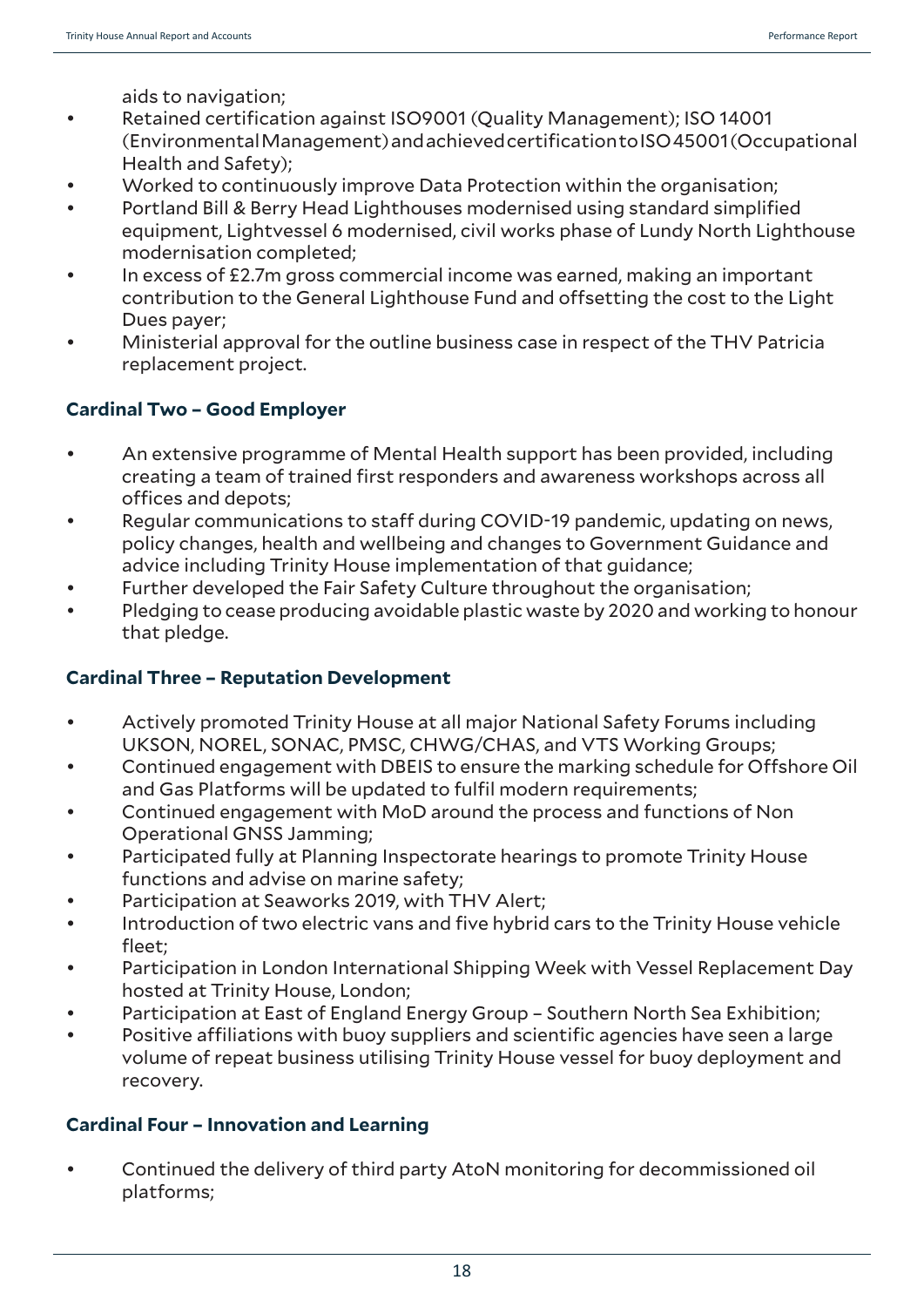- Since gaining Accredited Training Organisation status from IALA in 2018/19; Trinity House successfully delivered its first internationally recognised IALA AtoN Management Training course;
- Launched Buoys, Beacons and Bananas Key Stage 1,2 &3 Education Resource;
- Hosted depot tours for local schools, to enhance knowledge of Trinity House and the importance of the maritime sector, and to encourage future careers choices in the engineering and maritime industries.

# **GLA Research & Development (GRAD)**

Over the past 12 months, GRAD has continued to research, develop, innovate, and subsequently help to drive the business of all the GLAs forward. It has continued to finesse several of its LED light sources, with great enhancements being made with respect to efficacy and power consumption through the design of new heat sinks. These have been employed in scores of lighthouses all over the British Isles and in dozens of others around the globe. Quality assurance of GLA lights continues to be secured, through measurements in both GRAD's laboratories and through "in field" measurements, that have taken place in places as far apart as Duncansby Head, near Wick, The Needles on the Isle of Wight and Tory Island in County Donegal.

GRAD has consolidated its research to find other sources of resilient positioning to support the introduction of the IMO's e-Navigation concept; however, it is expected that none of the options which are most achievable (such as Absolute Radar positioning and Ranging-Mode) will be available on an operational basis for the next 10-15 years. However, radar absolute positioning looks like the best external-to-ship option, but even this will be used as part of a system-of-systems rather than as a single technological solution. The ESA funded MarRINav project, to which GRAD was a majority contributor, developed and expanded this system-of-systems approach, with a follow-on project hoping to develop MarRINav output into technology demonstrators over the next few years. Other developments involving GRAD look at quantum technologies and the use of algorithms to provide position integrity within GNSS receivers, as well as the more ethereal use of neutrinos in navigation solutions.

GRAD is leading the world on the development of the VHF Data Exchange System (VDES). VDES is the next generation AIS, but with vastly increased data-communication bandwidth to support the ever increasing needs of the maritime user, and also supporting shore-side infrastructure to deliver e-Navigation services. GRAD has developed a signal structure for VDES in conjunction with other service providers. GRAD has further enhanced this by the development of cyber-security and authentication features that are currently lacking in AIS. GRAD also supported Ofcom at the recent World Radio Conference to ensure the necessary operating frequencies for VDES were allocated.

GRAD has led and supported the maritime user community within Europe to understand, and for potential take up of, a Space-Based Augmentation Systems (SBAS) for maritime use. SBAS were originally built for aviation use, but latterly the operators have developed potential services for maritime use. GRAD has continued to be at the forefront of SBAS maritime user consultation in Europe and has looked at ways in which this system can improve maritime services within Europe and potentially globally. It is expected that the EC will announce a first stage EGNOS (the European SBAS) maritime service during the next period.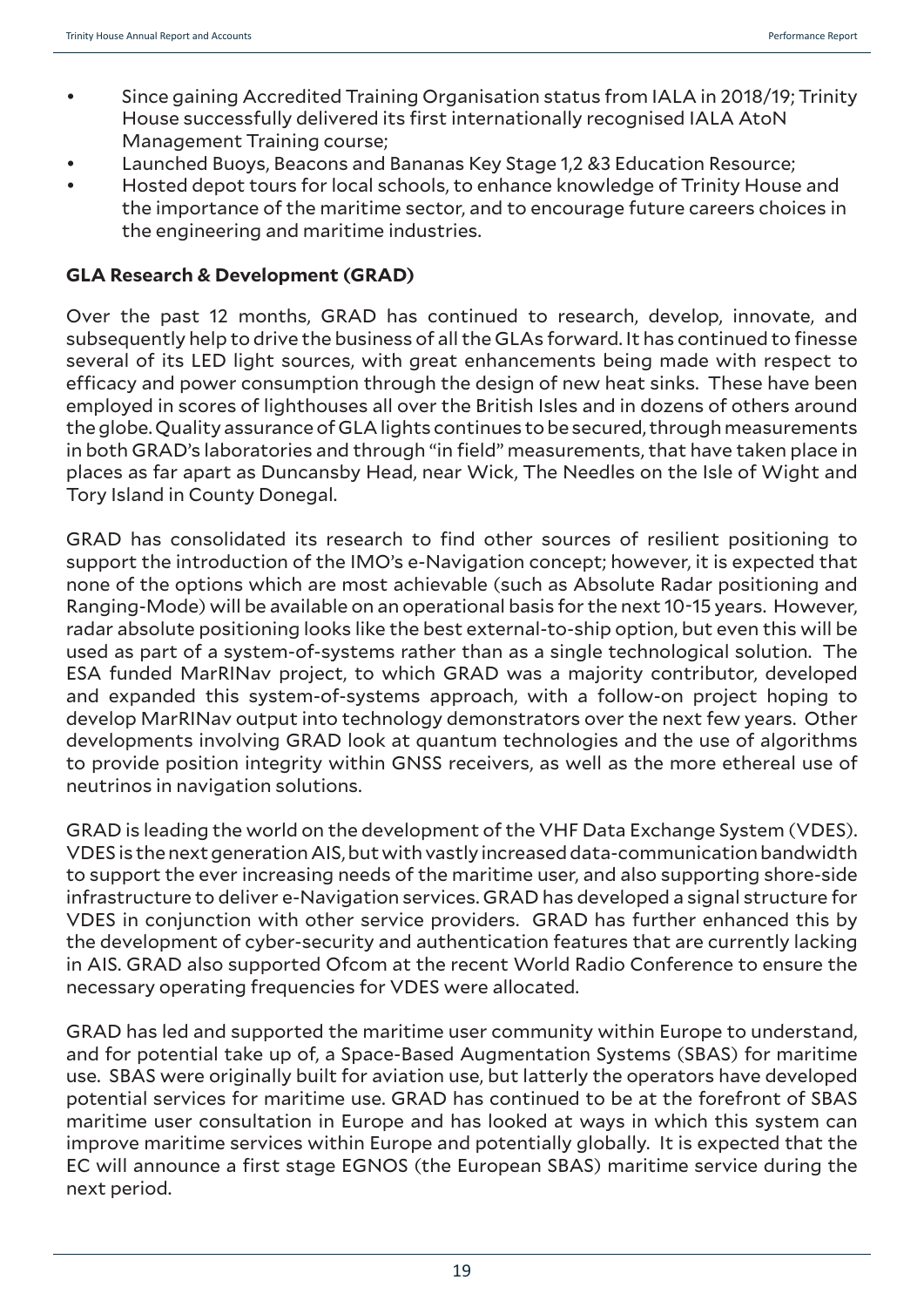For reputational development, innovation and learning, GRAD represents the GLAs at many international fora. These fora are global, in such bodies as, inter alia: the International Telecommunications Union; the International Electro-technical Commission; the Radio Technical Commission for Maritime Services; and, the International Association of Marine Aids to Navigation and Lighthouse Authorities. Moreover, GRAD provides input to, and works with, the Maritime and Coastguard Agency, the UK Hydrographic Office and the International Maritime Organization on many topical items of mutual interest and standardisation.

#### **Environment**

Trinity House is committed to the protection of the environment and the prevention of pollution. Trinity House is continually reviewing all environmental issues affecting the environment in which it operates. Trinity House aspires to maximise the use of renewable energy sources, such as solar power, and continues to consider other sources, such as wave, wind and tidal flow. Trinity House achieved accreditation to the internationally recognised Environmental Standard ISO 14001 since 2000, and successfully transitioned to the new ISO 14001: 2015 Standard in 2017-18. Trinity House produces and delivers an annual corporate environmental plan containing key environmental targets and objectives, including targets aimed at ceasing the production of avoidable plastic waste.

Examples of Trinity House's commitment to improving the environment are:

- The conversion of lighthouses and all major floating aids to renewable energy sources;
- Investment in more efficient solar charging and LED lighting;
- Investment in new paint spraying equipment, delivering significant reductions in paint waste, paint purchased and VOC (Volatile Organic Compounds) emissions;
- Permanent removal of liquid mercury from lighthouses upon re-engineering where practically possible;
- Obtaining 'Green Passports' approved by Lloyds Register for its vessels THVs Galatea and Alert;
- Enhancing its arrangements for energy management;
- Working towards implementing United Nations Sustainable Development Goals relevant to our operations;
- Pledging in 2018-19 to stop producing avoidable plastic waste by 2020 and forming a Plastics Working Group to deliver this objective; and
- Commencing the introduction of ultra-low emission vehicles in the Trinity House vehicle fleet.

*Ian McNaught 14 November 2020*

**Captain Ian McNaught Chief Executive of the Lighthouse Board**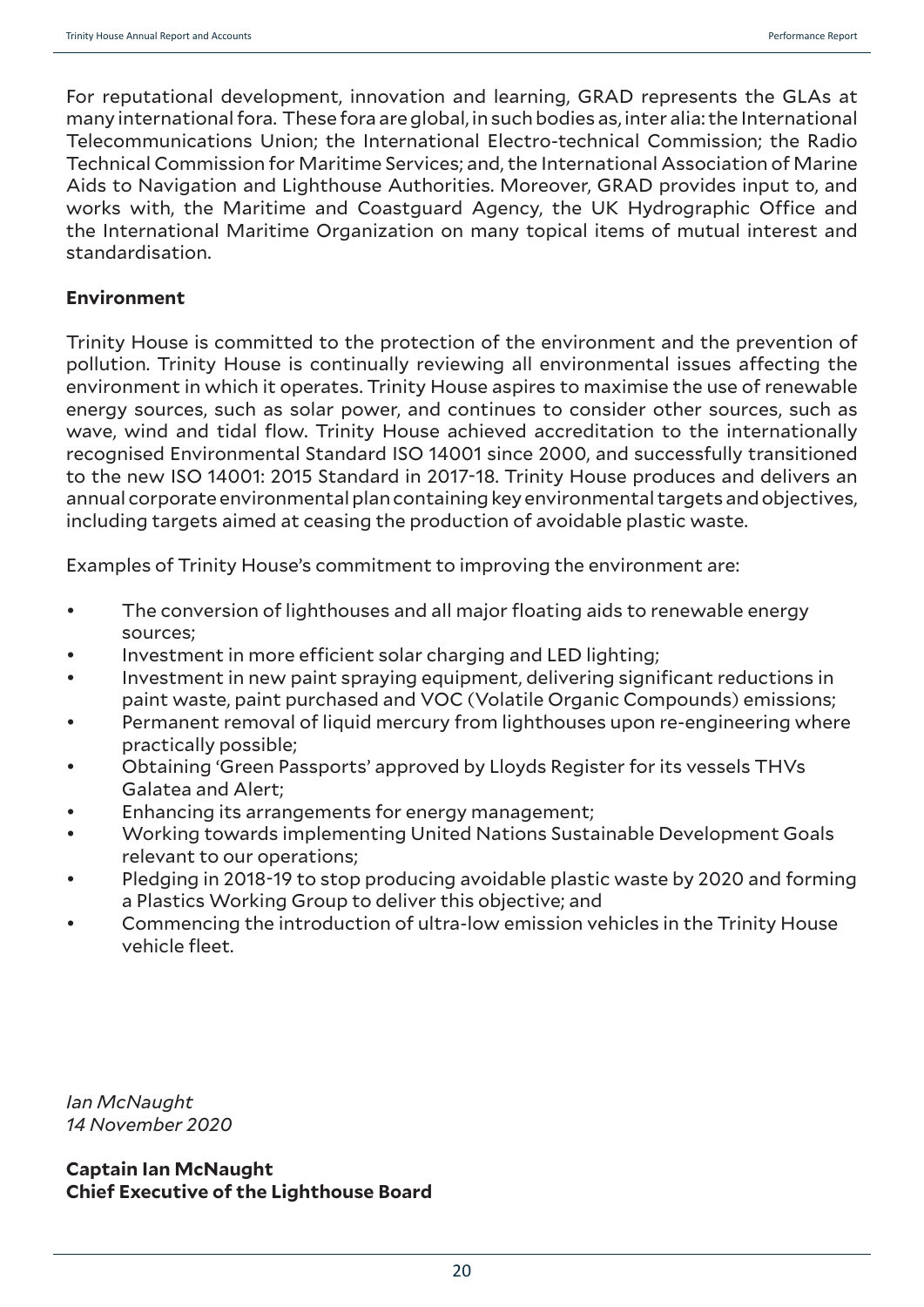# **Accountability Report**

# **Directors' Report**

#### **Membership of the Board**

The Trinity House Board and Governance structure is described in the Governance Statement (page 23). In addition, representatives from the Lighthouse Board sit on a Joint Strategic Board (JSB), consisting of representatives from all three General Lighthouse Authorities. The JSB is set up to foster tri-GLA co-operation and co-ordination, and to maximise efficiencies and realise savings.

#### **Conflicts of Interest**

The register of interests is maintained by the Secretary to the Board, and is published on our website. Further details of how executive and non-executive Board members handle potential or actual conflicts of interests are addressed on page 34. Note that no conflicts of interest were identified during 2019-20 that required Management intervention.

#### **Finance Leasing Arrangements**

There is exposure on the finance leases for the ships' to a change in the main rate of Corporation Tax. During the creation of the ships finance leases, Trinity House evaluated the option of eliminating this exposure; however, it was found that the financial risks were not significant. A 1% upward/downward change in Corporation Tax would result in a charge or benefit of £4,900 respectively per annum.

#### **Payment of Creditors Policy**

Trinity House will at all times seek to adopt best practice in respect to the settlement of creditor payments. All payments will be made in accordance with the Public Contracts Regulations 2015 (Chapter 9, Section 113-2a). Payment of all creditors' accounts are arranged by the date stipulated within the contract or other agreed terms of credit. Exceptions to this are as follows:

- 1. Payment within a shorter timescale where a discount may be available; and
- 2. Where there is a dispute in respect of the invoice concerned. In all cases the suppliers are immediately informed of the details of the query and that the payment will be withheld pending resolution.

Suppliers are informed of our policy via the organisation's generic standard terms and conditions of trade (available via the Trinity House website), unless alternative bespoke contractual arrangements have been made.

The average credit taken from Trade Payables during the year was ten days (2018-19 - nine days).

# **Personal Data Related Incidents**

During 2019-20, Trinity House continued to comply with the Cabinet Office guidance on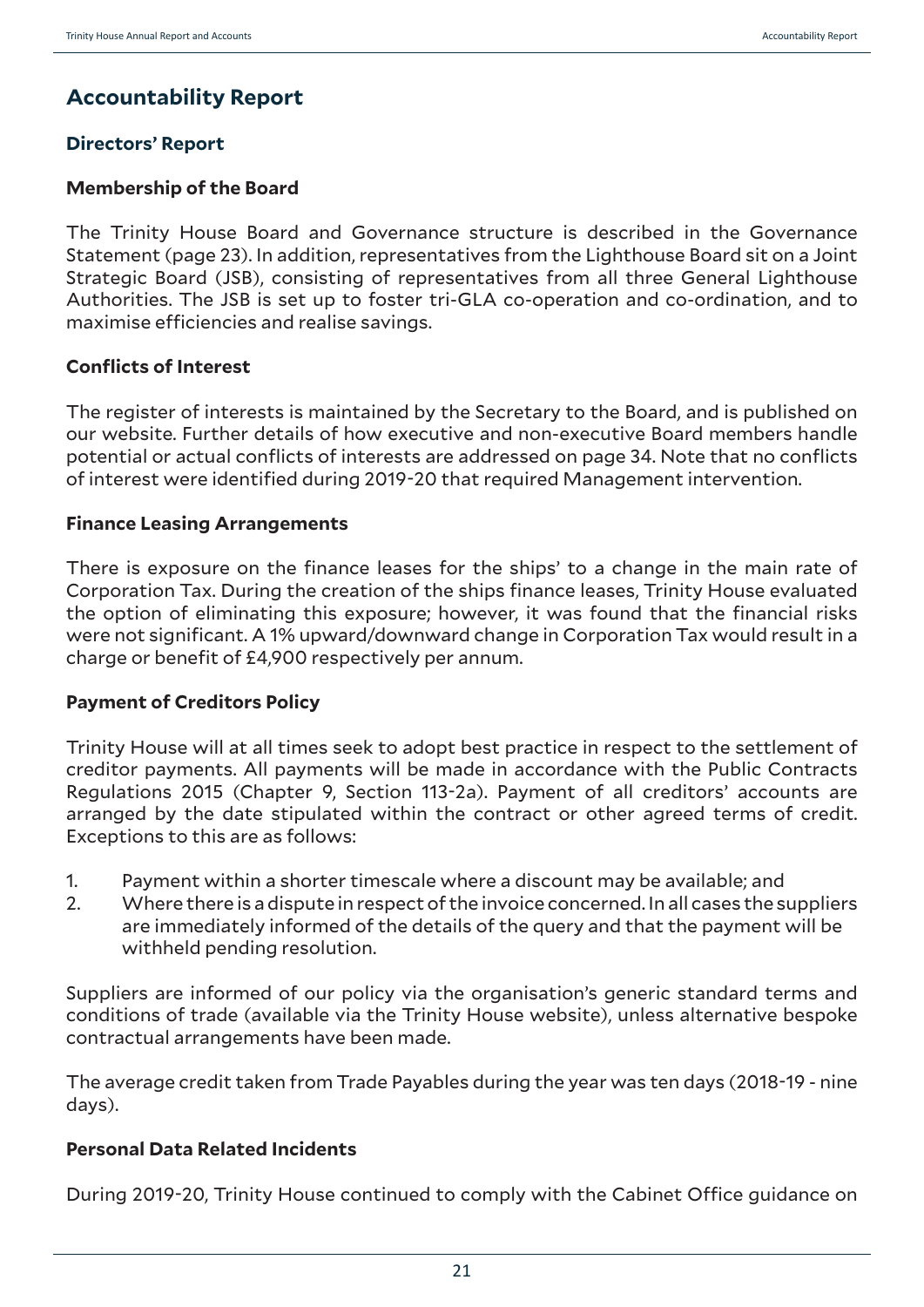information risk management to the extent that is relevant and with its own Policy on Information Risk. Information Risk is covered in more detail on page 35.

# **Events After The Year End**

These are covered in note 26 to the accounts.

# **Risks and Uncertainties**

Trinity House's approach to risk takes account of its statutory safety of navigation remit, its unique ring-fenced funding regime and the limited resources therefore available to result in a financial loss. Its overall risk management strategy, which aims to ensure effective internal control, is to:

- Identify and define significant risks which could affect the achievement of key organisational aims and objectives;
- Assign ownership of those risks;
- Assess and evaluate the significance of the risks in terms of probability and impact before and after mitigation using recognised standards;
- Respond to those risks and uncertainties through risk management controls, seeking to contain them to acceptable levels having regard to risk appetite;
- Consider potential opportunities arising;
- Review and report to the Executive and Audit and Risk Assurance Committees and the Board regularly on those risks and opportunities;
- Embed risk management as an intrinsic part of its organisational processes by adopting a structured, hierarchical approach to risk management at all levels within the organisation.

The Governance Statement emphasises the importance that Trinity House attaches to risk management and the regular review of risks.

# **Losses**

Trinity House has been working on a project to upgrade the Finance, Procurement and Inventory system, and develop a new Procurement logistics software. This has been in progress over the last year. Following a decision by the project board on 2 July 2020, the project will no longer proceed with the integration of the Maximo software. As a result, the costs incurred related to this part of the project are now considered a constructive loss. These costs of £48k in 2019-20, that were previously in assets under construction, have been moved to the Statement of Comprehensive Net Expenditure. A further loss of £50k will come to account in 2020-21.

# **Statement of Accounting Officer's Responsibilities**

Under section 218(1) of the Merchant Shipping Act 1995, the Secretary of State for Transport, with the consent of HM Treasury, directed Trinity House to prepare for each financial year a statement of accounts in the form consistent with the Accounts Direction. The accounts are prepared on an accruals basis and must give a true and fair view of the state of affairs of Trinity House and of income and expenditure, cash flows and changes in equity for the financial year.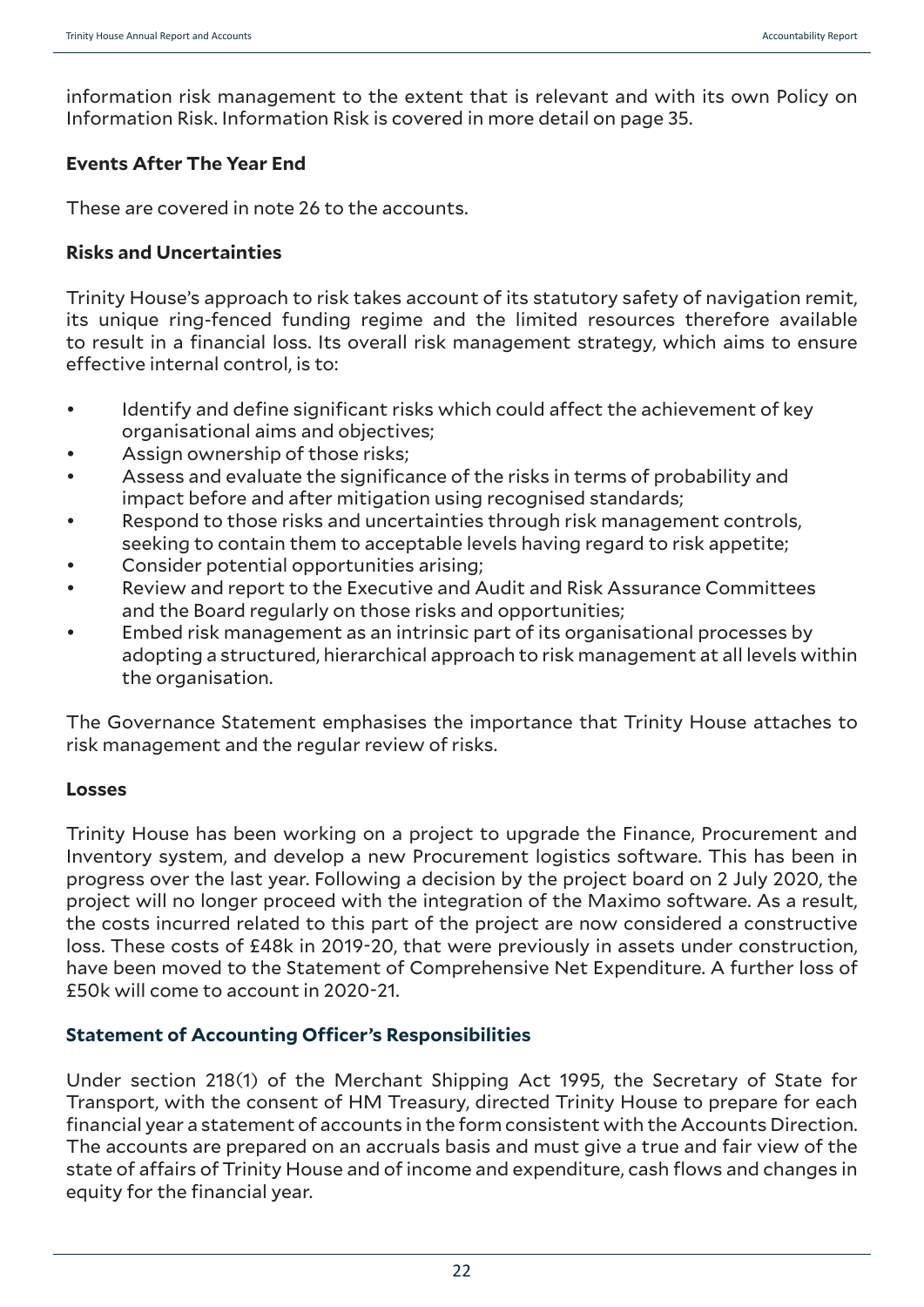In preparing the accounts, the Accounting Officer is required to comply with the requirements of the Government Financial Reporting Manual and in particular to:

- Observe the Accounts Direction issued by the Secretary of State for Transport, including the relevant accounting and disclosure requirements, and apply suitable accounting policies on a consistent basis;
- Make iudgements and estimates on a reasonable basis;
- State whether applicable accounting standards as set out in the Government Financial Reporting Manual have been followed, and disclose and explain any material departures in the accounts; and
- Prepare the accounts on a going concern basis.

The Accounting Officer of the Department for Transport has designated the Chief Executive as the Accounting Officer of Trinity House. The responsibilities of the Accounting Officer include responsibility for the propriety and regularity of the funds allocated to Trinity House in its capacity as a General Lighthouse Authority, including keeping proper records and safeguarding the assets of Trinity House, in its capacity as a General Lighthouse Authority. These responsibilities are set out in the Framework Agreement between the Department for Transport and the General Lighthouse Authorities.

As far as the Chief Executive acting in the role of the Accounting Officer is aware, there is no relevant audit information of which Trinity House auditors are unaware. The Accounting Officer has taken all the steps that he ought to have taken to make himself aware of the relevant audit information and to establish that the Trinity House auditors are aware of that information. The Accounting Officer also confirms that the Annual Report and Accounts as a whole is fair and balanced and that he takes responsibility for the annual report and accounts, and the judgements required for determining that it is fair and balanced.

# **Governance Statement**

# **Introduction**

HM Treasury published a revised Code of Good Practice for Corporate Governance in Central Government Departments in April 2017.

The Board confirms that throughout the accounting period Trinity House has applied the principles contained in the Code. This includes:

- A full analysis of the significant business risks to produce and continually update the Corporate Risk Schedule and the Organisational Risk Schedule beneath it;
- Identification on the Risk Schedules of the means by which the business risks are controlled and who is accountable for each significant risk;
- Internal Audit basing their programme of audit work on the Risk Schedules and the supporting Directorate/Departmental Risk Registers.

The Trinity House Head of Internal Audit in his Annual Report for 2019-20 was of the opinion that 'there are no significant weaknesses that fall within the scope of issues that should be reported in the Governance Statement'.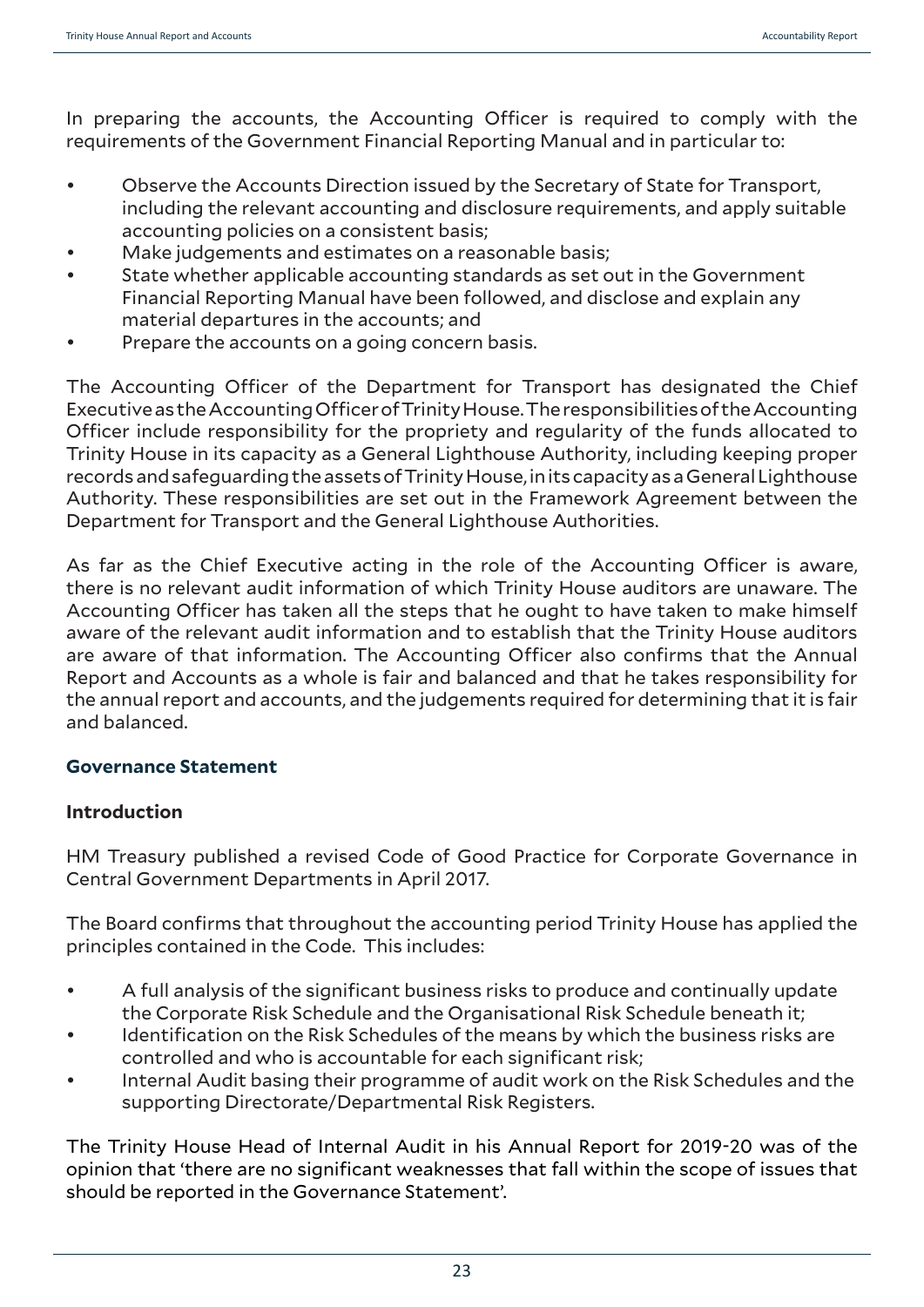Trinity House acknowledges one departure from the Code, which was that until 22 January 2020 the Trinity House Executive Chairman combined the role of Chairman and Chief Executive. Following a comprehensive review, these roles have been separated and since then Trinity House has been in compliance with the Code.

# **Trinity House Lighthouse Board and its Committees**

# **Lighthouse Board**

The Corporation established articles of constitution and terms of reference for a Lighthouse Board on 4 June 1984. This has since been reviewed and updated with the latest amendment on 26 November 2015.

The Lighthouse Board is accountable to the Corporation and is responsible for effective control of the functions of Trinity House as a General Lighthouse Authority.

The Board met formally on eight occasions during 2019-20, which included a session on strategy. Having regard to its main responsibility of providing a reliable and efficient aids to navigation service for the benefit and safety of all mariners, the coverage of its work included:

- Review and approval of Trinity House Strategy and implementation of an associated action plan;
- Review and approval of the Corporate Plan for 2020-25 and Annual Report and Accounts for 2018-19;
- Considering matters of health and safety;
- Receipt of regular reports from Executive Directors on *inter alia* requirements and performance; operational matters; expenditure against budget; income from Light Dues against previous trends and other business performance matters including KPIs;
- Considering items to be discussed at the Joint Strategic Board; advising accordingly; and receiving feedback on meetings of the Chief Executives' Committee and Joint Strategic Board;
- Providing advice and guidance to the Executive Committee in respect of the Fleet Review outcomes and new vessel procurement exercise;
- Monitoring of implementation of the RPI-X regime and consideration of its future after the end of its second five year period;
- Review and approval of organisational policies;
- Consideration of potential future initiatives for Trinity House; and
- Reviews of the nature and extent of the corporate and organisational risks faced by the organisation in the implementation of its Strategy.

These activities were in line with the matters reserved to the Board in its Articles of Constitution and Terms of Reference.

The Board works to a Code of Conduct and Best Practice. This Code was updated in October 2018. The Code of Conduct and Best Practice also refers to the Framework Document for the General Lighthouse Authorities.

The Board completes each year a self-assessment of performance and implements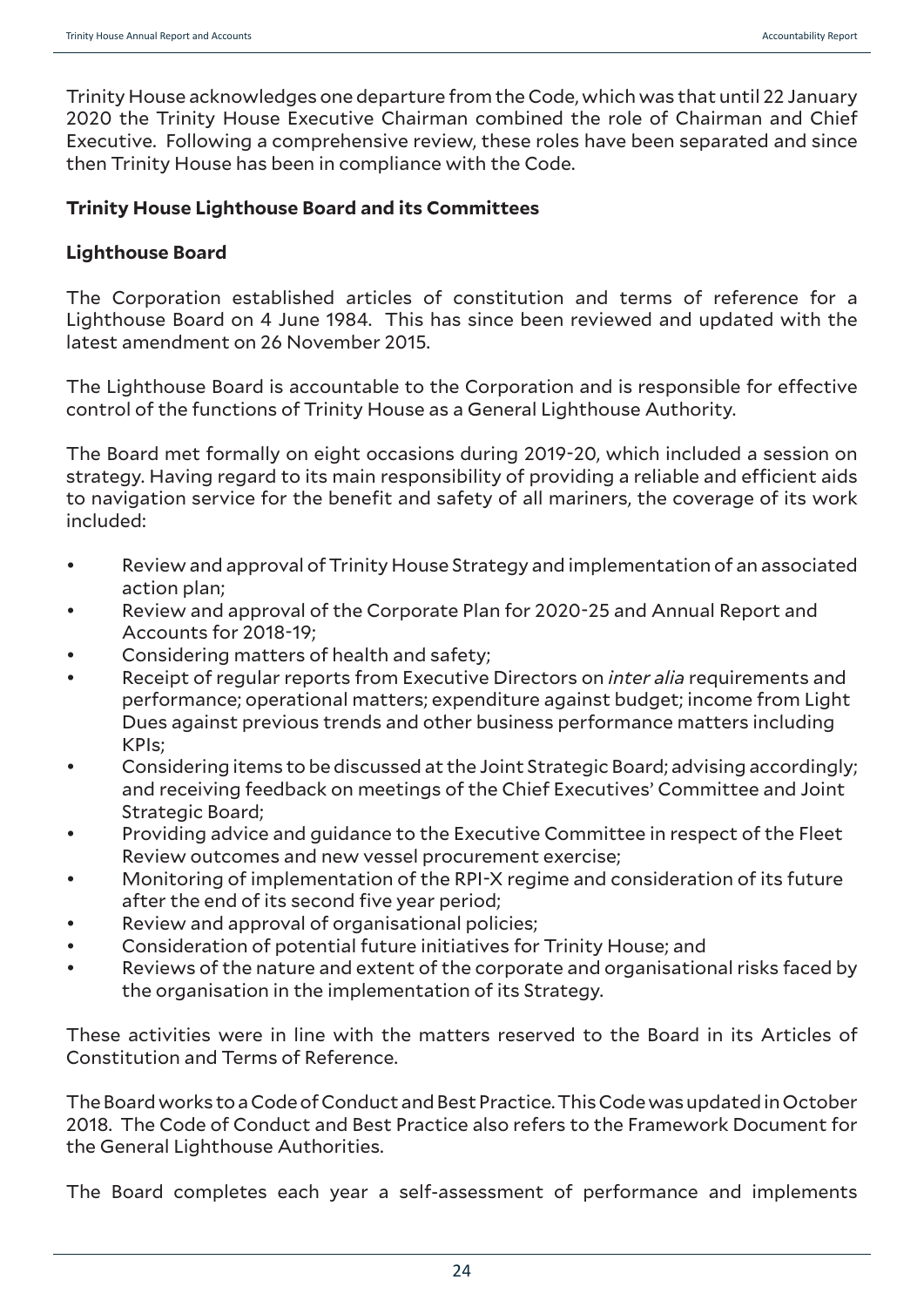recommendations to improve its effectiveness.

In June 2019, the Board members were asked to individually consider the Board's performance and effectiveness against the Board Evaluation questionnaire 'Unlocking your board's full potential' published by the National Audit Office. The results were collated and the findings presented to the Board at its July 2019 Strategy meeting. The Board considered its Articles of Constitution and Terms of Reference and concluded that it met them and discharged its statutory role effectively having regard *inter alia* to its performance against IALA and other recommendations; a number of actions have taken place to improve upon performance.

In relation to the Board Effectiveness evaluation, the Board noted at its October 2019 meeting that the language of the questionnaire, which speaks about areas of partial disagreement and strong disagreement, did not quite reflect the mood of the Board. Although some respondents had ticked those boxes as individuals, the Board in fact was not in disagreement, and was in harmony on most matters. The Board considered that the results of the evaluation are actually good.

The Board had undertaken the same exercise in 2018-19 and had identified seven areas where some Board members partially disagreed, and three remained of concern to the Board in 2019-20.

During early 2020-21, attention will be given to making improvements to the areas where the Board partially disagreed, and these will be addressed.

#### **Information Provided to the Board**

The Board is generally satisfied with the quality of data it receives. Information is provided in plenty of time ahead of the meetings and is concise and appropriate for consideration at Board level. It has been acknowledged in self-assessments that the Board receives regular, insightful reports on the organisation's risk management and internal control systems that provide assurance over their operational effectiveness.

The Lighthouse Board comprises a balance of:

- Four Voting Executive Members (Three Elder Brethren and the Director of Business Services)
- Four Voting Non Executive Members (one Elder Brother and three nominated by the Secretary of State for Transport).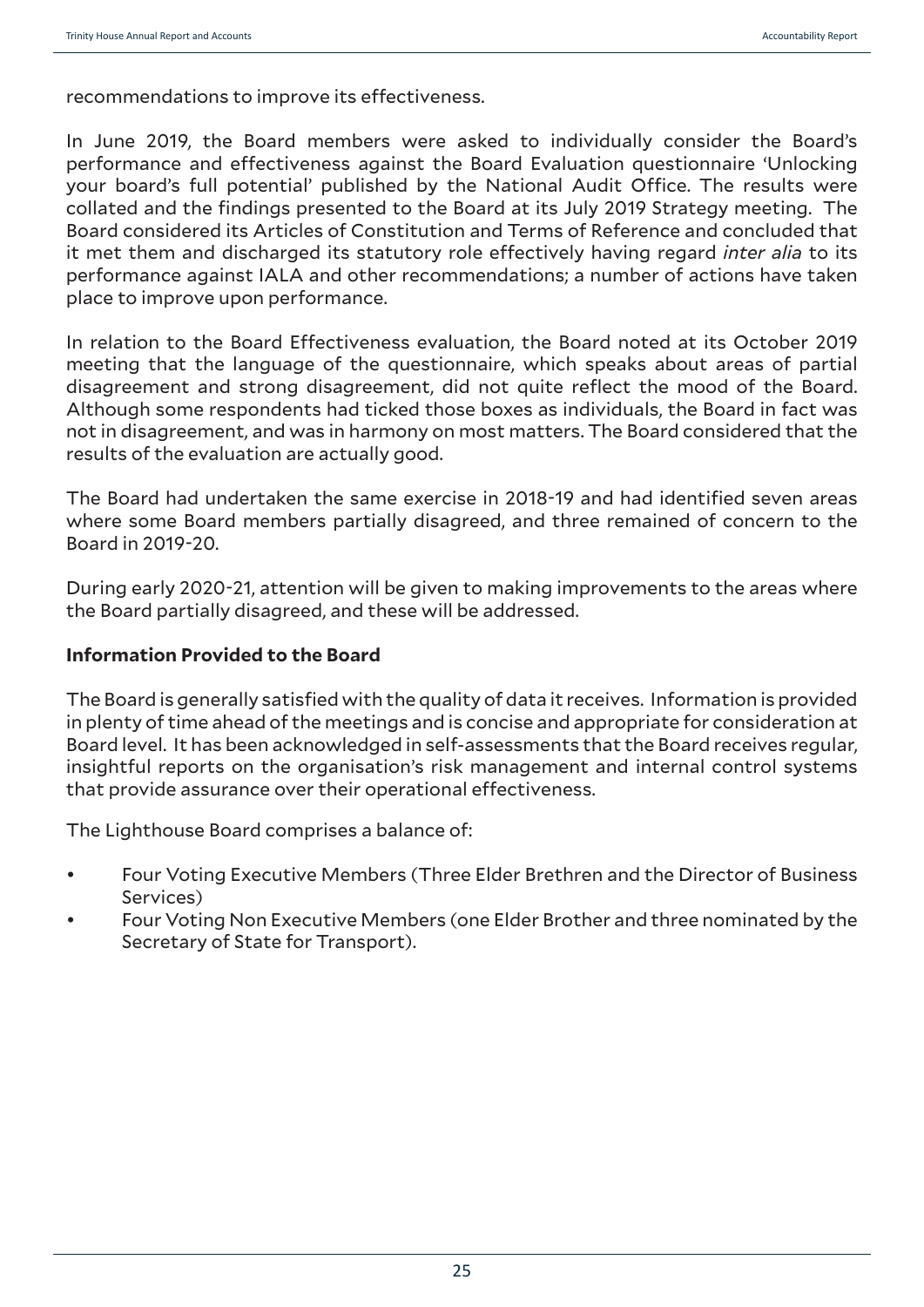

1 Captain N Palmer retired from the Lighthouse Board on 22 January 2020.

2 Vice Admiral Sir Alan Massey appointed as Non-Executive Chairman of the Lighthouse Board on 22 January 2020.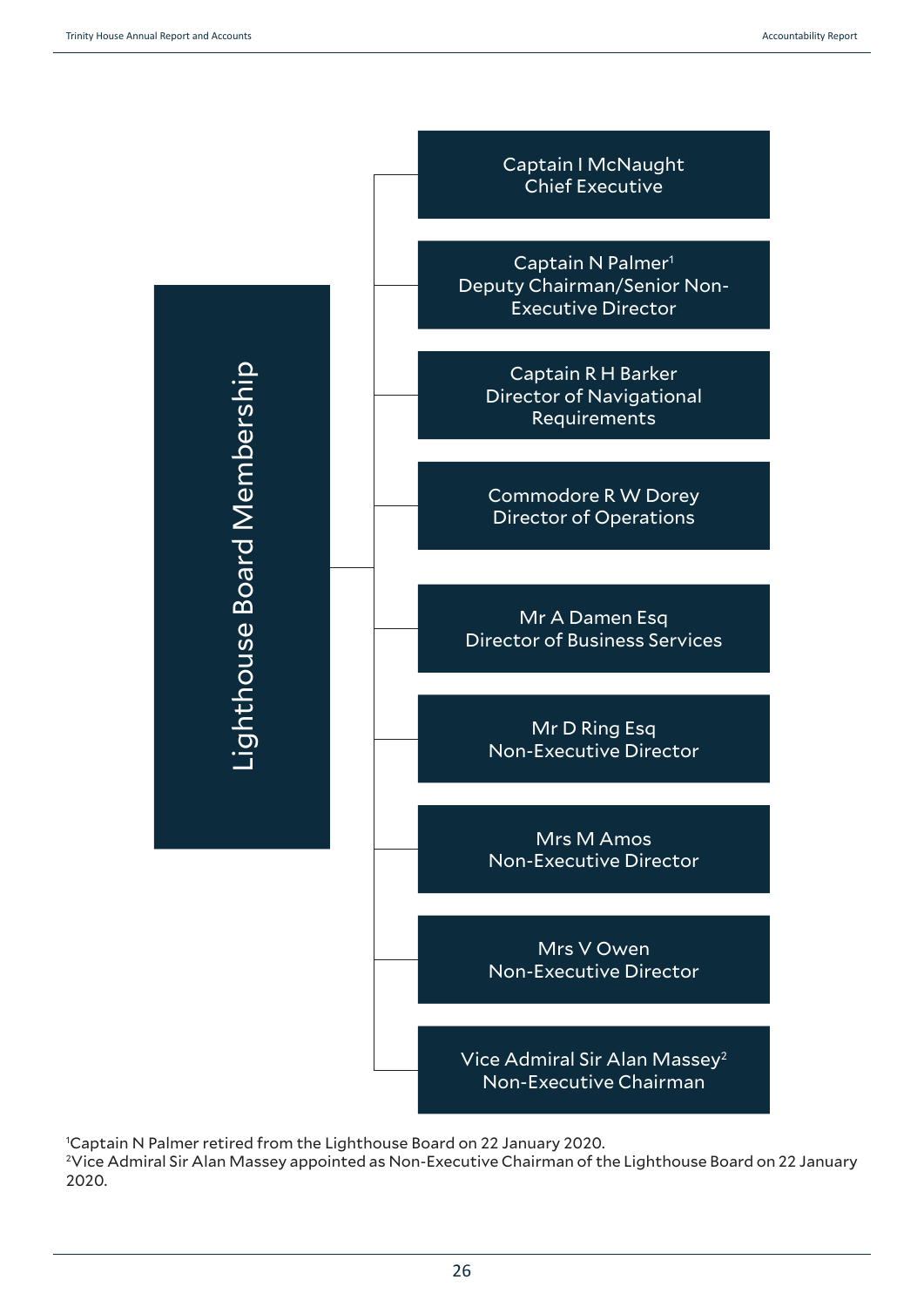# **Committees**

The Board delegates certain of its responsibilities to committees. This provides for greater independence with regard to audit, appointments and remuneration. A Board Member, other than the Chief Executive, chairs all Committees, with the exception of the Executive Committee.

| <b>Board Committee</b>                    | Remit                                             | <b>Highlights</b>                                                                                                                                                                                                                         |
|-------------------------------------------|---------------------------------------------------|-------------------------------------------------------------------------------------------------------------------------------------------------------------------------------------------------------------------------------------------|
| Executive<br>Chair: Captain I<br>McNaught | Operational<br>management of the<br>organisation. | Ongoing scrutiny of Headline<br>$\bullet$<br>Performance Objectives, KPIs, key<br>health & safety, environmental,<br>finance, operational, planning and<br>business continuity matters to<br>contribute to effective internal<br>control; |
|                                           |                                                   | Monitoring progress against the<br>$\bullet$<br>Operational Action Plan 2019/2020<br><b>Review of Trinity House policies</b><br>$\bullet$<br>and monitoring the robustness of<br><b>Trinity House's Management</b><br>System;             |
|                                           |                                                   | Approval of various Project Initiation<br>$\bullet$<br>Documents, project briefs and<br>mandates;                                                                                                                                         |
|                                           |                                                   | Scrutiny of proposed additional<br>$\bullet$<br>revenue and capital spend;                                                                                                                                                                |
|                                           |                                                   | Scrutiny of matters arising at Joint<br>$\bullet$<br>Strategic Board and the furtherance<br>of inter-GLA Cooperation;                                                                                                                     |
|                                           |                                                   | Reviewing and monitoring<br>$\bullet$<br>of Corporate, Organisational and<br>Departmental risk issues including<br>in addition those relating to the<br><b>New Vessel Procurement</b>                                                     |
|                                           |                                                   | programme, Royal Sovereign<br>Lighthouse decommissioning,<br>resourcing, Data Protection, Brexit<br>and emerging risk issues;                                                                                                             |
|                                           |                                                   | Monitoring initiatives in respect of<br>$\bullet$<br>Trinity House's high level<br>engagement at IALA and Trinity<br>House's contribution to Maritime<br>UK;                                                                              |
|                                           |                                                   | <b>Monitoring Trinity House's response</b><br>$\bullet$<br>to wrecks, hazards and new dangers<br>together with the navigational<br>safety and legal aspects of offshore<br>wind farm developments;                                        |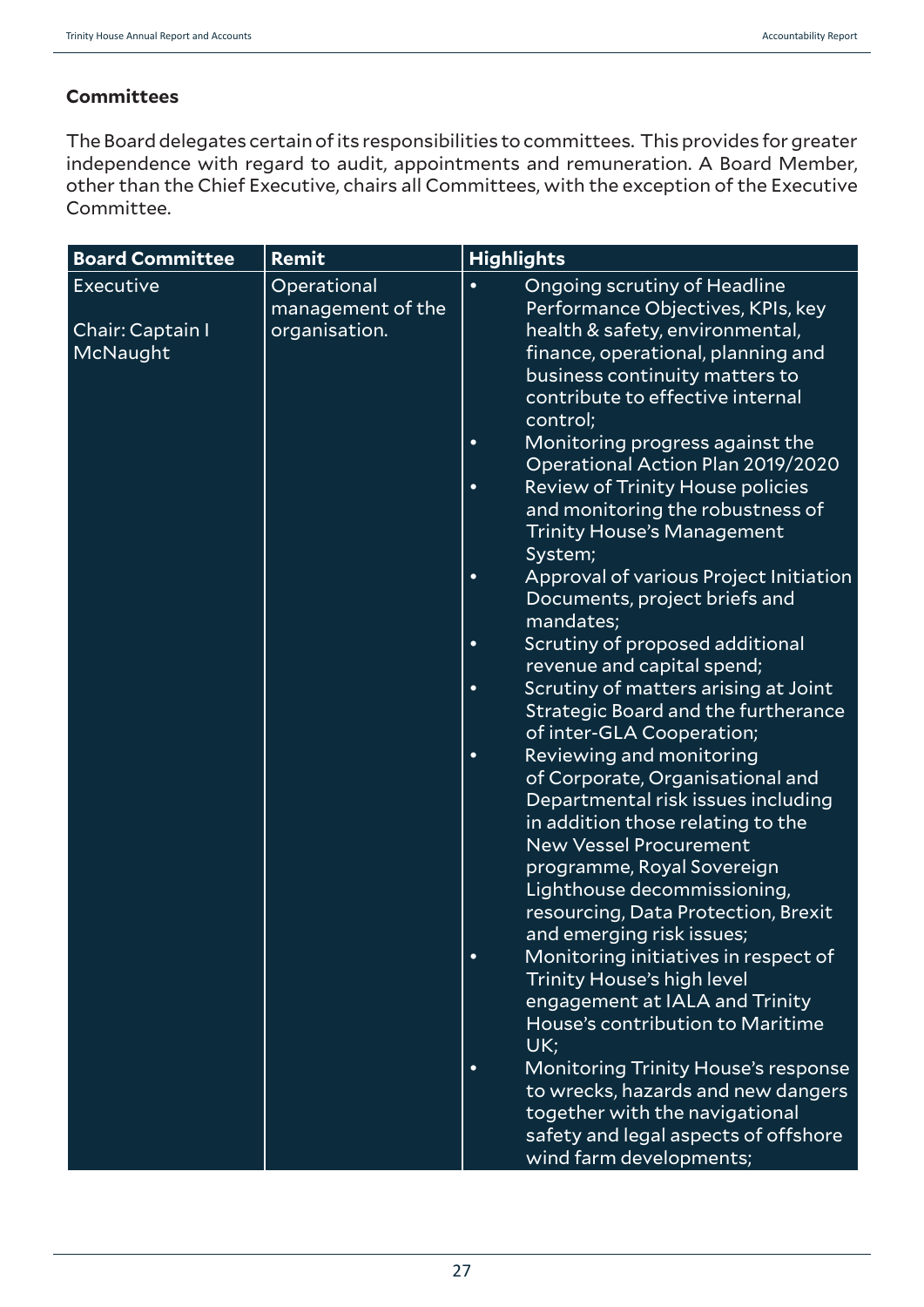| <b>Board Committee</b>                                         | Remit                                                                                                                     | <b>Highlights</b>                                                                                                                                                                                                                                                                                                                                                                                                                                                                                                                                                                                                                                                                                                                                                                                                                                                                                                              |
|----------------------------------------------------------------|---------------------------------------------------------------------------------------------------------------------------|--------------------------------------------------------------------------------------------------------------------------------------------------------------------------------------------------------------------------------------------------------------------------------------------------------------------------------------------------------------------------------------------------------------------------------------------------------------------------------------------------------------------------------------------------------------------------------------------------------------------------------------------------------------------------------------------------------------------------------------------------------------------------------------------------------------------------------------------------------------------------------------------------------------------------------|
|                                                                |                                                                                                                           | Monitoring and development<br>$\bullet$<br>of commercial work initiatives and<br>collaborative working arrangements<br>with third parties; and<br>Review of property and legal<br>$\bullet$<br>matters affecting the Lighthouse<br>Estate.                                                                                                                                                                                                                                                                                                                                                                                                                                                                                                                                                                                                                                                                                     |
| <b>Audit and Risk</b><br>Assurance<br><b>Chair: Mrs M Amos</b> | <b>Review of</b><br>organisational<br>controls, risk,<br>governance,<br>finances and<br>systems.                          | Scrutiny of the Annual Report &<br>$\bullet$<br>Accounts;<br><b>Review of Risk Registers;</b><br>$\bullet$<br>Review of progress against the<br>$\bullet$<br>internal audit plan;<br>Review of internal audit reports and<br>$\bullet$<br>findings including the Head of<br>Internal Audit's annual report and<br>opinion;<br>Review of the Register of Members'<br>$\bullet$<br>Interests and Hospitality Register;<br>Consideration of other risk<br>$\bullet$<br>management issues e.g. any cases of<br>fraud, bribery or whistleblowing;<br>Review of its work and effectiveness<br>$\bullet$<br>in accordance with the<br>recommendations of the HM<br>Treasury's Audit & Risk Assurance<br>Committee Handbook;<br><b>Review of Cyber Security controls</b><br>$\bullet$<br>within Trinity House; and<br><b>Review of Data Protection</b><br>$\bullet$<br>arrangements.<br><b>Supporting Trinity House's</b><br>$\bullet$ |
| Directors'<br>Remuneration<br>Chair: Mrs V Owen                | Assessment of<br><b>Executive Directors'</b><br>performance,<br>remuneration,<br>bonuses and<br>corporate<br>performance. | <b>Accounting Officer.</b><br>Assessment of Executive Directors'<br>$\bullet$<br>performance, remuneration,<br>bonuses and corporate<br>performance; and<br>Talent/Capability Management <sup>1</sup><br>$\bullet$                                                                                                                                                                                                                                                                                                                                                                                                                                                                                                                                                                                                                                                                                                             |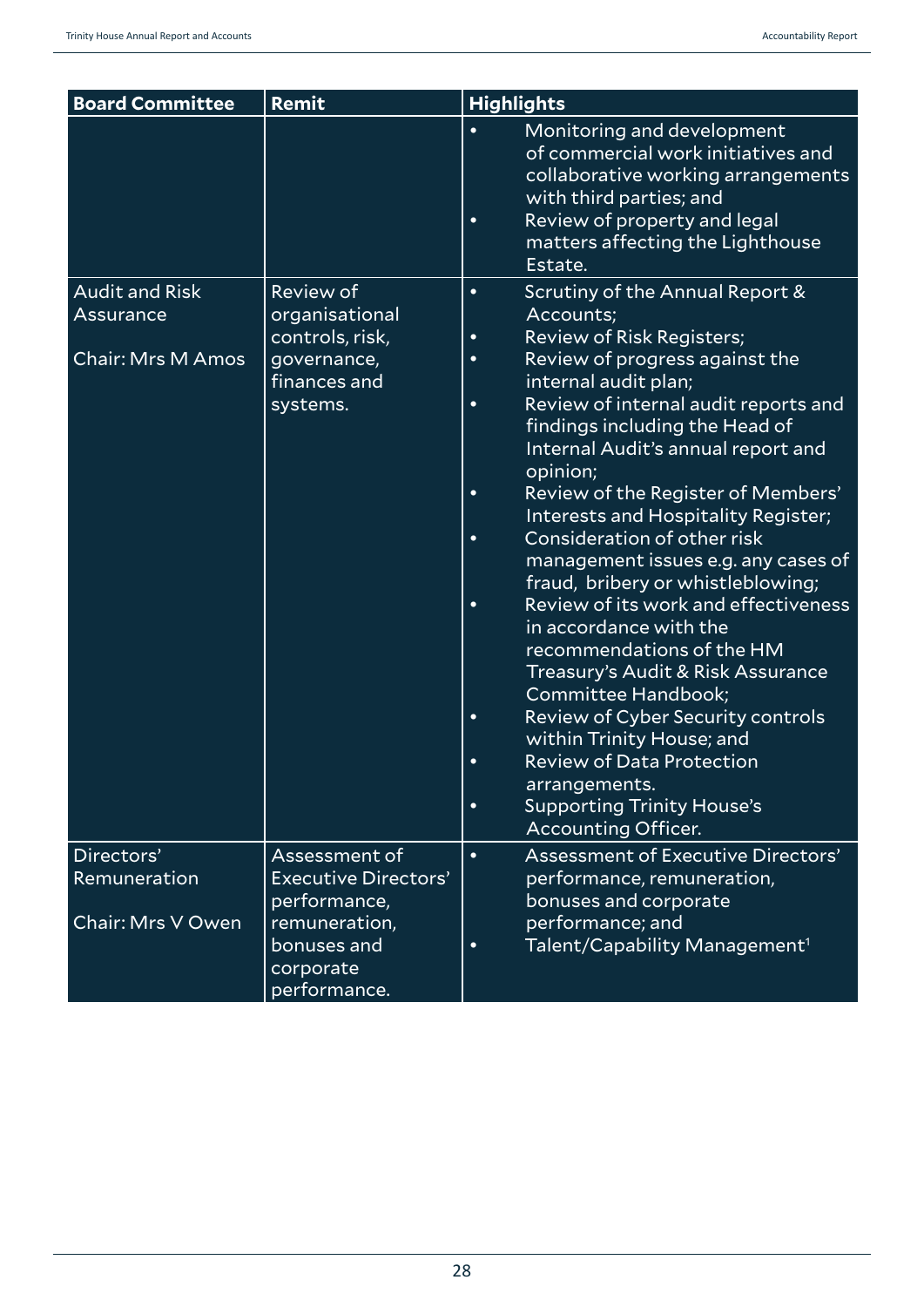| <b>Board Committee</b>                                  | Remit                                                                                                | <b>Highlights</b>                                                                                                                                                                                                                                                                                                                                                                                                                                                                                                                                                                                                                                                                                                                                                                                                                                                                                                                                                                                                                                          |
|---------------------------------------------------------|------------------------------------------------------------------------------------------------------|------------------------------------------------------------------------------------------------------------------------------------------------------------------------------------------------------------------------------------------------------------------------------------------------------------------------------------------------------------------------------------------------------------------------------------------------------------------------------------------------------------------------------------------------------------------------------------------------------------------------------------------------------------------------------------------------------------------------------------------------------------------------------------------------------------------------------------------------------------------------------------------------------------------------------------------------------------------------------------------------------------------------------------------------------------|
| <b>Executive</b><br>Remuneration<br>Chair: Mr A Damen   | Assessment of<br>staff remuneration,<br>manpower<br>requirements and<br>organisational<br>structure. | Consideration of the pay remit<br>$\bullet$<br>business case, approach and<br>progress reports;<br>Review of performance related pay<br>$\bullet$<br>scheme;<br>Structure changes and post<br>$\bullet$<br>revisions;<br>Gender Pay Gap Reporting; and<br>$\bullet$<br>Talent/Capability Management <sup>1</sup><br>$\bullet$                                                                                                                                                                                                                                                                                                                                                                                                                                                                                                                                                                                                                                                                                                                              |
| <b>Examiners</b><br>Chair: Captain R H<br><b>Barker</b> | All requirements<br>for the service's<br>provision of Aids to<br>Navigation.                         | Continued five yearly Aids to<br>$\bullet$<br>Navigation review of Trinity House<br>areas.<br>Hazard Warning Signal review of<br>$\bullet$<br>requirements.<br>Review of Aids to Navigation around<br>$\bullet$<br>current Offshore Renewable Energy<br>fields.<br>Consideration of requirement for<br>$\bullet$<br>decommissioning of Offshore Oil<br>and Gas Installations.<br>Position of trial buoys in the Cork<br>$\bullet$<br>Hole.<br>Rectification of incorrect sector at<br>$\bullet$<br>Portland Bill following<br>re-engineering.<br>Requirement for the Channel<br>$\bullet$<br>Lightvessel and future replacement<br>with an appropriate buoy.<br>Trwyn Du Hazard Warning Signal<br>$\bullet$<br>requirement.<br>DGPS future requirements.<br>$\bullet$<br>Future positional monitoring of<br>$\bullet$<br>buoys as part of Aids to Navigation<br>review.<br><b>Thanet Extension Offshore</b><br>$\bullet$<br>Windfarm Development Consent<br>Order process.<br>Renewable Power developments<br>$\bullet$<br>near to South Stack Lighthouse. |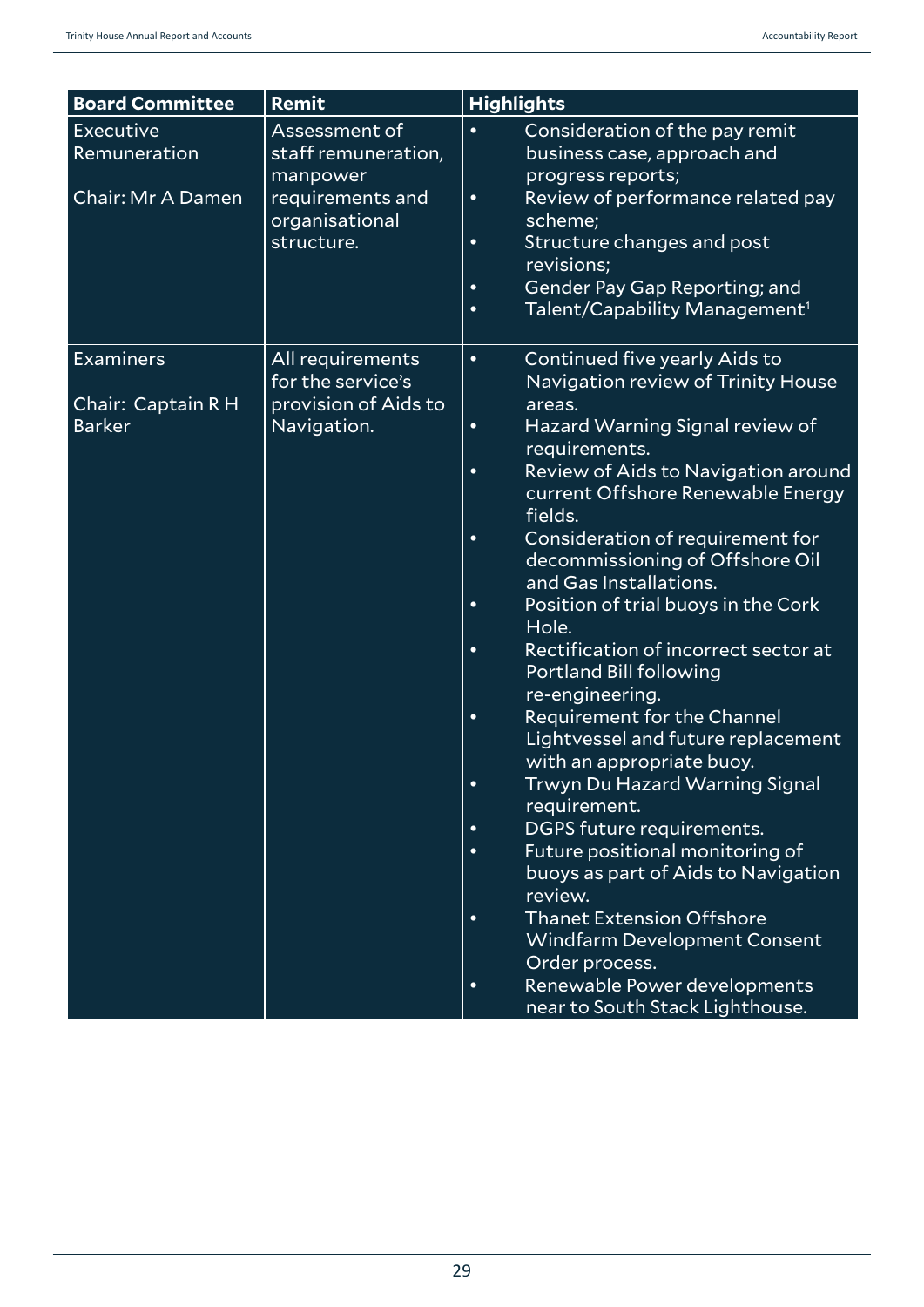| <b>Board Committee</b>           | Remit                                                                  | <b>Highlights</b>                                                                                                                                                                                                                                                                                                                                                                                                                                                                                                                                                                            |  |  |
|----------------------------------|------------------------------------------------------------------------|----------------------------------------------------------------------------------------------------------------------------------------------------------------------------------------------------------------------------------------------------------------------------------------------------------------------------------------------------------------------------------------------------------------------------------------------------------------------------------------------------------------------------------------------------------------------------------------------|--|--|
| Nominations<br>Chair: Mrs V Owen | <b>Proposing Executive</b><br>appointments to the<br>Lighthouse Board. | The Nominations Committee did<br>$\bullet$<br>not meet in 2019-20 as there<br>were no changes to Board<br>Membership other than the<br>appointment of the new Non-<br>Executive Chair to the Lighthouse<br><b>Board. The selection and</b><br>appointment for this important role<br>was handled by the Court of Trinity<br>House, supported by the<br>Department of Transport and<br>was therefore outside the remit of<br>the Nominations Committee.<br>The Lighthouse Board did support<br>the appointment of Sir A Massey,<br>and Mrs M Amos was a member of<br>the selection committee. |  |  |

1 The Directors' Remuneration and Executive Remuneration Committees have collaborated jointly through the Lighthouse Board looking at making improvements to how Trinity House manages talent and capability improvement through a multi-year project known as TH2040.

Attendance by Lighthouse Board members at Board and Committee meetings during 2019-20 was as follows:

| <b>Members</b>                          | <b>LHB</b>    | Executive<br>Committee | Audit<br>and Risk<br><b>Assurance</b><br>Committee | Directors'<br>Remuneration<br>Committee | <b>Executive</b><br>Remuneration<br>Committee | <b>Examiners</b> | <b>Nominations</b><br>Committee |
|-----------------------------------------|---------------|------------------------|----------------------------------------------------|-----------------------------------------|-----------------------------------------------|------------------|---------------------------------|
|                                         |               |                        |                                                    |                                         |                                               |                  |                                 |
| Captain I McNaught <sup>2</sup>         | $8($ of $8)$  | $7($ of $7)$           | $3($ of 4 $)$                                      | $\approx$                               | $3($ of 3 $)$                                 | $4($ of 6 $)$    | $0($ of 0 $)$                   |
| Captain N Palmer <sup>13</sup>          | $4($ of 5 $)$ | $\ll$                  | $\mathcal{R}$                                      | $\mathcal{R}$                           | $3($ of 3 $)$                                 | $2($ of 6 $)$    | $0($ of 0 $)$                   |
| Commodore R Dorey                       | $8($ of $8)$  | $6($ of $7)$           | $\approx$                                          | $\preceq$                               | $3($ of $3)$                                  | $6($ of $6)$     | $\approx$                       |
| Captain R H Barker                      | $6($ of 8 $)$ | $7($ of $7)$           | $\approx$                                          | $\preceq$                               | $3($ of $3)$                                  | $6($ of $6)$     | $\approx$                       |
| Mr A Damen <sup>2</sup>                 | $7($ of 8 $)$ | $7($ of $7)$           | $4($ of 4 $)$                                      | $1($ of 1 $)$                           | $\mathcal{R}$                                 | $\mathcal{R}$    | $\approx$                       |
| $Mr D$ Ring <sup>1</sup>                | $7($ of 8 $)$ | $\mathcal{R}$          | $3($ of 4 $)$                                      | $\preceq$                               | $\mathcal{R}$                                 | $\mathcal{R}$    | $0($ of 0 $)$                   |
| Mrs M Amos <sup>1</sup>                 | $7($ of 8 $)$ | $\star$                | $4($ of 4 $)$                                      | $1($ of 1 $)$                           | $\mathcal{R}$                                 | $\mathcal{R}$    | $0($ of 0 $)$                   |
| Mrs V Owen <sup>1</sup>                 | $8($ of $8)$  | $\mathcal{R}$          | $3($ of 4 $)$                                      | $1($ of 1 $)$                           | $\mathcal{R}$                                 | $\mathcal{R}$    | $0($ of 0 $)$                   |
| Vice Admiral Sir A Massey <sup>14</sup> | $3($ of 3 $)$ | $\mathcal{R}$          | $\approx$                                          | $\star$                                 | $3($ of 3 $)$                                 | $\approx$        | $0($ of 0 $)$                   |

Note: Figures in the table denote meetings attended (meetings available for individual to attend)

\* Not members of the Committee

1 NE - Non Executive.

<sup>2</sup>Captain I McNaught and Mr A Damen are not members but are invited to attend the Audit and Risk Assurance Committee.

3 Captain N Palmer retired from the Lighthouse Board on 22 January 2020.

4Vice Admiral Sir Alan Massey appointed as Non-Executive Chairman of the Lighthouse Board on 22 January 2020.

#### **Risk Management**

Acting in the role of Accounting Officer, the Chief Executive has the overall responsibility for maintaining a sound system of internal control that supports the achievement of Trinity House's policies, aims and objectives, whilst safeguarding the General Lighthouse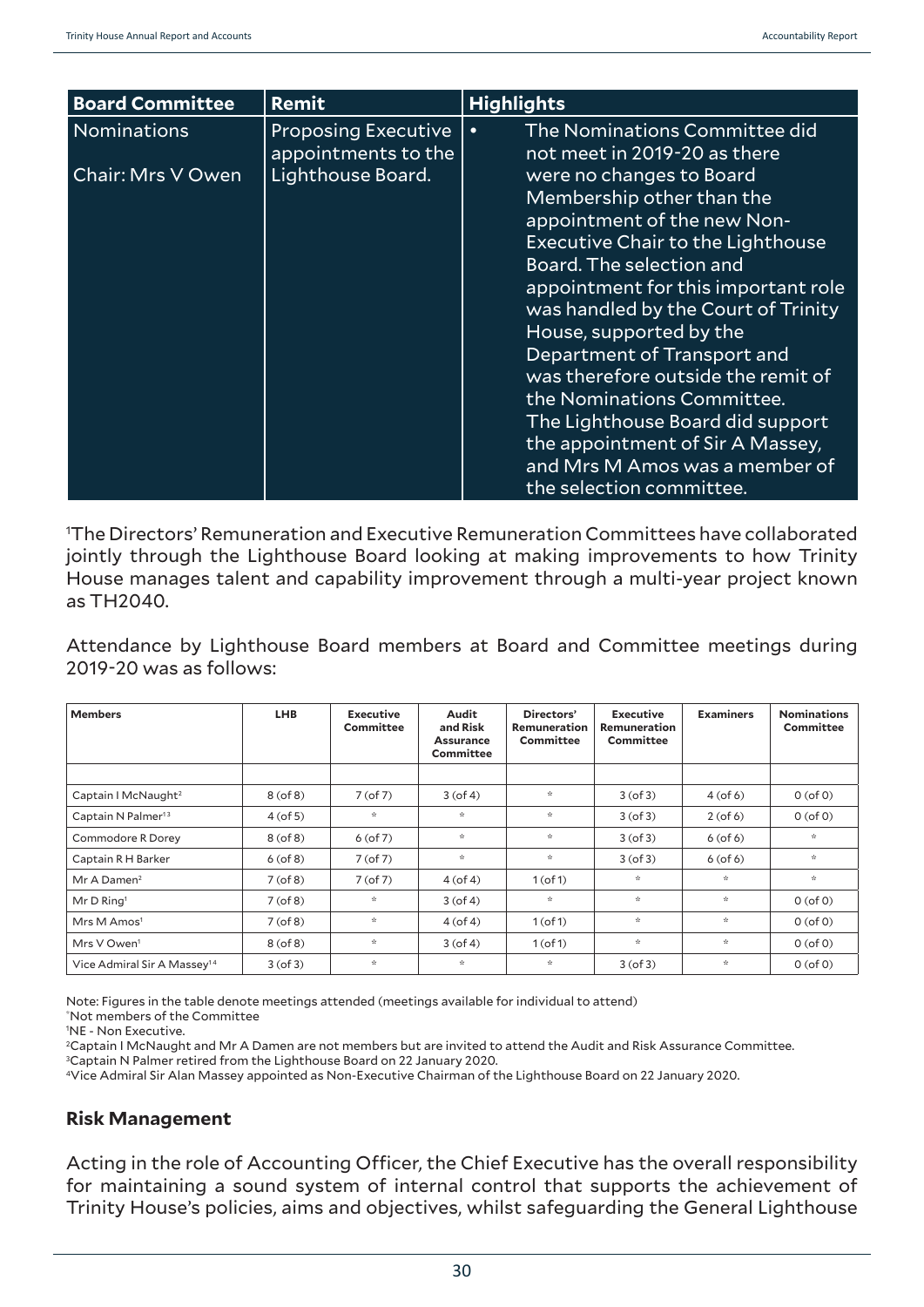Authority's funds and assets for which he is personally responsible, in accordance with the Managing Public Money rules. These responsibilities were formally set out in a letter dated 4 February 2010 to the then Executive Chairman (now Chief Executive) from Robert Devereux, the then Principal Accounting Officer of the Department for Transport. The details of the operating arrangements the Department for Transport has agreed with Trinity House are contained within the Framework Document for the General Lighthouse Authorities dated 29 June 2017. This Framework Document incorporates a Management Statement and a Financial Memorandum.

There is regular contact between Board members and the Department for Transport officials, including their attendance at meetings and the Department for Transport officials are consulted as required in key decisions.

#### **Internal Control**

The system of internal control is designed to manage risk to an optimum level rather than to eliminate all risk of failure to achieve Trinity House's policies, aims and objectives; as such, compliance can only provide reasonable and not absolute assurance of effectiveness.

The system of control is based on an ongoing process designed to identify and prioritise the risks to the achievement of Trinity House's policies, aims and objectives, to evaluate the likelihood of those risks being realised and the impact should they be realised, and to manage them efficiently, effectively and economically.

The system of internal control has been in place in Trinity House for the year ended 31 March 2020 and up to the date of the approval of the Annual Report and Accounts.

#### **Risk Categories**

During 2019-20 the Board's Corporate and Organisational Risk Schedules have been regularly updated.

The Trinity House Organisational Risk Schedule divides the significant risks into four main categories:

- Strategic Risks;
- Financial Risks;
- Operational Risks; and
- Hazard Risks.

Any emerging risk issue, post mitigation, that would otherwise warrant increasing the probability assessment to high or very high on the Organisational Risk Schedule and which has a post mitigation impact assessment of medium or above is escalated to the Corporate Risk Schedule for separate analysis and evaluation.

The Schedule cross-references the risks identified to existing organisation controls and policies.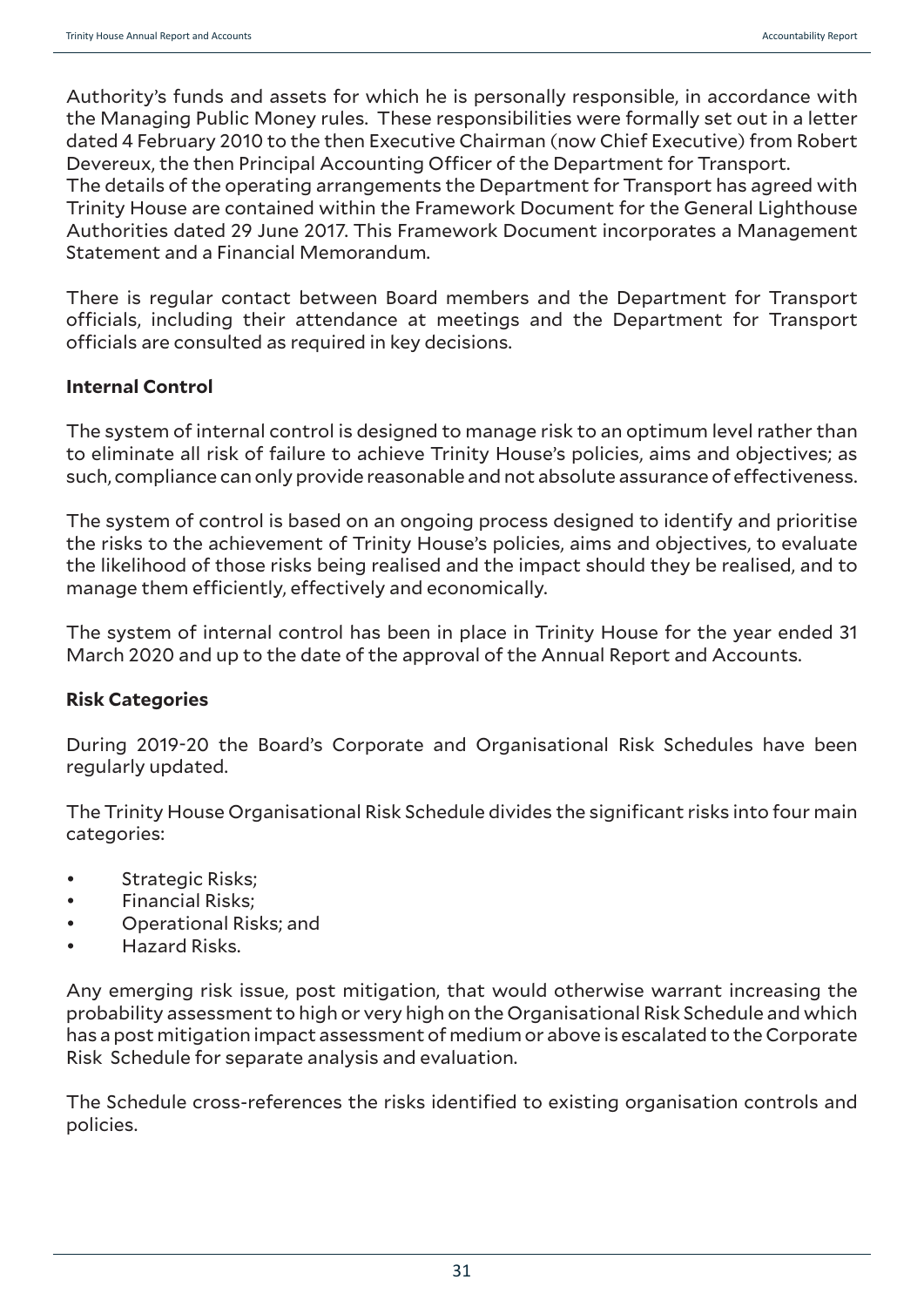# **Risk Culture**

The culture is one of close management and control of risks. Detailed policies and processes are in place for key activities. All processes have an assigned owner and are published on the company's intranet.

In 2014-15 the Board, using the Treasury's five-point classification scale of risk appetite, reviewed and approved the organisation's risk appetite. As regards the Trinity House Strategy, the view was that the risk appetite should remain averse or minimalist in terms of regulatory compliance and reputation and no more than cautious in terms of financial/ value for money matters, with a move to a more open approach as regards operational and policy delivery in respect inter alia of commercial and other new areas of work. This is the approach adopted during 2019-20. However, the risk classification is periodically monitored and it is acknowledged that an adverse or minimalist approach in some areas could result in missed opportunities. In this respect, some changes to the risk appetite were made against some of the risks on the Corporate Risk Register following a review in March 2018. In 2019-20, some further changes to risk appetite were made because of internal audit findings.

The Executive Directors are responsible for managing risks within their directorates.

Processes, tools and techniques employed for embedding risk management into the organisation include:

- A documented Risk Management Policy;
- Internal audit planning and risk management workshops attended by Board Members and Senior Managers to identify key risk areas in order to inform priorities for internal audit;
- Production and maintenance of Registers for the significant risks arising from each of the business functions and key operational deliverables and which are subject to regular review by senior management and staff;
- Publication of all Risk Registers onto the company's document management system;
- In-house expertise provided by the Legal & Risk Department to advise on risk management issues;
- Building risk management into job descriptions;
- Inclusion of risk registers on team meeting agendas.

Trinity House leads the General Lighthouse Authorities' Triennial Risk Management and Insurance Review, the last review was undertaken in September 2018. The review includes the analysis of all main risks facing the General Lighthouse Authorities supported by third party external validation from a firm of independent risk consultants, Marsh. In the intervening years, the General Lighthouse Authorities conduct their Annual Risk Management and Insurance Scrutiny in order to review progress of the actions arising from the previous Triennial Risk Management and Insurance Review and to consider developments on insurance and risk matters.

# **Risk Monitoring**

The responsible Director and Senior Manager formally reviewed directorate/departmental risk registers at quarterly intervals during 2019-20, although amendments are made in the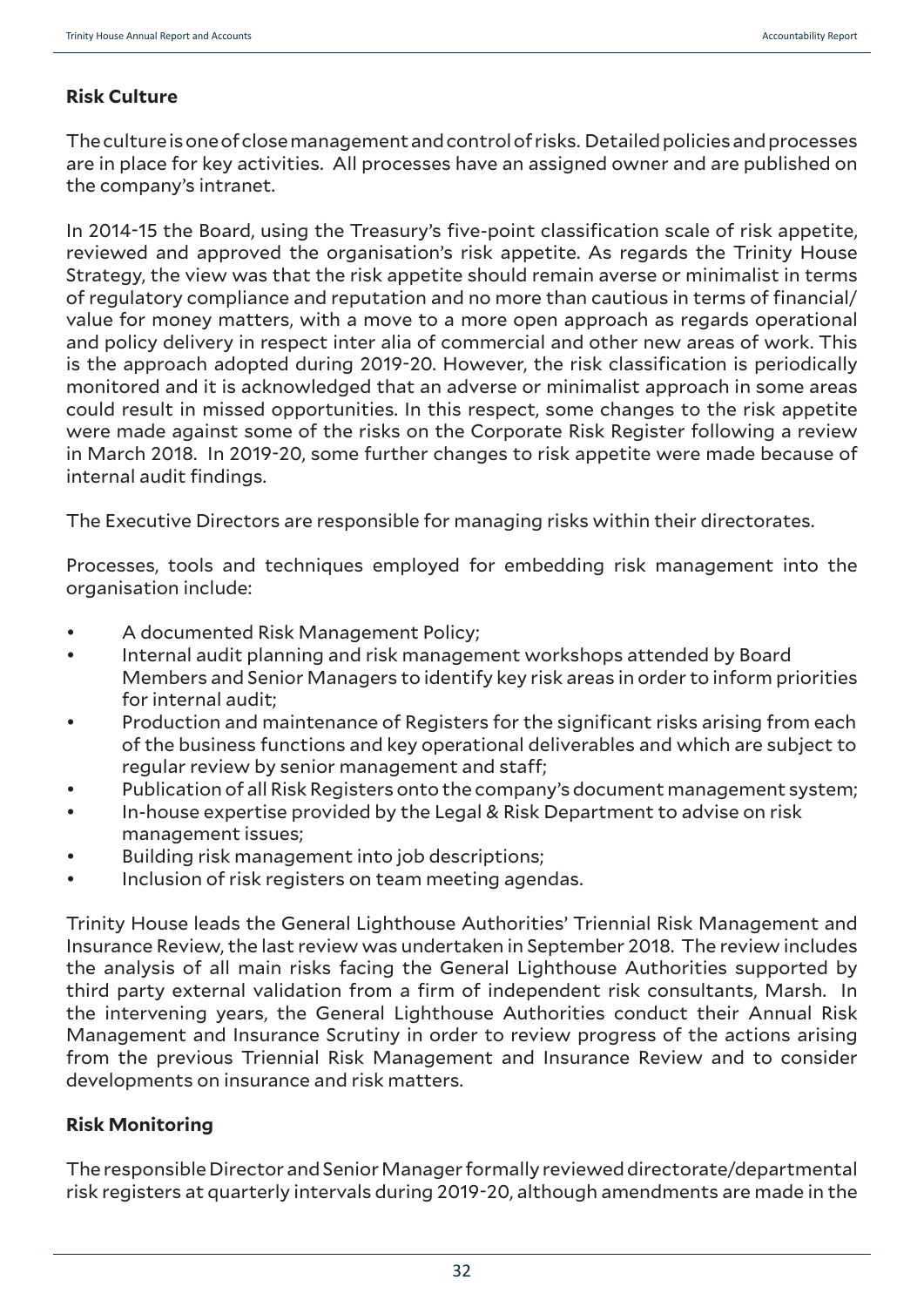intervening time in the light of changes in the risk profile.

Risks are reviewed, the probability of the risk event occurring and the impact that the occurrence would have both before and after controls have been put in place is evaluated and whether there is a change in the probability and impact categories is determined. Application of any additional controls to reduce the residual risk further is also considered. The Executive and Audit & Risk Assurance Committees and the Board formally review the Corporate Risk Schedule quarterly.

Management of risk is an ongoing aspect of work within Trinity House. It is embedded into working practices through key policies and procedures such as:

- Utilisation of a robust project management methodology based on PRINCE2;
- Project risk registers for key service projects;
- Asset risk registers for each asset which inform asset management plans;
- Information Risk Policy and associated security procedures;
- Sound environmental planning process for managing environmental aspects and impacts; and
- Safe Codes of Practice and Safe Work Instructions contained within the Company's Health and Safety Manual to ensure safe operations.

Members of the Lighthouse Board, senior managers and other risk owners attended a risk management workshop in December 2019. The output from this is the Head of Legal & Risk and the Risk Manager reviewing the format of the risk registers and revisiting the escalation process from departmental risk registers to the organisational and corporate risk registers to ensure attention is given to the most significant risks.

# **Stakeholders and Risk**

External stakeholders are involved in managing risks through the Joint User Consultative Groups, navigation user consultation procedures, meetings with industry representatives and the Lights Finance Committee. These fora provide stakeholders with the opportunity to comment on the Corporate Plan, budget and aids to navigation that Trinity House provides. Stakeholders comment on the full range of risks including Strategic, Financial, Operational and Hazard Risks.

The Trinity House Public Relations and Corporate Communications Strategy 2019-28 aims to identify Trinity House's priorities for communication with its external stakeholders having regard to the Trinity House Strategy. It is a tool by which Trinity House seeks to strengthen relationships with its stakeholders so that they work with and support Trinity House in the delivery of its mission and the pursuance of its vision. In so doing it will help Trinity House minimise the risk that it fails to achieve its objectives and goals.

Trinity House pro-actively seeks feedback internally and externally by means of surveys approximately every three years. The latest formal stakeholder surveys were conducted during 2018-19. The results of the external stakeholder survey were considered for the 2019-28 Public Relations and Corporate Communications Strategy.

Improvement circles, where cross-departmental teams are brought together as and when appropriate to work on and resolve day-to-day issues or to improve working practices, are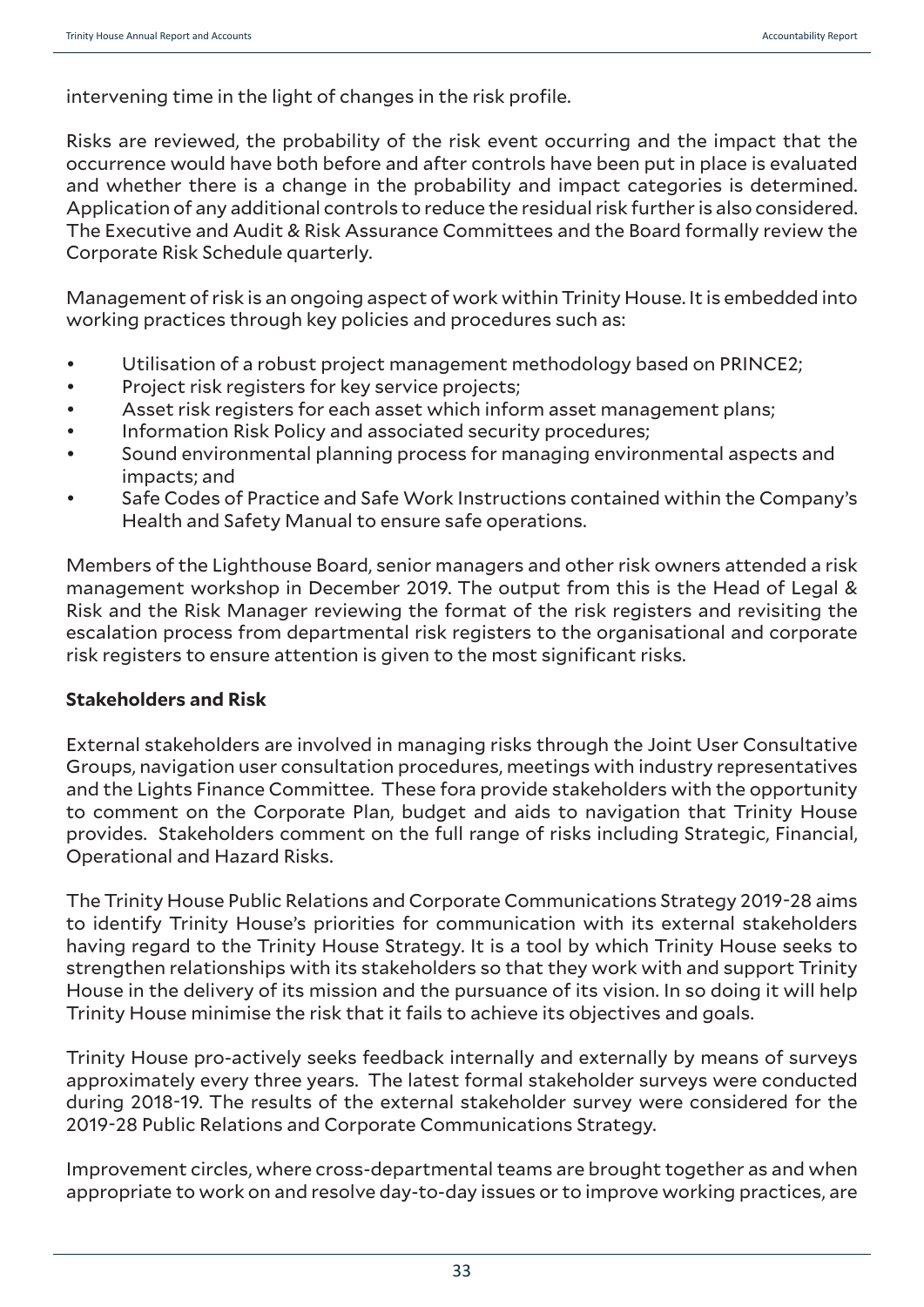used productively and effectively.

# **Changes to Risk Profile**

The key changes to the risk profile of Trinity House during the year ended 31 March 2020 were the risks, uncertainties and opportunities introduced because of:

- The potential for insufficient ship resources which could impact on the delivery of Trinity House's statutory duties and the performance of extraneous services (out with the new vessel procurement process) has risen due to the increased risk of THV Patricia being unable to sustain her operational capabilities;
- The threat of cyber-attack and Trinity House's ability to not only prevent such incidents but also to recover from such an incident, together with the potential for reputational damage in the event of a data breach, if one was to occur;
- The removal of Royal Sovereign Lighthouse poses many risks to Trinity House, mainly due to the anticipated cost of the project, though the risk level this poses should decrease as the project progresses.
- The outcome of the transitional phase of Brexit could result in more onerous or rushed legislation for Trinity House, which could impact on its operations and supply chain;
- The risk from Global Navigation Satellite System (GNSS) vulnerability in terms of its use as an aid to navigation remains moderate;
- Failing to adequately resource Trinity House due to recruitment and retention issues, and the demographic of the current workforce; and
- The process to procure a new vessel and to dispose of the ageing THV Patricia is a decreasing risk, as the project is progressing as planned.

# **Key Strategic Risk Issues**

In 2019-20, the key strategic risk issues of concern represented on the Corporate Risk Schedule included:

- Insufficient ship resources to discharge Trinity House's statutory duties;
- THV Patricia being unable to sustain her operational capability due to her age;
- Cyber security;
- The decommissioning of Royal Sovereign Lighthouse which, because of its scale and uniqueness, poses significant risks
- Uncertainties arising from Brexit negotiations including a no deal scenario and its potential repercussions including possible calls for Scottish independence;
- Global Navigation Satellite System (GNSS) vulnerability;
- Failure to adequately resource Trinity House due to recruitment and retention issues;
- The demographic of the workforce and how 1/3 of all staff could choose to take retirement within the next 10 years; and
- New vessel procurement.

The Trinity House Audit & Risk Assurance Committee is provided at each meeting with a report from the Board Secretary summarising any significant changes to the Corporate Risk Schedule.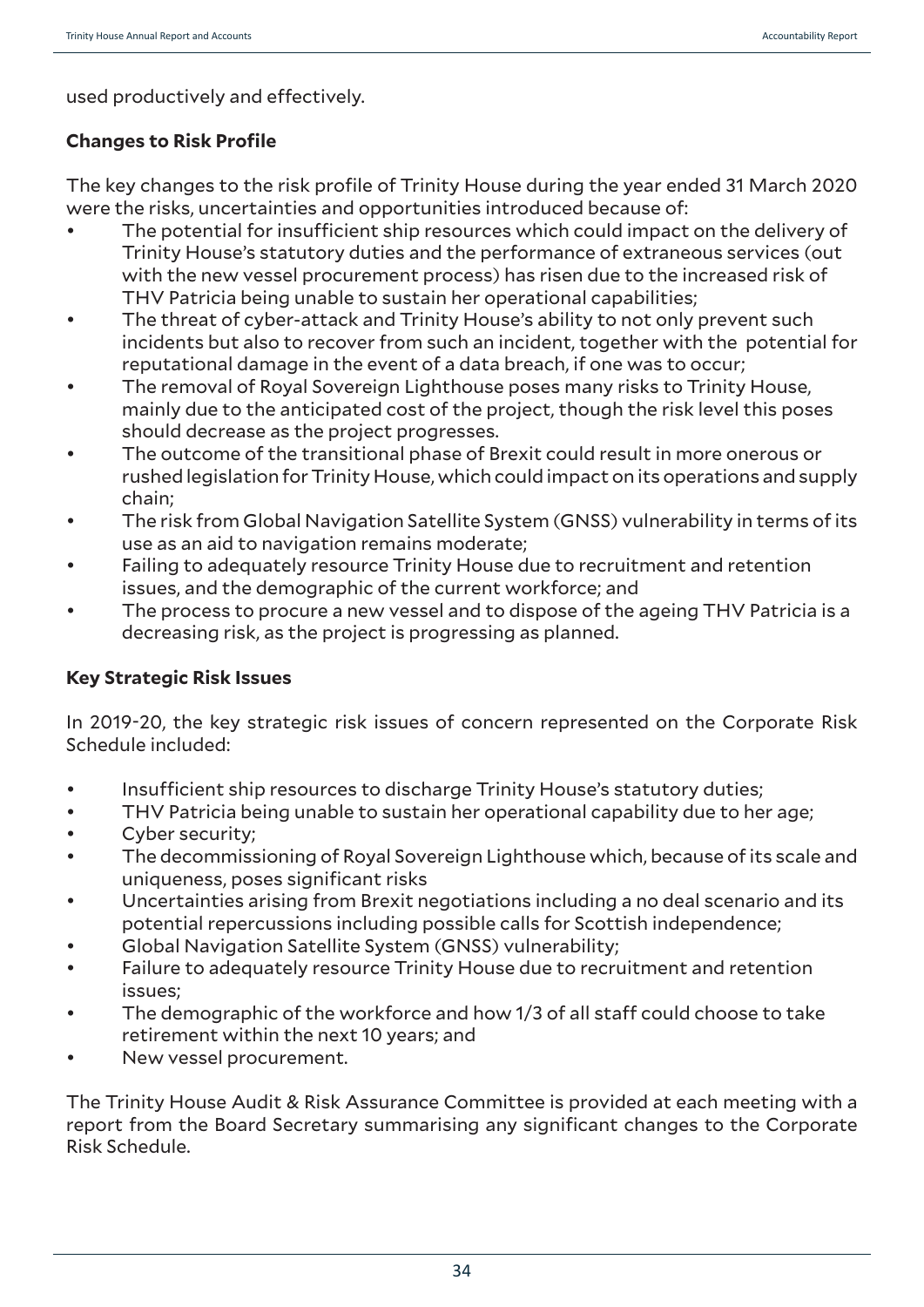# **Identification and Mitigation of Conflicts of Interest**

Trinity House maintains a Register of Interests to record the personal or business interests of Directors and Senior Managers of Trinity House that may conflict with their responsibilities as members of either the Trinity House Lighthouse Board or Senior Management Team. The Register is advertised on the Trinity House website (www. trinityhouse.co.uk/legal-notices) and is available for public inspection. Access can be obtained by contacting the Board Secretary at Trinity House, Tower Hill, London.

There were no conflicts of interest identified during 2019-20 that required management intervention.

There is a clear documented procedure to ensure that all Directors, Managers and staff enter a record on the Hospitality Register of any gifts, rewards or entertainment received or offered from clients.

The Audit & Risk Assurance Committee reviewed the Register of Members' Interests and the Hospitality Register in September 2019. For good practice, the Audit & Risk Assurance Committee review the Registers on an annual basis.

The Fraud and Bribery Risk Register evidences that there were no incidences of fraud or bribery reported during 2019-20. The organisation's control framework surrounding fraud and bribery was assessed against the Chartered Institute of Public Finance and Accountancy (CIPFA) counter fraud code principles. From the results of this assessment, it was considered that Trinity House has got the fundamentals in place for sound governance surrounding counter fraud and corruption but there was scope for the existing framework to be further enhanced to meet the criteria of 'yes' or 'always without exception' against some of the performance statements. An action plan was developed which has resulted in the re-establishment and increased population of the Fraud and Bribery Risk Register and the introduction of a Counter Fraud Strategy. The Fraud and Bribery Response Plan and contract documentation have also been amended to provide a right of access to personal data and special category personal data to external fraud investigation teams.

# **Information Risk**

During 2019-20 Trinity House continued to apply a proportionate response to the Cabinet Office guidance on information risk management to the extent that it is relevant operating this alongside its own Policy on Information Risk and Risk Management framework.

Trinity House maintains a Master Data Schedule for all assets identified as containing personally identifiable information (PII) and special category data. Each asset is assigned an Information Asset Owner (IAO) from the Senior Management Team. Each IAO provides a periodic judgment of the security and the extent of use of the assets under their control in order to support the audit process. This includes: the type and extent of information stored in the asset, what is added and deleted; who has access to the asset and the security controls in place to protect the asset. A Board-level Senior Information Risk Officer (SIRO) is in place and reports on Information Security via the Audit & Risk Assurance Committee accordingly. Each IAO is required to undertake periodic fraud and information risk awareness training. This learning is undertaken by way of an online course which covers fraud and information assurance.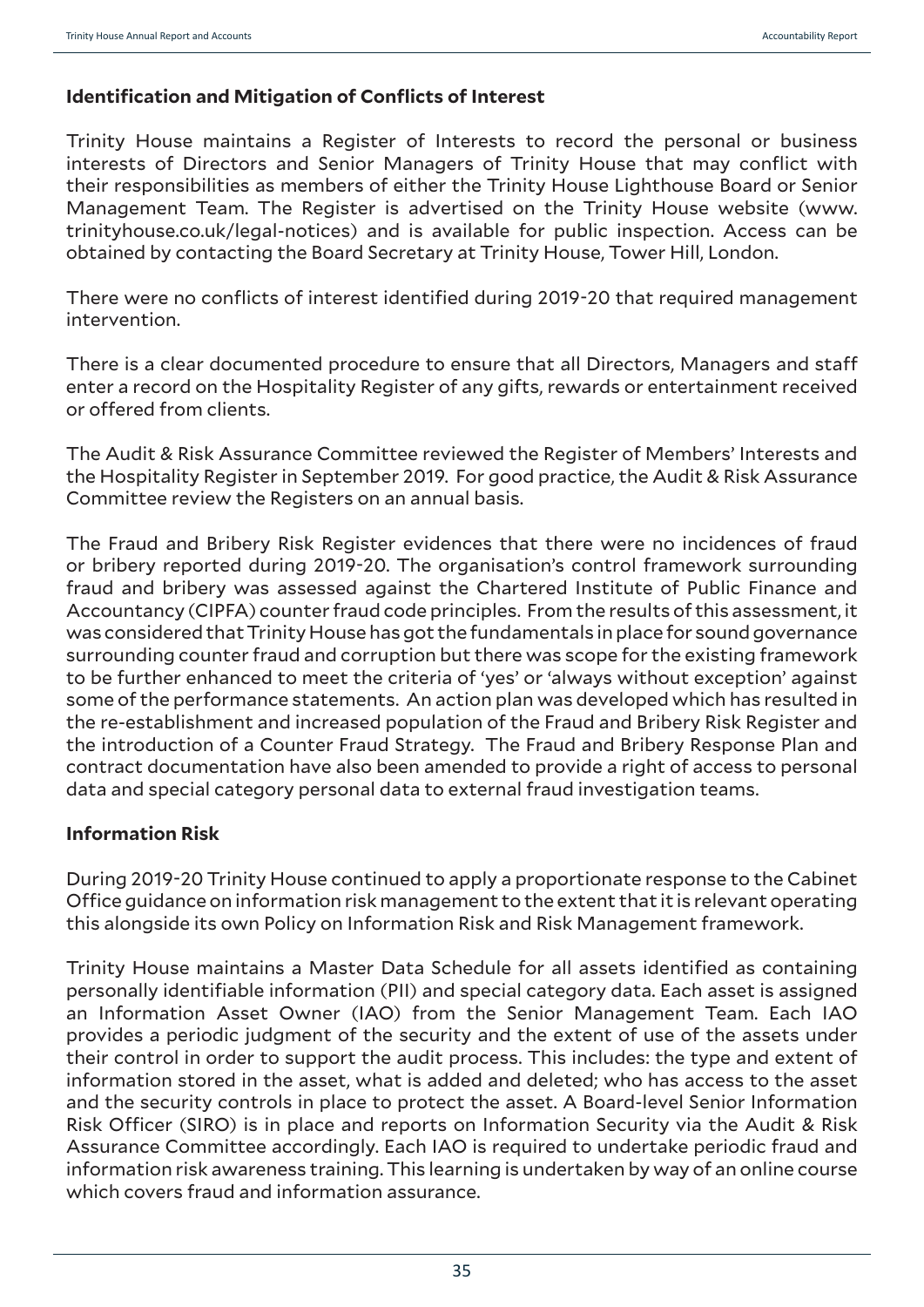There are clear instructions on the use of computers, email and internet which all members of staff are required to annually review and sign-up to. These instructions are reviewed and updated annually by the Head of IT. All security incidents reported to the IT Service Desk are categorised accordingly and dealt with and reviewed via an agreed process. A Breach Management plan also exists to counter any serious security incidents. There was one minor, low risk/non Information Commissioner's Office reportable, personal data breach recorded in 2019-20; this related to the loss of personal data contained within a manual record.

Changes have been made to Data Protection policies and procedures in order to ensure compliance with the Data Protection Act 2018 and the General Data Protection Regulation (GDPR). Procedures exist for handing data subject requests and an on-going programme of works is in place to enhance compliance with relevant legislation. A cross-functional Data Protection Steering Group meets regularly to consider continuous improvement measures around information handling and data protection.

Work has also continued to bolster provision for Cyber Security increasing the multilayered security approach through the use of a machine learning, enterprise immune security system and a launch of overarching top-level Cyber Security Principles which included a staff awareness campaign. A 'Security and Compliance' dashboard is also reported to the Audit & Risk Assurance Committee periodically.

#### **Management Assurance Statement**

The Management Assurance Statement for 2019-20 was completed in accordance with the Department for Transport Group's requirements.

Where possible a more principles based approach has been used for the last three years to tailor some answers to better reflect the particular practices and controls in place within Trinity House and to acknowledge its statutory obligations.

All areas scored substantial, with the single exception of knowledge and information management, which scored moderate. Knowledge and information management remains at moderate due to some staff being reliant on locally maintained records, for example email holdings and on local drives and information security and the requirement to identify an online GDPR awareness briefing that all new starters can undertake. Organisational records and information are stored within the Trinity House document management system and/or approved databases.

#### **Review of Systems of Internal Control**

Acting in the role of Accounting Officer, I have the responsibility for reviewing the effectiveness of the systems of internal control and governance. My review of the effectiveness of the systems of internal control and governance is informed by the work of internal auditors, external auditors, third party auditors, directors and senior managers within Trinity House who have responsibility for the development and maintenance of the internal control and governance framework. I have been advised on the effectiveness of the systems of internal control and governance by the Board and the Audit & Risk Assurance Committee. Plans to address any weaknesses and ensure continuous improvement of systems are in place.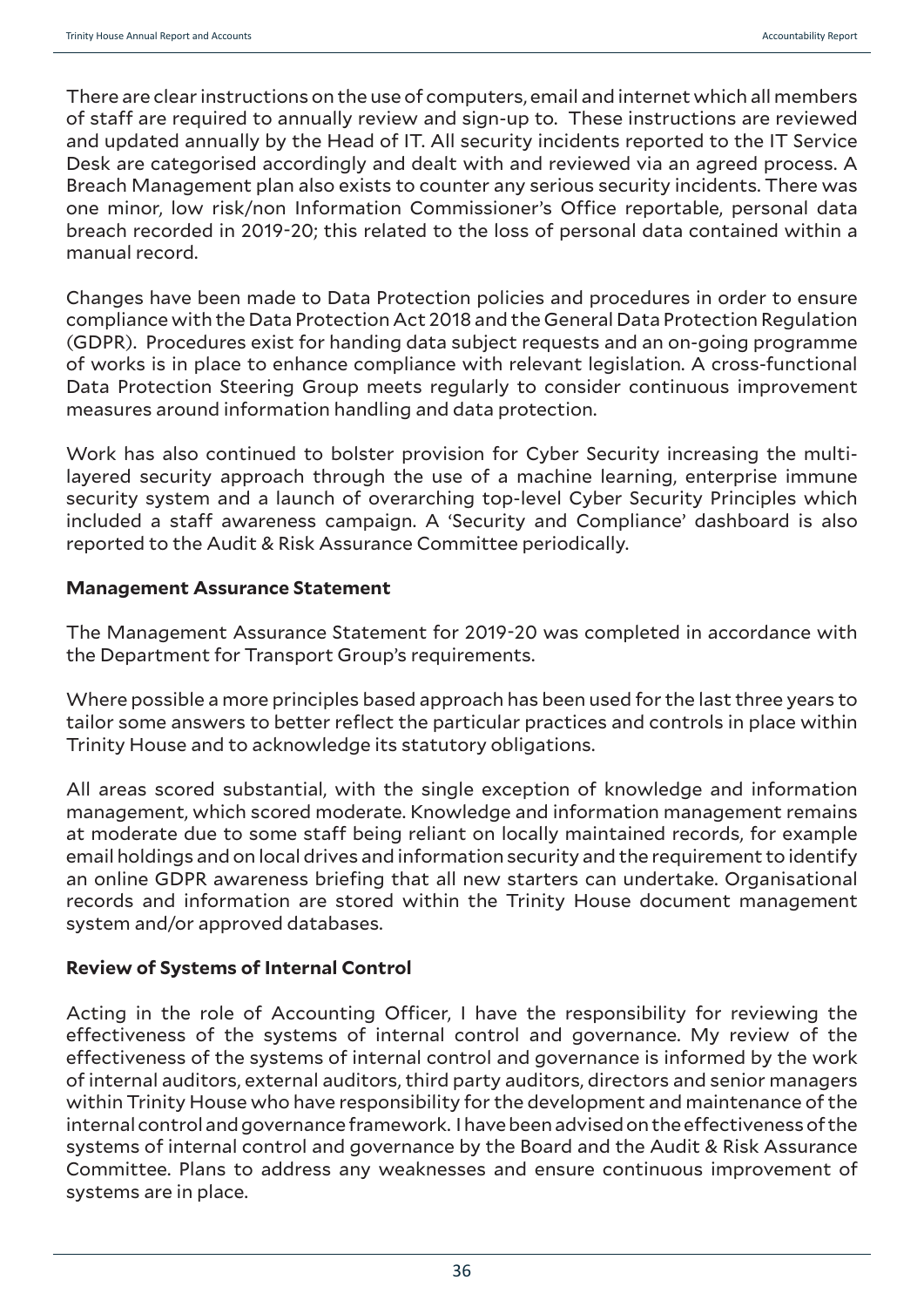The key elements of the ongoing review of the system of internal control and governance are:

- The Trinity House Lighthouse Board, which met eight times this year to decide policy, provide strategic direction and review progress. The Board receives Audit & Risk Assurance Committee minutes and reports covering areas such as risk management. The Board also formally reviews its own effectiveness and that of the Audit & Risk Assurance Committee on an annual basis;
- The Executive Committee, which met on seven occasions this year and leads on the implementation of plans and reviews progress and performance. Risk management is formally reviewed by Directors and Senior Managers on a quarterly basis but in practice is considered as part of the control of all key projects and activities;
- The Audit & Risk Assurance Committee, which operates in line with the HM Treasury Audit & Risk Assurance Committee Handbook. The Chair of the Audit & Risk Assurance Committee reports to the Board after each Audit & Risk Assurance Committee meeting;
- Internal Audit by the Government Internal Audit Agency team who provide regular reports that give an independent opinion on the adequacy and effectiveness of the system of internal control. The Head of Internal Audit produces an Annual Report which gives their opinion on the effectiveness of internal control;
- Internal Audit by the Trinity House in-house team of internal auditors whose key findings are reported quarterly to the Executive Committee and Audit & Risk Assurance Committee;
- External Audit who independently audit Trinity House accounts and summarise their findings in the management letter;
- Third Party Certification Audits whose key findings are reported to the Lighthouse Board and to the Executive Committee;
- The monthly analysis of the management accounts and work plans by the Executive Directors and Senior Managers;
- The Management Assurance Statement, which is completed in accordance with the Department for Transport Group's requirements. The Statement is subject to review by the Executive Committee and to scrutiny by the Audit & Risk Assurance Committee; and
- Annual review of the Trinity House Management System by the Executive Directors and Senior Management Team to ensure the continued suitability, adequacy, effectiveness of the system and its alignment with the strategic direction of the organisation.

# **Ministerial Directions**

During 2019-20 Trinity House received no ministerial directions.

# **Head of Internal Audit Opinion**

*"On the basis of the evidence obtained during 2019-20, I am able to provide an overall 'Substantial' assurance rating on the adequacy and effectiveness of TH's arrangements for corporate governance, risk management, and control processes.* 

*There are no significant weaknesses that in my opinion fall within the scope of issues that*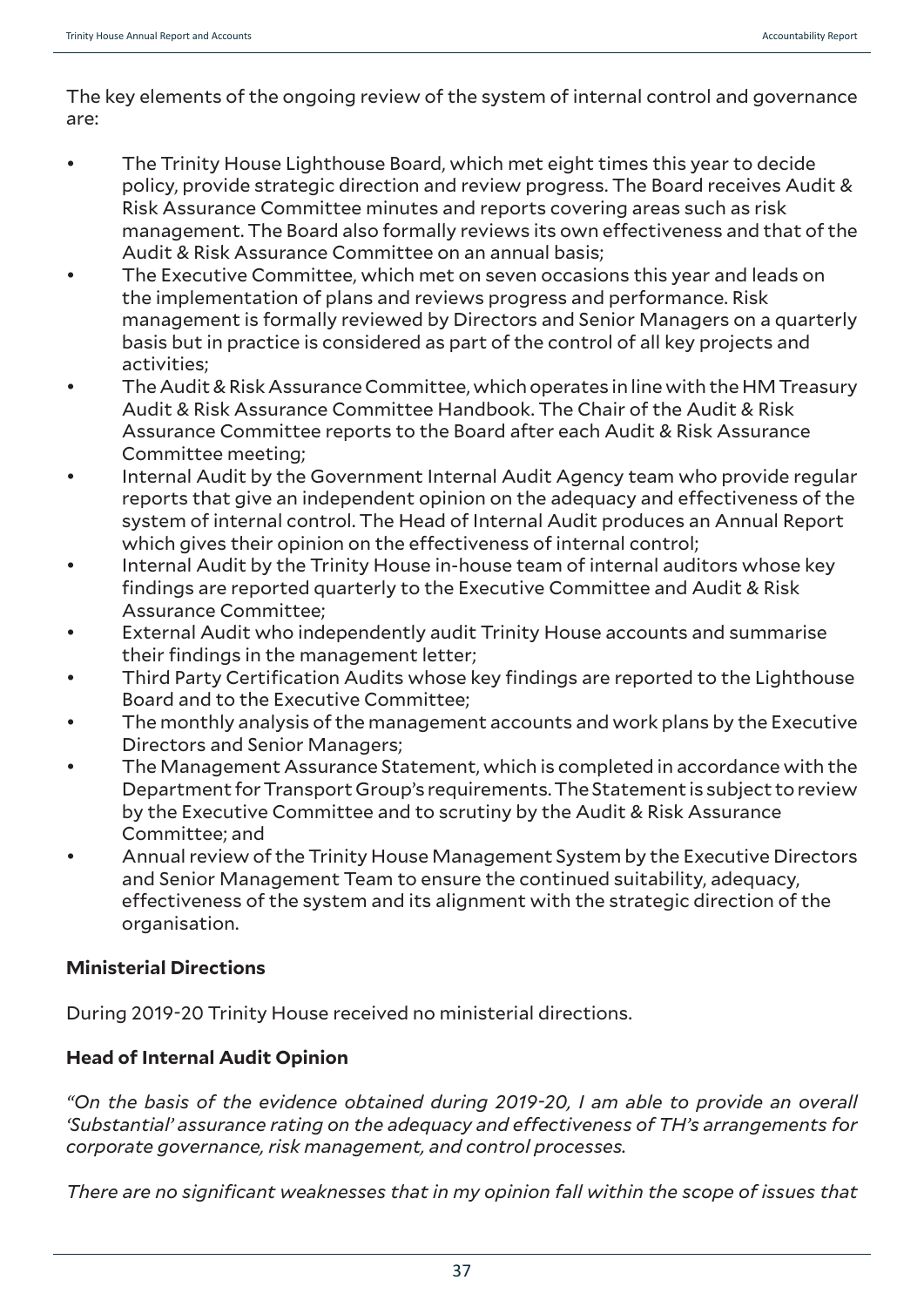*should be reported in the Governance Statement."*

### **Chief Executive Opinion**

There have been no significant internal control or governance problems in the year ended 31 March 2020. Therefore, I can report that corporate governance and risk management within Trinity House remains robust and effective and complies with the best practice principles set out in HM Treasury's April 2017 Code of Good Practice for Corporate Governance in Central Government Departments as far as is appropriate.

*Ian McNaught 14 November 2020*

**Captain Ian McNaught Chief Executive of the Lighthouse Board**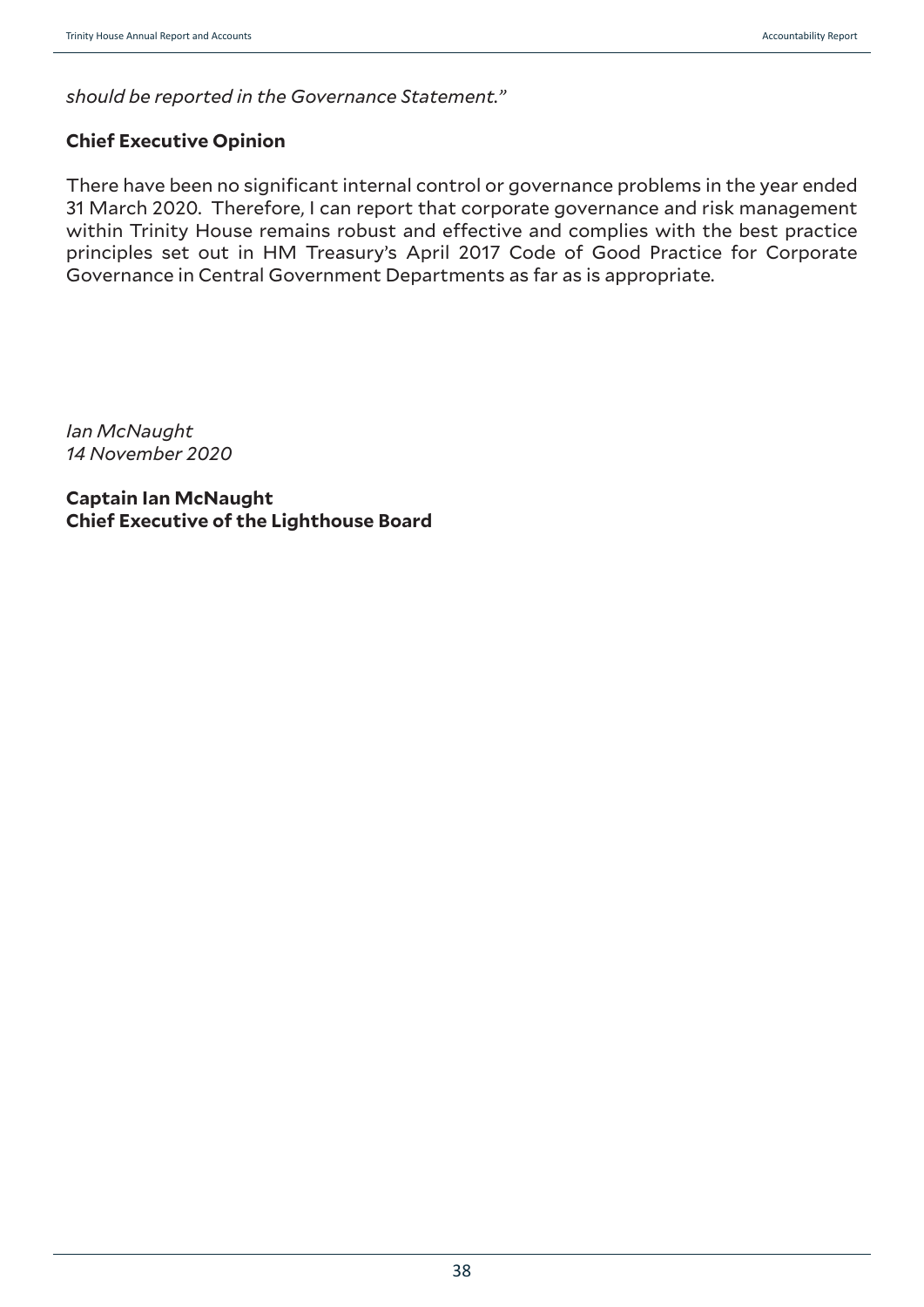### **Remuneration and Staff Report**

Within the requirements of governmental pay policy, Trinity House operates a remuneration strategy based on spot rate salaries informed by job evaluation and market testing. The 2018-19 Staff Survey reiterated staff concerns about the effects of 10 years of below inflation pay rises and market competitiveness, limited career opportunities and flexible working arrangements.

These concerns, combined with an ageing workforce, of which one third has the option to retire within 10 years, has led to the commencement in 2018-19 of a review of the required future workforce capabilities, career support and training requirements, which continued during 2019-20.

Trinity House operates a performance related pay (PRP) and bonus system to incentivise staff. The current system is designed to increase staff awareness and understanding of corporate level objectives and ensure that personal objectives link to departmental and strategic objectives. An annual staff bonus is linked to the appraisal cycle. PRP, individual and team bonus allocation is determined by individual performance and organisational level success against the year's corporate strategic objectives.

Directors' rates of pay are determined using the same methodology as that applied to staff. The remuneration of the Directors and their pension entitlements are shown below:

|                         |           | <b>Salary payments</b> |                               | <b>Performance</b>       |         | <b>Benefits in Kind</b> |                                     | <b>Pension Benefits</b> |           | Total     |
|-------------------------|-----------|------------------------|-------------------------------|--------------------------|---------|-------------------------|-------------------------------------|-------------------------|-----------|-----------|
| <b>Officials</b>        |           | (£000s)                | <b>Related Pay</b><br>(£000s) |                          |         | (to nearest £100)       | (to nearest<br>£1,000) <sup>1</sup> |                         | (£000s)   |           |
|                         | 2019-20   | 2018-19                | 2019-20                       | 2018-19                  | 2019-20 | 2018-19                 | 2019-20                             | 2018-19                 | 2019-20   | 2018-19   |
| I McNaught              | 125-130   | 120-125                | $10 - 15$                     | $10 - 15$                | 1,600   | 1,500                   | 52,000                              | 52,000                  | 190-195   | 185-190   |
| A Damen                 | 85-90     | 85-90                  | $5 - 10$                      | $5 - 10$                 | 900     | 800                     | 38,000                              | 37,000                  | 135-140   | 130-135   |
| R Barker                | $90 - 95$ | $90 - 95$              | $5 - 10$                      | $5 - 10$                 | 1,500   | 1,400                   | 27,000                              | 22,000                  | 130-135   | 120-125   |
| R W Dorey               | $90 - 95$ | 85-90                  | $5 - 10$                      | $5 - 10$                 | 1,200   | 1,100                   | 25,000                              | (19,000)                | 125-130   | 75-80     |
| P Matthews <sup>2</sup> |           | $5 - 10$               |                               |                          |         | 600                     |                                     |                         |           | $5 - 10$  |
| $N$ Palmer <sup>3</sup> | $15 - 20$ | $20 - 25$              | ٠                             | ٠                        |         | 600                     | $\overline{\phantom{a}}$            | ۰                       | $15 - 20$ | $20 - 25$ |
| D Ring                  | $15 - 20$ | $15 - 20$              | -                             | ۰                        | 1,100   | 900                     | $\overline{\phantom{a}}$            | ۰                       | $15 - 20$ | $15 - 20$ |
| M Amos                  | $15 - 20$ | $15 - 20$              |                               | $\overline{\phantom{a}}$ | 1,800   | 3,300                   | $\overline{\phantom{a}}$            |                         | $20 - 25$ | $20 - 25$ |
| V Owen <sup>4</sup>     | $15 - 20$ | $10 - 15$              | ٠                             | ۰                        | 1,400   | 700                     | $\overline{\phantom{a}}$            | ۰                       | $15 - 20$ | $10 - 15$ |
| A Massey <sup>5</sup>   | $5 - 10$  |                        | ٠                             |                          |         |                         |                                     |                         | $5 - 10$  |           |

1 The value of pension benefits accrued during the year is calculated as (the real increase in pension multiplied by 20) plus (the real increase in any lump sum) less (the contributions made by the individual). The real increases exclude increases due to inflation or any increase or decreases due to a transfer of pension rights.

2Retired 19 July 2018 (2018-19 full time equivalent salary £15k-£20k)

3 Retired 22 January 2020 (2019-20 full time equivalent salary £20k-£25k)

4Commenced 14 September 2018 (2018-19 full time equivalent salary £15k-£20k)

5Commenced 22 January 2020 (2019-20 full time equivalent salary £15k-£20k)

# **Benefits in Kind**

The monetary value of benefits in kind covers any benefits provided by Trinity House and treated by HM Revenue and Customs as a taxable emolument. These have been rounded to the nearest £100.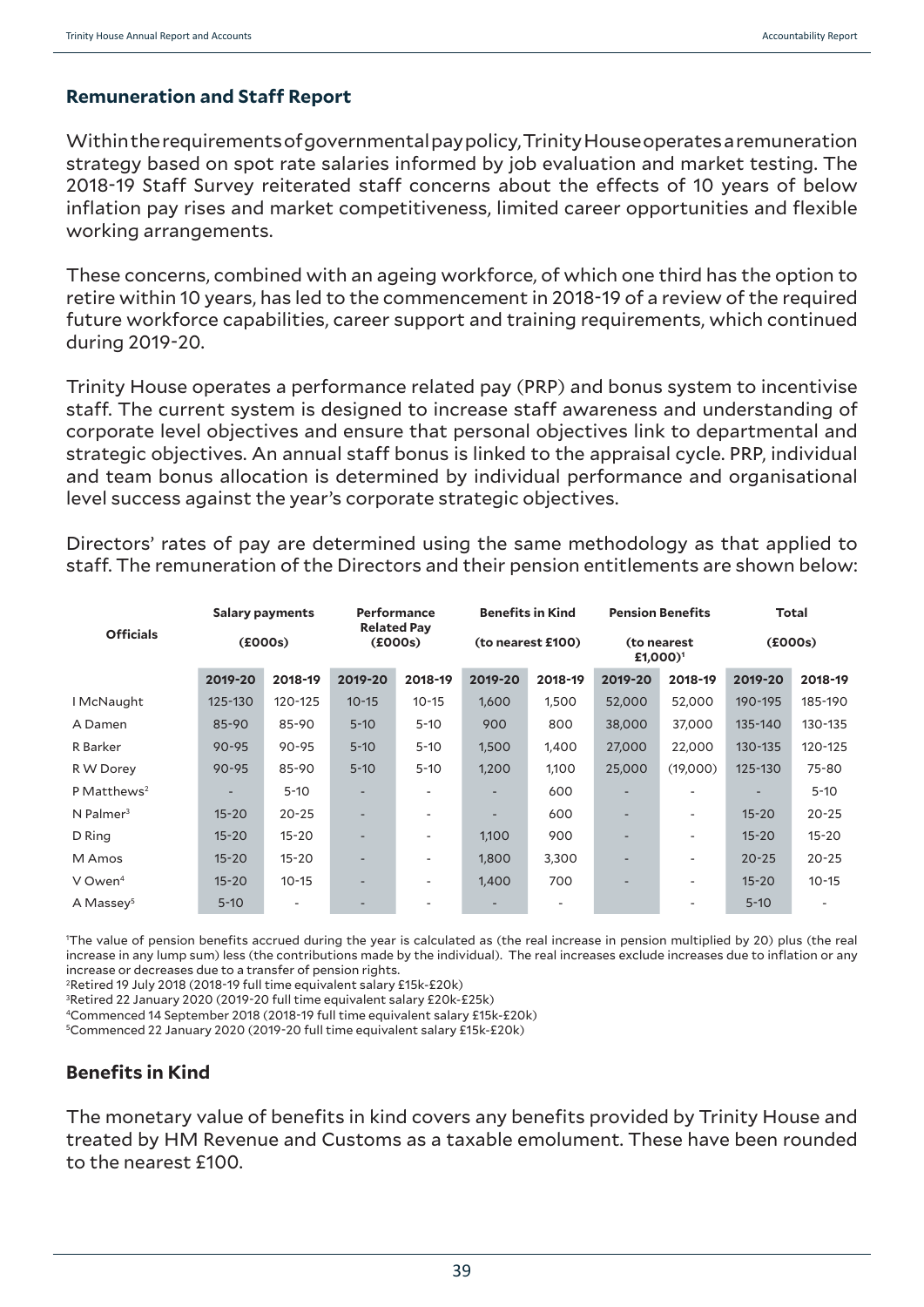### **Performance Related Pay**

Performance Related Pay (PRP) is awarded in recognition of the attainment of set objectives as part of the appraisal process. PRP relates to the performance in the relevant financial year.

#### **Pay Multiples**

|                                                           | 2019-20     | 2018-19 |
|-----------------------------------------------------------|-------------|---------|
| Band of highest paid directors total remuneration (£000s) | $135 - 140$ | 135-140 |
| Median total remuneration                                 | £33,508     | £32,851 |
| Ratio                                                     | 4.2         | 4.2     |

Trinity House is required to disclose the relationship between the remuneration of the highest-paid director in the organisation and the median remuneration of the organisations workforce.

The banded remuneration of the highest-paid director in Trinity House in the financial year 2019-20 was £135k-£140k (full time equivalent) (2018-19 £135k-£140k). This was 4.2 times (2018-19 4.2) the median remuneration of the workforce, which was £33,508 (2018- 19, £32,851).

In 2019-20, no employees (2018-19, nil) received remuneration in excess of the highestpaid director. Remuneration ranged from £16,276 to £100k-£105k (2018-19 £15,483 to £100k-£105k).

Total remuneration includes salary, non-consolidated performance related pay, benefits in kind as well as severance payments. It does not include employer pension contributions and the cash equivalent transfer value of pensions.

#### **Service Contracts**

Non-Executive Directors are employed on fixed term contracts for a period of up to three years; the term may be extended where appropriate.

| <b>Non-Executive Director</b>                                                                                                                   | <b>Contract Start</b> | <b>Expiry Date</b>   |
|-------------------------------------------------------------------------------------------------------------------------------------------------|-----------------------|----------------------|
| N Palmer (Contract renewed in 2018 for a further<br>year and extended again in 2018 until the new<br>Non-Executive Chairman had been appointed) | 1 February 2012       | 22 January 2020      |
| D Ring (Contract renewed in 2016 for a further<br>three years, and extended again in 2019 for a further<br>year)                                | 1 December<br>2013    | 30 November<br>2020  |
| M Amos (Contract renewed in 2020 for a further<br>three years)                                                                                  | 16 May 2017           | 15 May 2023          |
| V Owen                                                                                                                                          | 14 September<br>2018  | 13 September<br>2021 |
| A Massey                                                                                                                                        | 22 January 2020       | 21 January 2023      |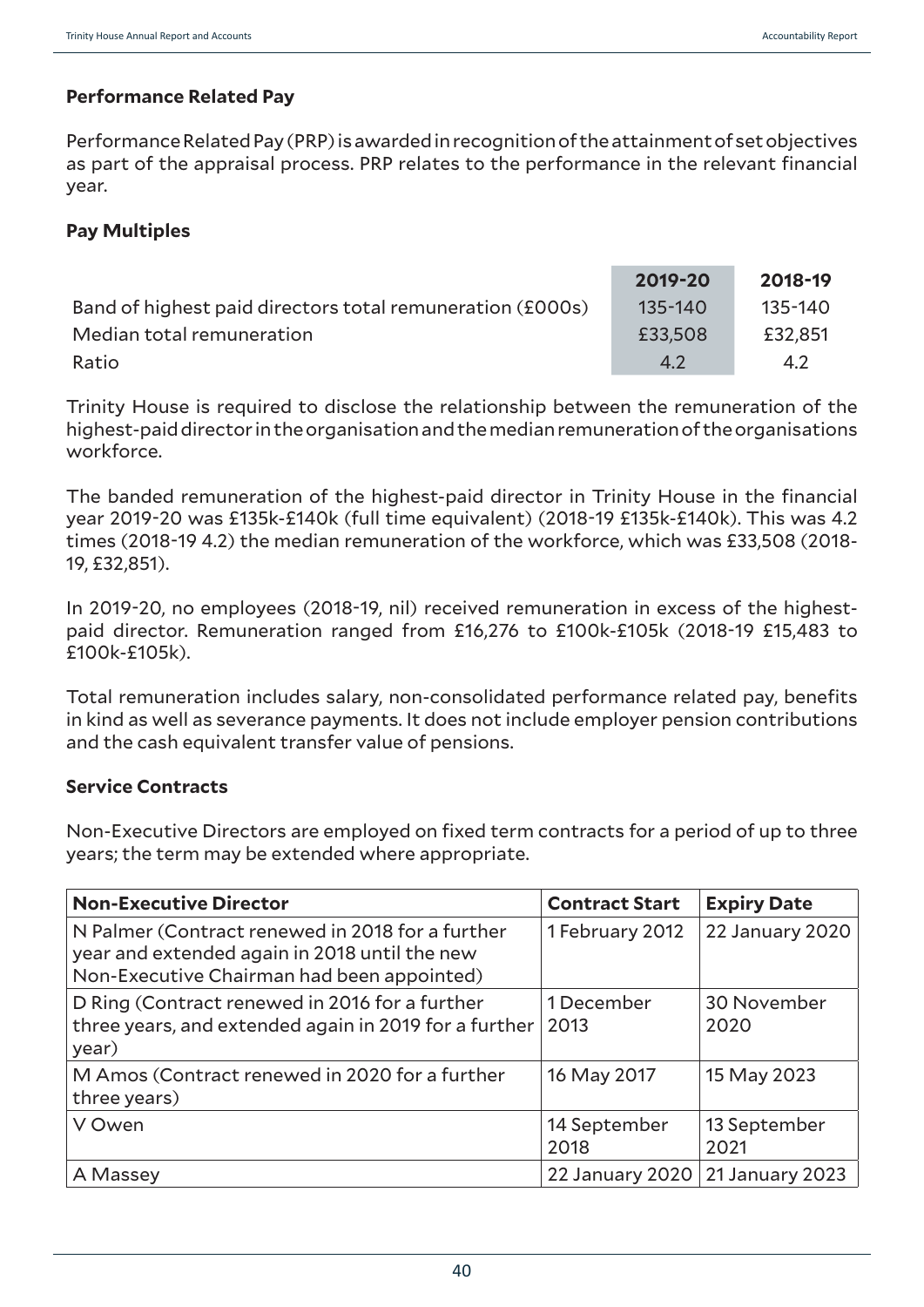Executive Board Members' contracts are permanent, subject to satisfactory performance, and require a twelve month written notice period.

#### **Pension Benefits**

All Executive Board Members of Trinity House (including the Chief Executive) are ordinary members of either the PCSPS or the Public Service (Civil Service and Others) Pension Regulations 2014 (CSO). They are entitled to compensation for permanent loss of office under the terms of the Civil Service Compensation Scheme (CSCS).

|            | <b>Real increase</b><br>in pensions | <b>Real increase</b><br>in lump sum | <b>Accrued</b><br>pension | Accrued<br>lump sum      | Cash<br>equivalent<br>transfer<br>value at 31<br><b>March 2019</b> | Cash<br>equivalent<br>transfer<br>value at 31<br><b>March 2020</b> | <b>Real increase</b><br>in cash<br>equivalent<br>transfer<br>value | <b>Employer</b><br>contribution<br>to<br>partnership<br>pension<br>account |
|------------|-------------------------------------|-------------------------------------|---------------------------|--------------------------|--------------------------------------------------------------------|--------------------------------------------------------------------|--------------------------------------------------------------------|----------------------------------------------------------------------------|
|            | £000s                               | £000s                               | £000s                     | £000s                    | £000s                                                              | £000s                                                              | £000s                                                              | £000s                                                                      |
| I McNaught | $2.5 - 5.0$                         | ٠                                   | $25 - 30$                 | $\overline{\phantom{a}}$ | 461                                                                | 523                                                                | 46                                                                 |                                                                            |
| A Damen    | $0.0 - 2.5$                         | $\overline{\phantom{a}}$            | $5 - 10$                  |                          | 69                                                                 | 97                                                                 | 18                                                                 |                                                                            |
| R Barker   | $0.0 - 2.5$                         | ٠                                   | $20 - 25$                 | $\overline{\phantom{a}}$ | 412                                                                | 440                                                                | 25                                                                 |                                                                            |
| R W Dorey  | $0.0 - 2.5$                         | $0.0 - 2.5$                         | 45-50                     | 135-140                  | 958                                                                | 1.023                                                              | 18                                                                 |                                                                            |

## **Cash Equivalent Transfer Values**

A Cash Equivalent Transfer Value (CETV) is the actuarially assessed capitalised value of the pension scheme benefits accrued by a member at a particular point in time. The benefits valued are the member's accrued benefits and any contingent spouse's pension payable from the scheme. A CETV is a payment made by a pension scheme or arrangement to secure pension benefits in another pension scheme or arrangement when the member leaves a scheme and chooses to transfer the benefits accrued in their former scheme. The pension figures shown relate to the benefits that the individual has accrued as a consequence of their total membership of the pension scheme, not just their service in a senior capacity to which disclosure applies.

The figures include the value of any pension benefit in another scheme or arrangement which the member has transferred into the PCSPS or CSO. They also include any additional pension benefit accrued to the member as a result of their buying additional pension benefits at their own cost. CETVs are worked out within the guidelines and framework prescribed by the Institute and Faculty of Actuaries and do not take account of any actual or potential reduction to benefits resulting from Lifetime Allowance Tax which may be due when pension benefits are taken.

#### **Real Increase in CETV**

This reflects the increase in CETV that is funded by the employer. It does not include the increase in accrued pension due to inflation, contributions paid by the employee (including the value of any benefits transferred from another pension scheme or arrangement) and uses common market valuation factors for the start and end of the period.

Note 21 (page 79) contains further information on pensions for all staff.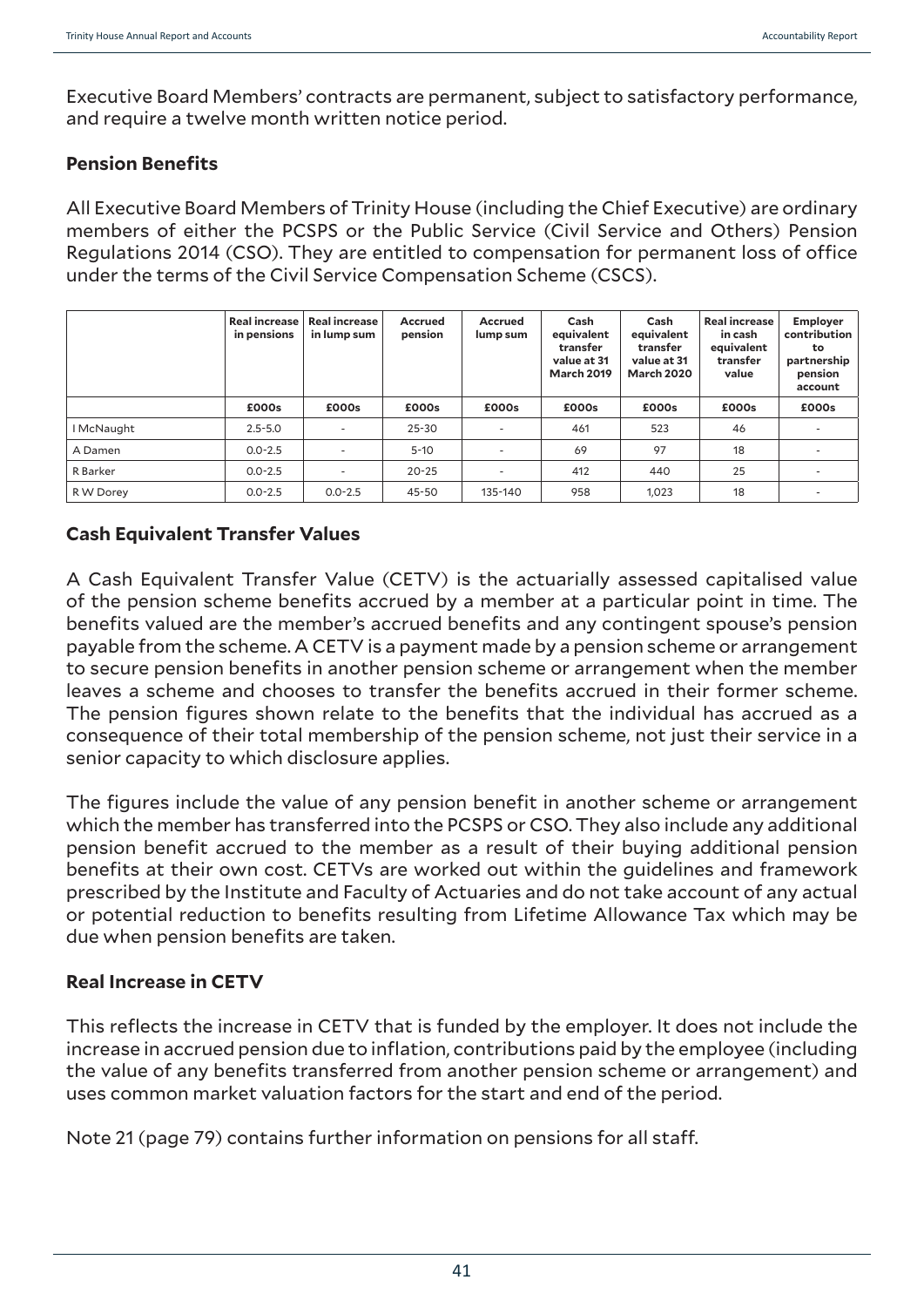## **Staff Report: Other**

## **Staff Costs**

Staff costs during the year net of GLA Research and Development, Light Dues and staff costs capitalised during the period were as follows:

|                          | 2019-20 | 2018-19 |
|--------------------------|---------|---------|
|                          | £000s   | £000s   |
| <b>Total Staff Costs</b> | 15,340  | 14,298  |

Details of staff costs can be found at note 4 on page 63.

The average number of whole-time equivalent persons employed during the year was as follows:

|                                   | 2019-20      | 2019-20                   | 2019-20                  | 2018-19      |
|-----------------------------------|--------------|---------------------------|--------------------------|--------------|
|                                   | <b>Total</b> | Permanent<br><b>Staff</b> | <b>Others</b>            | <b>Total</b> |
| Directly employed                 | 294.6        | 294.6                     |                          | 297.6        |
| Other                             | 12.0         | $\overline{\phantom{a}}$  | 12.0                     | 9.2          |
| Staff engaged on capital projects | 4.3          | 4.3                       | $\overline{\phantom{0}}$ | 2.5          |
| <b>Total</b>                      | 310.9        | 298.9                     | 12.0                     | 309.3        |

Reporting of Civil Service and other compensation scheme - exit packages

| Exit package cost band        | No of compulsory<br>redundancies |         | No of other departures<br>agreed |                          | <b>Total number of exit</b><br>packages by cost bands |         |  |
|-------------------------------|----------------------------------|---------|----------------------------------|--------------------------|-------------------------------------------------------|---------|--|
|                               | 2019-20                          | 2018-19 | 2019-20                          | 2018-19                  | 2019-20                                               | 2018-19 |  |
| $<$ £10,000                   |                                  |         |                                  |                          |                                                       |         |  |
| £10,000 - £25,000             |                                  |         |                                  |                          |                                                       |         |  |
| £25,000 - £50,000             |                                  |         |                                  | $\overline{\phantom{a}}$ |                                                       |         |  |
| £50,000 - £100,000            |                                  |         |                                  |                          |                                                       |         |  |
| Total number of exit packages |                                  |         |                                  |                          |                                                       |         |  |
| Total resource cost (£s)      |                                  |         |                                  |                          |                                                       |         |  |

#### **Diversity Information**

The Government Financial Reporting Manual (FReM) guidance requires Trinity House to disclose the number of persons of each gender who are employees of the entity as at 31 March 2020.

|                                | <b>Male</b> | <b>Female</b> |
|--------------------------------|-------------|---------------|
| <b>Executive Directors</b>     |             |               |
| <b>Non-Executive Directors</b> | 3           |               |
| <b>Senior Managers</b>         | Q           |               |
| Employees                      | 216         | 83            |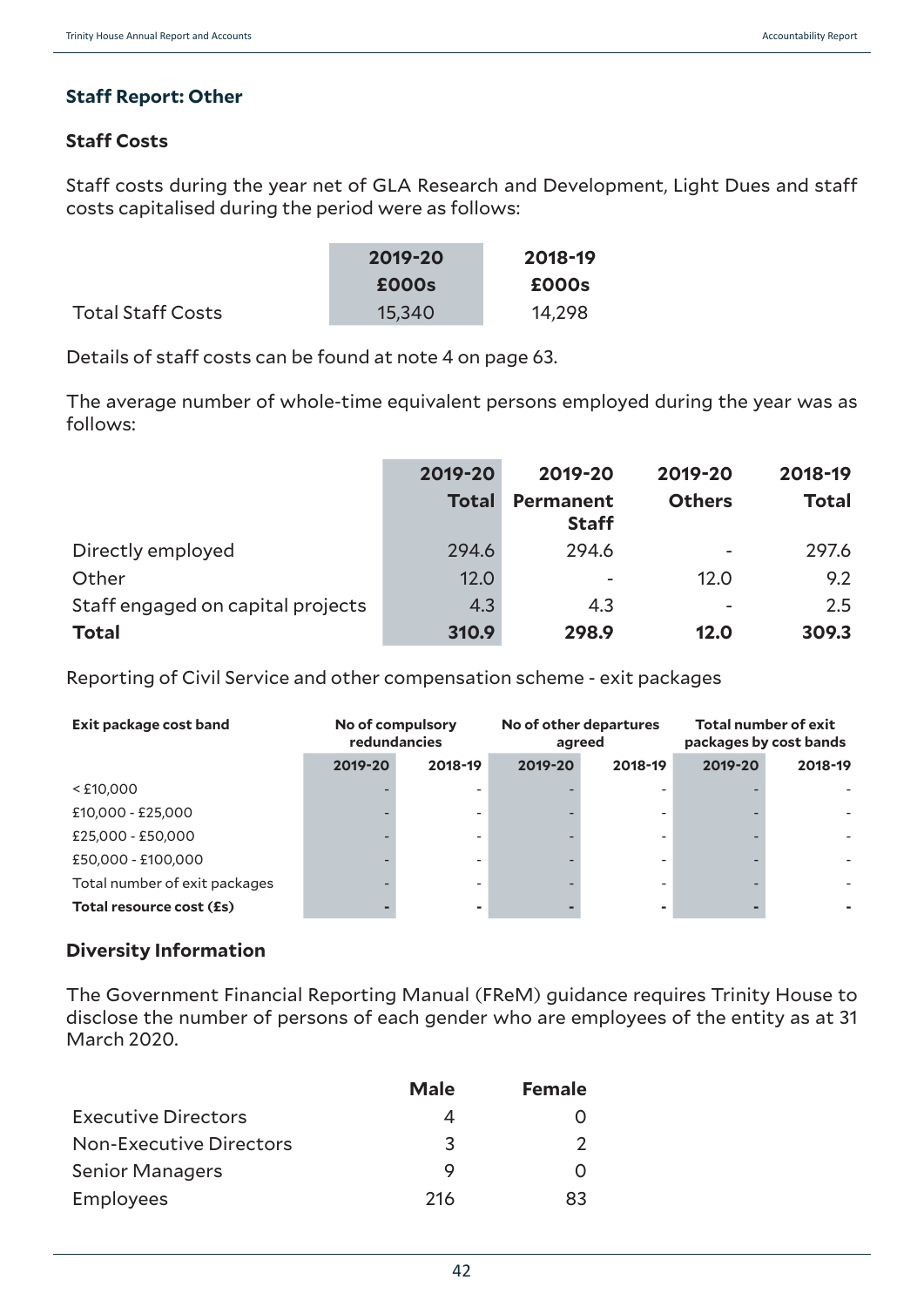#### **Sickness Absence**

Sickness absence during the last two years was:

|                                           | 2019-20 | 2018-19 |
|-------------------------------------------|---------|---------|
| Total number of days lost due to sickness | 3,329   | 2,934   |
| Average number of days lost per employee  | 11.0    | QQ      |

#### **Staff Relations**

Trinity House is obliged to comply with the Civil Service Pay Guidance published by the Government. The Department for Transport approved an underlying pay drift of 2%. This was reluctantly accepted by Prospect and Nautilus, but unfortunately Unite the Union felt it necessary to take one day of industrial action in April 2019 in pursuit of their claim for an in excess of Government pay rules and the approval received.

#### **Off-Payroll Engagements**

Trinity House has not entered into any off-payroll engagements during 2019-20 (2018-19 £nil).

#### **Expenditure on Consultancy**

The amount spent on consultancy was £nil (2018-19 £nil).

#### **Staff Policies**

Trinity House has a comprehensive set of Human Resources Policies and Procedures focused on how we can get the best out of managers and staff. These policies are supported by a Training Plan that aims to develop employees and encourage them to continuously improve their skills and knowledge, leading to the maintenance and development of Trinity House's capability to deliver its aims and objectives, both now and in the future.

Every individual's performance and achievements are assessed in relation to objectives and behavioural and technical competencies. Employees are encouraged to develop through the performance review system, whereby personal development plans are produced on an annual basis for every member of staff. An external reviewer has praised this process for its effectiveness.

In addition, Departmental Managers identify skills gaps through careful strategic analysis, and organisation-wide development initiatives introduced as a result. For example, Trinity House invested in leadership development in recent years, which has led to increased competence and confidence amongst our managers regarding people management matters.

The structure of the organisation is based around three main directorates: Operations, Business Services and Navigational Requirements. There is also a Secretariat, providing legal and risk services, health and safety services and supporting the Chief Executive.

Trinity House is responsible for two inter-GLA Functions: GLA Research and Development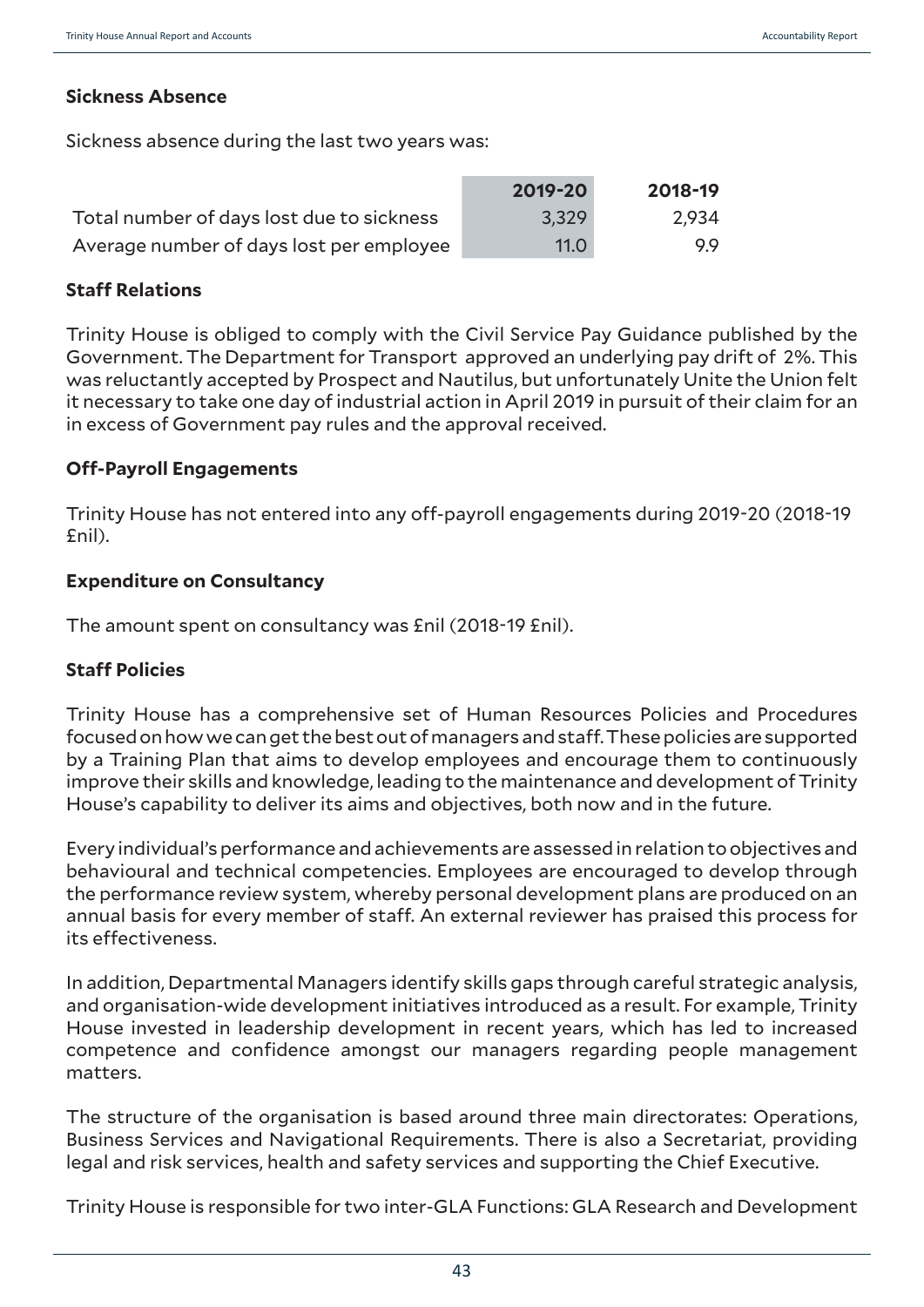(GRAD), and Light Dues collection.

Research and Development is undertaken on behalf of the three GLAs by GRAD based at Trinity House. Among its remit, this department carries out work developing systems, assessing and tracking advances in technology and market testing new products that have the possibility of providing more efficient and cost effective methods of providing General Lighthouse Authority requirements. It also participates in international fora such as IALA.

Trinity House is responsible for the collection of Light Dues on behalf of the three GLAs. This is achieved using an internet-based collection system, developed by Trinity House. Light Dues collectors in each port, who are for the majority members of the Institute of Chartered Shipbrokers, use the system to collect Light Dues from ships entering UK ports.

Trinity House also manages responsibility for out-of-hours Aids to Navigation central monitoring. During the initial stage of the Fleet Review, Trinity House took on the lead of co-ordinated planning, with a GLA Planning Co-ordinator carrying out this role on behalf of all three GLAs. Subsequently, this has become a permanent arrangement.

#### **Equal Opportunities**

Trinity House is an equal opportunity employer, and does not discriminate directly or indirectly in recruitment, employment or provision of services on grounds of age, disability, gender reassignment, marriage and civil partnership, pregnancy and maternity, race (which includes colour, nationality and ethnic or national origins), religion or belief, sex or sexual orientation. These are known as "protected characteristics". The TH2040 project is set up to support this now and in the future.

It is recognised that, in common with other predominantly engineering and seafaring organisations, Trinity House faces a challenge to achieve a more balanced gender distribution across the Service. We are confident that recruitment decisions are based on the best candidate for the role. However, the reality is that with relatively few females entering the courses leading to engineering and seafaring roles, the potential candidates are more likely to be male for some years to come. Where possible, Trinity House seeks to use its engagement with the community, particularly schools and youth groups, to promote these areas to young people in the hope of inspiring more to undertake careers in engineering and/or at sea.

It is recognised by Trinity House that ensuring equal opportunities for disabled people may involve adjustments needing to be made to the working environment. Adjustments will be made wherever reasonably practical. The nature of the duties at lighthouses and at sea imposes some limitations on the employment of disabled staff. A Genuine Occupational Qualification covers these posts.

#### **Employee Involvement**

Trinity House is committed to employee involvement and communicates with them using a variety of methods. Team meetings are established across the Service, providing the most frequent and direct link between Senior Managers and their teams in their entirety. Two-way communication is encouraged during these meetings and staff contribute their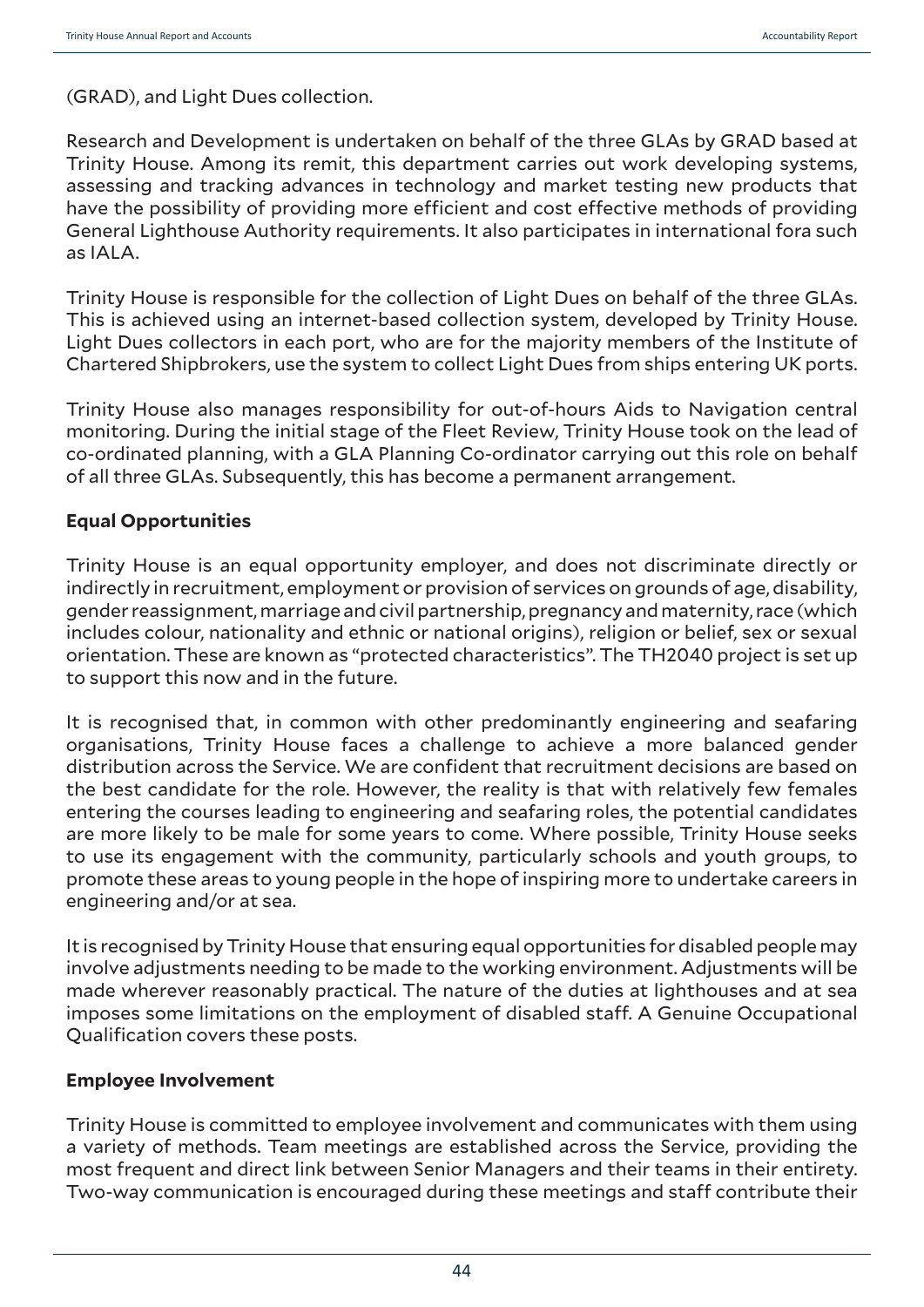ideas to departmental plans. The Chief Executive and the Directors make face-to-face presentations to staff on important matters and on a regular basis to ensure staff are kept up to date on recent developments and future plans. A communications policy has been developed to ensure key messages are communicated to staff in a timely manner.

#### **Parliamentary Accountability Disclosures and Audit Report**

#### **Losses and Special Payments**

Trinity House has been working on a project to upgrade the Finance, Procurement and Inventory system, and develop a new Procurement logistics software. This has been in progress over the last year. Following a decision by the project board on 2 July 2020, the project will no longer proceed with the integration of the Maximo software. As a result, the costs incurred related to this part of the project are now considered a constructive loss. These costs of £48k in 2019-20, that were previously in assets under construction, have been moved to the Statement of Comprehensive Net Expenditure. A further loss of £50k will come to account in 2020-21.

#### **Regularity of Expenditure**

Trinity House has complied with the regularity of expenditure requirements as set out in HM Treasury guidance.

#### **Audit Report**

The accounting records of Trinity House are examined by the UK Comptroller and Auditor General prior to consolidation in the Accounts of the GLF. The UK Comptroller and Auditor General formally certify the GLF Accounts under the terms of Section 211 of the Merchant Shipping Act 1995. There is no provision for a separate audit certificate to be appended to these Accounts.

As far as the Chief Executive acting in the role of the Accounting Officer is aware, there is no relevant audit information of which Trinity House auditors are unaware. The Accounting Officer has taken all the steps that he ought to have taken to make himself aware of the relevant audit information and to establish that the Trinity House auditors are aware of that information. The Accounting Officer also confirms that the Annual Report and Accounts as a whole is fair, balanced and understandable and that he takes personal responsibility for the annual report and accounts and the judgments required for determining that it is fair, balanced and understandable.

*Ian McNaught 14 November 2020*

**Captain Ian McNaught Chief Executive of the Lighthouse Board**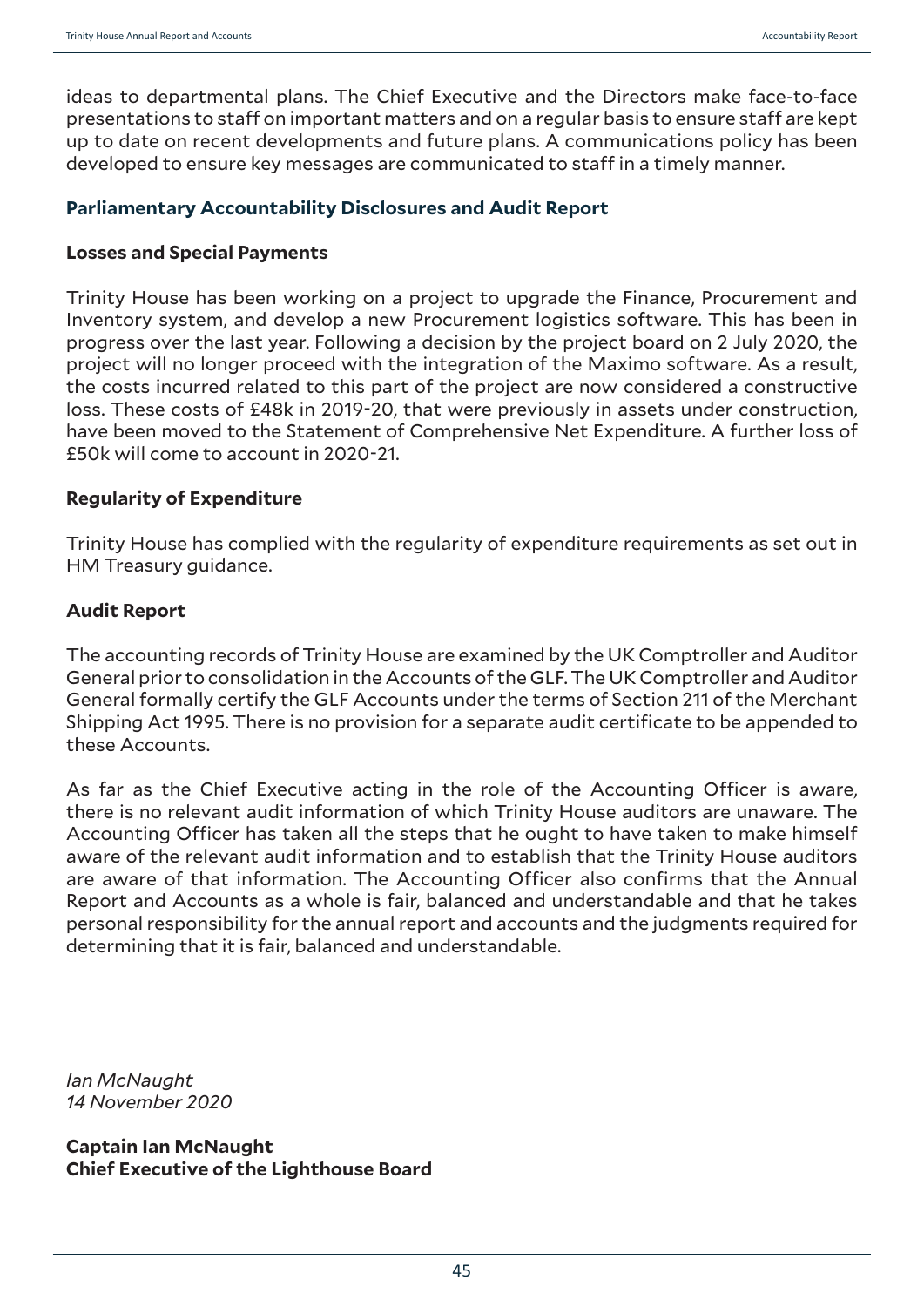# **Statement of Comprehensive Net Expenditure for the year ended 31 March 2020**

|                                                                                                  | <b>Note</b>    | 2019-20<br><b>£000s</b> | 2018-19<br>£000s |
|--------------------------------------------------------------------------------------------------|----------------|-------------------------|------------------|
| <b>Income</b>                                                                                    |                |                         |                  |
| Advances from the GLF                                                                            |                | 35,740                  | 33,700           |
| Other income                                                                                     | 3a             | 2,558                   | 2,730            |
| Income on behalf of all GLAs                                                                     | 3 <sub>b</sub> | 63                      | 62               |
| Grant income                                                                                     |                | 44                      | $\overline{4}$   |
|                                                                                                  |                | 38,405                  | 36,496           |
| <b>Expenditure</b>                                                                               |                |                         |                  |
| Staff costs                                                                                      | 4              | 15,340                  | 14,298           |
| <b>Depreciation - PPE</b>                                                                        | 8              | 4,766                   | 6,451            |
| Depreciation - ROU                                                                               | 9              | 1,695                   |                  |
| Amortisation                                                                                     | 10             | 332                     | 288              |
| (Gain)/Loss on revaluation                                                                       |                | (122)                   | 38               |
| Other expenditure                                                                                | 5              | 14,185                  | 14,515           |
| Decommissioning provisions                                                                       | 18             | 10,605                  |                  |
|                                                                                                  |                | 46,801                  | 35,590           |
| Net income/(expenditure)                                                                         |                | (8, 396)                | 906              |
| Net interest payable                                                                             | 6              | 202                     | 175              |
| Net income/(expenditure) after interest                                                          |                | (8,598)                 | 731              |
| Net expenditure on behalf of DfT                                                                 |                |                         |                  |
| Sombrero                                                                                         | 5b             |                         | 1                |
| Other costs                                                                                      | 5b             | 259                     | 207              |
|                                                                                                  |                | 259                     | 208              |
| Net expenditure on behalf of all GLAs                                                            |                |                         |                  |
| Staff costs                                                                                      | 5c             | 1,067                   | 1,010            |
| Other costs                                                                                      | 5c             | 919                     | 982              |
|                                                                                                  |                | 1,986                   | 1,992            |
| Deficit for the year                                                                             |                | (10, 843)               | (1, 469)         |
| Other comprehensive income<br>Net gain/(loss) on revaluation of property, plant and<br>equipment |                | 5,792                   | 569              |
| <b>Total Comprehensive Income</b>                                                                |                | (5,051)                 | (900)            |

Notes on page 50 to 84 form part of these accounts.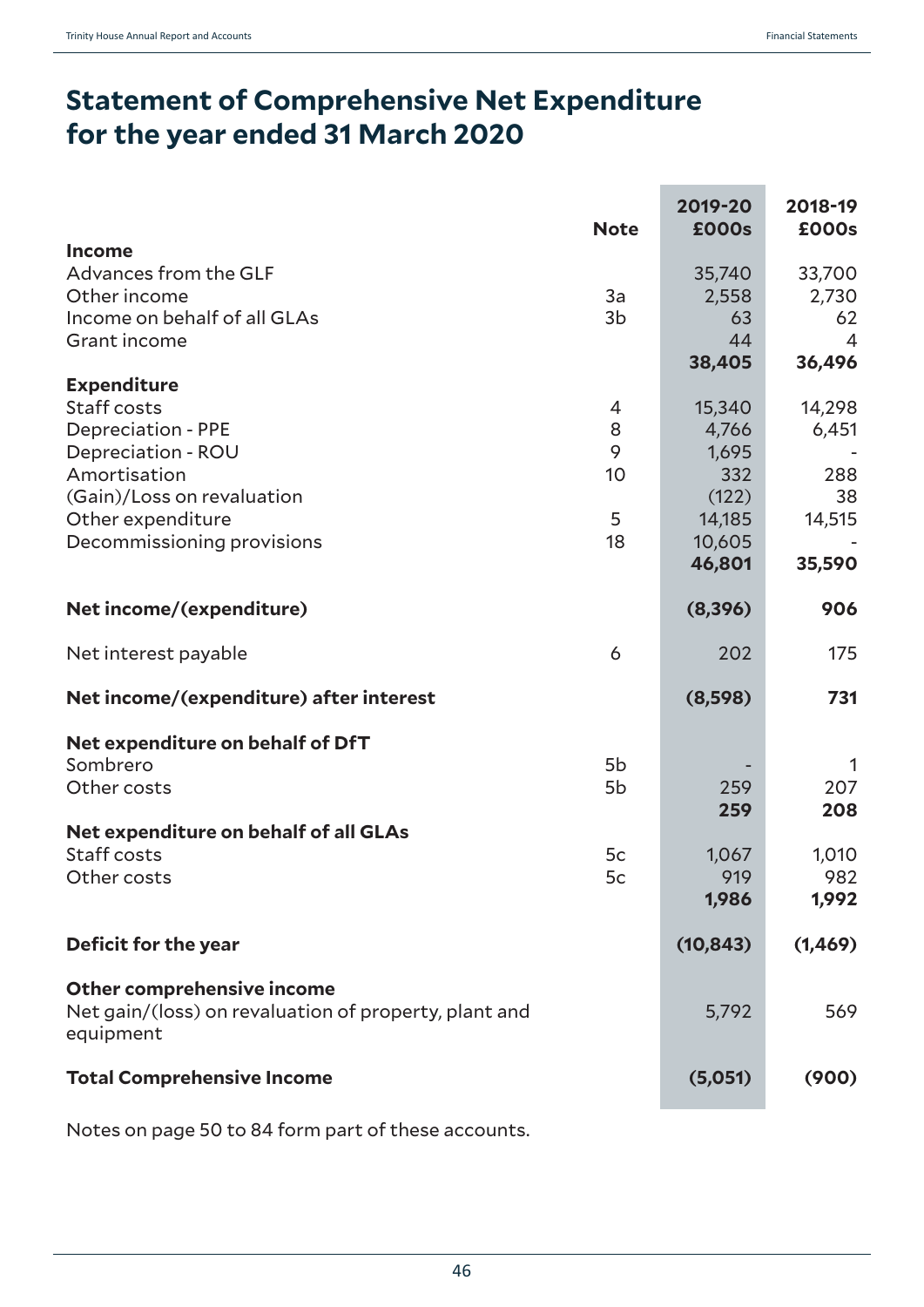# **Statement of Financial Position as at 31 March 2020**

|                                                                        | <b>Note</b> | 2019-20<br><b>£000s</b> | 2018-19<br>£000s |
|------------------------------------------------------------------------|-------------|-------------------------|------------------|
| <b>Non-current assets</b>                                              |             |                         |                  |
| Property, plant & equipment                                            | 8           | 111,714                 | 120,577          |
| Right of use assets                                                    | 9           | 16,017                  |                  |
| Intangible assets                                                      | 10          | 943                     | 984              |
|                                                                        |             | 128,674                 | 121,561          |
|                                                                        |             |                         |                  |
| <b>Current assets</b>                                                  |             |                         |                  |
| Assets classified as held for sale                                     | 11          |                         | 15               |
| Inventories                                                            | 12          | 3,416                   | 3,056            |
| Trade and other receivables                                            | 13          | 1,782                   | 2,060            |
| Cash and cash equivalents                                              | 14          | 611                     | 272              |
|                                                                        |             | 5,809                   | 5,403            |
|                                                                        |             |                         |                  |
| <b>Total assets</b>                                                    |             | 134,483                 | 126,964          |
| <b>Current liabilities</b>                                             |             |                         |                  |
| Trade and other payables                                               | 16          | 6,853                   | 5,835            |
| Provisions: current element                                            | 18          |                         |                  |
|                                                                        |             | 6,853                   | 5,835            |
|                                                                        |             |                         |                  |
| Non current assets plus/less net current assets/<br><b>liabilities</b> |             | 127,630                 | 121,129          |
| <b>Non-current liabilities</b>                                         |             |                         |                  |
| Other payables                                                         | 16          | 4,658                   | 3,805            |
| Provisions: non-current element                                        | 18          | 10,605                  |                  |
|                                                                        |             | 15,263                  | 3,805            |
|                                                                        |             |                         |                  |
| <b>Assets less liabilities</b>                                         |             | 112,367                 | 117,324          |
| <b>Reserves</b>                                                        |             |                         |                  |
| General reserve                                                        |             | 25,257                  | 32,780           |
| Revaluation reserve                                                    |             | 87,110                  | 84,544           |
| <b>Total reserves</b>                                                  |             | 112,367                 | 117,324          |
|                                                                        |             |                         |                  |

The financial statements on pages 46 to 49 and related notes were approved by the Lighthouse Board on 12 November and signed on its behalf by:

Captain Ian McNaught Chief Executive of the Lighthouse Board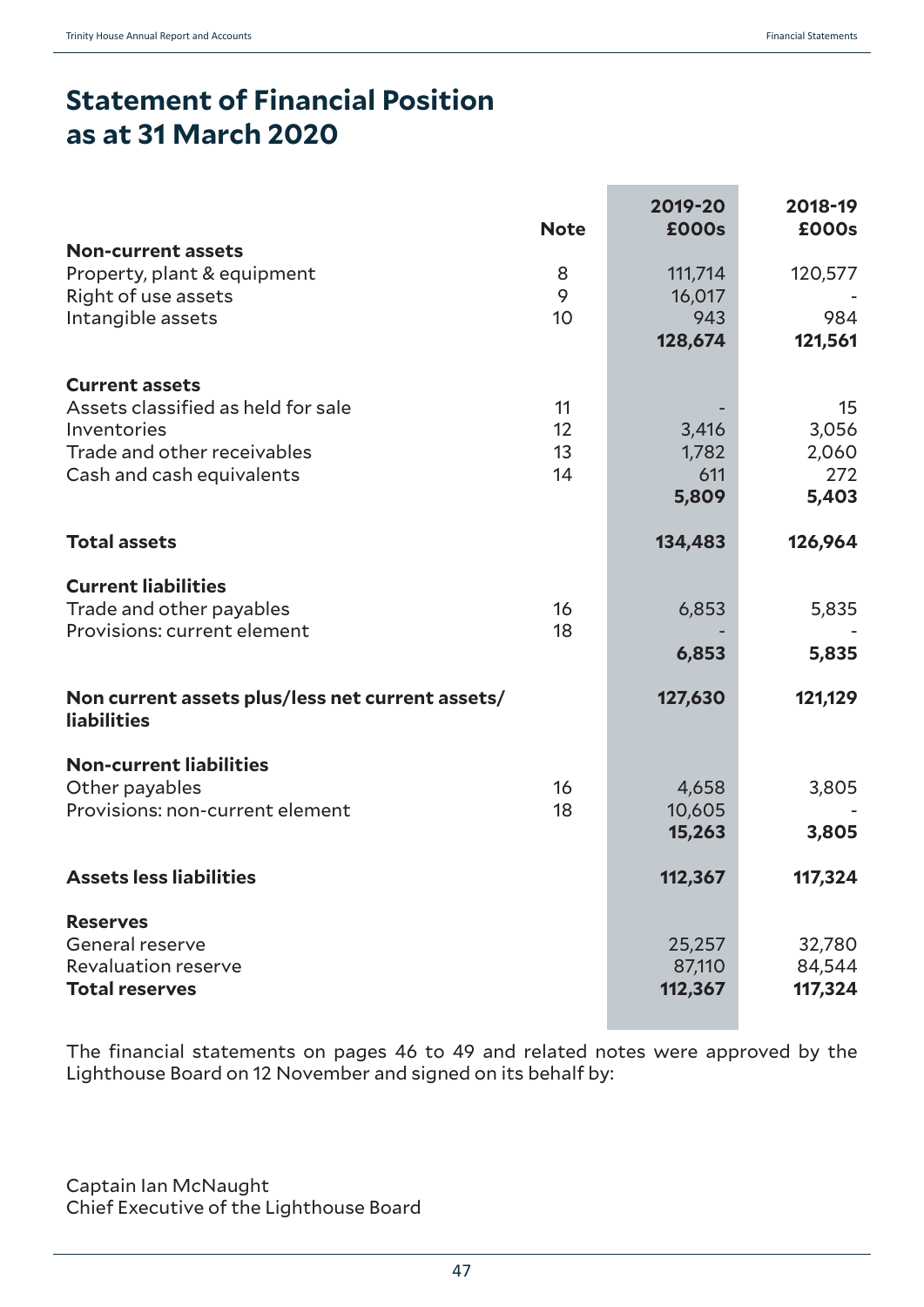# **Statement of Cashflows for the year ended 31 March 2020**

|                                                                 | <b>Note</b>    | 2019-20<br><b>£000s</b> | 2018-19<br>£000s |
|-----------------------------------------------------------------|----------------|-------------------------|------------------|
| <b>Cashflows from operating activities</b>                      |                |                         |                  |
| Net deficit after interest                                      |                | (10, 843)               | (1,469)          |
| <b>Depreciation - PPE</b>                                       | 8              | 4,766                   | 6,451            |
| Depreciation - ROU                                              | 9              | 1,726                   |                  |
| Amortisation                                                    | 10             | 332                     | 288              |
| Impairments                                                     | $\overline{7}$ | 569                     | 1,125            |
| Loss on revaluation of land and buildings                       | 8              | (122)                   | 38               |
| (Gain)/Loss on disposal of property, plant and<br>equipment     | 5a             | (27)                    | (13)             |
| Increase in trade and other receivables                         | 13             | 278                     | 39               |
| Increase in inventories                                         | 12             | (360)                   | (10)             |
| Increase/(Decrease) in trade payables                           | 16             | 446                     | (591)            |
| Use of provisions                                               | 18             | 10,605                  |                  |
| Net cash outflow from operating activities                      |                | 7,370                   | 5,858            |
| <b>Cash flow from investing activities</b>                      |                |                         |                  |
| Purchase of property, plant and equipment                       | 8              | (3,963)                 | (4,160)          |
| Purchase of ROU assets                                          | 9              | (729)                   |                  |
| Purchase of intangible assets                                   | 10             | (291)                   | (102)            |
| Proceeds of disposal of property, plant and equipment           |                | 97                      | 60               |
| Proceeds of disposal of assets held for sale                    |                | 15                      |                  |
| Net cash outflow from investing activities                      |                | (4,871)                 | (4,202)          |
| <b>Cash flows from financing activities</b>                     |                |                         |                  |
| Capital element of payments in respect of finance<br>leases     |                | (2,160)                 | (1,660)          |
| Net cash flow from financing activities                         |                | (2,160)                 | (1,660)          |
| Net cash flow from all activities                               |                | 339                     | (4)              |
| Net increase/(decrease) in cash and cash equivalents in         |                | 339                     | (4)              |
| the period<br>Cash and cash equivalents at the beginning of the |                | 272                     | 276              |
| period<br>Cash and cash equivalents at the end of the period    |                | 611                     | 272              |
|                                                                 |                |                         |                  |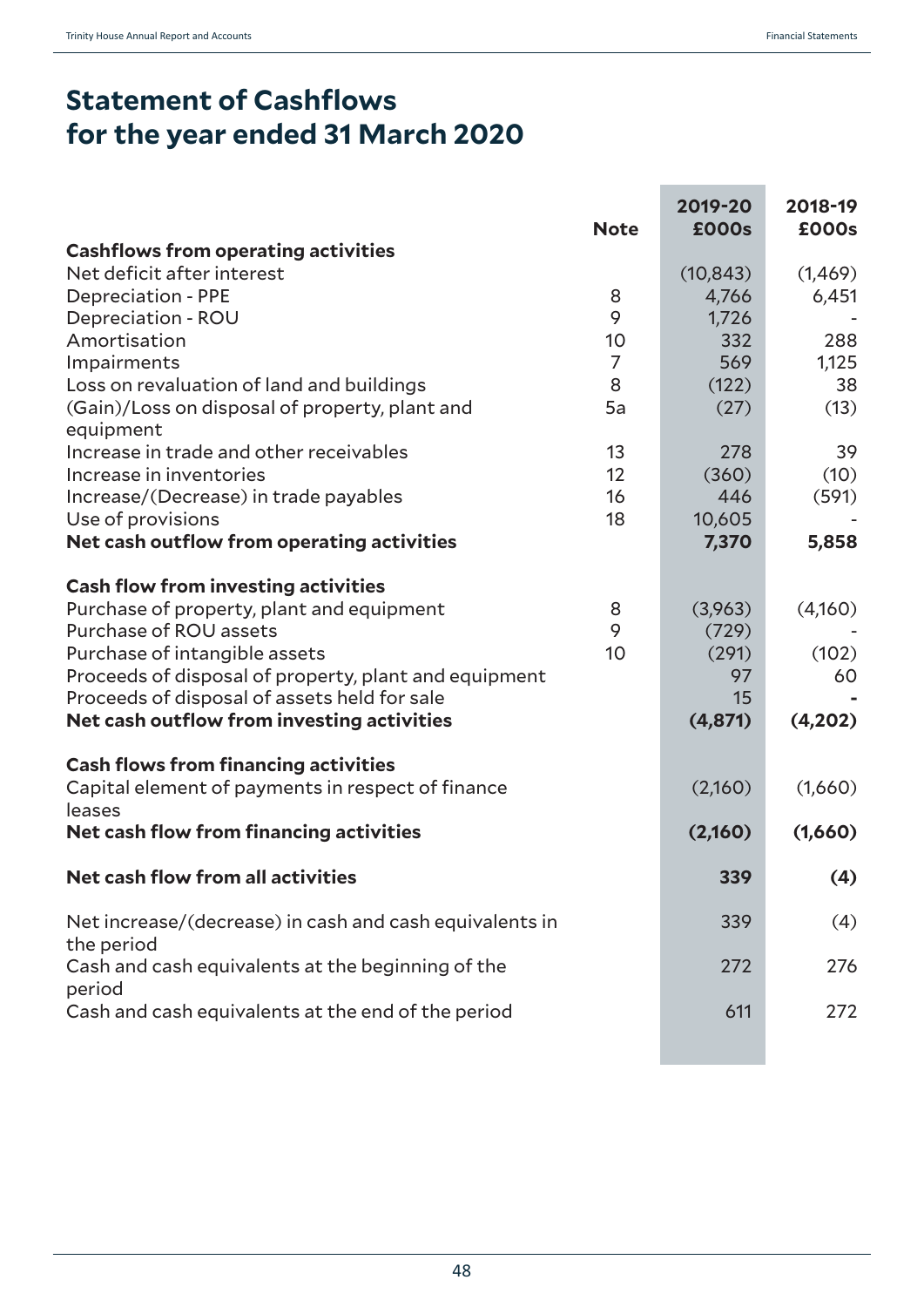# **Statement of Changes in Equity for the year ended 31 March 2020**

|                                                                                                                                                                              | <b>General</b><br><b>Reserve</b> | <b>Revaluation</b><br><b>Reserve</b> | <b>Total</b><br><b>Reserves</b> |
|------------------------------------------------------------------------------------------------------------------------------------------------------------------------------|----------------------------------|--------------------------------------|---------------------------------|
|                                                                                                                                                                              | £000s                            | £000s                                | £000s                           |
| <b>Changes in equity for 2018-19</b><br>Net gain on revaluation of property, plant<br>and equipment<br>Release of reserves to statement of                                   | 3,534                            | 569<br>(3,534)                       | 569                             |
| comprehensive net income<br><b>Retained deficit</b>                                                                                                                          | (1,469)                          |                                      | (1,469)                         |
| Total recognised income and expense for<br>2018-19                                                                                                                           | 2,065                            | (2,965)                              | (900)                           |
| <b>Balance at 31 March 2019</b>                                                                                                                                              | 32,780                           | 84,544                               | 117,324                         |
| <b>Changes in equity for 2019-20</b><br>First time adoption of IFRS 16<br>Net gain on revaluation of property, plant<br>and equipment<br>Release of reserves to statement of | 94<br>3,226                      | 5,792<br>(3,226)                     | 94<br>5,792                     |
| comprehensive net income<br><b>Retained deficit</b>                                                                                                                          | (10, 843)                        |                                      | (10, 843)                       |
| Total recognised income and expense for<br>2019-20                                                                                                                           | (7, 523)                         | 2,566                                | (4,957)                         |
| <b>Balance at 31 March 2020</b>                                                                                                                                              | 25,257                           | 87,110                               | 112,367                         |

#### **General reserve:**

The general reserve represents the accumulated surplus of the organisation.

#### **Revaluation reserve:**

This represents any increase in an assets carrying amount as a result of revaluation. If the assets carrying amount is decreased as a result of a later revaluation, any previous revaluation gain is released back to the asset to the extent that it covers the decrease in valuation. Any decrease in valuation in excess of a previous gain is recognised in the Statement of Comprehensive Net Income. When an asset is derecognised, any gain held in respect of that asset is transferred directly to the general reserve.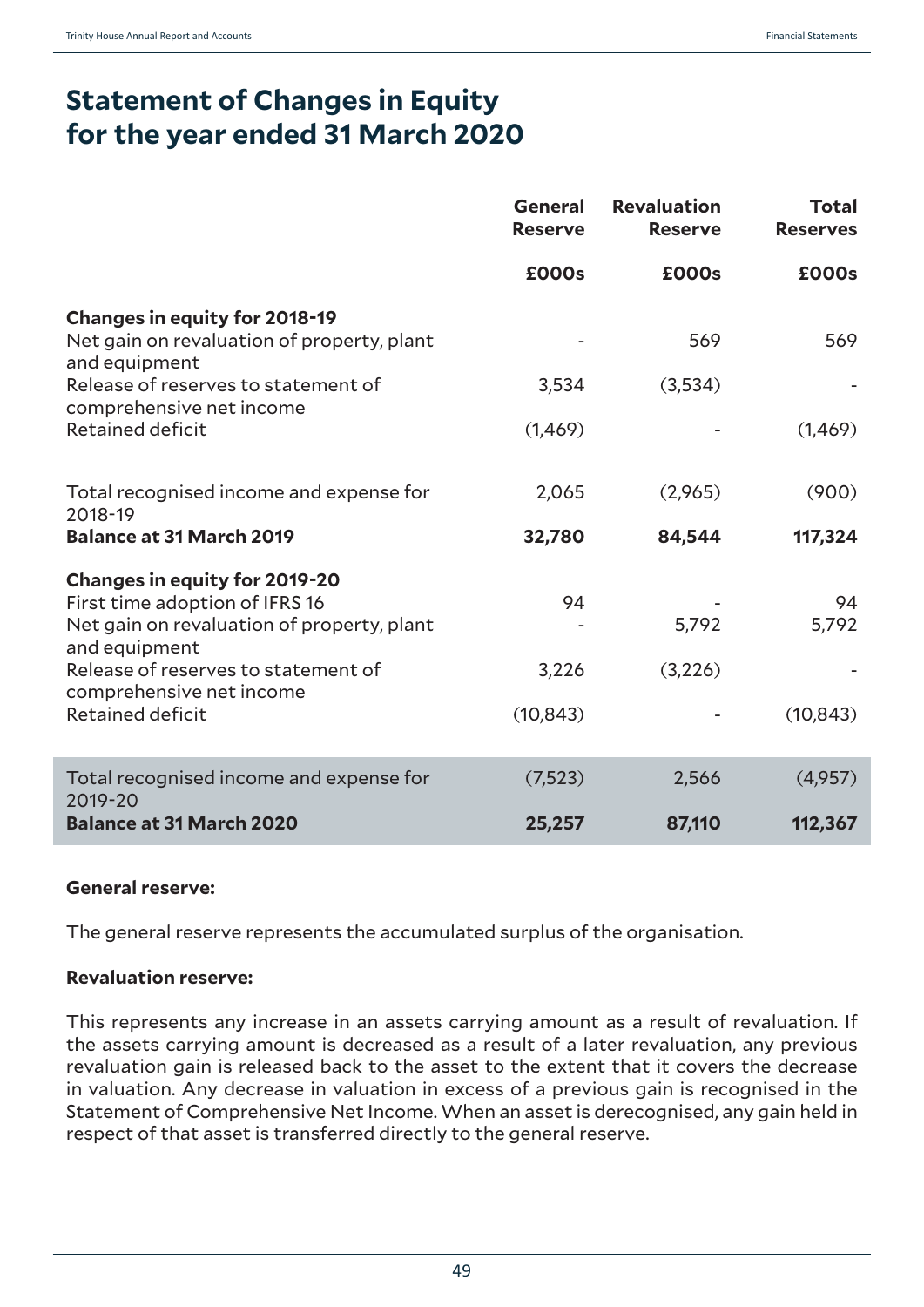# **Notes to the Accounts for the year 31 March 2020**

# **1 Statement of Accounting Policies**

# **a) Accounting Convention**

These accounts have been prepared in accordance with the 2019-20 government Financial Reporting Manual (FReM) issued by HM Treasury. The accounting policies contained in the FReM apply International Financial Reporting Standards (IFRS) as adapted or interpreted for the public sector context.

Where the FReM permits a choice of accounting policy, the accounting policy which has been judged to be the most appropriate to the particular circumstances of the GLA for the purposes of giving a true and fair view has been selected. The particular policies adopted by Trinity House are described below. They have been applied consistently in dealing with items considered material in relation to the accounts.

In addition, these accounts have been prepared in accordance with the Accounts Direction issued by the Secretary of State for Transport on 19 December 2019.

Trinity House has chosen not to adopt any new standards or interpretations early.

# **b) Going Concern**

The statement of Financial Position at 31 March 2020 discloses net assets of £112,367,000.

It has accordingly been considered appropriate to adopt a going concern basis for the preparation of these financial statements.

# **c) Pension Benefits**

Past and present employees of Trinity House are generally covered by the provisions of the Principal Civil Service Pension Scheme (PCSPS), which is described in the Remuneration Report. The PCSPS is an unfunded multi-employer defined benefit scheme. The scheme is treated as a defined contribution arrangement as it is not possible to identify the deficit for the relevant employers.

Trinity House recognises the contributions payable to the PCSPS. The PCSPS pays pension benefits and accounts for the liability.

During 2014-15, the pension liabilities of the Trinity House Pension Scheme were transferred to the PCSPS and the corresponding liability relating to this transfer recognised in the accounts of the General Lighthouse Fund.

# **d) Intangible Assets and Amortisation**

Computer software has been capitalised and is amortised on a straight-line basis over the estimated useful economic life of between three to five years dependant on the expected operating life of the asset as determined by the Trinity House IT Support Manager.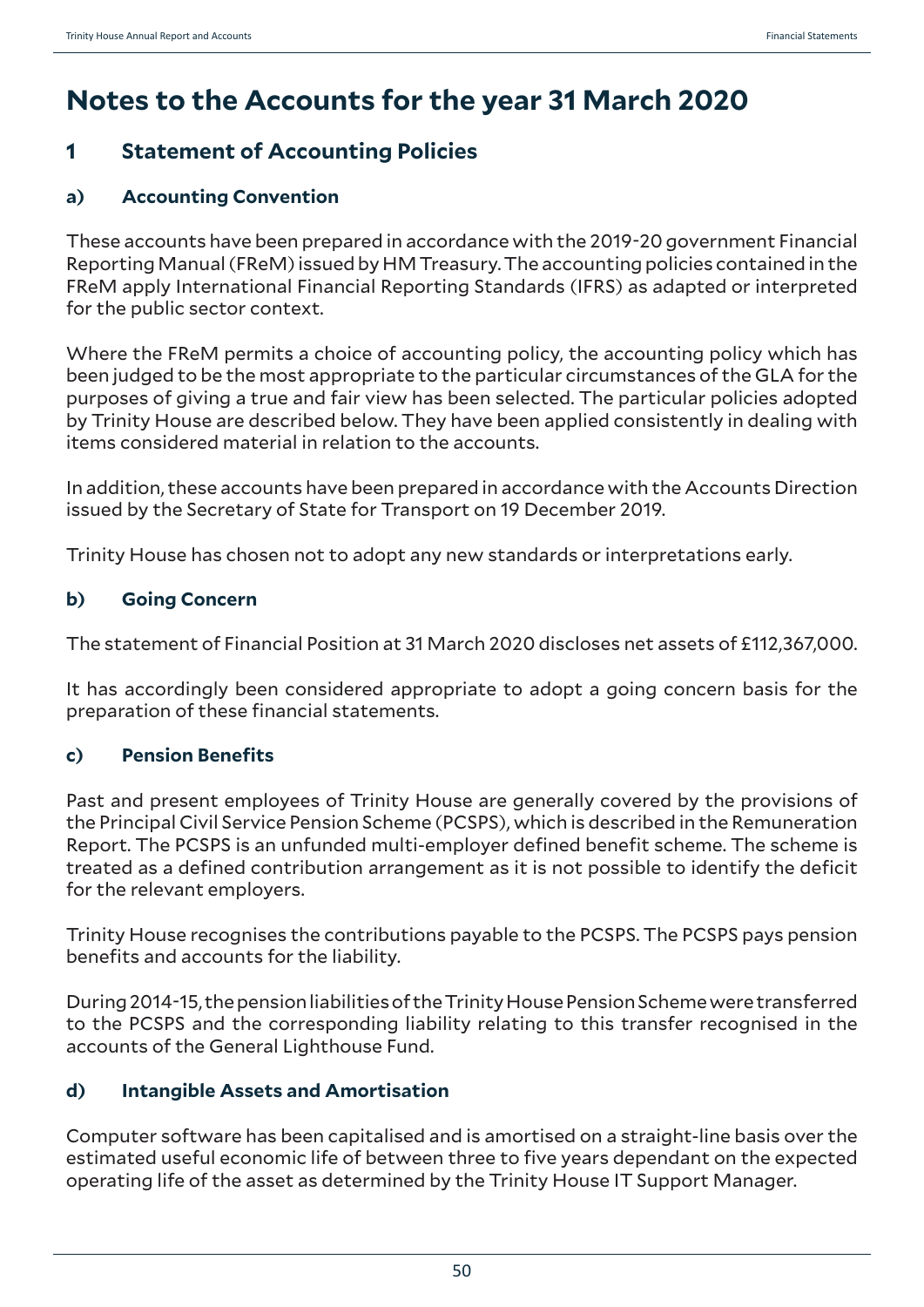Intangible licences have been capitalised and are amortised over the life of the licence.

Intangible Assets are shown at cost less amortisation. Amortisation is calculated on a monthly basis and is commenced in the month after original purchase or when the asset is brought into use and is continued up to the end of the month prior to disposal.

#### **e) Non-Current Assets and Depreciation**

#### **Capitalisation**

Non-Current assets are recognised where the economic life of the item of property, plant and equipment exceeds one year, the cost of the item can be reliably measured, and the original cost is greater than £5,000.

Assets are recognised initially at cost, which comprises purchase price, any costs of bringing assets to the location and condition necessary for them to be capable of operating in the intended manner, and initial estimates of the costs of dismantling and removing the assets where an obligation to dismantle or remove the assets arises from their acquisition or usage.

Subsequent costs of day-to-day servicing are expensed as incurred. Where regular major inspections of assets are required for their continuing operation, the costs of such inspections are capitalised and the carrying value of the previous inspection is derecognised, for example Dry Dock and Repair (DD&R) of ships.

Expenditure on renewal of structures is capitalised when the planned maintenance spend enhances or replaces the service potential of the structure. All routine maintenance expenditure is charged to the Statement of Comprehensive Net Income.

Internal staff costs that can be attributed directly to the construction of an asset, including renewals of capitalised structures, are capitalised.

Operating software, without which related hardware cannot operate, is capitalised, with the value of the related hardware, as property, plant and equipment. Application software, which is not an integral part of the related hardware, is capitalised separately as an intangible non-current asset.

Any gains or losses on the eventual disposal of property, plant and equipment are recognised in the Statement of Comprehensive Net Income when the asset is derecognised. Gains are not classed as revenue.

# **Valuation**

After recognition, the item of property, plant and equipment is carried at Fair Value in accordance with IAS16 as adapted for the public sector in the current FReM. The assets are expressed at their current value at regular valuation or through the application of Modified Historic Cost Accounting. For assets of low value and/or with a useful life of five years or less, depreciated historic cost (DHC) is considered as a proxy for fair value.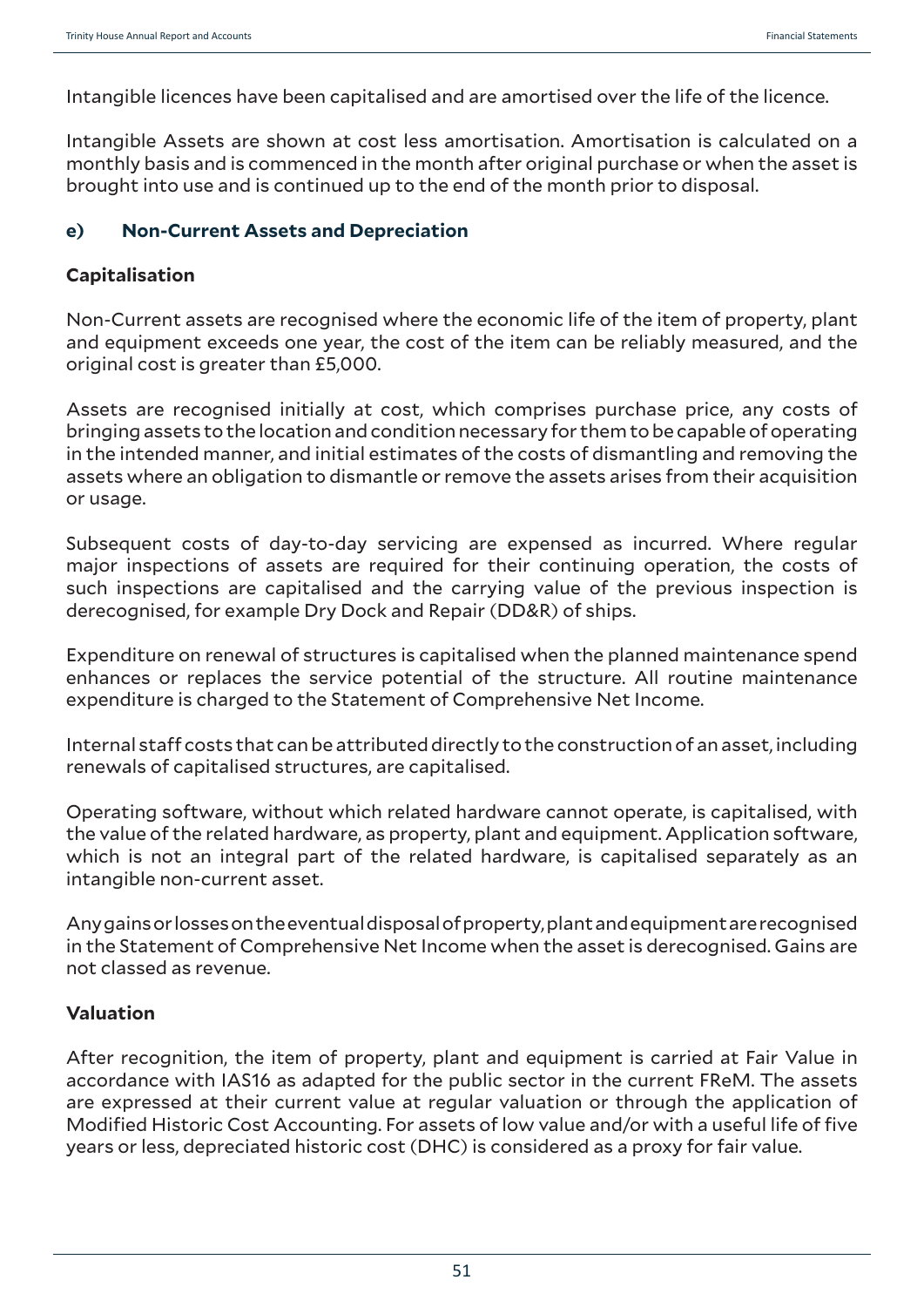| <b>Asset Class</b>                             | <b>Valuation Method</b>                                               | <b>Valued By</b>                                                                                                                                                           |
|------------------------------------------------|-----------------------------------------------------------------------|----------------------------------------------------------------------------------------------------------------------------------------------------------------------------|
| Non Specialised Land and<br>Buildings.         | Fair Value, using Existing<br>Use Valuation principles.               | <b>RICS Valuation Statement</b><br>(UKVS)<br>1.1<br>Professional<br>valuation every five years.<br>plus indices<br>Value<br>in<br>Intervening years.                       |
| <b>Specialised Property</b>                    | Fair Value using<br><b>Depreciated Replacement</b><br>Cost principles | <b>RICS Valuation Statement</b><br>$(UKVS)$ 1.1<br>Professional<br>valuation every five years.<br>Value<br>indices<br>plus<br>in<br>Intervening years.                     |
| Non Operational Property <sup>1</sup>          | <b>Market Value</b>                                                   | Specified<br>Obsolete,<br>as<br>Assets<br><b>Held</b><br>Sale<br>for<br>Assets.<br>Investment<br>or.<br>Professional<br>Valuation<br>annually.                             |
| Tenders, Ancillary Craft and<br>Lightvessels   | <b>Fair Value</b>                                                     | Professional<br>Valuation<br>Annually                                                                                                                                      |
| <b>Buoys</b>                                   | <b>Fair Value</b>                                                     | Internally using<br>market<br>value of recent purchases,<br>then on an annual basis<br>using market value of recent<br>purchases, or recognised<br>indices as appropriate. |
| <b>Beacons</b>                                 | <b>Fair Value</b>                                                     | <b>RICS Valuation Statement</b><br>(UKVS) 1.1 Professional<br>valuation every five years.<br>plus indices<br>Value<br>in,<br>intervening years.                            |
| Plant & Machinery - Low<br>value or short life | <b>Depreciated Historic Cost</b>                                      | No Additional Valuation<br>required                                                                                                                                        |
| Plant & Machinery - Not<br>included above.     | <b>Fair Value</b>                                                     | <b>RICS Valuation Statement</b><br>(UKVS) 4.1& 4.3 Professional<br>valuation as base cost, plus<br>indices annually thereafter.                                            |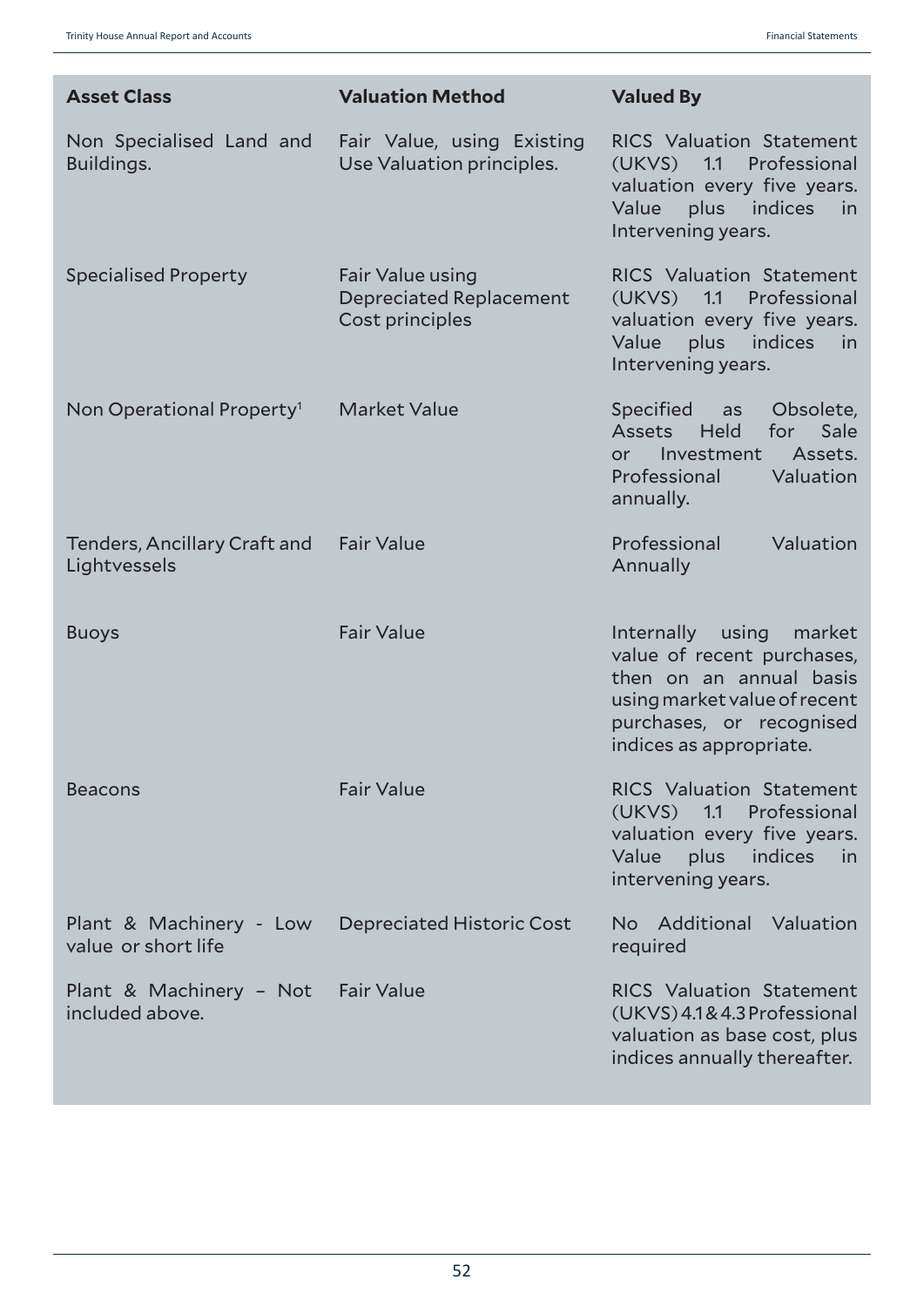| Plant & Machinery - at<br>lighthouses | Fair Value using<br><b>Depreciated Replacement</b><br>Cost principles | <b>RICS Valuation Statement</b><br>(UKVS) 1.1 (valued at DRC<br>if specialised and defines<br>as such under the RICS<br>Red Book). Professional<br>valuation every five years.<br>Value plus indices in<br>intervening years. |
|---------------------------------------|-----------------------------------------------------------------------|-------------------------------------------------------------------------------------------------------------------------------------------------------------------------------------------------------------------------------|
|                                       |                                                                       |                                                                                                                                                                                                                               |

1 Non Operational in this context relates to property that is not required for Trinity House to carry out its statutory function.

Where assets are re-valued through professional valuation or through the use of indices, the accumulated depreciation at the date of revaluation is eliminated against the gross carrying amount of the asset and the net amount restated to the re-valued amount of the asset. If the assets carrying amount is increased as a result of revaluation, the increase is recognised in other comprehensive income and accumulated in equity in the Revaluation Reserve. However, the increase shall be recognised in the statement of Comprehensive Net Income to the extent that it reverses a revaluation decrease of that class of asset previously recognised in profit and loss. If the assets carrying amount is decreased as a result of revaluation, the decrease is recognised in the statement of Comprehensive Net Income. However, the decrease shall be recognised in other comprehensive income to the extent of any credit balance existing in the revaluation reserve. The decrease recognised in other comprehensive income reduces the amount held in the revaluation reserve in respect of that asset.

Depreciation is calculated on an annual basis and commences in the financial year after original purchase and continued up to the end of the financial year in which the sale or disposal takes place. Assets in the course of construction are not depreciated.

Depreciation is charged on a straight line basis having regard to the estimated operating lives as follows:

| <b>CATEGORIES</b>                                                                                      | <b>DEPRECIATION LIVES</b>                          |
|--------------------------------------------------------------------------------------------------------|----------------------------------------------------|
| <b>Land and Buildings</b><br>Land<br>Lighthouses (building structure)<br>Other buildings               | <b>Not Depreciated</b><br>25-100 years<br>50 years |
| <b>Tenders and Ancillary Craft</b><br><b>Tenders</b>                                                   | 25 years                                           |
| Tenders dry dock and repair:<br><b>THV Patricia &amp; RIV Alert</b><br><b>THV Galatea</b><br>Workboats | 2.5 years (30 months)<br>5 years                   |
| <b>Lightvessels</b>                                                                                    | 25 years                                           |
| Lightvessel (hulls)                                                                                    | 50 years                                           |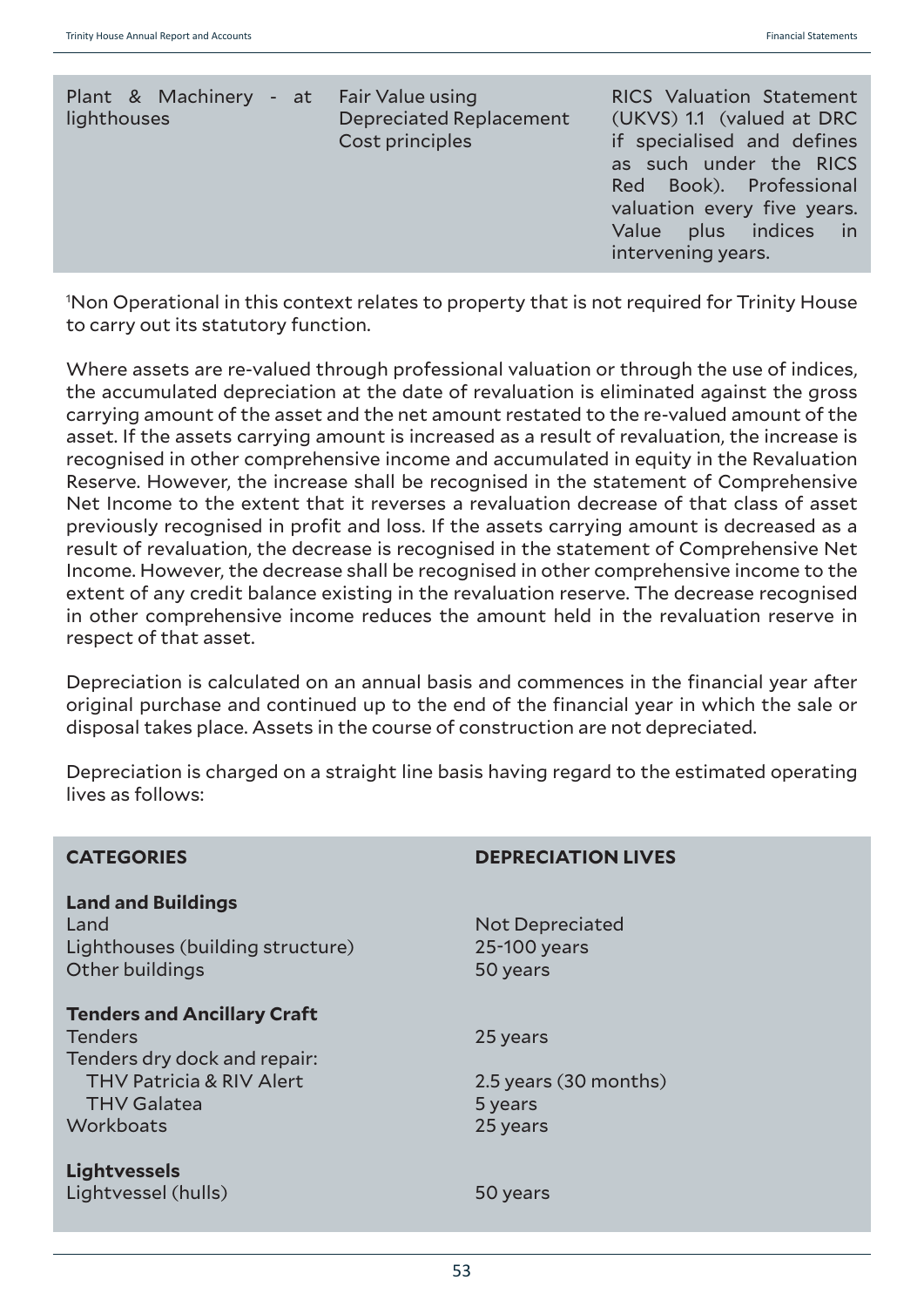| Lightvessel (hull conversions)<br>Lightvessel (dry dock and repair) | 15 years<br>10 years                                                                                                                                                |
|---------------------------------------------------------------------|---------------------------------------------------------------------------------------------------------------------------------------------------------------------|
| <b>Buoys and Beacons</b>                                            |                                                                                                                                                                     |
| Steel buoys                                                         | 50 years                                                                                                                                                            |
| Plastic buoys                                                       | 10 years                                                                                                                                                            |
| <b>Beacons</b>                                                      | 25-100 years                                                                                                                                                        |
| <b>Buoy Superstructures</b>                                         | 5-15 years                                                                                                                                                          |
| <b>Plant and Machinery</b>                                          |                                                                                                                                                                     |
| Lighthouses and lightvessels                                        | $15-25$ years                                                                                                                                                       |
| Automation equipment                                                | $15-25$ years                                                                                                                                                       |
| Racons and radio beacons                                            | 15 years                                                                                                                                                            |
| Depots and workshops                                                | 10 years                                                                                                                                                            |
| Office equipment                                                    | Up to 10 years                                                                                                                                                      |
| AIS equipment                                                       | 7 years                                                                                                                                                             |
| <b>DGPS</b> equipment                                               | 10 years                                                                                                                                                            |
| <b>Vehicles</b>                                                     | 5-15 years                                                                                                                                                          |
| Computers - major systems                                           | 5 years                                                                                                                                                             |
| Computers - other                                                   | 3 years                                                                                                                                                             |
| Assets leased under a Finance Lease                                 | 25 years being the expected useful life.<br>(The primary lease period is less than this<br>but a secondary period sufficient to cover<br>the balance is available). |

#### **f) Inventories**

Inventories of consumable stores at depots and fuel stocks are valued on a First-In First-Out (FIFO) basis.

#### **g) Research and Development**

The Board co-operates with the other Lighthouse Authorities through the GRAD Policy Committee for major research and development. Other direct expenditure on trial projects of a minor nature is charged to revenue as it is incurred. Work carried out by Trinity House on behalf of the General Lighthouse Authorities is not included in the net expenditure of Trinity House but charged to the Statement of Comprehensive Net Income as expenditure on behalf of all GLA's.

#### **h) Leases**

#### **Scope and Classification**

In accordance with IFRS 16, adopted by Trinity House on 1 April 2019, contracts that convey the right to use an asset in exchange for consideration are accounted for as leases. This also expands to include arrangements where there is no consideration, referred to as peppercorn leases.

Contracts for services are evaluated to determine whether they convey the right to control the use of an identified asset, as represented by rights to both obtain substantially all of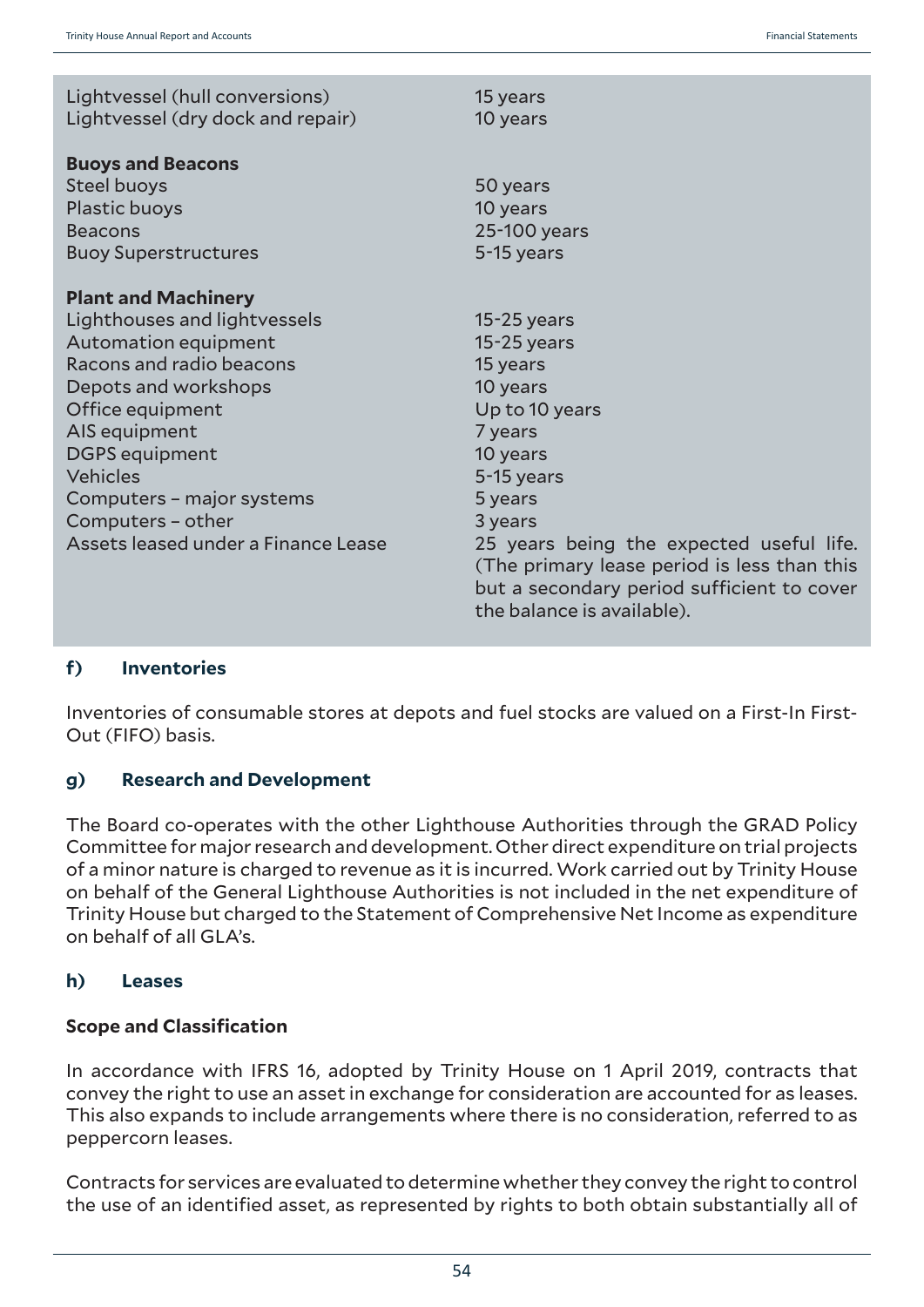the economic benefits from the asset, and to direct its use. In these scenarios, the relevant part is treated as a lease.

There are two exceptions where contracts can be excluded; on the basis of low value, or on the basis for the contract having less than 12 months to run. In line with Trinity House's policy on Non-Current Assets, contracts where the initial recognition of the right-of-use asset would be below £5,000 are excluded.

#### **Initial Recognition**

At the transition date, or subsequently, the commencement of a lease, Trinity House recognises a right-of-use asset and a lease liability. The lease liability is measured at the value of the fixed future payments, discounted either at the rate implicit in the lease, or when this cannot be determined, a rate provided by Treasury estimating the incremental cost of borrowing.

The right-of-use asset will be recognised at the value of the liability, adjusting for any prepayments made before the commencement date. Peppercorn leases, where nominal consideration is received, have been valued at an estimated market rental rate by our valuer. Any difference between the value of the asset and liability of recognition is treated as an opening balance adjustment to the General Fund.

## **Subsequent Measurement**

Subsequently, the asset is measured via the fair value model; Trinity House considers the cost model to be a reasonable proxy for the fair value model, with the exception of the THV Alert, THV Galatea and THV Patricia. IFRS 16 gives the option to continue valuing these vessels using the revaluation model, and we have opted to do so. The liability is adjusted for reassessments and modifications to the lease; when these occur the lease liability is re-measured, and an adjustment made.

The liability is adjusted for the accrual of interest, repayments, reassessments and modifications. Reassessments and modifications are measured by re-discounting the revised cash flows; the impact is reflected in the liability and either in the asset valuation or expenditure.

# **Lease Expenditure**

Expenditure includes interest, straight-line depreciation, any asset impairments and any change in variable lease payments not included in the measurement of the liability during the period in which the triggering event occurred. Lease payments are debited against the liability. Rental payments for leases of low-value items or for those shorter than twelve months are expensed in the year in which they occur.

#### **Lessor Accounting**

Where Trinity House acts as a lessor, it assesses whether those leases are finance or operating leases. For finance leases, it derecognises the asset and recognises a receivable. Interest is accrued throughout the financial year and is recognised in income. For operating leases, rental income is recognised on a systematic basis, usually straight-line, over the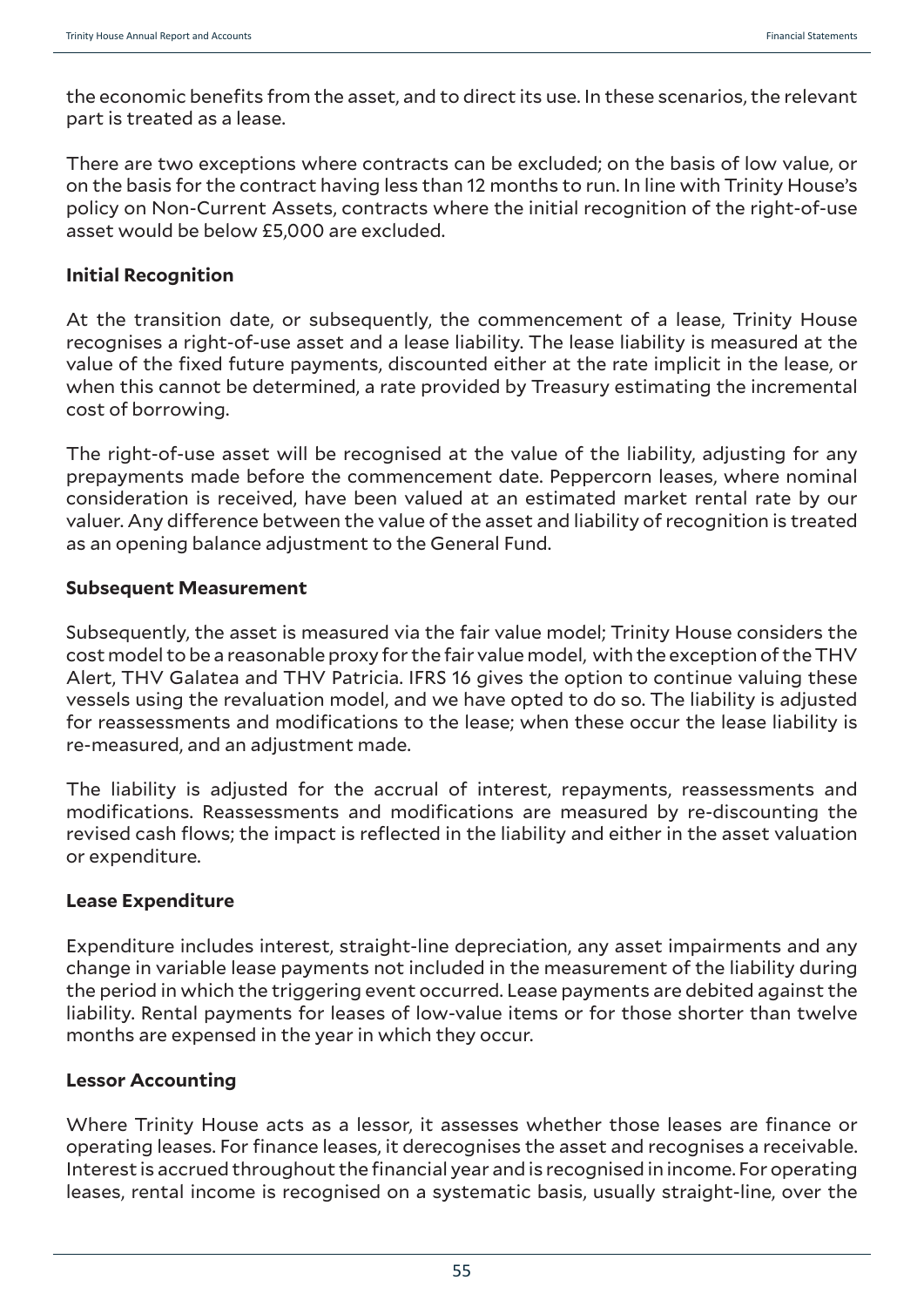lease term.

#### **Transitional Arrangements**

The FReM 2019-20 mandated that IFRS 16 will be implemented using the cumulative catchup method; as a result, comparatives have not been restated and the measurement of the asset and liability balances recognised with effect from 1 April 2019. HM Treasury will also issue a central internal rate of borrowing for entities to apply when they cannot obtain the rate implicit in the lease contract.

For leases previously treated as operating leases, the liability was measured at the present value of the remaining payments, discounted by the incremental cost of borrowing at the transition date. The asset was measured at an amount equal to this liability, adjusted for any prepayments or accruals that were previously recognised for the lease.

For leases previously treated as finance leases, the carrying amount of the leased asset and lease liability measured under IAS 17 immediately before adoption of IFRS 16 was used as the carrying value of the right-of-use asset and lease liability upon adoption.

For the material arrangements within the scope of IFRS 16, the impact of implementation is analysed below in note 1 (p).

#### **Estimates and Judgements**

For embedded leases, Trinity House determines the amounts to be recognised as the rightof-use asset and lease liability based on the stand-alone price of the lease component and the non-lease component or components. This determination reflects the prices for leases of the underlying asset, where these are observable; otherwise, it maximises the use of other observable data, including the fair values of similar assets, or prices of contracts for similar non-lease components.

Some contracts cover both a lease of land which the lessee controls and rights of access through adjacent land which the lessee does not control. In more remote locations, where stand-alone prices are not readily observable, Trinity House has elected to take the practical expedient of treating the entire contract as a lease.

The FReM requires that right-of-use assets held under "peppercorn" leases should be measured at existing use value. These leases include historic, long-term leases as well as more recent arrangements. Trinity House has distinguished these from leases in which the consideration is low, but proportionate to the asset's value (for example, the lease of a small area of land with few alternative uses). This distinction reflects, so far as possible, recent, observable market arrangements for comparable assets (for example, current rentals).

When an existing use value is required for low values or peppercorn leases, this is calculated based on similar arrangements within the estate i.e. using current rentals for similar property as a proxy. If similar arrangements are not available a professional valuation is sought.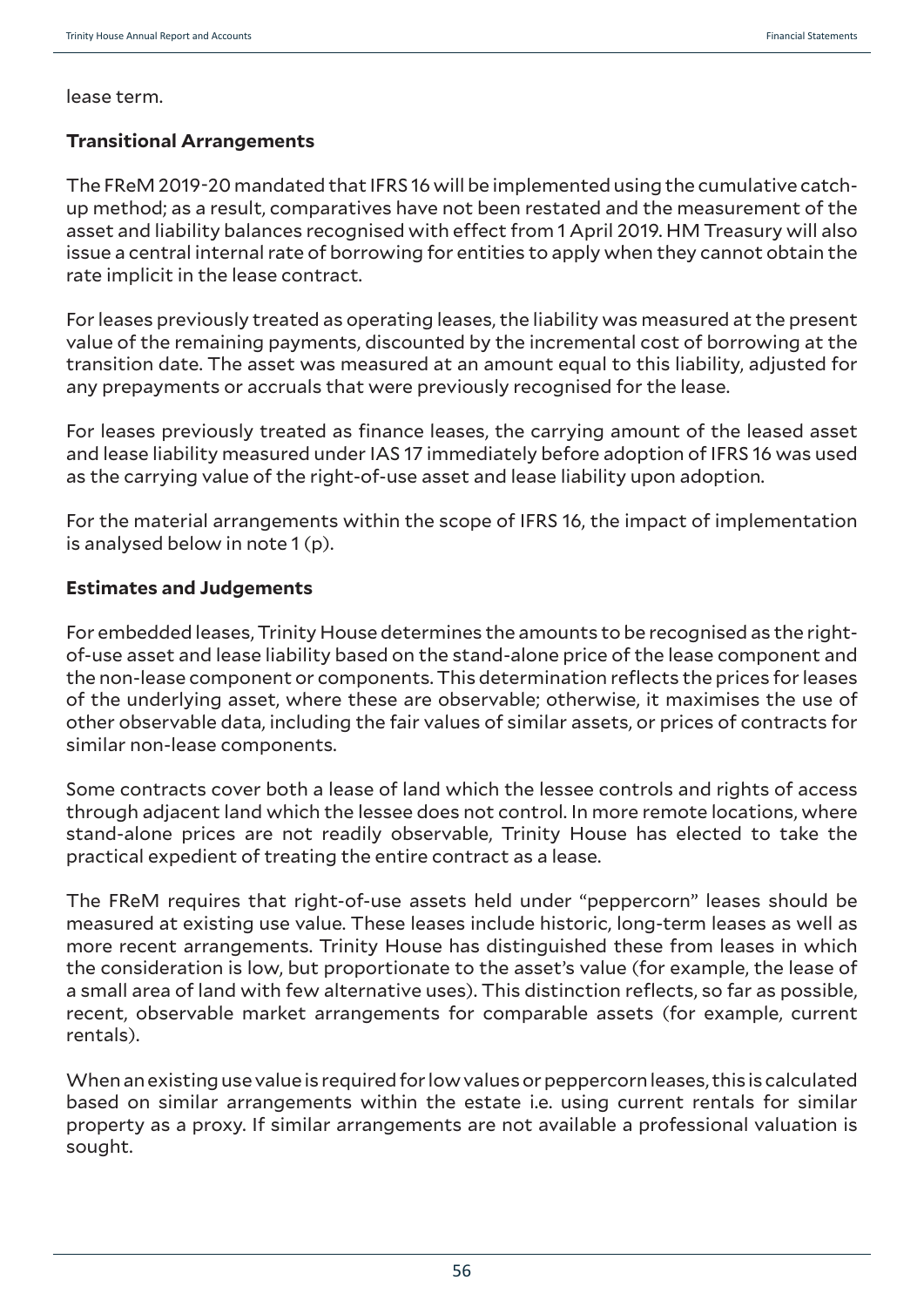## **i) Foreign Currency**

All transactions in a foreign currency have been converted to sterling immediately on receipt and are therefore translated at the exchange rate ruling at the date of the transaction. Any monetary assets or liabilities existing as at 31 March 2020 are translated at the rate ruling at the Statement of Financial Position date.

#### **j) Taxation**

The fund is exempt from Corporation Tax under the provisions of the Merchant Shipping Act 1995. The Authority is liable to account for VAT on charges rendered for its services and is able to reclaim VAT on all costs under the provisions of the Value Added Tax Act 1983.

#### **k) Transactions on Behalf of Other General Lighthouse Authorities**

The General Lighthouse Authorities generally account all aspects of their responsibilities as statutory authorities. However, as a result of close co-operation, the GLAs agree that if it is either more economic or practical for one GLA to be responsible and account for the costs of particular areas of work, then that GLA will do so. The costs incurred by Trinity House on behalf of other GLAs (which are shown separately on the Statement of Comprehensive Net Income) are detailed at note 5c.

#### **l) Government Grants**

Government Grants are recognised in full in the Statement of Comprehensive Net Income in the year in which they are received.

#### **m) Investment Properties**

IAS 40 requires that properties are classified as investment properties, where they are held for the purpose of capital appreciation, or to earn rentals, or both. Investment properties are valued at fair value with changes recognised in net operating expenditure for the period in which they arise.

As of 31 March 2020, Trinity House had no properties that the Board considered to be classified as investment properties.

#### **n) Provisions**

Trinity House makes provisions for liabilities and charges in accordance with IAS 37 Provisions, Contingent Liabilities, and Contingent Assets where, at the Statement of Financial Position date, a legal constructive liability (i.e. a present obligation from a past event) exists, the transfer of economic benefits is probable and a reasonable estimate can be made.

Trinity House has made two provisions during 2019-20. Further details of these can be found in note 17.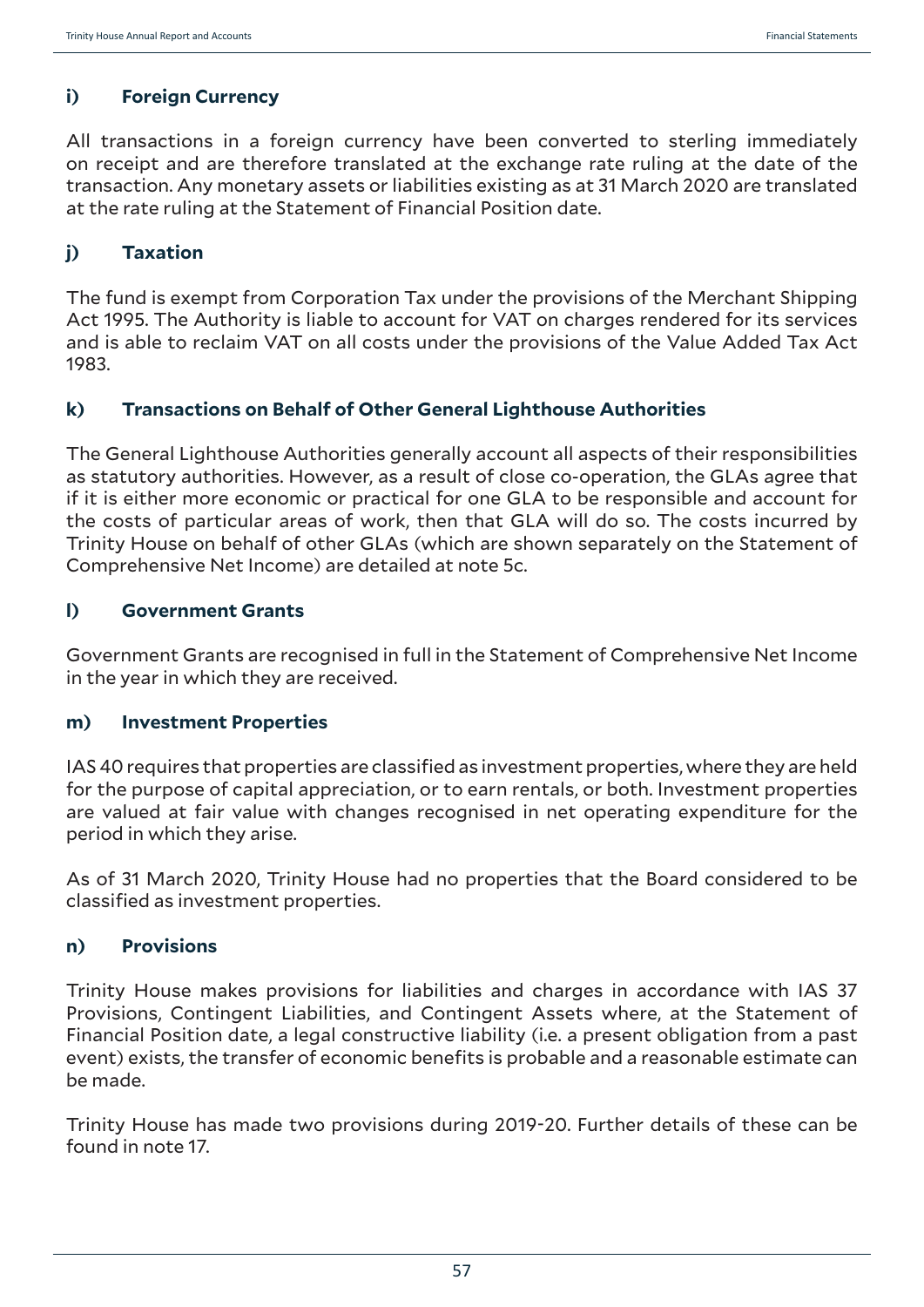# **o) Financial Assets and Liabilities**

Financial instruments are contractual arrangements that give rise to a financial asset of one entity and a financial liability or equity instrument of another entity. Financial assets are typically cash or rights to receive cash or equity instruments in another entity. Financial liabilities are typically obligations to transfer cash. A contractual right to exchange financial assets or liabilities with other entities will also be a financial asset or liability, depending on whether the conditions are potentially favourable or adverse to the reporting entity.

# **Financial Assets**

The GLF classifies its financial assets as loans and receivables. Loans and receivables are non-derivative financial assets with fixed or determinable payments that are not quoted in an active market and which are not classified as available-for sale. Such assets are initially recognised at fair value. Where material, they are subsequently measured at amortised cost using the effective interest method.

## **Financial Liabilities**

Financial liabilities are recognised initially at fair value and are subsequently measured at amortised cost using the effective interest rate. Where the effective interest rate is not materially different from the actual interest rate, the actual interest rate is used instead. Financial liabilities are derecognised when extinguished.

## **Embedded Derivatives**

Some hybrid contracts contain both a derivative and a non-derivative component. In such cases, the derivative component is termed an embedded derivative. Where the economic characteristics and risks of the embedded derivatives are not closely related to those of the host contract, and the host contract itself is not carried at fair value through profit or loss, the embedded derivative is split out and reported at fair value with gains and losses being recognised in the Income and Expenditure Account. A review of all GLA contracts has determined that, as at 31 March 2020, no contracts contained embedded derivatives.

#### **Determining Fair Value**

Fair Value is defined as the amount for which an asset is settled or a liability extinguished, between knowledgeable parties, in an arm's length transaction. This is generally taken to be the transaction value, unless, where material, the fair value needs to reflect the time value of money, in which case the fair value would be calculated from discounted cash flows.

# **p) New Standards and Interpretations**

IFRS 16 (Leases) has been adopted for the first time in these accounts. The changes that the standard causes have been explained previously, and the tables over the page show the impact on the financial statements of the adoption of IFRS 16.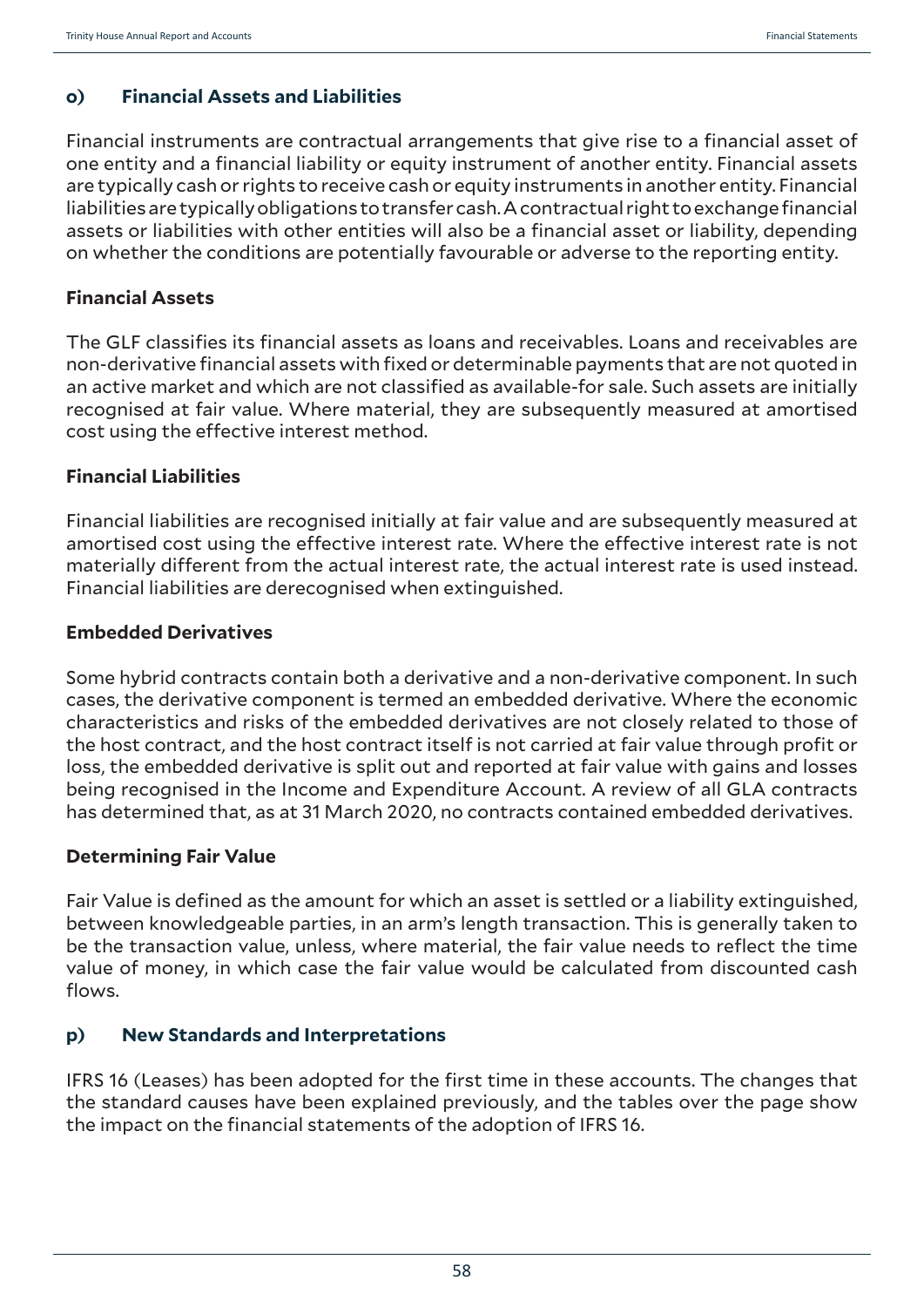#### **Statement of Financial Position - Assets**

|                             | At 31 March<br>2019 | <b>Opening</b><br><b>Balance</b><br><b>Adjustment</b> | At 1 April<br>2019 |
|-----------------------------|---------------------|-------------------------------------------------------|--------------------|
|                             | £000s               | £000s                                                 | £000s              |
| Property, plant & equipment | 120,577             | (13,400)                                              | 107,177            |
| Right of use assets         |                     | 17.240                                                | 17,240             |
| Intangible assets           | 984                 |                                                       | 984                |
| <b>Total assets</b>         | 121,561             | 3,840                                                 | 125,401            |

At 1 April 2019, the adoption of IFRS 16 saw the recognition of £3,840k of right-of-use assets, mainly access rights to land for some of our lighthouses, and the Tri-GLA contract for the Helicopter. Upon transition, the three leased vessels, THV Alert, THV Galatea and THV Patricia, were re-classified as right-of-use assets, and removed from property, plant and equipment.

#### **Statement of Financial Position - Liabilities**

|                                      | At 31 March  | <b>Opening</b>    | At 1 April |
|--------------------------------------|--------------|-------------------|------------|
|                                      | 2019         | <b>Balance</b>    | 2019       |
|                                      |              | <b>Adjustment</b> |            |
|                                      | <b>£000s</b> | £000s             | £000s      |
| Finance leases - current             | 1,661        | 518               | 2,179      |
| Finance leases - non-current         | 3,806        | 3,228             | 7,034      |
| <b>Total finance lease liability</b> | 5,467        | 3,746             | 9,213      |

At 1 April 2019, Trinity House recognised lease liabilities totalling £3,746k, split between current liabilities of £518k and non-current liabilities of £3,228k. The lease liabilities relating to THV Alert and THV Galatea were already shown in the statement of financial position.

#### **Statement of Changes in Equity**

|                     | At 31 March<br>2019 | <b>Opening</b><br><b>Balance</b><br>Adjustment | At 1 April<br>2019 |
|---------------------|---------------------|------------------------------------------------|--------------------|
|                     | £000s               | £000s                                          | £000s              |
| General reserve     | 32,780              | 94                                             | 32,874             |
| Revaluation reserve | 84,544              | $\overline{\phantom{a}}$                       | 84,544             |
| <b>Total equity</b> | 117,324             | 94                                             | 117,418            |

At 1 April 2019, Trinity House made an adjustment to equity as a result of the adoption of IFRS 16. Due to peppercorn leases, the initial recognition of assets was £94k higher than liabilities. This adjustment is reflected as a change to the general reserve.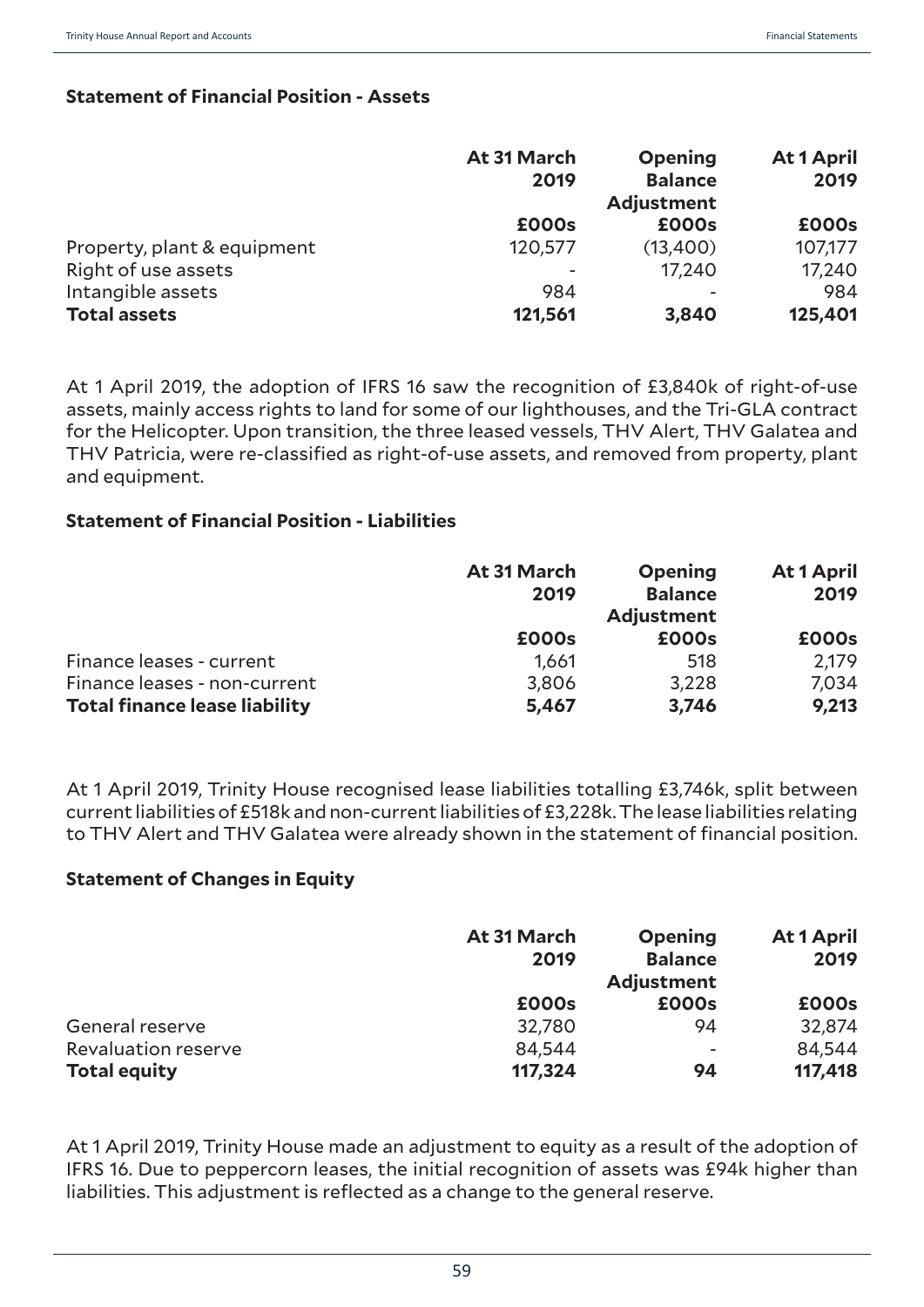## **q) New Standards and Interpretations Adopted Early**

Trinity House has chosen not to adopt early any new standards or interpretations.

#### **r) New Standards and Interpretations Not Yet Adopted**

IFRS 17 requires a discounted cash flow approach to accounting for insurance contracts. It is expected to come into effect for accounting periods commencing on or after 1 January 2021. Trinity House currently has no contracts that meet the definition of insurance contracts.

Other changes due to come into effect after 2019-20 are considered to have no material impact.

#### **s) Income**

In accordance with the Merchant Shipping Act 1995, Trinity House is permitted to sell reserve capacity. Income from these activities is recognised in accordance with IFRS 15. Income received in advance of provision of services in respect of contracts is deferred to match the related expenditure.

#### **t) Estimates**

Trinity House may be liable as described in note 21 for any shortfall in the MNOPF pension fund. Trinity House takes advice from qualified actuaries in determining the extent of any shortfall and whether it may be required to make further contributions.

Aside from this, key estimates in Trinity House's accounts related to asset valuations. A number of qualified surveyors are engaged to provide professional valuations of different elements of the asset base as disclosed in note 8.

Specific estimation uncertainty arises in respect of the valuation of the lighthouse estate, the Depreciated Replacement Cost of which constitutes the largest element of the buildings category in note 8. Key assumptions are made in the following areas.

• For each lighthouse, Trinity House selects a modern equivalent asset (MEA) based on the navigation requirement at the asset's location. This selection is based on a decision tree common to each of the GLAs which draws on key considerations for construction strategy such as whether a structure is onshore or offshore; and the degree of challenge posed by wave patterns at the location. The analysis of available construction techniques draws on the professional expertise of suitable expert GLA staff and the options emerging from recent case studies into possible rebuild or refurbishment work following market engagement. The design of this decision tree is a matter of professional judgement since more prudent engineering assumptions will tend towards the selection of more expensive MEAs, risking overvaluation, while more aggressive engineering assumptions will tend towards less expensive ones, risking undervaluation through optimism bias. Trinity House has followed the principal of neutrality in any judgements arising and considered the results of the decision tree based on a number of actual locations.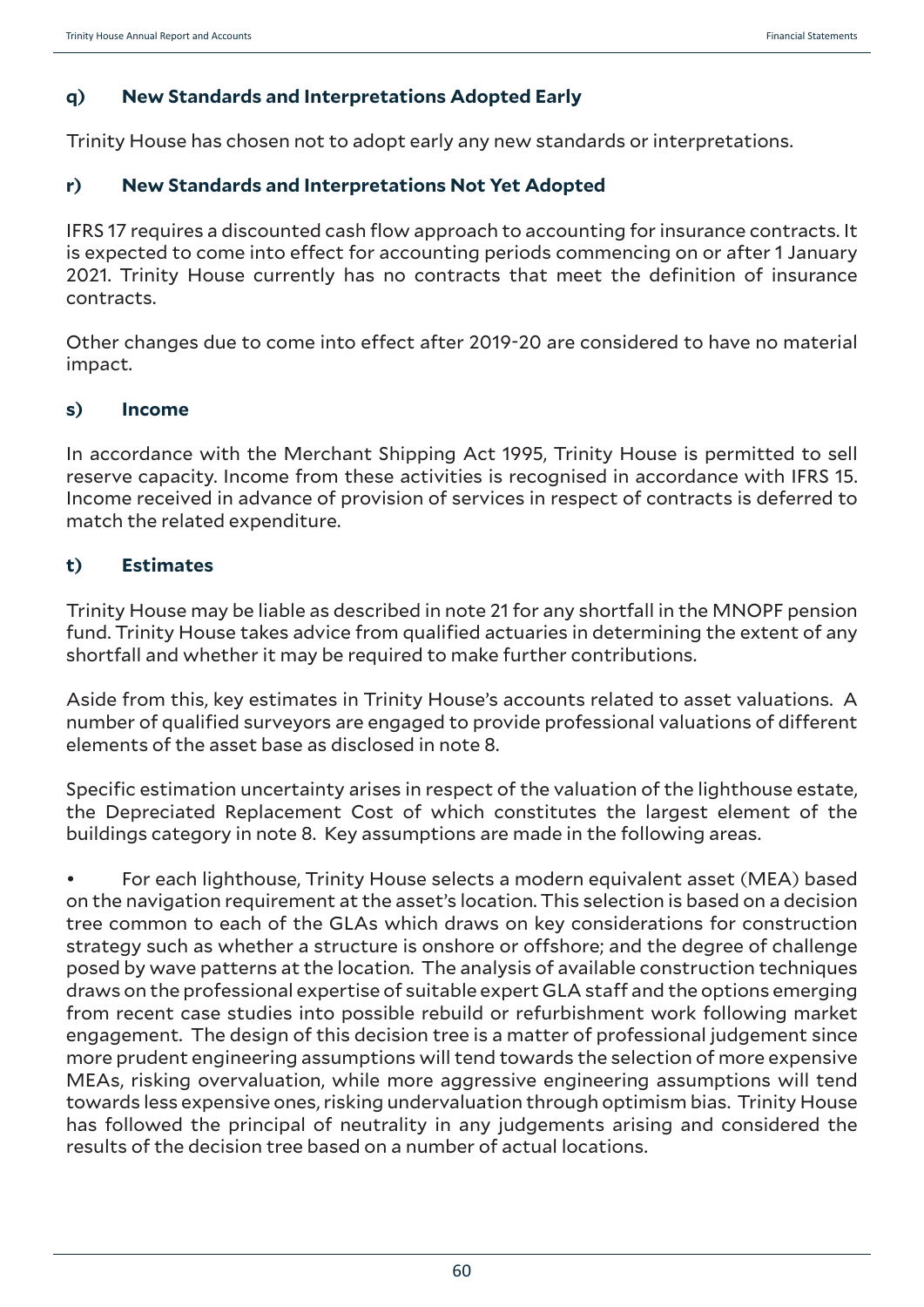• Costing rates are determined for the gross replacement cost of each MEA, establishing a standard valuation to apply to each lighthouse in that category rather than costing each lighthouse individually. This portfolio approach is permitted by the FReM and RICS 'Red Book'. These are determined based on the most recent available data from case studies, with a consideration of indexation. Adjustment factors are applied based on location and physical characteristics of the site, to reflect the varying difficulty and cost of construction, e.g. for remote islands.

As required by the FReM, a discount is made to the gross replacement cost to reflect Trinity House's assessment of the proportion of each lighthouse's useful life which has been expended. Condition point estimates which drive the measurement of this discount are based on the available data in respect of asset condition (including age), combined with professional judgement which considers the type of construction for the asset in use.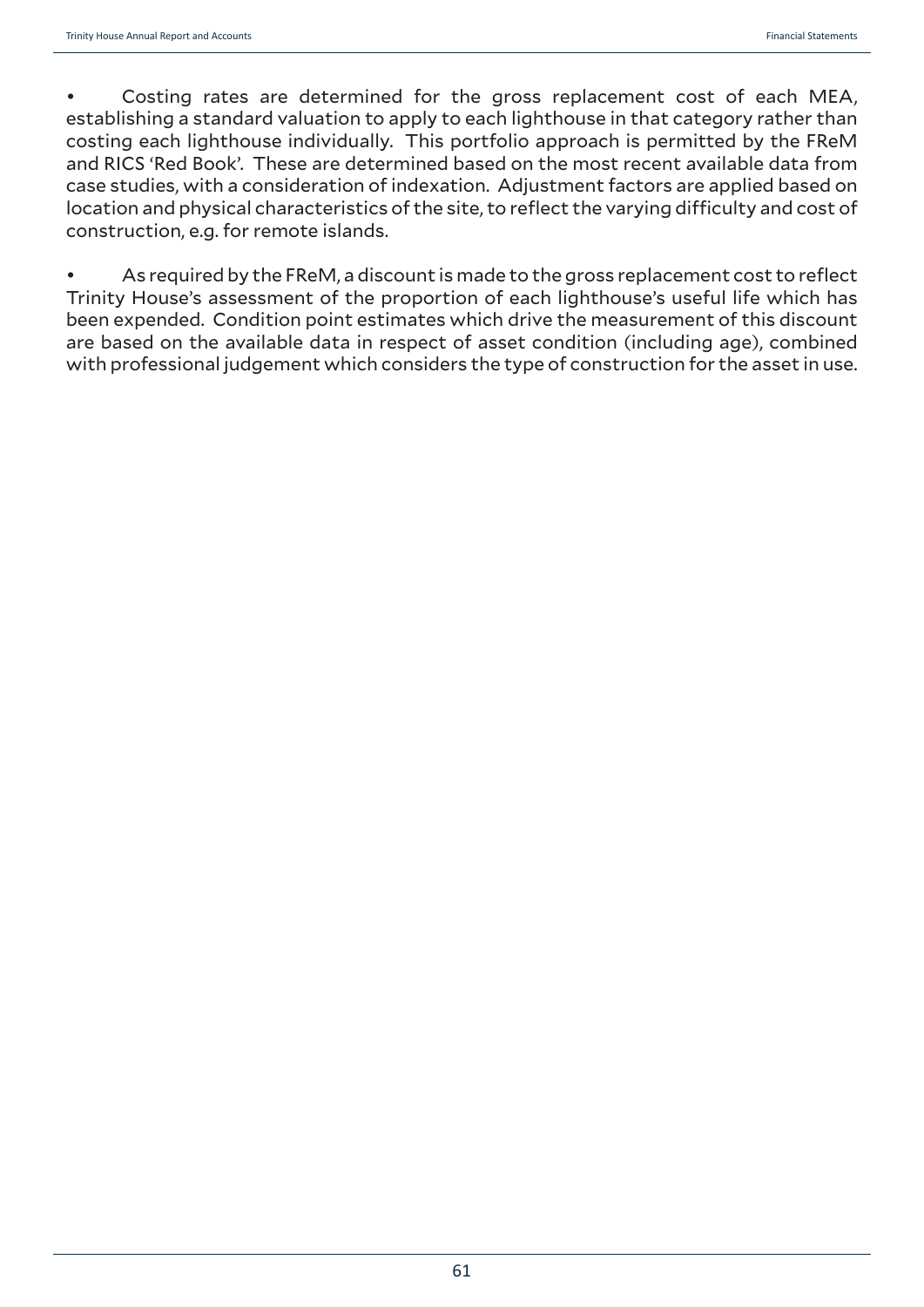# **2 Analysis of Net Expenditure by Segment**

The Trinity House Board considers the provision of Aids to Navigation to be its one and only business segment.

# **3 Income**

#### **a) Income - Trinity House**

|                    | 2019-20<br><b>£000s</b> | 2018-19<br>£000s |
|--------------------|-------------------------|------------------|
| <b>Buoy rental</b> | 776                     | 877              |
| Property rental    | 304                     | 332              |
| Tender hire        | 803                     | 680              |
| Sundry receipts    | 675                     | 841              |
| <b>Total</b>       | 2,558                   | 2,730            |

# **b) Income on Behalf of All GLAs**

|                                                 | 2019-20<br><b>£000s</b> | 2018-19<br>£000s |
|-------------------------------------------------|-------------------------|------------------|
| Contributions towards Radio Navigation projects | 6                       | 3                |
| Tri-GLA tender hire                             | 57                      | 59               |
| <b>Total</b>                                    | 63                      | 62               |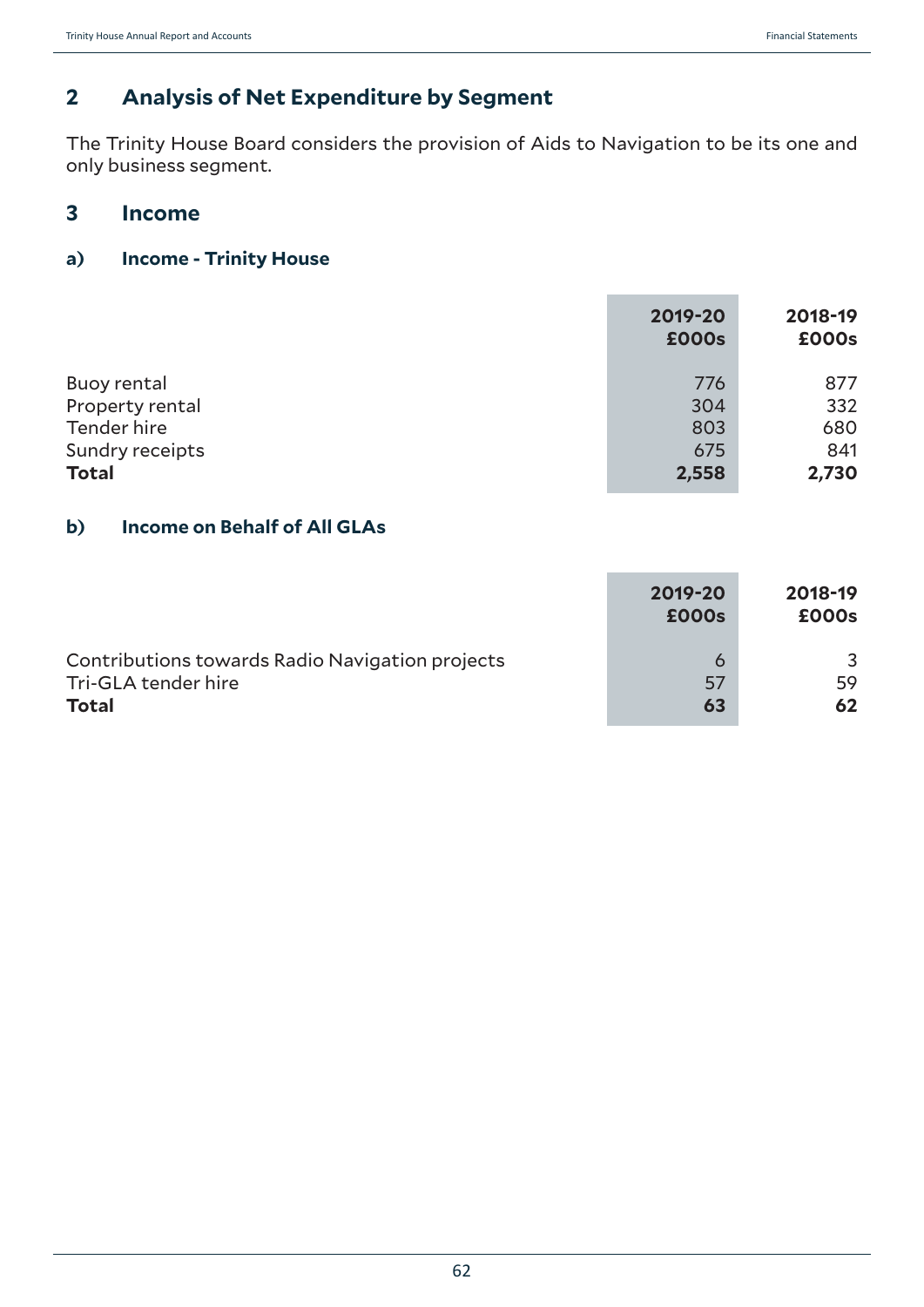# **4 Staff Numbers and Related Costs**

Staff costs comprise:

|                                                       | 2019-20<br>Permanently<br>employed<br>staff | 2019-20<br><b>Others</b> | 2019-20<br><b>Total</b> | 2018-19<br><b>Total</b> |
|-------------------------------------------------------|---------------------------------------------|--------------------------|-------------------------|-------------------------|
|                                                       | £000s                                       | £000s                    | <b>£000s</b>            | £000s                   |
| Wages and salaries                                    | 11,879                                      | 323                      | 12,202                  | 11,782                  |
| Social security costs                                 | 1,302                                       |                          | 1,302                   | 1,265                   |
|                                                       | 13,181                                      | 323                      | 13,504                  | 13,047                  |
| <b>Employers PCSPC</b><br>contributions               | 3,067                                       |                          | 3,067                   | 2,360                   |
| Other pension contributions                           | 11                                          |                          | 11                      | 4                       |
| Redundancy costs                                      |                                             |                          |                         |                         |
| <b>Sub Total</b>                                      | 16,259                                      | 323                      | 16,582                  | 15,411                  |
| Less: recoveries in respect of<br>outward secondments |                                             |                          |                         |                         |
| <b>Total Net Costs</b>                                | 16,259                                      | 323                      | 16,582                  | 15,411                  |

Included in the previous table are:

|                                                                | 2019-20<br><b>Permanently</b><br>employed<br>staff | 2019-20<br><b>Others</b> | 2019-20<br><b>Total</b> | 2018-19<br><b>Total</b> |
|----------------------------------------------------------------|----------------------------------------------------|--------------------------|-------------------------|-------------------------|
|                                                                | £000s                                              | £000s                    | <b>£000s</b>            | £000s                   |
| Research and development<br>salaries                           | 775                                                | -                        | 775                     | 732                     |
| <b>Light Dues salaries</b>                                     | 292                                                | $\overline{\phantom{a}}$ | 292                     | 278                     |
| Staff costs capitalised in fixed<br>assets                     | 175                                                |                          | 175                     | 103                     |
| <b>Staff costs shown under</b><br>expenditure of Trinity House | 15,017                                             | 323                      | 15,340                  | 14,298                  |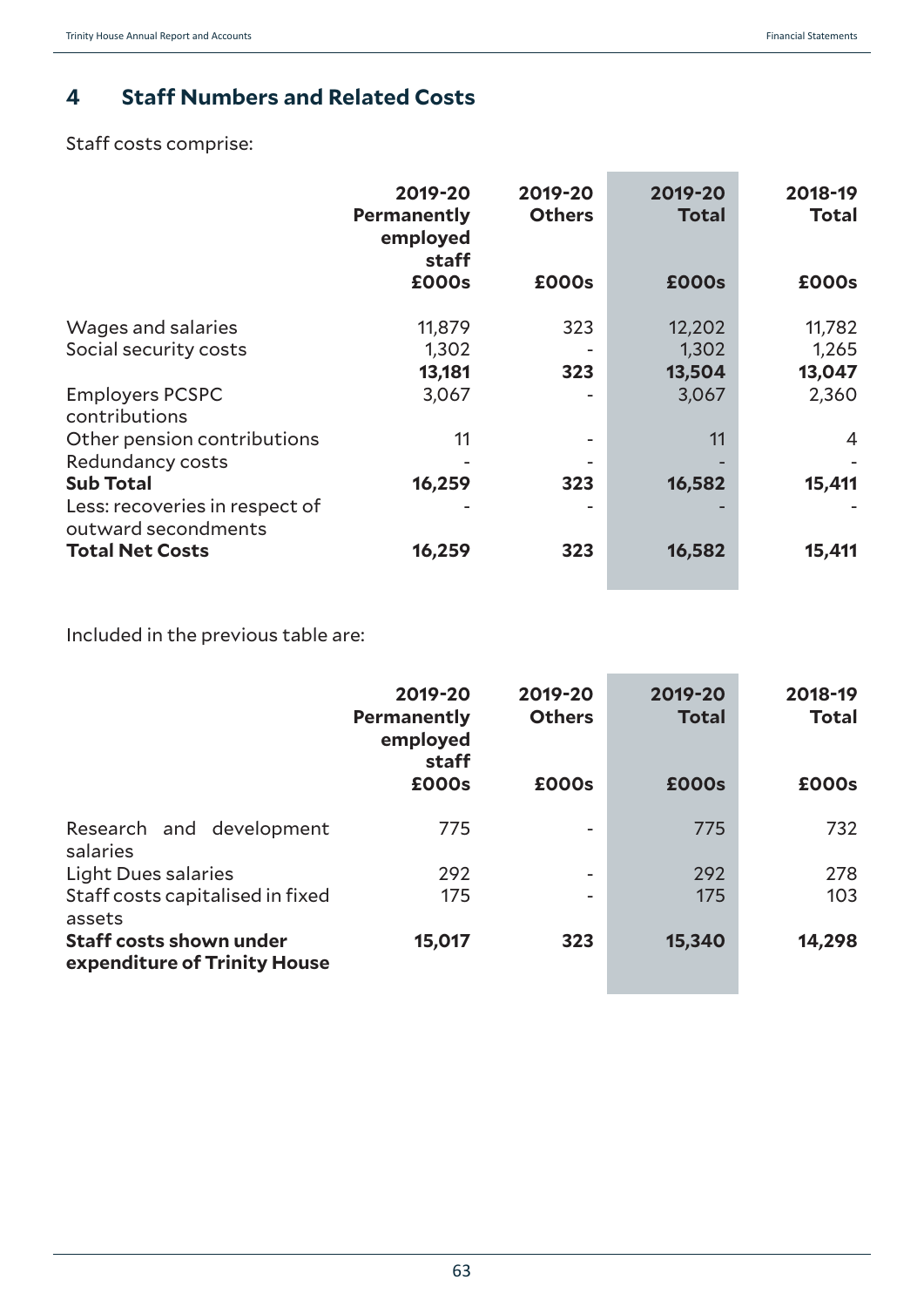The average number of whole-time equivalent persons employed during the year was as follows:

|                                                              | 2019-20<br>Permanently<br>employed<br>staff | 2019-20<br><b>Others</b> | 2019-20<br><b>Total</b> | 2018-19<br><b>Total</b> |
|--------------------------------------------------------------|---------------------------------------------|--------------------------|-------------------------|-------------------------|
| Directly employed<br>Other<br>Staff<br>engaged on<br>capital | 294.6<br>4.3                                | ۰<br>12.0<br>۰           | 294.6<br>12.0<br>4.3    | 297.6<br>9.2<br>2.5     |
| projects<br><b>Total</b>                                     | 298.9                                       | 12.0                     | 310.9                   | 309.3                   |

# **5 Expenditure**

#### **a) Other Expenditure**

|                                                     | <b>Note</b> | 2019-20<br><b>£000s</b> | 2018-19<br>£000s |
|-----------------------------------------------------|-------------|-------------------------|------------------|
| <b>Running costs</b>                                |             | 13,643                  | 11,782           |
| Rentals under operating leases                      |             |                         | 1,621            |
| Non-cash items                                      |             |                         |                  |
| Impairments                                         | 7           | 569                     | 1,125            |
| Profit on disposal of property, plant and equipment | 8           | (27)                    | (13)             |
|                                                     |             | 14,185                  | 14,515           |
| Interest charges                                    | 6           | 203                     | 176              |
| Non-cash items                                      |             |                         |                  |
| <b>Depreciation - PPE</b>                           | 8           | 4,766                   | 6,451            |
| Depreciation - ROU                                  | 9           | 1,695                   |                  |
| Amortisation                                        | 10          | 332                     | 288              |
| (Gain)/Loss on revaluation of assets                |             | (122)                   | 38               |
| <b>Total</b>                                        |             | 21,059                  | 21,468           |
|                                                     |             |                         |                  |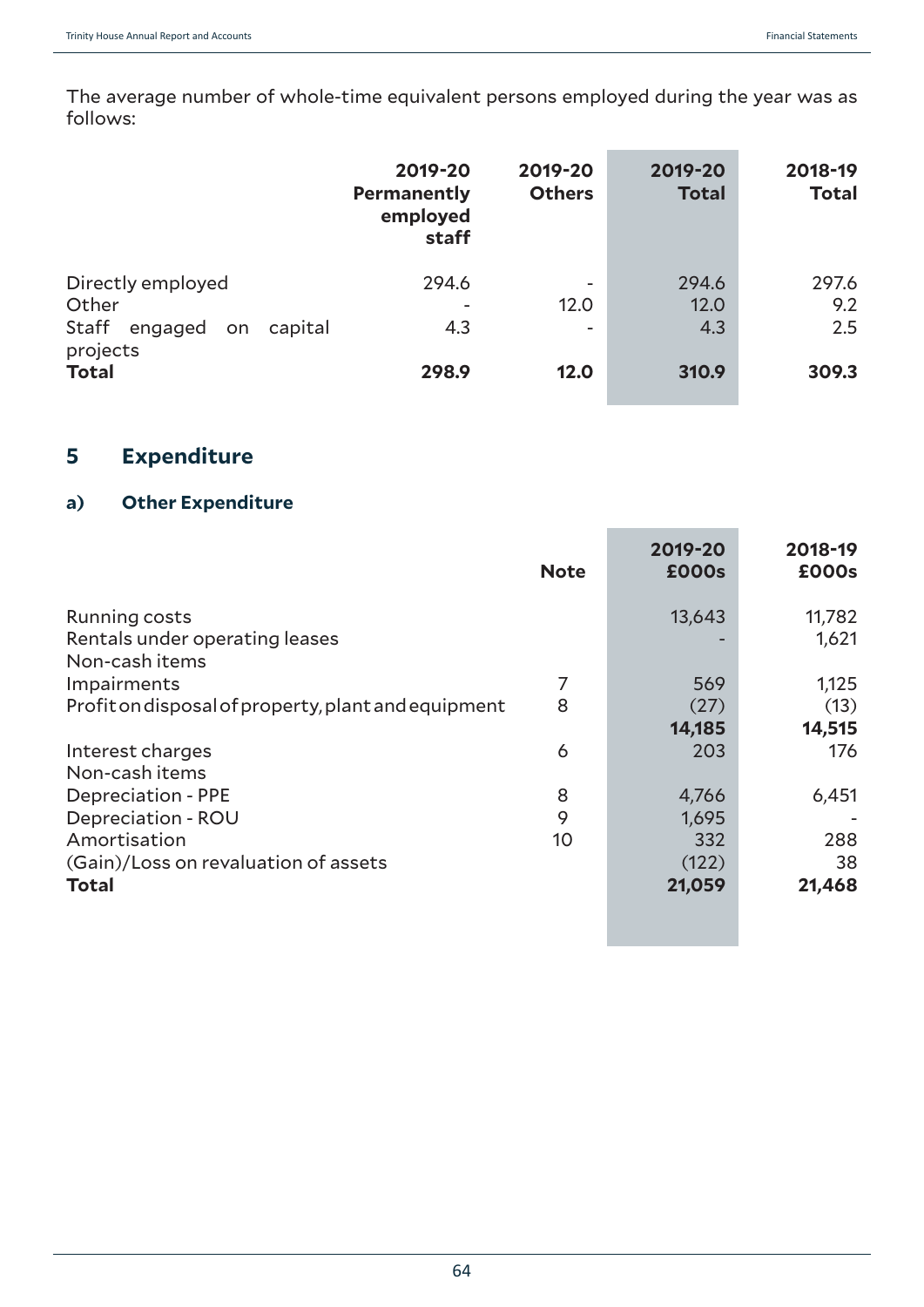## **b) Net Expenditure on Behalf of DfT**

|                              | 2019-20<br><b>£000s</b> | 2018-19<br>£000s |
|------------------------------|-------------------------|------------------|
| Staff and accommodation      | 87                      | 87               |
| Audit <sup>1</sup>           | 140                     | 90               |
| <b>Professional services</b> | 32                      | 30               |
| Sombrero                     |                         | 1                |
| <b>Total</b>                 | 259                     | 208              |
|                              |                         |                  |

1 The above figure relates to the £100k audit fee for the GLF, and a £40k adjustment for the audit fee in previous years. The audit fee above is the entire audit fee for the GLF, and is paid for on behalf of the GLF. During the year, the GLF did not purchase any non-audit services from its auditors. The element of the 2019-20 GLF fee that relates to the C&AG's review of Trinity House's transactions and balances contributing to this audit opinion is £22k (2018-19 £20k).

#### **c) Net Expenditure On Behalf Of All General Lighthouse Authorities**

|                                                                                                                                                                                  | 2019-20<br><b>£000s</b>     | 2018-19<br>£000s                  |
|----------------------------------------------------------------------------------------------------------------------------------------------------------------------------------|-----------------------------|-----------------------------------|
| Light Dues collection costs<br>Imperial Lighthouse Service pensions<br><b>Research and Development</b><br>Special sanction R&D including eLoran<br>Wreck removal<br><b>Total</b> | 684<br>37<br>1,265<br>1,986 | 712<br>38<br>1,178<br>64<br>1,992 |
| Salary costs included in the above:                                                                                                                                              |                             |                                   |
|                                                                                                                                                                                  | 2019-20<br><b>£000s</b>     | 2018-19<br>£000s                  |
| <b>Research and Development</b><br>Light Dues<br><b>Total</b>                                                                                                                    | 775<br>292<br>1,067         | 732<br>278<br>1,010               |
| <b>Interest Payable/Receivable</b><br>6                                                                                                                                          |                             |                                   |
|                                                                                                                                                                                  | 2019-20<br><b>£000s</b>     | 2018-19<br>£000s                  |
| Deposit interest receivable<br>Interest payable on leases<br><b>Total</b>                                                                                                        | (1)<br>203<br>202           | (1)<br>176<br>175                 |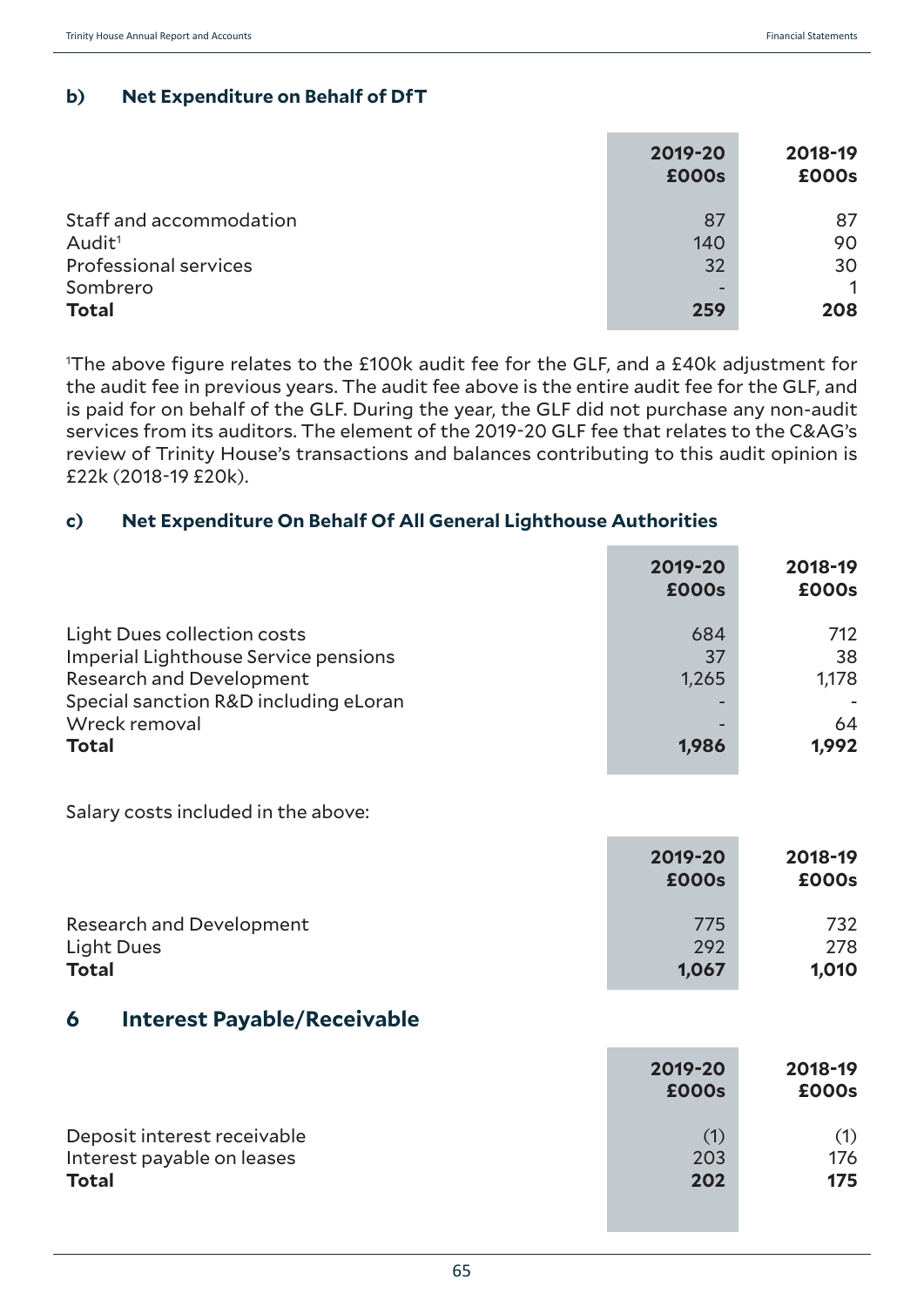# **7 Impairments**

During the year, impairments totalled £569k. Works on THV Patricia resulted in an impairment of £321k, whilst the modernisation of Portland Bill resulted in an impairment on Plant & Equipment of £139k. There were also impairments on the Mermaid building in Harwich and the Portland Bill Visitor Centre for £73k and £36k respectively. These meet the requirements of the FReM, and have been treated as impairments and transferred to the Statement of Comprehensive Net Income.

# **8 Property, Plant and Equipment**

#### **Current Year**

|                                           | Land  | <b>Buildings</b> | L'vessels                | <b>Tenders</b><br>& Craft | <b>Buoys &amp;</b><br><b>Beacons</b> | IT                       | Plant &<br>M'nery | $POA2$ &<br>AUC <sup>3</sup> | <b>Total</b> |
|-------------------------------------------|-------|------------------|--------------------------|---------------------------|--------------------------------------|--------------------------|-------------------|------------------------------|--------------|
|                                           | £000s | £000s            | £000s                    | £000s                     | £000s                                | £000s                    | £000s             | £000s                        | £000s        |
| <b>Cost or valuation</b>                  |       |                  |                          |                           |                                      |                          |                   |                              |              |
| At 1 April 2019                           | 6,068 | 70,834           | 9,360                    | 13,451                    | 5,168                                | 1,422                    | 14,142            | 725                          | 121,170      |
| Additions                                 |       | 139              | 755                      | 63                        |                                      | 354                      | 1,086             | 1,566                        | 3,963        |
| Disposals                                 |       |                  |                          |                           | (1)                                  | (67)                     | (286)             | $\overline{\phantom{a}}$     | (354)        |
| Impairments                               |       | (125)            |                          |                           |                                      |                          | (139)             | ٠                            | (264)        |
| <b>Reclassifications</b>                  |       |                  | $\overline{\phantom{a}}$ | (13,400)                  |                                      |                          |                   | $\sim$                       | (13,400)     |
| Revaluations                              | 1     | 2,414            | 545                      | (9)                       | (648)                                | (242)                    | (951)             | ٠                            | 1,110        |
| <b>Transfers</b>                          |       | 263              | $\sim$                   |                           | $\sim$                               | $\overline{\phantom{a}}$ | 451               | (714)                        |              |
| At 31 March 2020                          | 6,069 | 73,525           | 10,660                   | 105                       | 4,519                                | 1,467                    | 14,303            | 1,577                        | 112,225      |
| <b>Depreciation</b>                       |       |                  |                          |                           |                                      |                          |                   |                              |              |
| At 1 April 2019                           |       |                  |                          |                           |                                      | 311                      | 282               | $\sim$                       | 593          |
| Charged in year                           |       | 2,017            | 648                      | 11                        | 189                                  | 309                      | 1,592             |                              | 4,766        |
| <b>Disposals</b>                          |       |                  |                          | ٠                         | $\sim$                               | (67)                     | (216)             |                              | (283)        |
| Impairments                               |       | (16)             |                          | ٠                         | ٠                                    | $\overline{\phantom{a}}$ |                   | ٠                            | (16)         |
| Reclassifications                         |       |                  |                          | ٠                         |                                      | $\overline{\phantom{a}}$ |                   |                              |              |
| Revaluations                              |       | (2,001)          | (648)                    | (11)                      | (189)                                | (242)                    | (1,458)           | $\overline{\phantom{a}}$     | (4,549)      |
| At 31 March 2020                          |       |                  |                          |                           |                                      | 311                      | 200               | ٠                            | 511          |
| Net book value at 31                      | 6,068 | 70,834           | 9,360                    | 13,451                    | 5,168                                | 1,111                    | 13,860            | 725                          | 120,577      |
| March 2019                                |       |                  |                          |                           |                                      |                          |                   |                              |              |
| Net book value at 31<br><b>March 2020</b> | 6,069 | 73,525           | 10,660                   | 105                       | 4,519                                | 1,156                    | 14,103            | 1,577                        | 111,714      |
| <b>Asset financing:</b>                   |       |                  |                          |                           |                                      |                          |                   |                              |              |
| Owned                                     | 6,069 | 73,525           | 10,660                   | 105                       | 4,519                                | 1,156                    | 14,103            | 1,577                        | 111,714      |
| Finance leased                            |       |                  |                          |                           |                                      |                          |                   | $\overline{a}$               |              |
| Net book value at 31<br><b>March 2020</b> | 6,069 | 73,525           | 10,660                   | 105                       | 4,519                                | 1,156                    | 14,103            | 1,577                        | 111,714      |

2Payments on accounts

3 Assets under construction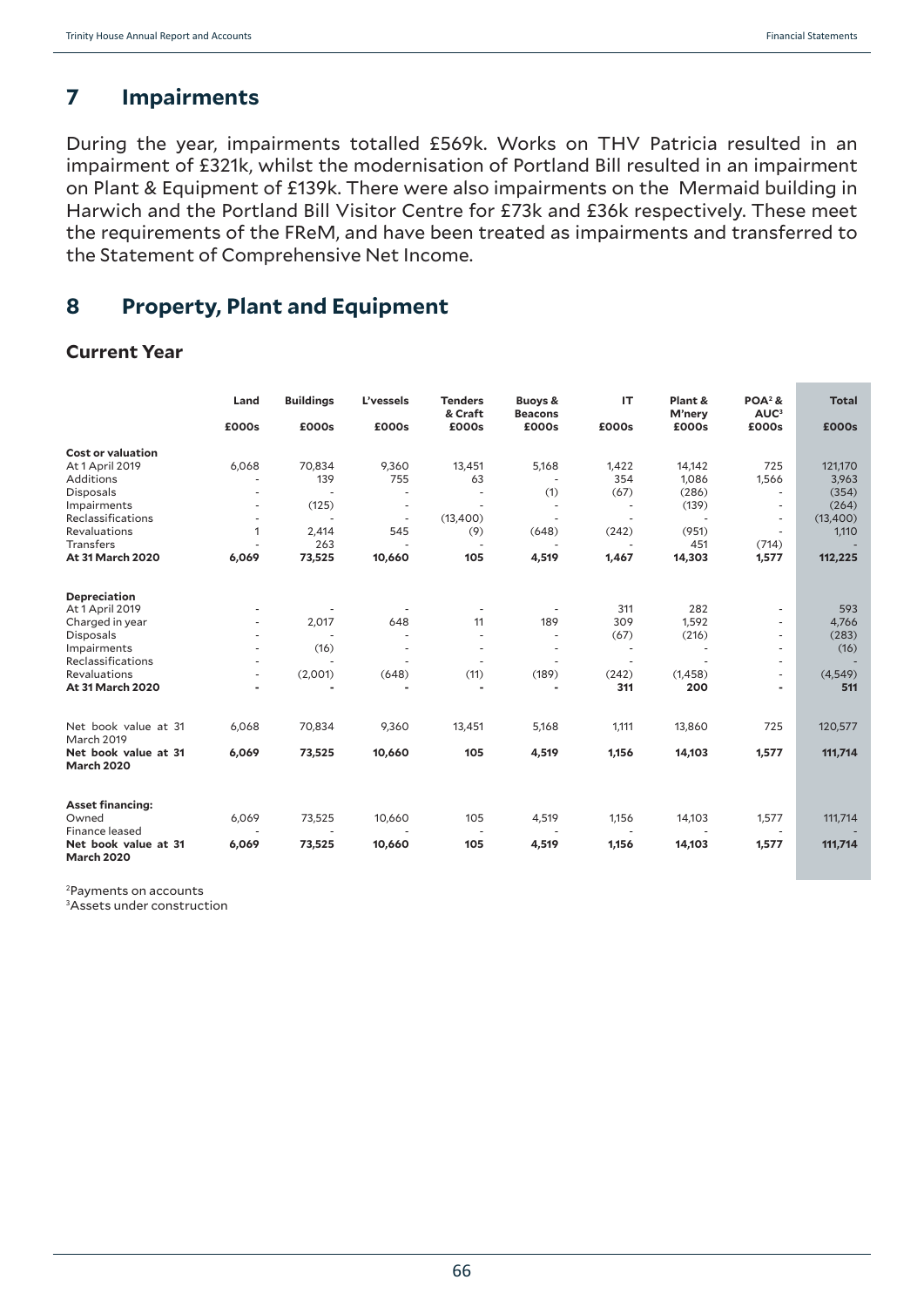# **Prior Year**

|                                           | Land   | <b>Buildings</b> | L'vessels      | <b>Tenders</b><br>& Craft | <b>Buoys &amp;</b><br><b>Beacons</b> | IT             | Plant &<br>M'nery | $POA4$ &<br>AUC <sup>5</sup> | Total    |
|-------------------------------------------|--------|------------------|----------------|---------------------------|--------------------------------------|----------------|-------------------|------------------------------|----------|
|                                           | £000s  | £000s            | £000s          | £000s                     | £000s                                | £000s          | £000s             | £000s                        | £000s    |
| <b>Cost or valuation</b>                  |        |                  |                |                           |                                      |                |                   |                              |          |
| At 1 April 2018                           | 6,042  | 72,321           | 9,340          | 14,595                    | 5,243                                | 1,515          | 14,219            | 1,161                        | 124,436  |
| Additions                                 | ÷.     | 357              | 430            | 877                       | 71                                   | 220            | 637               | 1,568                        | 4,160    |
| Disposals                                 |        | ٠                | ÷.             |                           |                                      | (76)           | (199)             | $\sim$                       | (275)    |
| Impairments                               |        | ۰                | (311)          | (367)                     |                                      |                | (575)             |                              | (1,253)  |
| Reclassifications                         | $\sim$ | ÷,               | $\overline{a}$ |                           |                                      |                | (22)              |                              | (22)     |
| Revaluations                              | 26     | (1,844)          | (355)          | (1,954)                   | (219)                                | (260)          | (1,059)           |                              | (5,665)  |
| Transfers                                 | $\sim$ |                  | 256            | 300                       | 73                                   | 23             | 1,141             | (2,004)                      | (211)    |
| At 31 March 2019                          | 6,068  | 70,834           | 9,360          | 13,451                    | 5,168                                | 1,422          | 14,142            | 725                          | 121,170  |
| Depreciation                              |        |                  |                |                           |                                      |                |                   |                              |          |
| At 1 April 2018                           |        |                  |                |                           |                                      | 367            | 334               | $\sim$                       | 701      |
| Charged in year                           | ÷.     | 2,385            | 658            | 1,547                     | 182                                  | 274            | 1,405             | ٠                            | 6,451    |
| Disposals                                 |        |                  |                |                           |                                      | (69)           | (159)             | ٠                            | (228)    |
| Impairments                               |        | ÷,               | (79)           | (49)                      |                                      |                |                   | ٠                            | (128)    |
| Reclassifications                         |        |                  |                |                           |                                      |                | (14)              | ٠                            | (14)     |
| Revaluations                              | ÷.     | (2, 385)         | (579)          | (1,498)                   | (182)                                | (261)          | (1, 284)          | ٠                            | (6, 189) |
| At 31 March 2019                          |        |                  |                |                           |                                      | 311            | 282               | ۰                            | 593      |
|                                           |        |                  |                |                           |                                      |                |                   |                              |          |
| Net book value at 31<br>March 2018        | 6,042  | 72,321           | 9,340          | 14,595                    | 5,243                                | 1,148          | 13,885            | 1,161                        | 123,735  |
| Net book value at 31<br><b>March 2019</b> | 6,068  | 70,834           | 9,360          | 13,451                    | 5,168                                | 1,111          | 13,860            | 725                          | 120,577  |
| <b>Asset financing:</b>                   |        |                  |                |                           |                                      |                |                   |                              |          |
| Owned                                     | 6,068  | 70,834           | 9,360          | 401                       | 5,168                                | 1,111          | 13,860            | 725                          | 107,527  |
| Finance leased                            |        |                  |                | 13,050                    |                                      | $\overline{a}$ |                   | $\overline{\phantom{a}}$     | 13,050   |
| Net book value at 31<br><b>March 2019</b> | 6,068  | 70,834           | 9,360          | 13,451                    | 5,168                                | 1,111          | 13,860            | 725                          | 120,577  |

4Payments on accounts

5Assets under construction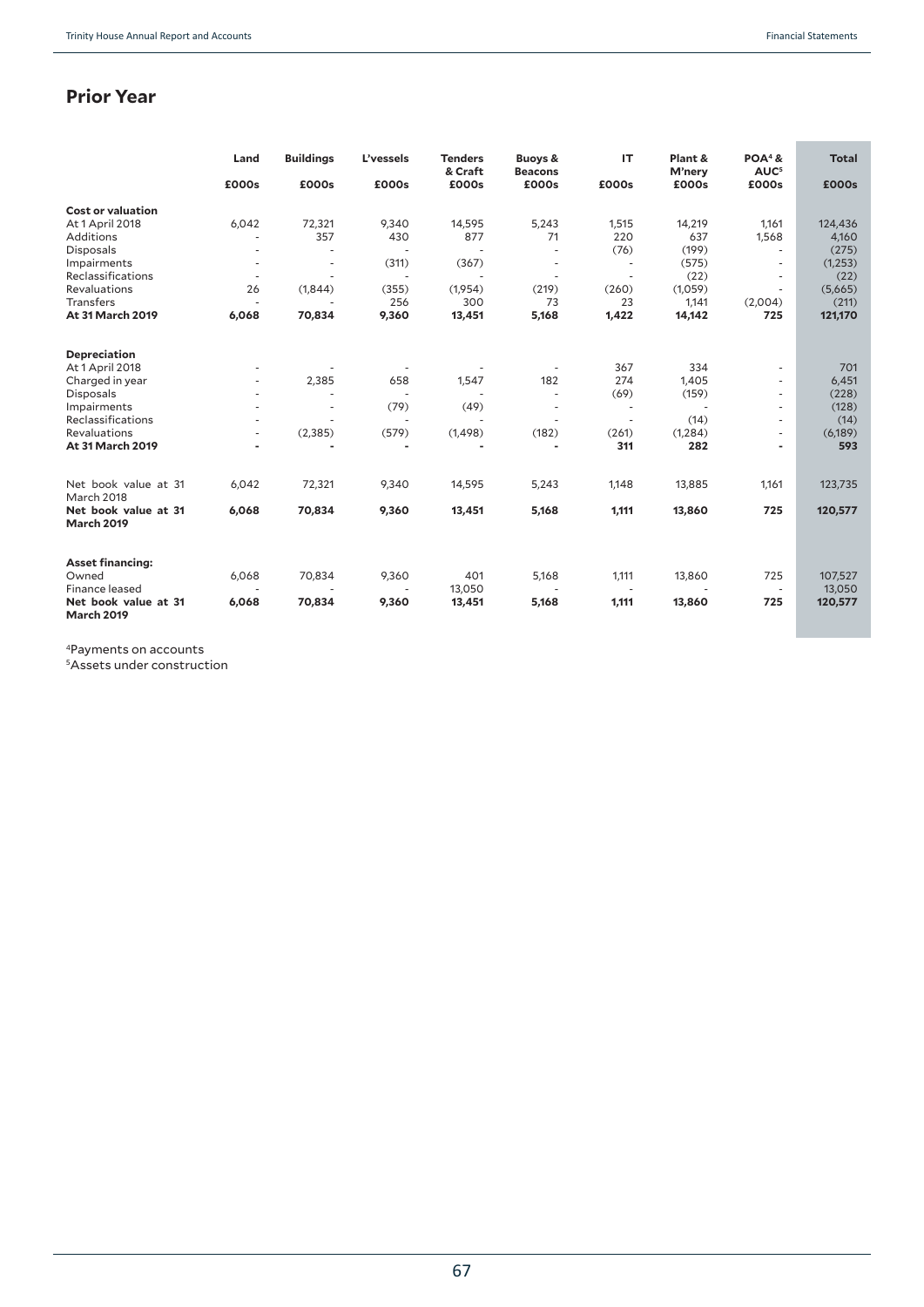Following the reclassification of Trinity House as a Central Government Body, the Department for Transport issued a new Accounts Direction in February 2013, requiring that Property Plant and Equipment is valued at Fair Value as per IAS16 and the Government Financial Reporting Manual (FReM). As a result, Trinity House has carried out an extensive exercise to obtain valuations for all items of Property, Plant and Equipment on the basis outlined in note 1 (e) as of 31 March 2013. Subsequently Property, Plant and Equipment were revalued using indices where applicable in the Property, Plant and Equipment Policy. A revaluation exercise was undertaken as at 31 March 2020 by:

| <b>Asset</b>                                                               | <b>Valuer</b>          | Organisation                             |
|----------------------------------------------------------------------------|------------------------|------------------------------------------|
| Land, Buildings & Beacons in   Mr Richard Bryan MRICS &<br>England & Wales | Mr Stephen Jones MRICS | DVS Property Specialists <sup>6</sup>    |
| Plant and Machinery &<br>Lightvessels                                      | Mr Andrew Lloyd MRICS  | DVS Property Specialists <sup>6</sup>    |
| <b>Tenders</b>                                                             | Mr Charles Cundall     | <b>Braemar ACM Valuations</b><br>Limited |

6DVS Property Specialists are the commercial arm of the Valuation Office Agency.

These valuations have been undertaken for capital accounting purposes in accordance with International Financial Reporting Standards (IFRS), as interpreted and applied by current HM Treasury guidance to the United Kingdom public sector. The valuations accord with the requirements of the Royal Institution of Charted Surveyors (RICS) – Professional Standards 8th Edition (known as the Red Book) insofar as these are consistent with IFRS and Treasury guidance.

Ships have undergone a full valuation as at 31 March 2020; this has been carried out by Braemar ACM Valuations Limited.

Navigation Buoys were valued internally by Trinity House staff based on evidence of recent purchases, and taking into account the age of the asset.

#### **Revaluations**

A summary of the 2019-20 revaluation is set out below:

|                                                    | £000s   |
|----------------------------------------------------|---------|
| Gains on property, plant and equipment (via SOCNI) | 122     |
| Gains on property, plant and equipment (via OCI)   | 6.797   |
| Losses on property, plant and equipment (via OCI)  | (1,004) |
|                                                    | 5,915   |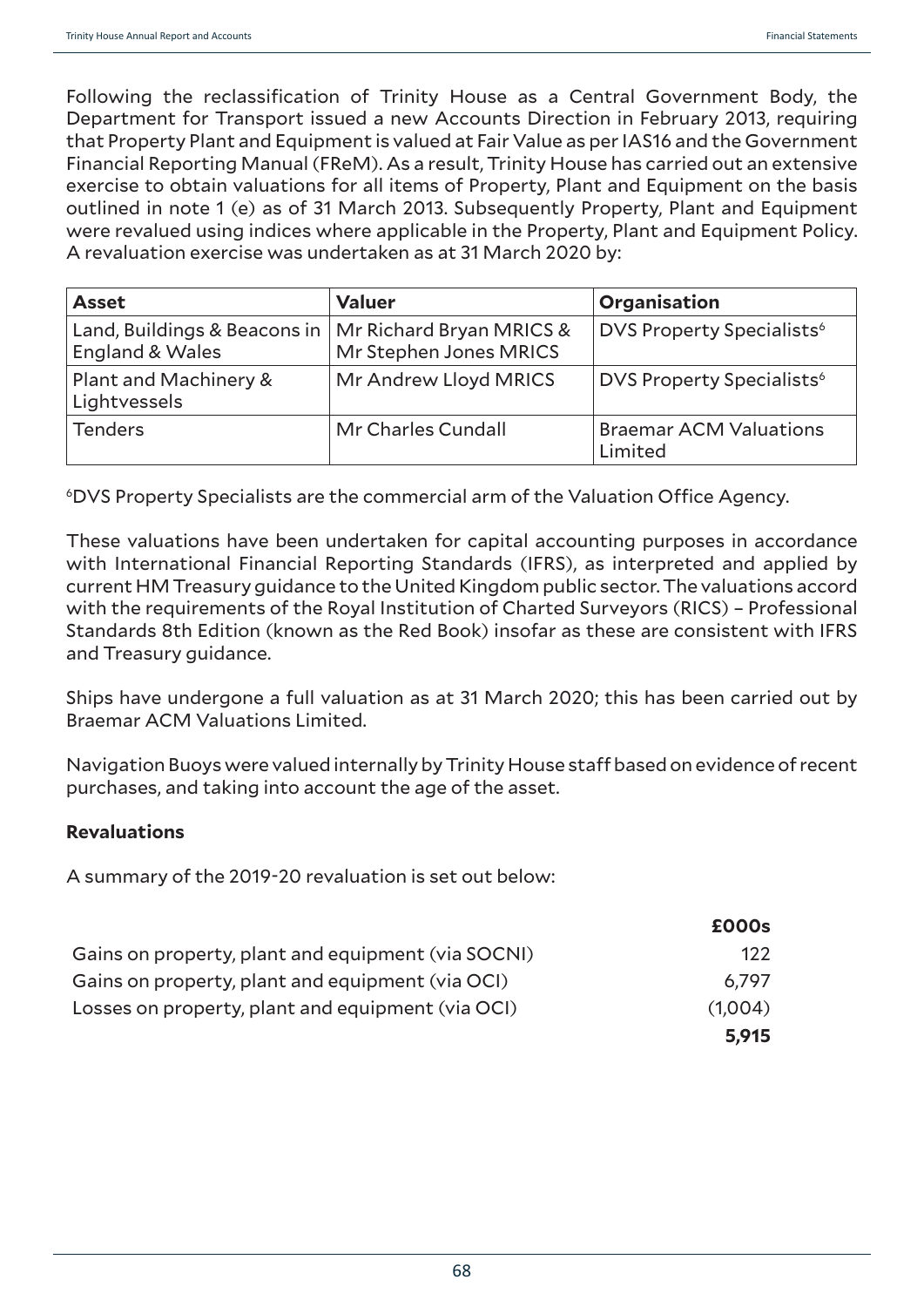| <b>Revaluation movements 2019-20</b>                     | £000s |
|----------------------------------------------------------|-------|
| Revaluation movements cost (PPE note)                    | 1,110 |
| Revaluation movements cost (ROU note)                    | (642) |
| Revaluation movement accumulated depreciation (PPE note) | 4,549 |
| Revaluation movement accumulated depreciation (ROU note) | 898   |
|                                                          | 5,915 |

#### **Lighthouse Cottages included in Land and Buildings, leased to Trinitas Services Ltd**

Trinity House retains a portfolio of lighthouse cottages which are leased to Trinitas Services Ltd as a commercial arrangement. These cottages constitute part of a navigational daymark or are otherwise necessary to retain other operational requirements and are valued at historic cost less depreciation in line with other assets.

#### **Sale of Fixed Assets**

During the year, fixed asset disposals were made in respect to pool vehicles, vans and some items of plant & equipment. The sales of all vehicles totalled £96k and the sales of the planet & equipment totalled £16k. In total, a gain on disposal of £27,404 was made.

## **9 Right of Use Assets**

#### **Current Year**

|                                        | Land  | <b>Tenders &amp;</b><br>Craft | Plant &<br><b>Equipment</b> | <b>Total</b> |  |
|----------------------------------------|-------|-------------------------------|-----------------------------|--------------|--|
|                                        | £000s | £000s                         | £000s                       | £000s        |  |
| <b>Cost or valuation</b>               |       |                               |                             |              |  |
| At 1 April 2019                        |       |                               |                             |              |  |
| Recognition                            | 2,282 |                               | 1,558                       | 3,840        |  |
| <b>Additions - Leases</b>              | 504   |                               |                             | 504          |  |
| <b>Additions - Tenders &amp; Craft</b> |       | 729                           |                             | 729          |  |
| <b>Disposals</b>                       |       | (101)                         |                             | (101)        |  |
| Impairments                            |       | (321)                         |                             | (321)        |  |
| Reclassifications                      |       | 13,400                        |                             | 13,400       |  |
| Revaluations                           |       | (642)                         |                             | (642)        |  |
| Remeasurement                          | (676) |                               | 11                          | (665)        |  |
| <b>At 31 March 2020</b>                | 2,110 | 13,065                        | 1,569                       | 16,744       |  |
| <b>Depreciation</b>                    |       |                               |                             |              |  |
| At 1 April 2019                        |       |                               |                             |              |  |
| Charged in year                        | 87    | 1,214                         | 425                         | 1,726        |  |
| <b>Disposals</b>                       |       | (101)                         |                             | (101)        |  |
| <b>Revaluations</b>                    |       | (898)                         |                             | (898)        |  |
| <b>At 31 March 2020</b>                | 87    | 215                           | 425                         | 727          |  |
| Net book value at 31 March 2019        |       |                               |                             |              |  |
| Net book value at 31 March 2020        | 2,023 | 12,850                        | 1,144                       | 16,017       |  |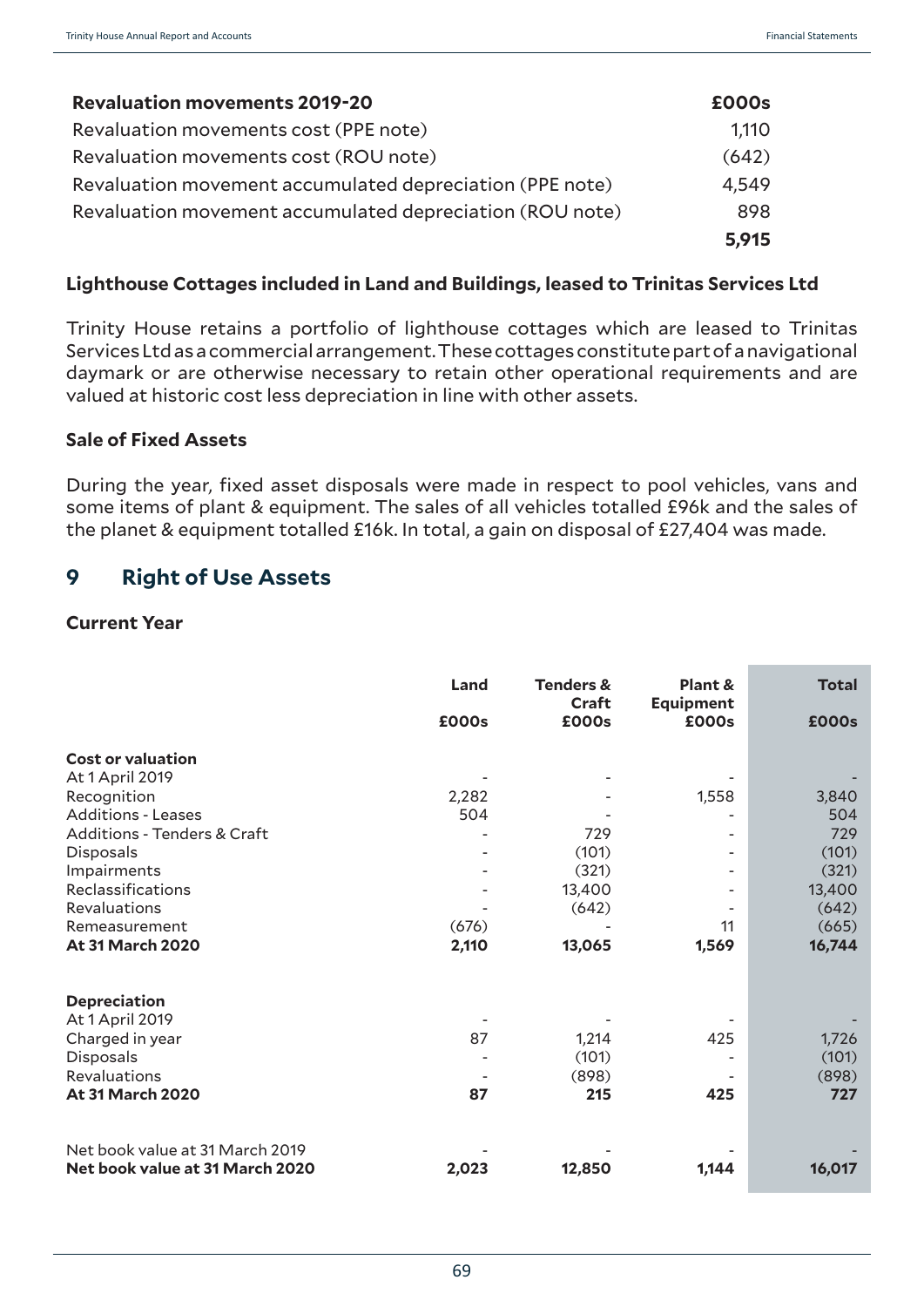No comparative figures are provided for ROU Assets for 2018-19 as IFRS 16 was adopted 1 April 2019, and was implemented using the cumulative catch-up method, as mandated by the 2019-20 FReM.

There is a difference between the depreciation charged in the year shown in the ROU Assets note (£1,726k), and the value charged in the Statement of Comprehensive Net Expenditure (£1,695k). This is due to the depreciation on the ROU Asset related to the Tri-GLA Helicopter contract. During 2019-20 7.34% of the Helicopter flying hours were for the Lundy North modernisation project, and therefore 7.34% of the depreciation charged on the Helicopter ROU asset, £31,187, has been transferred to Assets under Construction.

Trinity House has three categories of ROU assets; Land, Tenders & Craft, and Plant & Equipment. The significant ROU assets relating to Land are the Swansea and St Just depots, along with two areas of land, Bathside Bay and the Harwich Pier, near the depot at Harwich. There are also ROU Assets relating to small areas of land or access rights to or at lighthouses.

ROU assets relating to Tenders & Craft are the three Trinity House vessels; THV Alert, THV Galatea and THV Patricia. ROU assets relating to Plant & Equipment is solely the Helicopter contract, which is a shared contract between the three GLAs. The amount shown in the table on the previous page and in Note 17 relate only to Trinity House's share of the contract.

Further analysis of the impact of the adoption of IFRS 16 is shown in notes 1 and 17.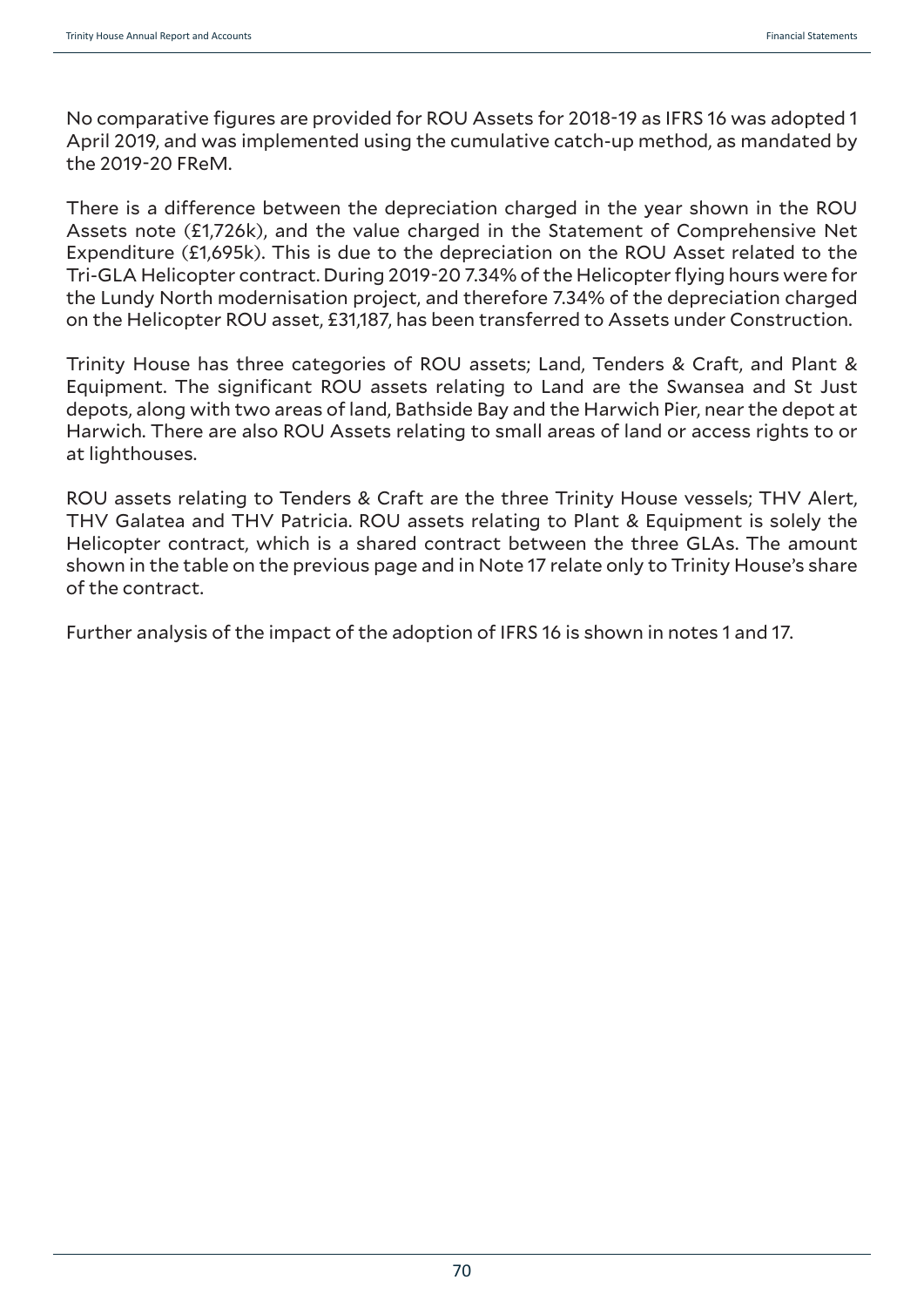# **10 Intangible Assets**

## **Current Year**

|                                                                    | <b>Intangible</b><br>software | <b>Intangible</b><br><b>licences</b> | <b>Total</b> |
|--------------------------------------------------------------------|-------------------------------|--------------------------------------|--------------|
|                                                                    | £000s                         | £000s                                | <b>£000s</b> |
| <b>Cost or valuation</b><br>At 1 April 2019                        | 2,857                         | 165                                  | 3,022        |
| <b>Additions</b><br><b>Disposals</b><br><b>Transfers</b>           | 291                           |                                      | 291          |
| <b>At 31 March 2020</b>                                            | 3,148                         | 165                                  | 3,313        |
| <b>Amortisation</b>                                                |                               |                                      |              |
| <b>At 1 April 2019</b>                                             | 1,940                         | 98                                   | 2,038        |
| Charged in year                                                    | 325                           | 7                                    | 332          |
| <b>Disposals</b><br><b>At 31 March 2020</b>                        | 2,265                         | 105                                  | 2,370        |
| Net book value at 31 March 2019<br>Net book value at 31 March 2020 | 917<br>883                    | 67<br>60                             | 984<br>943   |

#### **Prior Year**

|                                                                                                                                    | Intangible<br>software       | <b>Intangible</b><br><b>licences</b> | <b>Total</b>                 |
|------------------------------------------------------------------------------------------------------------------------------------|------------------------------|--------------------------------------|------------------------------|
|                                                                                                                                    | £000s                        | £000s                                | <b>£000s</b>                 |
| <b>Cost or valuation</b><br>At 1 April 2018<br><b>Additions</b><br><b>Disposals</b><br><b>Transfers</b><br><b>At 31 March 2019</b> | 2,544<br>102<br>211<br>2,857 | 165<br>165                           | 2,709<br>102<br>211<br>3,022 |
|                                                                                                                                    |                              |                                      |                              |
| <b>Amortisation</b><br>At 1 April 2018<br>Charged in year<br><b>Disposals</b><br><b>At 31 March 2019</b>                           | 1,659<br>281<br>1,940        | 91<br>7<br>98                        | 1,750<br>288<br>2,038        |
| Net book value at 31 March 2018<br>Net book value at 31 March 2019                                                                 | 885<br>917                   | 74<br>67                             | 959<br>984                   |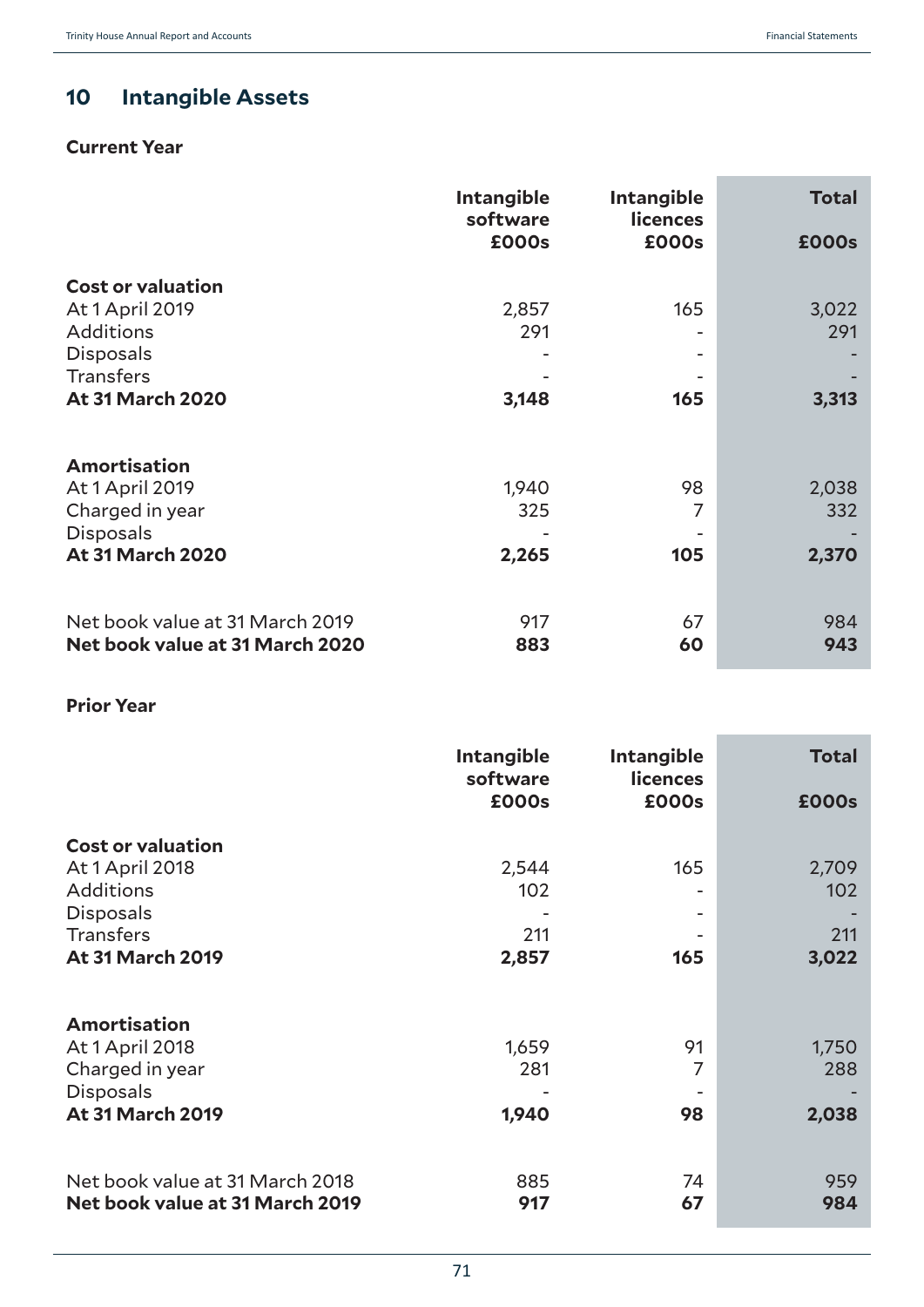# **11 Assets Classified as Held for Sale**

|                                    | 2019-20<br><b>£000s</b> | 2018-19<br>£000s |
|------------------------------------|-------------------------|------------------|
| As at 1 April                      | 15                      |                  |
| <b>Disposals</b>                   | (15)                    |                  |
| Reclassifications                  |                         | 22               |
| Revaluations                       |                         | (7)              |
| Depreciation                       |                         |                  |
| Reclassifications (Depreciation)   |                         | (14)             |
| <b>Revaluations (Depreciation)</b> |                         | 14               |
| As at 31 March                     |                         | 15               |

At 31 March 2019, Trinity House had a van and a lorry as assets held for sale. The sale of these two vehicles for £14,600 was completed during 2019-20.

## **12 Inventories**

|                   | 2019-20<br><b>£000s</b> | 2018-19<br>£000s |
|-------------------|-------------------------|------------------|
| Consumable stores | 3,248                   | 2,838            |
| Fuel oil          | 168                     | 218              |
| <b>Total</b>      | 3,416                   | 3,056            |

Inventories are valued using the First-In First-Out (FIFO) method.

## **13 Trade Receivables and Other Current Assets**

|                                      | 2019-20<br><b>£000s</b> | 2018-19<br>£000s |
|--------------------------------------|-------------------------|------------------|
| Amounts falling due within one year: |                         |                  |
| Trade receivables                    | 400                     | 505              |
| Other receivables                    | 49                      | 70               |
| Inter GLA debtors                    | 10                      |                  |
| Prepayments and accrued income       | 799                     | 1,070            |
| VAT recoverable                      | 524                     | 414              |
| <b>Total</b>                         | 1,782                   | 2,060            |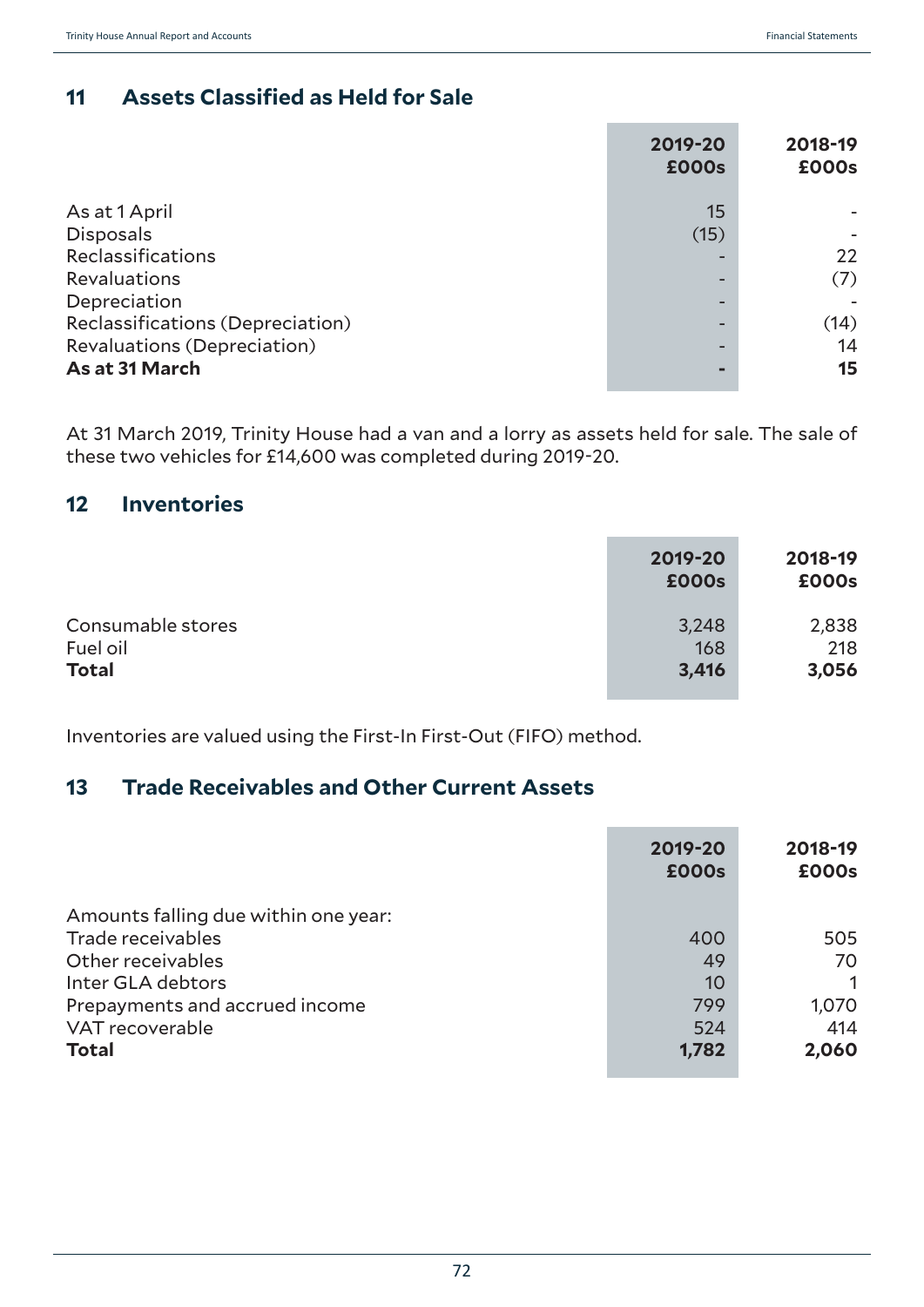# **14 Cash and Cash Equivalents**

|                                                                                                                                                    | 2019-20<br><b>£000s</b> | 2018-19<br>£000s  |
|----------------------------------------------------------------------------------------------------------------------------------------------------|-------------------------|-------------------|
| Balance at 1 April 2019<br>Net change in cash and cash equivalent balances<br><b>Balance at 31 March 2020</b>                                      | 272<br>339<br>611       | 276<br>(4)<br>272 |
| The following balances at 31 March were held at:<br>Commercial banks and cash in hand<br>Short term investments<br><b>Balance at 31 March 2020</b> | 611<br>611              | 272<br>272        |

## **15 Financial Instruments**

International Financial Reporting Standard 7 - Financial Instruments: Disclosures (IFRS 7) requires disclosure of the role which Financial Instruments have had during the year in creating or changing the risks the Authority faces in undertaking its activities. Due to the largely non-trading nature of the activities of Trinity House and the method of funding from the General Lighthouse Fund, the Authority is not exposed to the degree of financial risk faced by other business entities. The Authority does have borrowing powers under the Merchant Shipping Act 1995, but very limited powers to invest in surplus assets.

As permitted by IFRS 7, debtors and creditors which mature or become payable within 12 months of the Statement of Financial Position date have been omitted from the profile.

### **Liquidity Risk**

Trinity House relies primarily on advances from the General Lighthouse Fund for its cash requirements and is therefore not exposed to significant liquidity risks, although it is of course dependant indirectly on the liquidity of the General Lighthouse Fund.

### **Interest Rate Risk**

Trinity House have three finance leases on THV Galatea, THV Alert and THV Patricia. It is not considered that these present any exposure to interest rate risk:

- THV Patricia has expired its primary term and is now on a fixed peppercorn rent;
- The interest rate for the finance lease for the THV Alert was fixed on 9 August 2006 and therefore exposes no risk; and
- The interest rate for the finance lease for the THV Galatea was fixed on 24 December 2008 and therefore exposes no risk.

In addition to the above, Trinity House also has former operating leases that have become finance leases under IFRS 16. The interest rate that Trinity House uses to discount the future lease payments is provided by DfT. Any fluctuations in these discount rate would change the interest and depreciation expensed in each year, but would not change the cash outflows from the organisation.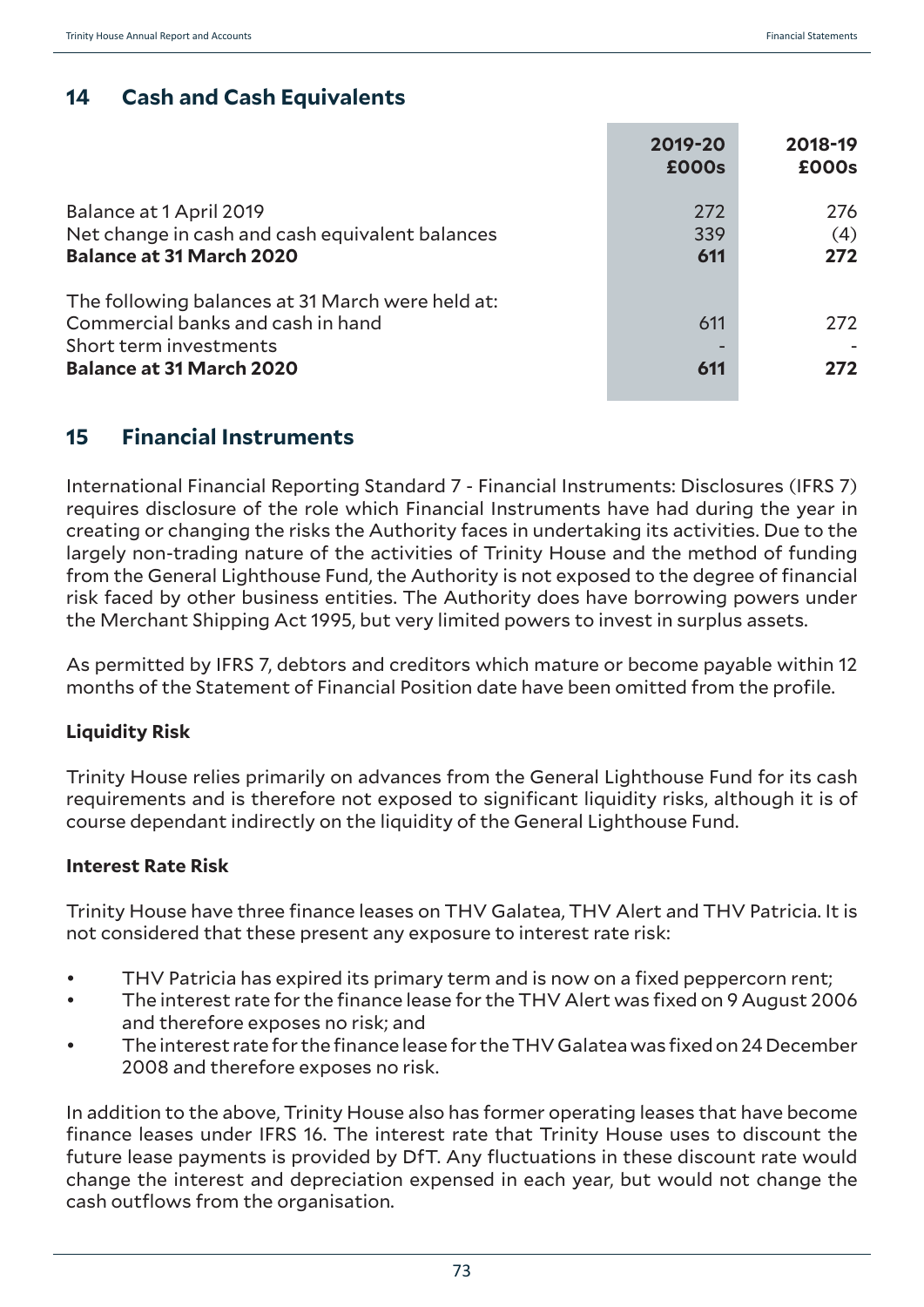Trinity House holds working funds in money-market accounts and is therefore exposed to interest rate fluctuations, although here again these balances are very small and so the risk is insignificant.

#### **Currency Risks**

Trinity House has a limited number of currency transactions and is not therefore exposed to any significant risk in terms of currency fluctuations.

#### **Fair Values**

There is no difference between the book values and fair values of Trinity House's financial assets and liabilities as at 31 March 2020.

### **16 Trade Payables and Other Current Liabilities**

|                                                                                                                                                                                                                        | 2019-20<br><b>£000s</b>                            | 2018-19<br>£000s                             |
|------------------------------------------------------------------------------------------------------------------------------------------------------------------------------------------------------------------------|----------------------------------------------------|----------------------------------------------|
| Amounts falling due within one year:<br>Other taxation and social security<br>Trade payables<br>Other payables<br>Inter GLA payables<br>Accruals and deferred income<br>Current part of finance leases<br><b>Total</b> | 409<br>943<br>432<br>61<br>2,774<br>2,234<br>6,853 | 387<br>664<br>356<br>2,767<br>1,661<br>5,835 |
|                                                                                                                                                                                                                        | 2019-20<br><b>£000s</b>                            | 2018-19<br>£000s                             |
| Amounts falling due after more than one year:<br><b>Finance leases</b><br>Total                                                                                                                                        | 4,658<br>4,658                                     | 3,805<br>3,805                               |

## **17 Lease Liabilities**

#### **Operating Leases Reconciliation**

The table on the following page shows the reconciliation between the Operating Leases figure in the 2018-19 accounts, and the initial liability figure at 1 April 2019. Other minor adjustments relate to the recognition of the low value payments on the THV Patricia leases, and a small adjustment for prepayments made to the operating leases note in 2018- 19.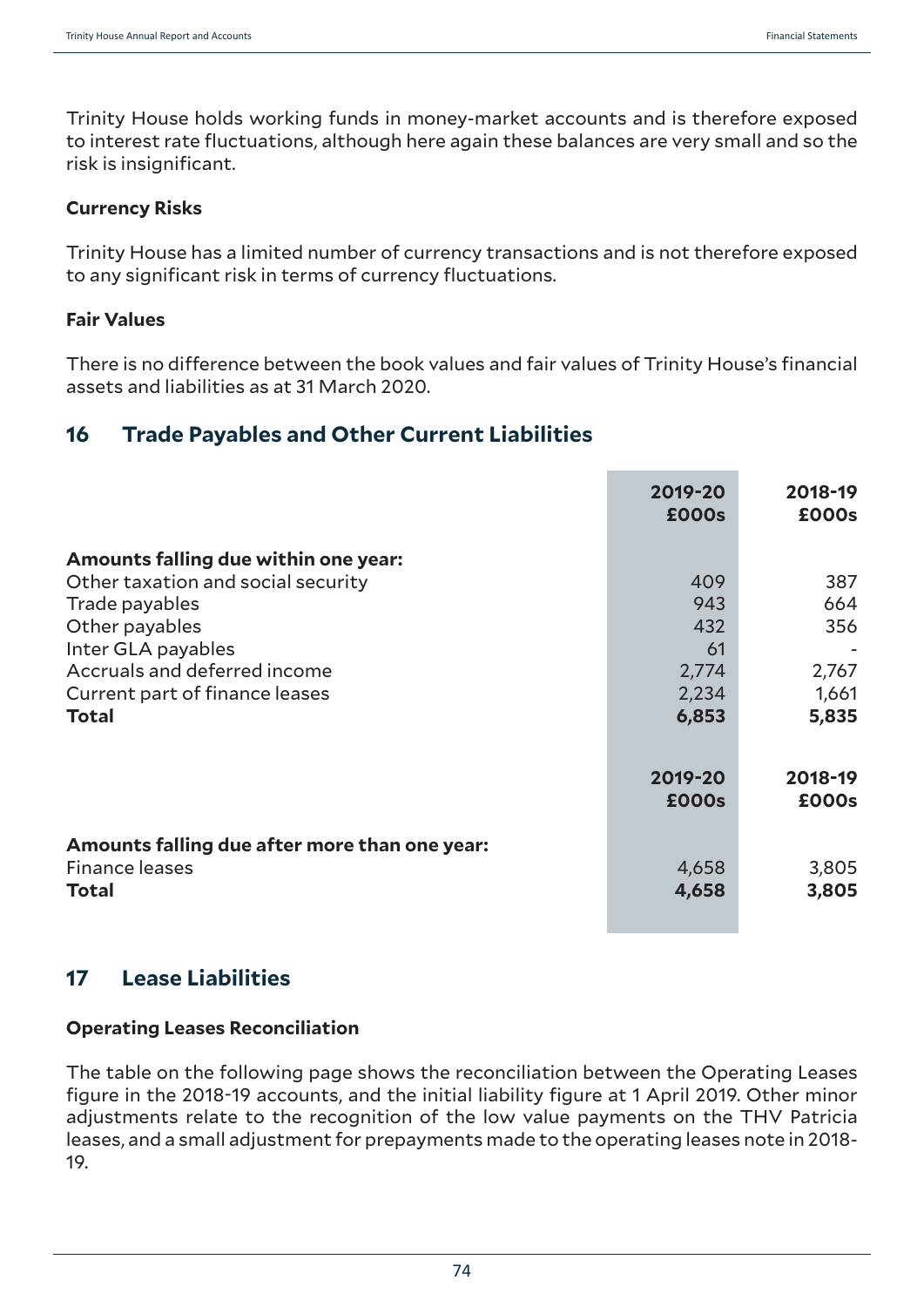|                                                                  | £000s |
|------------------------------------------------------------------|-------|
| <b>Operating lease commitments disclosed 31 March 2019</b>       | 4,854 |
| Less: leases of low value assets                                 | (44)  |
| Less: leases with remaining terms less than 12 months            | (281) |
| Less: variable lease payments not recognised                     | (57)  |
| Other minor adjustments relating to commitment disclosures       | 24    |
| <b>Operating lease liability before discounting</b>              | 4,496 |
| Impact of discounting                                            | (750) |
| <b>Operating lease liabilities</b>                               | 3,746 |
| Finance lease liabilities                                        | 5,467 |
| Total lease liabilities recognised under IFRS 16 at 1 April 2019 | 9,213 |

As previously disclosed in Note 9, Trinity House has three main categories for its leases. Land, made up of rentals of land for the depots at Swansea and St Just, and two plots of land near the Harwich depot; Tenders & Craft, for the three vessels THV Alert, THV Galatea and THV Patricia; and Plant & Equipment, for the shared helicopter contract.

|                                                   | 2019-20<br>£000s |
|---------------------------------------------------|------------------|
| <b>Finance lease liabilities</b>                  |                  |
| Current                                           | 2,234            |
| Non-current                                       | 4,658            |
|                                                   | 6,892            |
| <b>Obligations under finance leases comprise:</b> |                  |
| Not later than one year                           | 2,234            |
| Later than one year and not later than five years | 3,208            |
| Later than five years                             | 1,450            |
|                                                   | 6,892            |
| <b>Amounts recognised in expenditure</b>          |                  |
| Depreciation expense                              | 1,695            |
| Interest expense                                  | 203              |
| Rental on leases of low-value assets              | 5                |
| Rental of leases expiring within 12 months        | 26               |
| Variable lease costs                              | 344              |
|                                                   | 2,273            |
| <b>Cash flows</b>                                 |                  |
| Interest                                          | 202              |
| Repayment of lease liability                      | 2,160            |
|                                                   | 2,362            |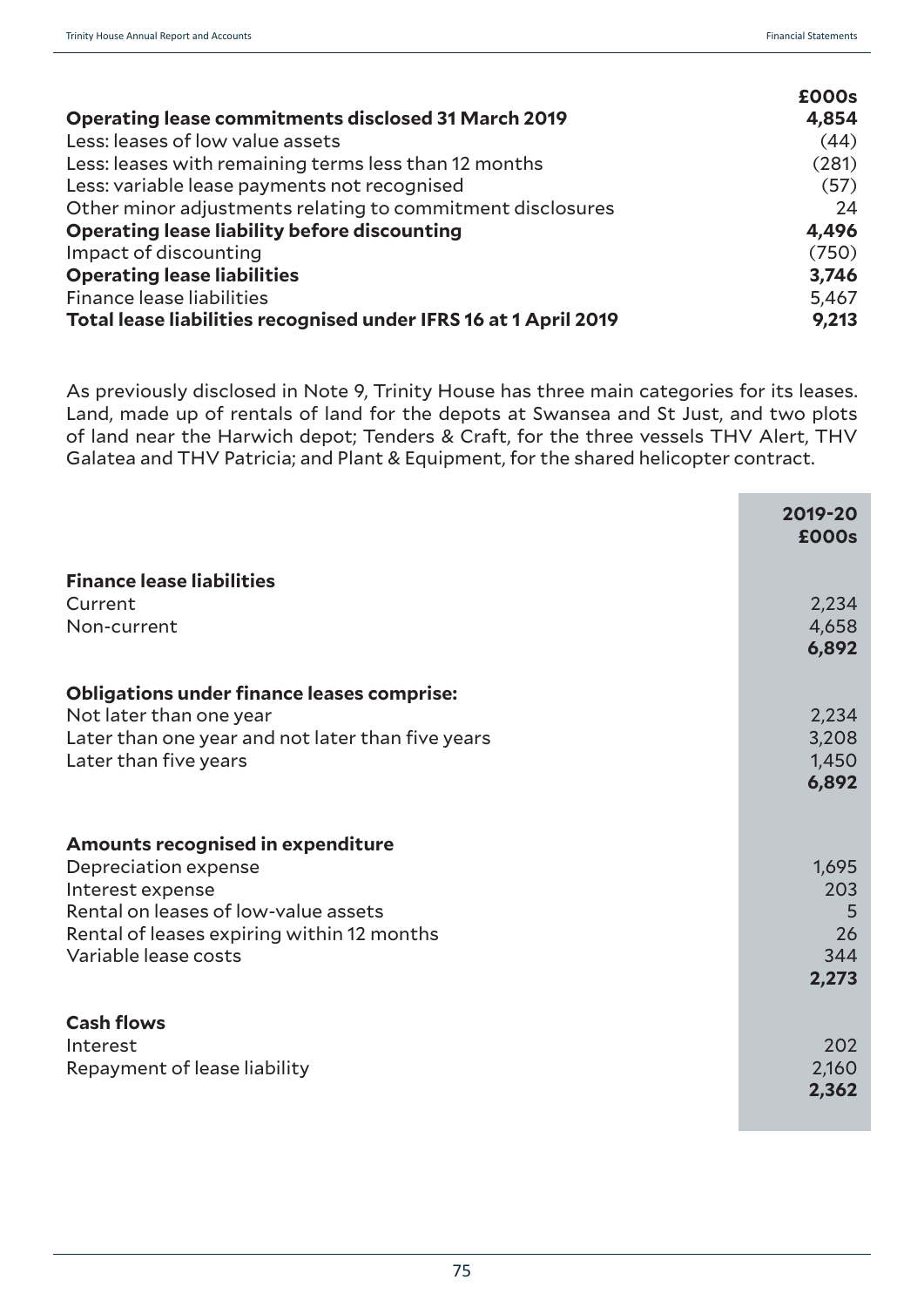#### **Lessor Disclosures**

Trinity House has no leases where it acts as the lessor that could be classed as finance leases.

Trinity House does have lessor income relating to operating leases. This relates to contracts where Trinity House hires out buoys or other Aids to Navigation to companies. The contract is typically for a small starter period, considerably less than the life of the buoy or AtoN. From this point, if the contract is renewed, it is done on a rolling year basis. Income for 2019-20 is shown in the table below:-

| <b>Finance leases</b>               | 2019-20<br><b>£000s</b> |
|-------------------------------------|-------------------------|
| Selling profit or loss              |                         |
| Finance income                      |                         |
| Income from variable lease payments |                         |
|                                     |                         |
| <b>Operating leases</b>             |                         |
| Lease income                        | 748                     |
| Income from variable lease payments | 153                     |
|                                     | 901                     |

As there are no finance leases where Trinity House is the lessor, no maturity analysis of the future payments from finance leases is shown.

Trinity House has three types of operating leases where it acts as a lessor; the rental of buoys to various marine companies, often windfarms; the rental of property to either companies or individuals; and the rental of the cottages to Trinitas Services Ltd, as mentioned in note 23.

The assumptions for future income are that if a contract is within its initial period, then income is only included to the end of that initial period. If a contract is on a rolling year-toyear basis, then it is assumed that this arrangement will last for 10 years from the beginning of the rolling period. Any rolling contract that exceeds this 10-year period will be assumed to be for 20 years, and so on.

| <b>Amounts due</b>           | 2019-20<br><b>£000s</b> |
|------------------------------|-------------------------|
|                              |                         |
| Within one year              | 668                     |
| Between one and two years    | 642                     |
| Between two and three years  | 622                     |
| Between three and four years | 609                     |
| Between four and five years  | 608                     |
| After five years             | 2,466                   |
|                              | 5,615                   |
|                              |                         |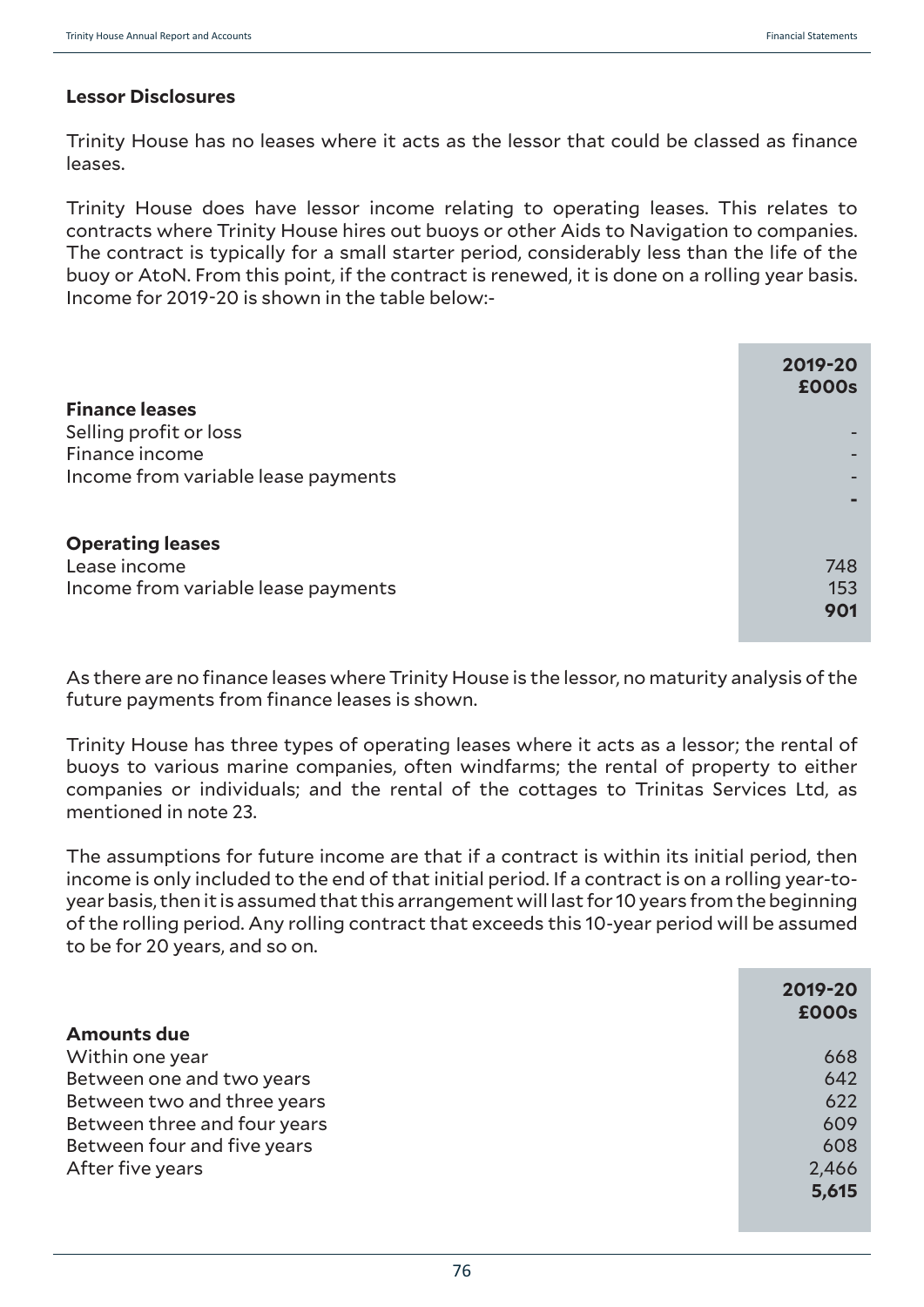### **Commitments Under Operating Leases**

The below table shows the commitments for operating leases from the 2018-19 report and accounts as a reference.

|                                                     | 2018-19<br>£000s |
|-----------------------------------------------------|------------------|
| <b>Obligations under operating leases comprise:</b> |                  |
| Land                                                |                  |
| Not later than one year                             | 161              |
| Later than one year and not later than five years   | 562              |
| Later than five years                               | 2,193            |
|                                                     | 2,916            |
| <b>Buildings</b>                                    |                  |
| Not later than one year                             | $\overline{2}$   |
| Later than one year and not later than five years   | 3                |
| Later than five years                               |                  |
|                                                     | 6                |
| <b>Other</b>                                        |                  |
|                                                     |                  |
| Not later than one year                             | 707              |
| Later than one year and not later than five years   | 1,225            |
| Later than five years                               |                  |
|                                                     | 1,932            |

## **18 Provisions for Liabilities and Charges**

|                                 | <b>DGPS</b>              | <b>Royal</b><br>Sovereign | <b>Total</b> |
|---------------------------------|--------------------------|---------------------------|--------------|
|                                 | £000s                    | £000s                     | <b>£000s</b> |
| Balance at 1 April 2019         | $\overline{\phantom{a}}$ |                           |              |
| Provided in the year            | 958                      | 9,647                     | 10,605       |
| <b>Balance at 31 March 2020</b> | 958                      | 9,647                     | 10,605       |

#### **Royal Sovereign**

Trinity House Royal Sovereign Lighthouse, commissioned in 1971 using post tension concrete construction, was built in two sections on the beach at Newhaven and designed for a 50-year life. The lighthouse is sited upon the Royal Sovereign Shoal, which has been marked since 1875.

As part of its routine periodic survey and modernisation/maintenance regime, and more recently detailed surveys in advance of the planned modernisation project in 2019-20, the surveys revealed advancing structural concrete delamination.

While a substantial re-engineering and repair programme in the range of £6m-£7m could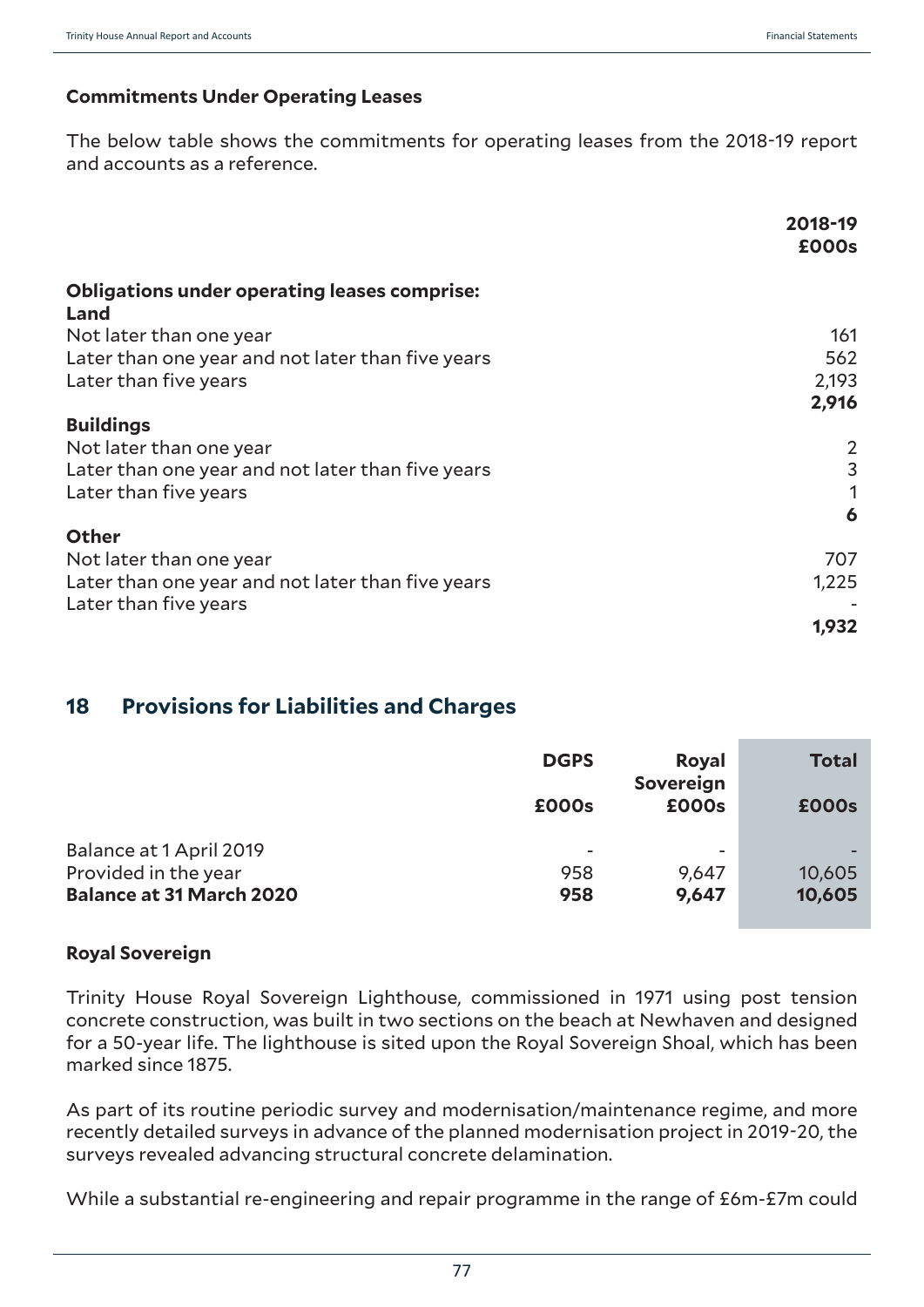have extended the life of Royal Sovereign Lighthouse, Trinity House also considered the long term viability of the site. Trinity House made the decision to decommission the lighthouse and funding was secured from the DfT. After considering a number of options the Board supported the decommissioning of Royal Sovereign, and recorded a £9.6m provision as of 31 March 2020, covering the removal of the topside and pillar within a three-year horizon.

Key estimation factors influencing the valuation of the topside decommissioning provision include the number of days required for the project; the marine assets and personnel required; and the rates for those assets and personnel. At this stage each of these inputs are based on professional advice taken by Trinity House at a pre-procurement stage. These will be updated as the project progresses based on emerging information, including the receipt of bids following upcoming procurement activity.

The timing of the base removal, and the environmental impact, remains wholly uncertain and is therefore reported as a contingent liability.

### **DGPS**

Following a comprehensive user consultation process across the maritime sector, the General Lighthouse Authorities (GLAs) concluded that mariners use the GLA DGPS service to improve the accuracy of their reported position and to obtain positional integrity. However, after careful consideration of all available information, the GLAs concluded that Global Navigation Satellite System (GNSS) on its own is sufficient to meet the position accuracy requirements for most mariners.

Therefore, the GLAs concluded that their DGPS system is now redundant in view of available shipborne systems, and decided that the system would be discontinued as an aidto-navigation, while also recognising the need to provide adequate notice and continuity of service for some mariners. It was decided that the GLA DGPS system should remain available until March 2022, with some further GLA Research & Development (GRAD) testing in the subsequent years, and thereafter all redundant infrastructure and equipment will be removed from sites.

Operating from seven operational sites across the GLAs areas of responsibility, and typically at freehold lighthouse locations, DGPS equipment consisting of antennas, earth mats and racks with computer equipment will need to be removed. Decommissioning costs for all sites are estimated to be approximately £958k, and is recognised as a provision.

## **19 Capital Commitments**

|                                                                                                     | 2019-20<br><b>£000s</b> | 2018-19<br>£000s |
|-----------------------------------------------------------------------------------------------------|-------------------------|------------------|
| Contracted capital commitments at 31 March not otherwise<br>included in these financial statements: |                         |                  |
| Property, plant and equipment<br>Intangible assets<br><b>Total</b>                                  | 466<br>339<br>805       | 157<br>70<br>227 |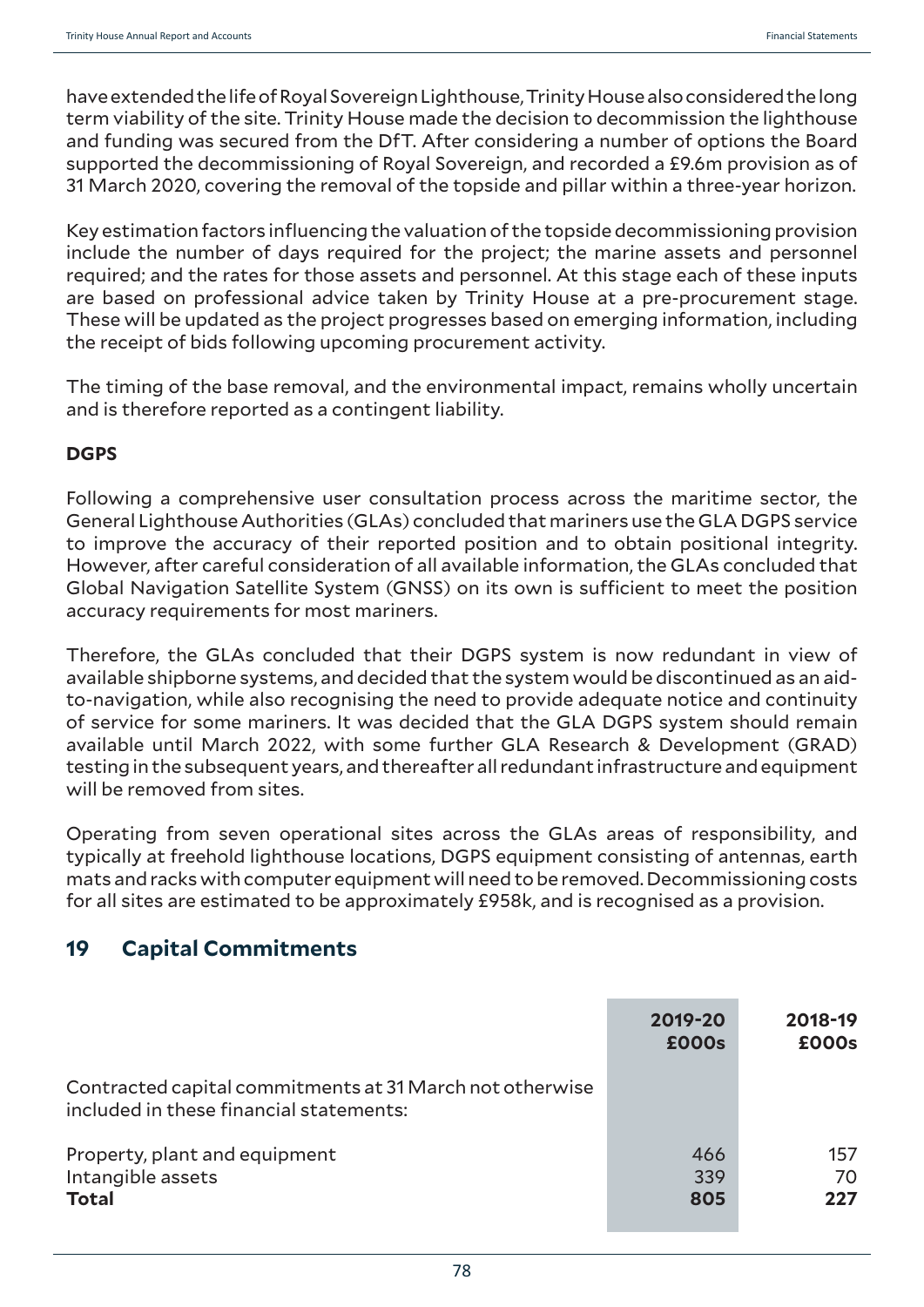# **20 Other Financial Commitments**

Trinity House has not entered into any non-cancellable contracts (which are not leases or PFI contracts), during the year (2018-19 Nil).

## **21 Pension Commitments**

All commitments relating to the Trinity House Lighthouse Service pension scheme were transferred to the PCSPS on 1 April 2014. This transfer was approved by the Secretary of State for Transport, the Cabinet Office and HM Treasury. All associated pension liabilities have been removed from these accounts as responsibility for pensions is now a matter for the Cabinet Office.

There was no change in pension benefit and member transfer were made without members' consent. From 1 April 2014, Trinity House became liable for paying an employer's contribution in respect of staff that transferred.

Details of contributions to the PCSPS and the new Public Service (Civil Service and Others) Pension Regulation 2014 are included in the Remuneration and Staff Report section.

### **Merchant Navy Officers Pension Fund**

The Board is a Participating Employer of the Merchant Navy Officers Pension Fund (MNOPF), which is a defined benefit scheme providing benefits based on final pensionable salary. The MNOPF is a funded multi-employer scheme but Trinity House is unable to identify its share of the underlying assets and liabilities. The assets of the scheme are held separately from the General Lighthouse Fund, being held in separate funds managed by trustees of the scheme. No member of the MNOPF is currently employed by Trinity House and as a result no contributions have been made to the scheme in the last six full financial years.

The rules of the MNOPF state that Participating Employers may be called to make lump sum payments to make up deficits. The rules state that an employer will not be regarded as ceasing to be a Participating Employer as a result of ceasing to employ Active Members or other eligible employees.

Requests for additional contributions would normally only arise after the triennial valuation of the scheme and then only if the scheme was in a deficit considered significant enough to require additional contributions as part of recovery plan. The most recent valuation was completed as at 31 March 2018, and no funding call was made to participating employers.

### **Partnership Pension Accounts**

Employees joining after 1 October 2002 can opt to open a Partnership Pension Account, a stakeholder pension with an employer contribution.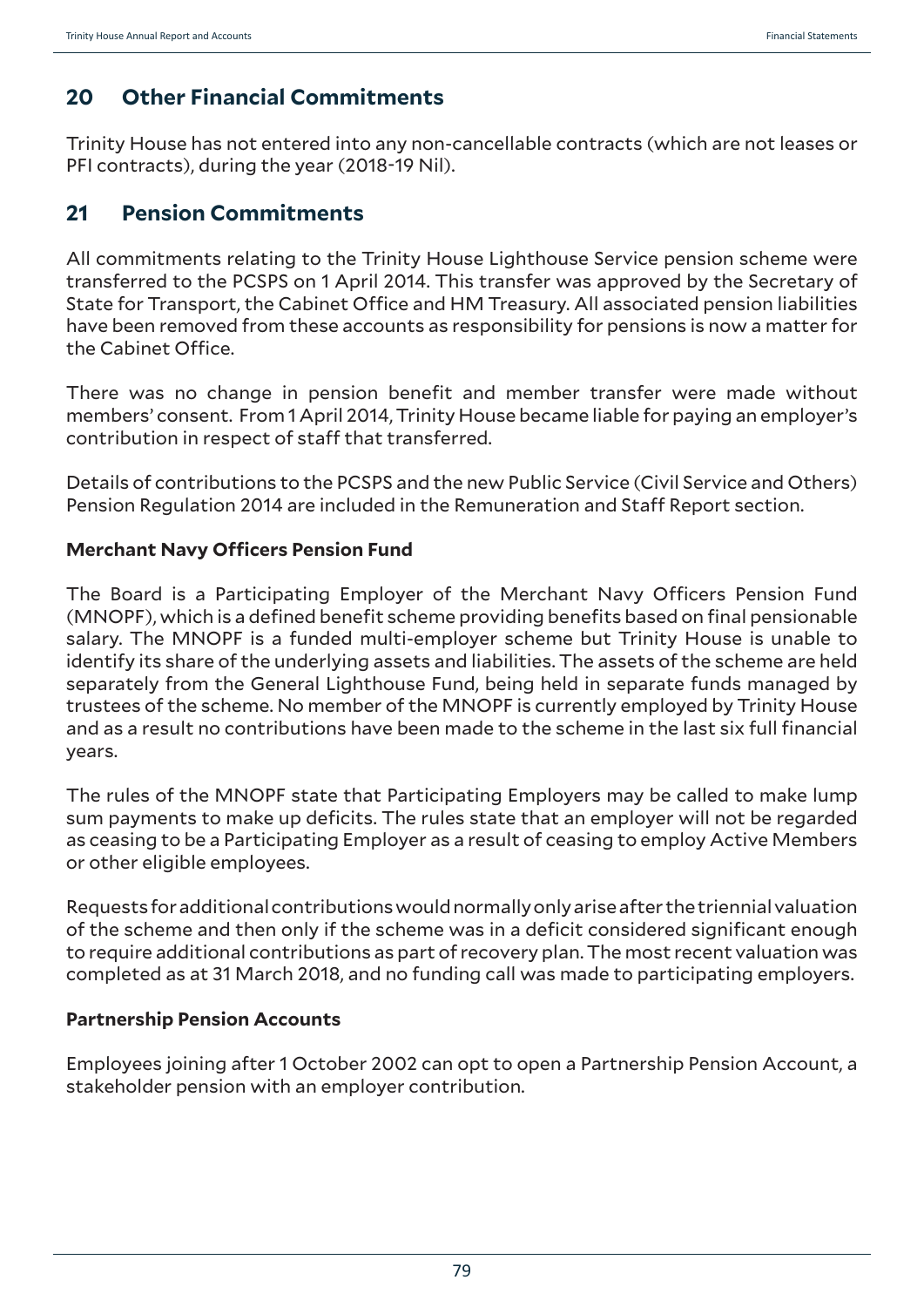Employer contributions of:

| 2019-20 | 2018-19 |
|---------|---------|
| £10,593 | £3,839  |

were paid to one of a panel of two appointed stakeholder pension providers. Employer contributions are age-related and range from 8% to 14.75% of pensionable pay. Employers also match employee contributions up to 3% of pensionable pay.

There were no contributions due to the partnership pension providers at the Statement of Financial Position. There were no contributions that had been prepaid at that date.

### **Contributions Equivalent Premium**

Occasionally we have been required to pay a Contributions Equivalent Premium (CEP) to HMRC when an employee leaves and:

- has less than two years pensionable service;
- is not entitled to any benefits from a contracted-out salary related scheme; and
- has rights in the state scheme which can be restored by payment of a CEP.

Although contracting out ceased in April 2016, as part of the transfer of the pension scheme to the Civil Service we have been data cleansing our contracted out entitlements. This has not resulted in any CEP payments having to be made during the financial year (2018-19 - nil).

## **22 Contingent Liabilities Disclosed Under IAS 37**

Trinity House has the following contingent liabilities:

### **Lighthouse Estate**

As a result of regular surveys, the Board recognises that there is a raised degree of risk at a number of stations that may demand a currently unquantified level of future investment. These risks may involve the damage or loss of station itself, or damage to the surrounding environment that would require remedial work. These stations are:

- **Alderney**
- Beachy Head
- Bull Point
- Crow Point
- Flamborough
- Hilbre
- Hurst Point
- Mumbles
- Ordfordness
- Penlee Point
- Portland Bill
- South Stack
- **St Catherines**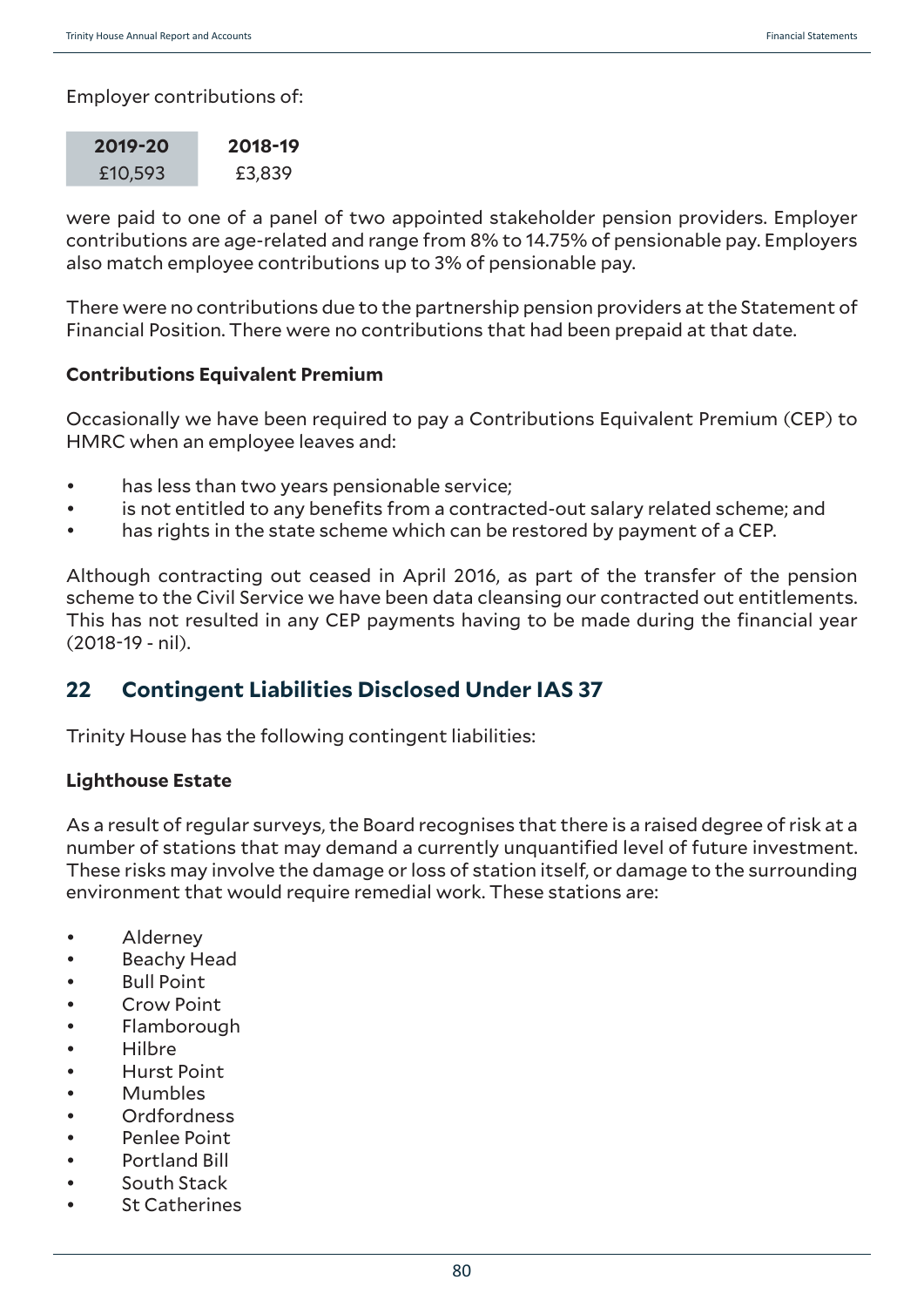- Trevose
- Various Helideck Structures
- Whitby
- Wolf Rock
- Wormleighton

The individual risk of these liabilities occurring for any single site is low, and regular assessment of each individual site is taken to mitigate the risks.

#### **Harwich Seawall**

Trinity House is working to determine the extent of future repair works to the Harwich Buoy Yard retaining wall. The Seawall currently has ongoing degradation and may need repair works in the future.

#### **Royal Sovereign**

As mentioned in Note 17, the ongoing work on the decommissioning project for Royal Sovereign has highlighted the complexity of the project, and the significant difference between costs for removing the topside and pillar, and removing the base of the structure from the seabed.

Whilst the lease of the seabed requires removal of the base at the end of the lease, the lease has a remaining term of 113 years. As stated in Note 17, there appears to be little appetite from the Landlord to enforce this removal at this stage. Given the time period over which any removal could occur, and the highly subjective nature of the cost of carrying out this removal in future periods where technological advances may make the project less expensive, the removal of the base is disclosed as a contingent liability.

#### **Merchant Navy Officers' Pension Fund (MNOPF)**

A new actuarial valuation was carried out as at 31 March 2018 which reported that the funding position of the MNOPF had improved sufficiently, and that a new funding call from contributing employers would not be required in respect of the 2018 valuation. Any funding liability will be restricted to the additional deficit contributions sought in June 2013 due to the deficit reported as at 31 March 2012 that cannot be recovered from other employers (e.g. liquidated companies, etc), who are unable to pay their share in June 2013 and needs to be recovered from those remaining. The Board does not have reliable estimates of this liability and have therefore made no provision, but declares it as a contingent liability.

#### **Employers Liability**

Prior to 20 February 1988, Trinity House was self insured for Employers' Liability risks under a Certificate of Exemption from the Board of Trade. Therefore, should a claim materialise (and liability/causation be established) for an alleged industrial injury prior to 20 February 1988 there may be a period for which Trinity House would be responsible for damages and costs as part of an agreed settlement. The majority of any potential settlement would be met by Trinity House's Employers' Liability Insurers and it is anticipated that the selfinsured element would not exceed £5k. Any claim will be subject to investigation by Trinity House and its insurers.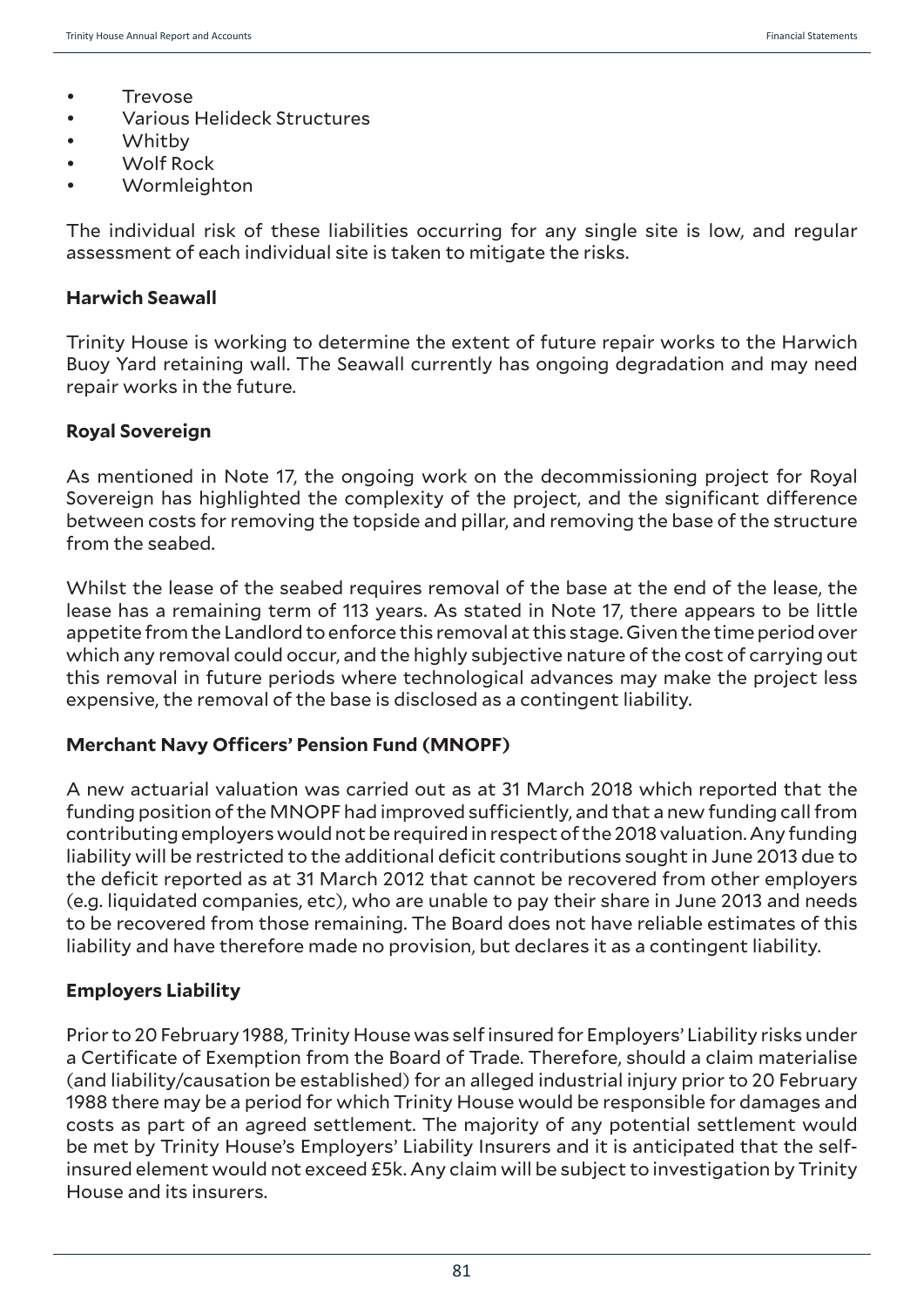### **Contractual Obligations**

In the normal course of business, there may be occasions where Trinity House finds itself having to complete contractual obligations arising from disputes.

### **Brexit**

On 29 March 2017, the UK Government submitted its notification to leave the EU in accordance with Article 50 of the Treaty of the Functioning of the European Union. On 31 January 2020, the Withdrawal Agreement between the UK and the EU became legally binding and the UK left the EU. The future relationship between the EU and the UK will be determined by negotiations taking place during a transition period ening 31 December 2020.

Any subsequent changes in legislation, regulation and funding arrangements are subject to the outcome of the negotiations. As a result, an unquantifiable remote contingent liability is disclosed. In accordance with accounting standards, no contingent assets can be recognised.

### **Coronavirus/COVID-19**

In November 2019 a novel strain of coronavirus was detected, and spread rapidly, leading to the World Health Organisation declaring a pandemic on 11 March 2020. The pandemic cause significant economic disruption before the financial year-end.

The ongoing disruption caused by the pandemic has created significant economic uncertainty, and this uncertainty is expected to continue through 2020. As a result, an unquantifiable contingent liability is disclosed.

## **23 Related-Party Transactions**

### **General Lighthouse Fund**

At the 31 March 2020, the balances outstanding with the GLAs were as follows:

|                                     | <b>Balance due to TH</b> |                          | <b>Balance due to GLA</b> |         |  |
|-------------------------------------|--------------------------|--------------------------|---------------------------|---------|--|
|                                     | 2019-20                  | 2018-19                  |                           | 2018-19 |  |
|                                     | <b>£000s</b>             | £000s                    | £000s                     | £000s   |  |
| Commissioners of Irish Lights (CIL) |                          | $\overline{\phantom{a}}$ |                           |         |  |
| Northern Lighthouse Board (NLB)     |                          | $\overline{A}$           | 159                       | 114     |  |

The Fund is administered by the Department for Transport which sponsor the three General Lighthouse Authorities (GLAs). For governance purposes, each is considered to be a Non Departmental Public Body (NDPB), however, for financial purposes they are considered to be Public Corporations.

The Authorities are regarded to be related parties. During the year there have been various material transactions between the Fund and the Authorities. The Board has received advances of £35,740,000 (2018-19 £33,700,000) from the General Lighthouse Fund and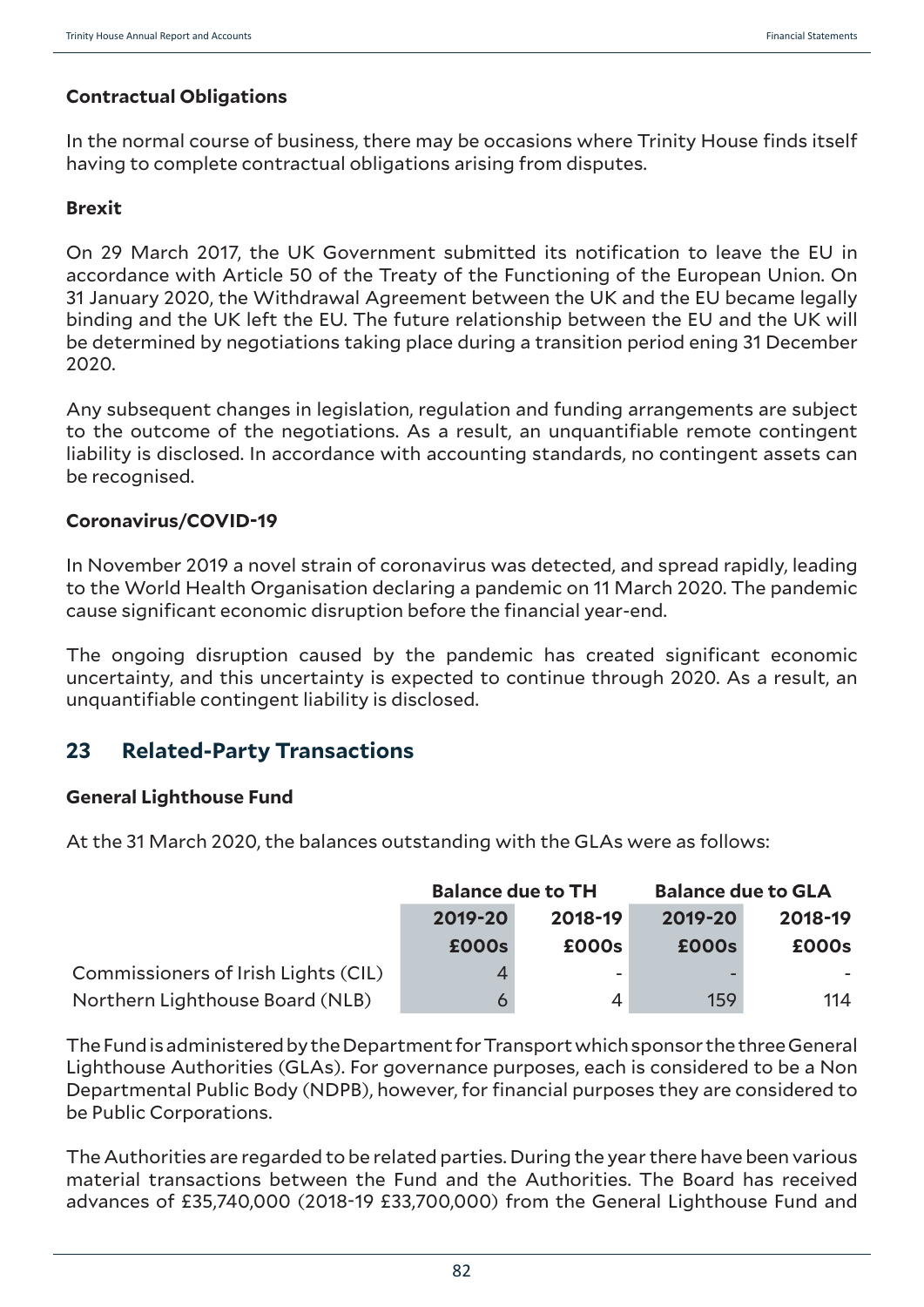incurred expenditure of £1,986,000 (2018-19 £1,992,000) on behalf of all three Authorities.

Neither the Secretary of State for Transport, any key officials with responsibilities for the Fund, or any of Lighthouse Board members, key managerial staff or other related parties have undertaken any material transactions with the Fund during the year.

#### **Trinitas Services Ltd**

Trinity House has entered into an agreement to lease lighthouse cottages to Trinitas Services Limited, a wholly owned subsidiary of the Corporation. The agreement provides for some 37 lighthouse cottages at 13 locations to be leased to Trinitas for 25 years. Trinitas has refurbished the cottages and has a contract with Rural Retreats to let them as holiday cottages. At present 32 cottages are let under this agreement.

The freehold interest in the properties remains with Trinity House. The potential uplift in value at the end of the lease period arising from the refurbishments is uncertain. A ground rent is payable during the currency of each lease but there is no premium.

M Amos, Non-Executive Director of the Lighthouse Board, is appointed to the Board of TSL as Chair. Commodore R Dorey is appointed to the Board of TSL as a nominee of the Corporate Board, responsible for Trinity House charities. Commodore M Atherton, A Groom and M Glaister are appointed to the Board of TSL as nominees of the Corporate Board responsible for Trinity House Charities, none of whom are members of the Trinity House Lighthouse Board.

#### **Corporation of Trinity House**

The Corporation of Trinity House owns Trinity House Tower Hill and provides accommodation for the use of Trinity House. Trinity House reimburses the Corporation for service charges in proportion to the floor area occupied. During 2019-20 Trinity House paid £307,791 to The Corporation of Trinity House in respect of service charges incurred in using office space and facilities at Trinity House, London (£300,294 in 2018-19).

Conversely, the Corporation of Trinity House reimburses Trinity House for the provision of services during the year. The Corporation paid £73,619 to Trinity House in respect of these services during the year (£71,336 in 2018-19).

## **24 Inter-GLA Transactions**

### **Ships Agreement**

During the year, Trinity House did not provide the services of any of its vessels to either Northern Lighthouse Board (NLB) or the Commissioners of Irish Lights (CIL), and did not receive any services from the vessels of either organisation. If these services had been provided or received, then no transfer of funds would have taken place, but would have given rise to notional income. Therefore both notional income (2018-19 - £9,293) and notional expenditure (2018-19 - £274,296) were nil for 2019-20.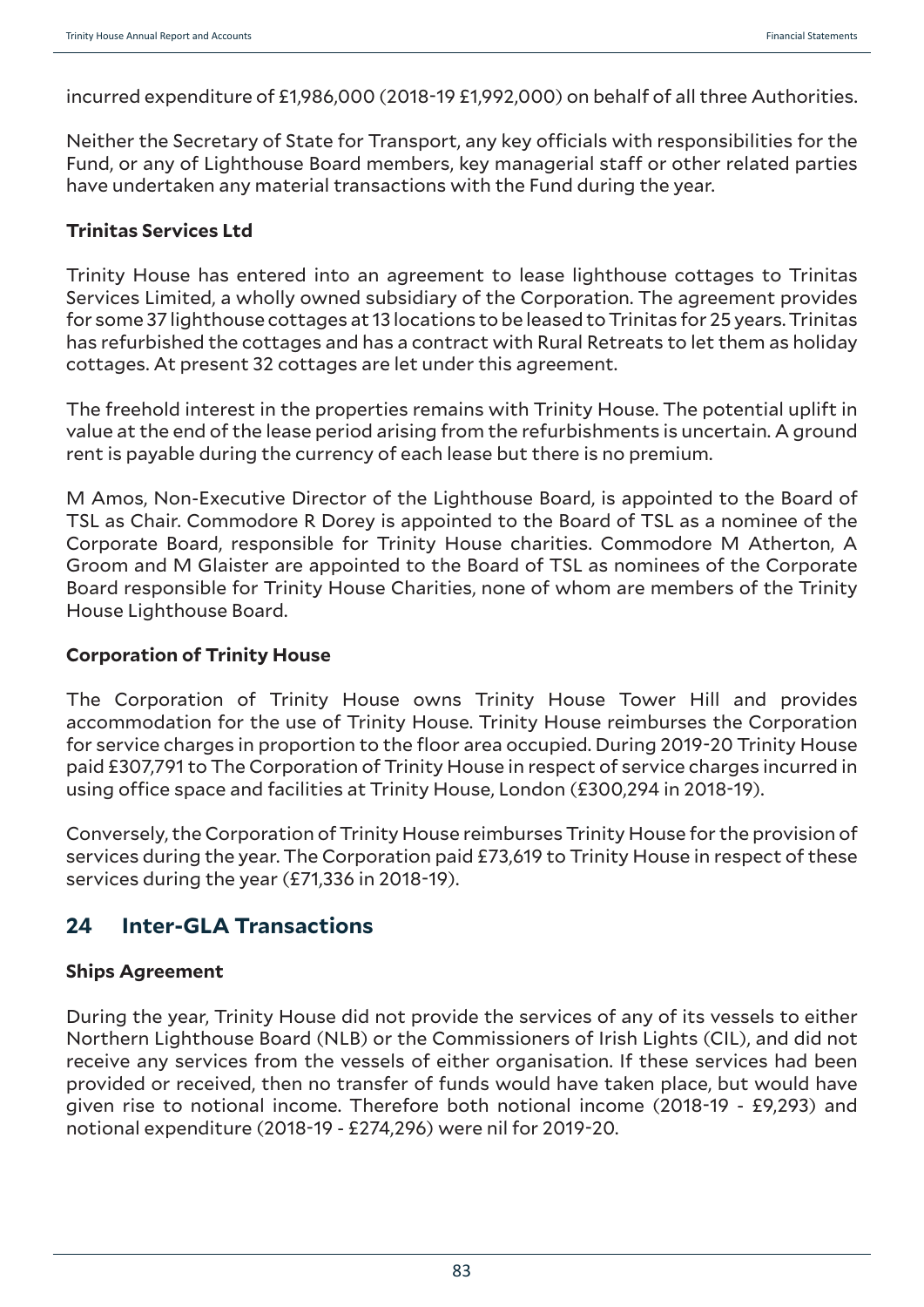## **25 Losses**

Trinity House has been working on a project to upgrade the Finance, Procurement and Inventory system, and develop a new Procurement logistics software. This has been in progress over the last year. Following a decision by the project board on 2 July 2020, the project will no longer proceed with the integration of the Maximo software. As a result, the costs incurred related to this part of the project are now considered a constructive loss. These costs of £48k in 2019-20, that were previously in assets under construction, have been moved to the Statement of Comprehensive Net Expenditure. A further loss of £50k will come to account in 2020-21.

No losses were reported for the 2018-19 financial year.

## **26 Events After the Reporting Date**

There have been no post balance sheet events.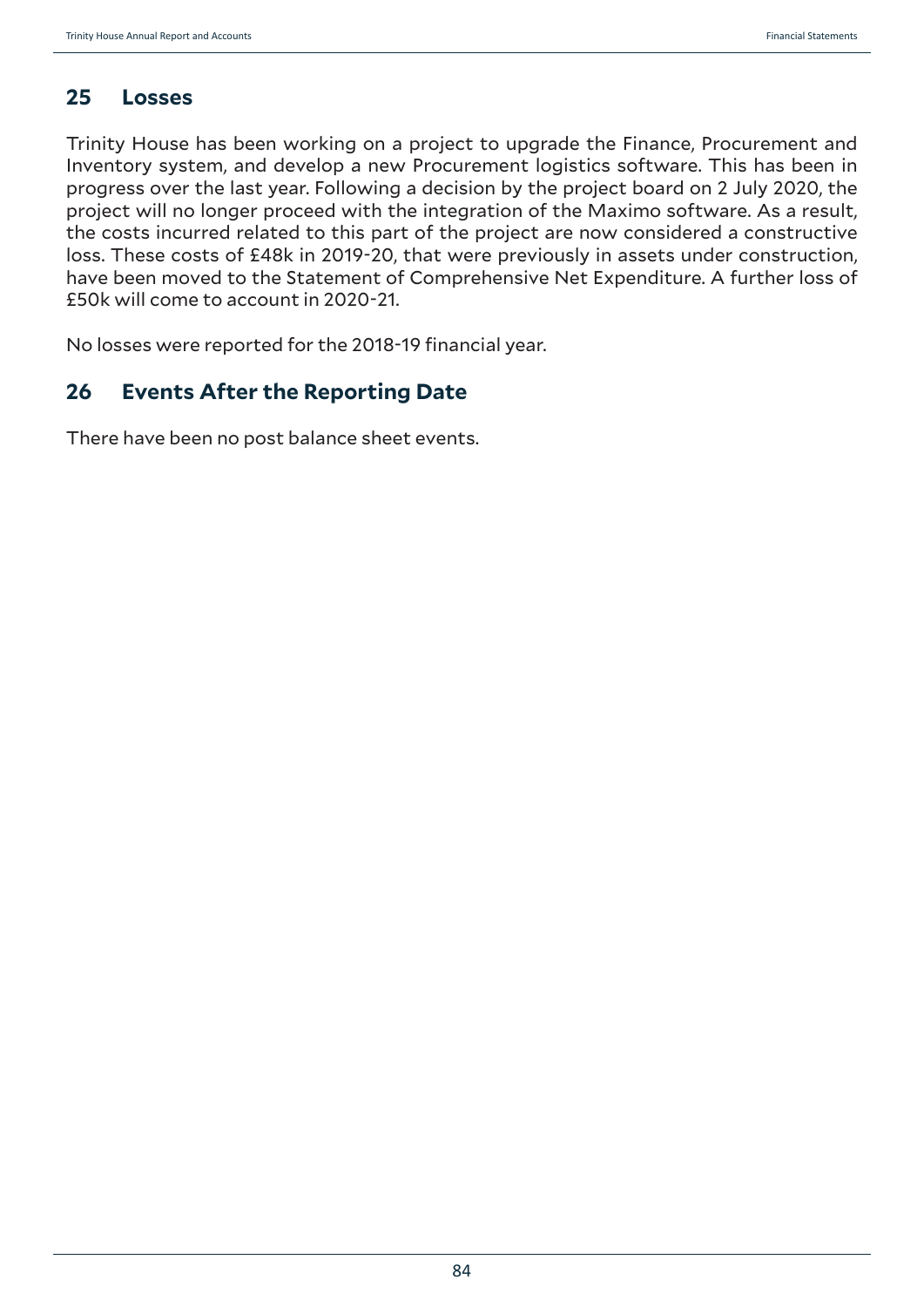# **APPENDIX 1**

# **Five Year Summary**

|                                           | 2019-20   | 2018-19        | 2017-18 | 2016-17 | 2015-16  |
|-------------------------------------------|-----------|----------------|---------|---------|----------|
|                                           | £000s     | £000s          | £000s   | £000s   | £000s    |
| Income                                    |           |                |         |         |          |
| Advances from the General Lighthouse Fund | 35,740    | 33,700         | 33,200  | 31,500  | 30,500   |
| Other income                              | 2,558     | 2,730          | 2,465   | 2,302   | 2,292    |
| Income on behalf of all GLAs              | 63        | 62             | 38      | 419     | 159      |
| Grant income                              | 44        | $\overline{4}$ | 23      |         | 100      |
| <b>Total</b>                              | 38,405    | 36,496         | 35,726  | 34,221  | 33,051   |
| <b>Expenditure</b>                        |           |                |         |         |          |
| Staff costs                               | 15,340    | 14,298         | 13,611  | 13,751  | 14,102   |
| Depreciation <sup>1</sup>                 | 6,461     | 6,451          | 6,620   | 6,211   | 6,844    |
| Amortisation                              | 332       | 288            | 214     | 129     | 127      |
| Loss on revaluation                       | (77)      | 38             | 896     | 509     | 771      |
| Pension cost                              |           |                |         |         |          |
| Other expenditure                         | 24,790    | 14,515         | 12,367  | 12,713  | 13,779   |
| <b>Total</b>                              | 46,846    | 35,590         | 33,708  | 33,313  | 35,623   |
| Exceptional items:                        |           |                |         |         |          |
| <b>Net income</b>                         | (8, 441)  | 906            | 2,018   | 908     | (2,572)  |
| Interest payable/receivable               | 202       | 175            | 218     | 264     | 354      |
| Net income after revaluation and interest | (8,643)   | 731            | 1,800   | 644     | (2,926)  |
| Net expenditure on behalf of DfT          | 259       | 208            | 187     | 191     | 336      |
| Net expenditure on behalf of all GLAs     | 1,986     | 1,992          | 3,411   | 2,476   | 2,522    |
| Net income after interest                 | (10, 888) | (1, 469)       | (1,798) | (2,023) | (5, 784) |
| Property, plant and equipment             | 111,714   | 120,577        | 123,735 | 129,346 | 128,230  |
| <b>ROU Assets</b>                         | 16,017    |                |         |         |          |
| Intangible assets                         | 943       | 984            | 959     | 937     | 495      |
| Assets less current liabilities           | 127,630   | 121,139        | 123,689 | 128,814 | 127,064  |
| <b>Assets less liabilities</b>            | 112,367   | 117,324        | 118,224 | 121,732 | 118,395  |
| Capital additions                         | 4,983     | 4,262          | 3,911   | 3,632   | 3,199    |
| Average number of employees               | 311       | 309            | 304     | 309     | 304      |
| Part-time included above                  | 19        | 17             | 17      | 16      | 13       |

1 Depreciation includes ROU Assets